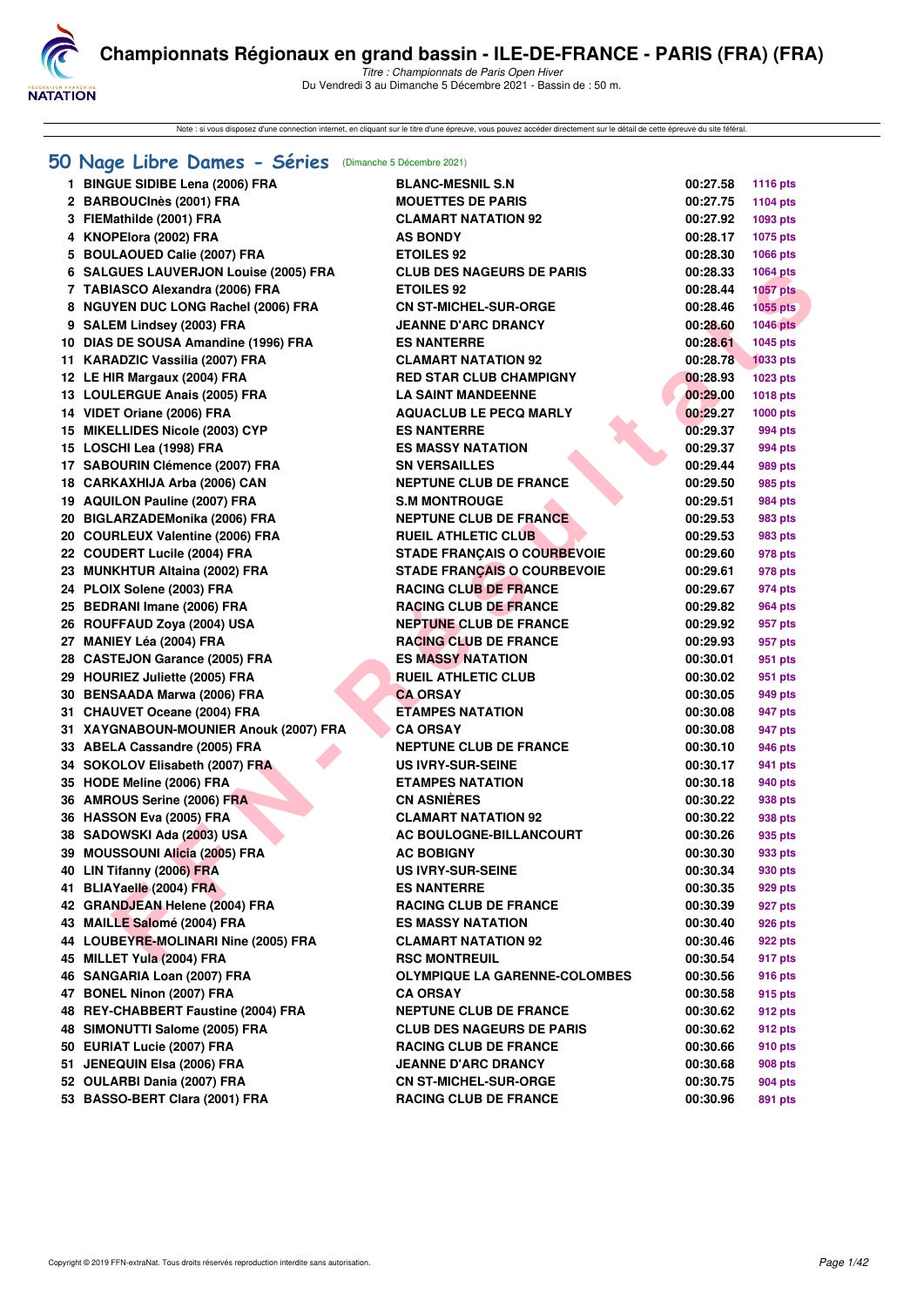

**50 Nage Libre Dames - Séries (suite)**

|     | 54 VANBUTSEL Manon (2007) FRA           | <b>JEANNE D'ARC DRANCY</b>         | 00:30.97   | 890 pts        |
|-----|-----------------------------------------|------------------------------------|------------|----------------|
|     | 55 ELIE Anouk (2003) FRA                | <b>ETAMPES NATATION</b>            | 00:31.05   | 885 pts        |
|     | 56 NACHBAUR Cara (2005) FRA             | <b>ES NANTERRE</b>                 | 00:31.12   | 880 pts        |
|     | 57 STRALEN Fanny (1998) FRA             | <b>PARIS SPORT CLUB</b>            | 00:31.14   | 879 pts        |
|     | 58 FOULON Noellia (2001) FRA            | <b>SCUF PARIS</b>                  | 00:31.19   | 876 pts        |
|     | 59 SOARES-BOURGOGNE Loriana (2007) FRA  | NEPTUNE CLUB DE FRANCE             | 00:31.22   | 874 pts        |
|     | 60 DJELLAL Maessa (2007) FRA            | <b>ASS SPORTIVE BOUVINES</b>       | 00:31.34   | 867 pts        |
|     | 61 BERNIER Louise (2007) FRA            | <b>STADE FRANÇAIS O COURBEVOIE</b> | 00:31.38   | <b>864 pts</b> |
|     | 62 NORCA Ninon (2005) FRA               | <b>LA SAINT MANDEENNE</b>          | 00:31.39   | <b>864 pts</b> |
|     | 63 SABOURAULT Capucine (2007) FRA       | <b>CLUB NAUTIQUE DOMREMY 13</b>    | 00:31.48   | <b>858 pts</b> |
|     | 64 GIRARD Emilie (2007) FRA             | <b>CLUB DES NAGEURS DE PARIS</b>   | 00:31.53   | 855 pts        |
|     | 65 YOUSFI Elina (2005) FRA              | <b>SCUF PARIS</b>                  | 00:31.56   | 853 pts        |
|     | 66 MAILLOT FLAMEE Maeva (2007) FRA      | <b>GENNEVILLIERS NATATION</b>      | 00:31.65   | 848 pts        |
|     | 67 MOUNIER Manon (2006) FRA             | ES MASSY NATATION                  | 00:31.67   | 846 pts        |
|     | 68 JAWAHEER Azarine-Juliette (2005) FRA | <b>ASS SPORTIVE BOUVINES</b>       | 00:31.83   | 837 pts        |
|     | 69 TEBIZ Ava (2007) FRA                 | <b>CS CLICHY 92</b>                | 00:32.04   | 824 pts        |
|     | 70 BEN FRIHA Lina (2004) FRA            | <b>ASS SPORTIVE BOUVINES</b>       | 00:32.08   | 821 pts        |
|     | 71 POUMAREDE Ariane (2006) FRA          | <b>CN ST-MICHEL-SUR-ORGE</b>       | 00:32.13   | 818 pts        |
|     | 72 DJURIC Melissa (2006) FRA            | <b>CLUB DES NAGEURS DE PARIS</b>   | 00:32.25   | 811 pts        |
|     | 73 BOULOUALAB Aya (2006) FRA            | <b>CN ASNIÈRES</b>                 | 00:32.31   | 807 pts        |
|     | 74 GARBAA Lila (2006) FRA               | <b>CLUB DES NAGEURS DE PARIS</b>   | 00:32.34   | 806 pts        |
|     | 75 BELHABICHana (2006) FRA              | <b>SCUF PARIS</b>                  | 00:32.38   | 803 pts        |
|     | 76 MANARIN Lucie (2005) FRA             | <b>SCUF PARIS</b>                  | 00:32.48   | 797 pts        |
|     | 77 CLAUS Candice (2006) FRA             | <b>PARIS SPORT CLUB</b>            | 00:32.53   | 794 pts        |
|     | 78 LECOMTE Marie (2007) FRA             | <b>RACING CLUB DE FRANCE</b>       | 00:32.63   | 788 pts        |
|     | 79 SACCASAN Elorri (2007) FRA           | <b>CN ASNIÈRES</b>                 | 00:32.65   | <b>787 pts</b> |
|     | 80 GARCELON Nina (2007) FRA             | <b>CS CLICHY 92</b>                | 00:32.70   | 784 pts        |
|     | 81 DUMONT Mahona (2000) FRA             | <b>RACING CLUB DE FRANCE</b>       | 00:32.72   | 783 pts        |
|     | 82 CAMILLO Magali (2007) FRA            | <b>CLUB DES NAGEURS DE PARIS</b>   | 00:32.75   | <b>781 pts</b> |
|     | 82 GIRMA Salome (2006) FRA              | <b>NEPTUNE CLUB DE FRANCE</b>      | 00:32.75   | 781 pts        |
|     | 84 GUIBERT Charlotte (2006) FRA         | <b>RACING CLUB DE FRANCE</b>       | 00:33.05   | 764 pts        |
|     | 85 CHEN DENG Alex (2007) FRA            | <b>CLUB DES NAGEURS DE PARIS</b>   | 00:33.06   | 763 pts        |
|     | 86 GARCIA HOLGUIN Sharay (2007) COL     | <b>RACING CLUB DE FRANCE</b>       | 00:33.24   | 753 pts        |
|     | 87 BURASCHI Marilou (2007) FRA          | <b>CLUB DES NAGEURS DE PARIS</b>   | 00:33.42   | 742 pts        |
|     | 88 ALLAMELLOU Eva (2007) FRA            | <b>CS CLICHY 92</b>                | 00:33.50   | 738 pts        |
|     | 89 RAYNAUD Constance (2006) FRA         | <b>RACING CLUB DE FRANCE</b>       | 00:33.65   | <b>729 pts</b> |
|     | 90 CHAVRIER Annalena (2004) FRA         | <b>CLUB NAUTIQUE DOMREMY 13</b>    | 00:33.92   | 714 pts        |
|     | 91 LUCIO Anna (2002) FRA                | <b>CN EPINETTES PARIS</b>          | 00:33.93   | <b>713 pts</b> |
|     | 92 GILLAIN Adele (2005) FRA             | <b>PARIS SPORT CLUB</b>            | 00:34.23   | 696 pts        |
|     | 93 PAITRE Charlie (2005) FRA            | <b>MOUETTES DE PARIS</b>           | 00:34.30   | <b>692 pts</b> |
|     | 94 GIRARDIN Andrea (2005) FRA           | <b>PARIS SPORT CLUB</b>            | 00:34.74   | 668 pts        |
|     | 95 LIEVRE BOUDON Celimene (2007) FRA    | <b>PARIS SPORT CLUB</b>            | 00:34.87   | 661 pts        |
|     | 96 LE BRAS Maëlle (2004) FRA            | <b>CLUB NAUTIQUE DOMREMY 13</b>    | 00:35.39   | 633 pts        |
|     | 97 TRAGNEE BOURNE Sarah (2004) FRA      | USM MALAKOFF                       | 00:35.41   | 632 pts        |
|     | 98 HAMMOUMA Mailys (2007) FRA           | <b>CLUB NAUTIQUE DOMREMY 13</b>    | 00:35.79   | 612 pts        |
|     | 99 LORA Ines (2006) FRA                 | <b>RACING CLUB DE FRANCE</b>       | 00:36.16   | 593 pts        |
|     | 100 ACHAIAA Shayma (2007) FRA           | <b>CN ST-MICHEL-SUR-ORGE</b>       | 00:36.23   | 589 pts        |
|     | 101 MENARD Anne-Zoé (2005) FRA          | <b>SCUF PARIS</b>                  | 00:36.81   | 560 pts        |
|     | 102 TRAGNEE BOURNE Margot (2005) FRA    | <b>USM MALAKOFF</b>                | 00:37.37   | 532 pts        |
|     | 103 FLAMANT Marina (2007) FRA           | USM MALAKOFF                       | 00:37.45   | <b>528 pts</b> |
|     | <b>GASTALDELLO Béryl (1995) FRA</b>     | <b>ETOILES 92</b>                  | DNS dec    |                |
| --- | <b>TABIASCO Gabrielle (2004) FRA</b>    | <b>CS CLICHY 92</b>                | DNS dec    |                |
|     | <b>TAMDJIART Sarah (2007) FRA</b>       | <b>CN EPINETTES PARIS</b>          | DNS dec    |                |
|     | --- LFAREJihane (2005) FRA              | AC BOBIGNY                         | <b>DNS</b> |                |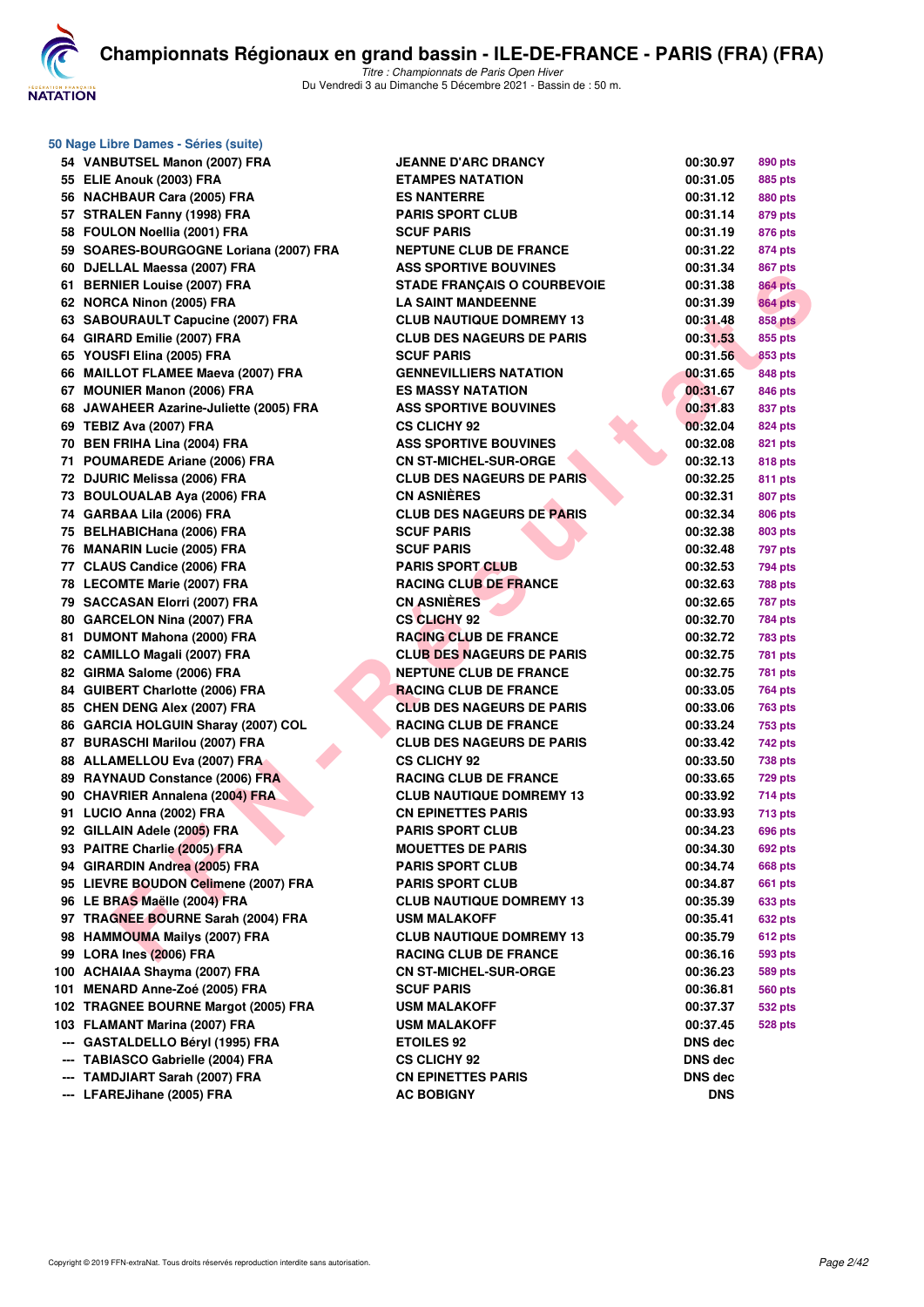

| 50 Nage Libre Dames - Séries (suite)<br>--- BOUZIDANE Manel (2007) FRA | <b>CN EPINETTES PARIS</b>          | <b>DNS</b>                                                                        |
|------------------------------------------------------------------------|------------------------------------|-----------------------------------------------------------------------------------|
| 100 Nage Libre Dames - Séries                                          | (Samedi 4 Décembre 2021)           |                                                                                   |
| 1 GASTALDELLO Béryl (1995) FRA                                         | <b>ETOILES 92</b>                  | 00:56.17<br><b>1246 pts</b><br>50m: 00:27.08 (00:27.08) 100m: 00:56.17 (00:29.09) |
| 2 PROUFFaustine (1988) FRA                                             | <b>STADE DE VANVES</b>             | 00:58.98<br>1145 pts<br>50m: 00:28.51 (00:28.51) 100m: 00:58.98 (00:30.47)        |
| CIMKAUSKAS Shana (2004) FRA<br>з                                       | <b>STADE FRANÇAIS O COURBEVOIE</b> | 01:01.65<br><b>1053 pts</b><br>50m: 00:29.84 (00:29.84) 100m: 01:01.65 (00:31.81) |
| <b>SALGUES LAUVERJON Louise (2005) FRA</b><br>4                        | <b>CLUB DES NAGEURS DE PARIS</b>   | 01:01.83<br><b>1046 pts</b><br>50m: 00:30.36 (00:30.36) 100m: 01:01.83 (00:31.47) |
| <b>BOULAOUED Calie (2007) FRA</b><br>5                                 | <b>ETOILES 92</b>                  | 01:01.99<br>1041 pts<br>50m: 00:29.62 (00:29.62) 100m: 01:01.99 (00:32.37)        |
| <b>NGUYEN DUC LONG Rachel (2006) FRA</b><br>6                          | <b>CN ST-MICHEL-SUR-ORGE</b>       | 01:02.02<br><b>1040 pts</b><br>50m: 00:29.40 (00:29.40) 100m: 01:02.02 (00:32.62) |
| 7 LOULERGUE Anais (2005) FRA                                           | <b>LA SAINT MANDEENNE</b>          | 01:02.15<br><b>1036 pts</b><br>50m: 00:29.95 (00:29.95) 100m: 01:02.15 (00:32.20) |
| <b>BOISRENOULT Emilie (2002) FRA</b><br>8                              | <b>U.S CRETEIL NATATION</b>        | 01:02.34<br>1029 pts<br>50m: 00:27.66 (00:27.66) 100m: 01:02.34 (00:34.68)        |
| FIEMathilde (2001) FRA<br>9                                            | <b>CLAMART NATATION 92</b>         | 01:02.45<br><b>1026 pts</b><br>50m: 00:29.33 (00:29.33) 100m: 01:02.45 (00:33.12) |
| 10 LE HIR Margaux (2004) FRA                                           | <b>RED STAR CLUB CHAMPIGNY</b>     | 01:02.71<br><b>1017 pts</b><br>50m: 00:30.72 (00:30.72) 100m: 01:02.71 (00:31.99) |
| <b>BOUKHTOUCHE Sarah (2005) FRA</b><br>11.                             | <b>STADE FRANÇAIS O COURBEVOIE</b> | 01:02.73<br><b>1016 pts</b><br>50m: 00:29.81 (00:29.81) 100m: 01:02.73 (00:32.92) |
| 12 TABIASCO Alexandra (2006) FRA                                       | <b>ETOILES 92</b>                  | 01:03.00<br><b>1007 pts</b><br>50m: 00:29.39 (00:29.39) 100m: 01:03.00 (00:33.61) |
| 13 POISSIER-LORTET Léonie (2007) FRA                                   | <b>RACING CLUB DE FRANCE</b>       | 01:03.07<br>1005 pts<br>50m: 00:30.64 (00:30.64) 100m: 01:03.07 (00:32.43)        |
| 14 LEVASSOR Idalie (2006) FRA                                          | <b>SN VERSAILLES</b>               | 01:03.09<br><b>1004 pts</b><br>50m: 00:30.34 (00:30.34) 100m: 01:03.09 (00:32.75) |
| 15 HUMBERT Celia (2005) FRA                                            | <b>BOIS-COLOMBES SPORT</b>         | 01:03.10<br>1004 pts<br>50m: 00:30.73 (00:30.73) 100m: 01:03.10 (00:32.37)        |
| KNOPElora (2002) FRA<br>16                                             | <b>AS BONDY</b>                    | 01:03.11<br><b>1004 pts</b><br>50m: 00:30.11 (00:30.11) 100m: 01:03.11 (00:33.00) |
| 17 COURLEUX Valentine (2006) FRA                                       | <b>RUEIL ATHLETIC CLUB</b>         | 01:03.17<br>1002 pts<br>50m: 00:30.45 (00:30.45) 100m: 01:03.17 (00:32.72)        |
| DIAS DE SOUSA Amandine (1996) FRA<br>18                                | <b>ES NANTERRE</b>                 | 01:03.20<br><b>1001 pts</b><br>50m: 00:30.41 (00:30.41) 100m: 01:03.20 (00:32.79) |
| 19 BINGUE SIDIBE Lena (2006) FRA                                       | <b>BLANC-MESNIL S.N</b>            | 01:03.45<br>993 pts<br>50m: 00:29.38 (00:29.38) 100m: 01:03.45 (00:34.07)         |
| 20 KARADZIC Vassilia (2007) FRA                                        | <b>CLAMART NATATION 92</b>         | 01:03.56<br>989 pts<br>50m: 00:30.79 (00:30.79) 100m: 01:03.56 (00:32.77)         |
| 21 TABIASCO Gabrielle (2004) FRA                                       | <b>CS CLICHY 92</b>                | 01:03.61<br>987 pts<br>50m: 00:30.49 (00:30.49) 100m: 01:03.61 (00:33.12)         |
| 22 CARKAXHIJA Arba (2006) CAN                                          | <b>NEPTUNE CLUB DE FRANCE</b>      | 01:03.79<br>981 pts<br>50m: 00:30.81 (00:30.81) 100m: 01:03.79 (00:32.98)         |
| 23 MIKELLIDES Nicole (2003) CYP                                        | <b>ES NANTERRE</b>                 | 01:04.08<br>972 pts<br>50m: 00:30.26 (00:30.26) 100m: 01:04.08 (00:33.82)         |
| 24 LERAY Lilou (2005) FRA                                              | <b>CLAMART NATATION 92</b>         | 01:04.12<br>971 pts<br>50m: 00:31.17 (00:31.17) 100m: 01:04.12 (00:32.95)         |
| <b>MUNKHTUR Altaina (2002) FRA</b><br>25                               | <b>STADE FRANÇAIS O COURBEVOIE</b> | 01:04.47<br>959 pts<br>50m: 00:30.57 (00:30.57) 100m: 01:04.47 (00:33.90)         |
| <b>MANIEY Léa (2004) FRA</b><br>26                                     | <b>RACING CLUB DE FRANCE</b>       | 01:04.62<br>955 pts<br>50m: 00:31.06 (00:31.06) 100m: 01:04.62 (00:33.56)         |
| <b>MICHAUD Julianne (2007) FRA</b><br>27                               | <b>ASS SPORTIVE BOUVINES</b>       | 01:04.73<br>951 pts<br>50m: 00:31.20 (00:31.20) 100m: 01:04.73 (00:33.53)         |
| <b>ANGELE Loulia (2007) FRA</b><br>28                                  | <b>ES MASSY NATATION</b>           | 01:05.26<br>934 pts<br>50m: 00:31.26 (00:31.26) 100m: 01:05.26 (00:34.00)         |
| <b>COUDERT Lucile (2004) FRA</b><br>29.                                | <b>STADE FRANÇAIS O COURBEVOIE</b> | 01:05.36<br>931 pts<br>50m: 00:30.84 (00:30.84) 100m: 01:05.36 (00:34.52)         |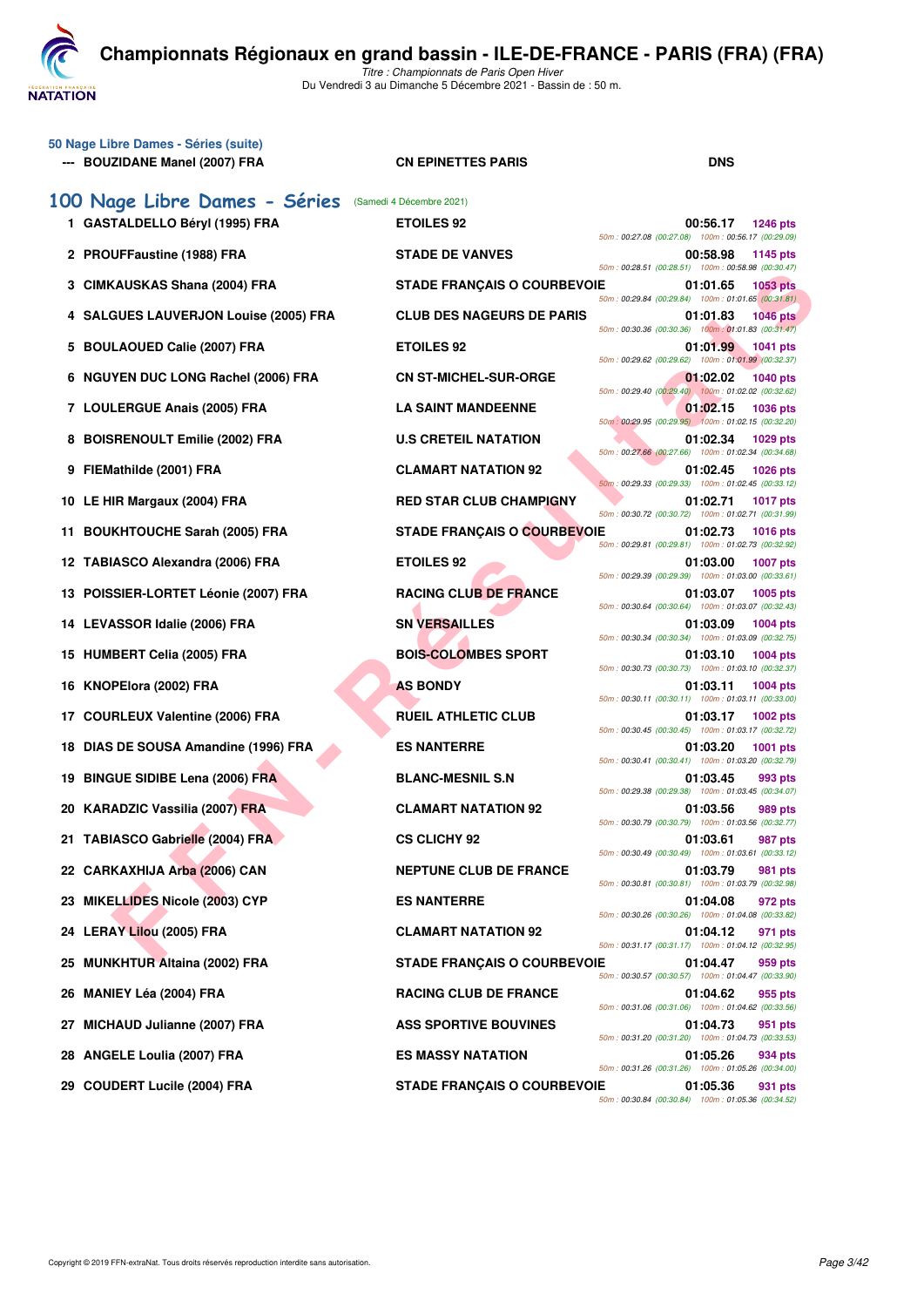

|     | 100 Nage Libre Dames - Séries (suite) |                                      |                                                                                                                                 |
|-----|---------------------------------------|--------------------------------------|---------------------------------------------------------------------------------------------------------------------------------|
|     | 30 BENSAADA Marwa (2006) FRA          | <b>CA ORSAY</b>                      | 01:05.82<br>916 pts<br>50m: 00:31.26 (00:31.26) 100m: 01:05.82 (00:34.56)                                                       |
|     | 31 LOUBEYRE-MOLINARI Nine (2005) FRA  | <b>CLAMART NATATION 92</b>           | 01:05.91<br>914 pts<br>50m: 00:31.94 (00:31.94) 100m: 01:05.91 (00:33.97)                                                       |
|     | 32 LIN Tifanny (2006) FRA             | US IVRY-SUR-SEINE                    | 01:05.97<br>912 pts<br>50m: 00:31.57 (00:31.57) 100m: 01:05.97 (00:34.40)                                                       |
|     | 33 HOURIEZ Juliette (2005) FRA        | <b>RUEIL ATHLETIC CLUB</b>           | 01:06.11<br>907 pts<br>50m: 00:31.58 (00:31.58) 100m: 01:06.11 (00:34.53)                                                       |
| 34  | <b>MOUSSOUNI Syrine (2002) FRA</b>    | <b>AC BOBIGNY</b>                    | 01:06.29<br><b>902 pts</b><br>50m: 00:31.36 (00:31.36) 100m: 01:06.29 (00:34.93)                                                |
| 35  | <b>GARIN Héloïse (2005) FRA</b>       | <b>NEPTUNE CLUB DE FRANCE</b>        | <b>899 pts</b><br>01:06.36<br>50m: 00:31.51 (00:31.51) 100m: 01:06.36 (00:34.85)                                                |
| 36  | BIGLARZADEMonika (2006) FRA           | <b>NEPTUNE CLUB DE FRANCE</b>        | 01:06.57<br>893 pts<br>50m: 00:31.25 (00:31.25) 100m: 01:06.57 (00:35.32)                                                       |
|     | 37 VIDET Oriane (2006) FRA            | <b>AQUACLUB LE PECQ MARLY</b>        | 01:06.73<br>888 pts<br>50m: 00:31.74 (00:31.74) 100m: 01:06.73 (00:34.99)                                                       |
|     | 38 ABELA Cassandre (2005) FRA         | <b>NEPTUNE CLUB DE FRANCE</b>        | 01:06.76<br>887 pts<br>50m: 00:31.65 (00:31.65) 100m: 01:06.76 (00:35.11)                                                       |
| 39  | LLOYD Rose (2007) FRA                 | <b>CA ORSAY</b>                      | 01:06.90<br>883 pts<br>50m: 00:32.50 (00:32.50) 100m: 01:06.90 (00:34.40)                                                       |
| 40  | <b>BOUTIN Mélina (2007) FRA</b>       | <b>CN ST-MICHEL-SUR-ORGE</b>         | 01:07.10<br>876 pts<br>50m: 00:32.27 (00:32.27) 100m: 01:07.10 (00:34.83)                                                       |
|     | MUNOZ Elora (2003) FRA                | NEPTUNE CLUB DE FRANCE               | 01:07.12<br>876 pts<br>50m: 00:31.87 (00:31.87) 100m: 01:07.12 (00:35.25)                                                       |
|     | 42 OULARBI Dania (2007) FRA           | <b>CN ST-MICHEL-SUR-ORGE</b>         | 01:07.15<br>875 pts<br>50m: 00:31.86 (00:31.86) 100m: 01:07.15 (00:35.29)                                                       |
| 43. | <b>JENEQUIN Elsa (2006) FRA</b>       | <b>JEANNE D'ARC DRANCY</b>           | 01:07.18<br>874 pts<br>50m: 00:32.02 (00:32.02) 100m: 01:07.18 (00:35.16)                                                       |
|     | 43 SADOWSKI Ada (2003) USA            | AC BOULOGNE-BILLANCOURT              | 01:07.18<br>874 pts<br>50m: 00:31.42 (00:31.42) 100m: 01:07.18 (00:35.76)                                                       |
|     | 43 EURIAT Lucie (2007) FRA            | <b>RACING CLUB DE FRANCE</b>         | 01:07.18<br>874 pts                                                                                                             |
| 46  | SOKOLOV Elisabeth (2007) FRA          | <b>US IVRY-SUR-SEINE</b>             | 50m: 00:32.10 (00:32.10) 100m: 01:07.18 (00:35.08)<br>01:07.35<br>869 pts                                                       |
| 47. | <b>MJAHED Sirine (2007) FRA</b>       | <b>ES MASSY NATATION</b>             | 50m: 00:31.86 (00:31.86) 100m: 01:07.35 (00:35.49)<br>01:07.47<br>865 pts                                                       |
| 48  | SANGARIA Loan (2007) FRA              | <b>OLYMPIQUE LA GARENNE-COLOMBES</b> | 50m: 00:32.27 (00:32.27) 100m: 01:07.47 (00:35.20)<br>01:07.53<br>863 pts                                                       |
| 49  | ROUFFAUD Zoya (2004) USA              | <b>NEPTUNE CLUB DE FRANCE</b>        | 50m: 00:32.53 (00:32.53) 100m: 01:07.53 (00:35.00)<br>01:07.57<br>862 pts<br>50m: 00:31.91 (00:31.91) 100m: 01:07.57 (00:35.66) |
| 50  | MILLET Yula (2004) FRA                | <b>RSC MONTREUIL</b>                 | 01:07.58<br>862 pts<br>50m: 00:32.02 (00:32.02) 100m: 01:07.58 (00:35.56)                                                       |
|     | 51 ROY Anais (2006) FRA               | <b>BOIS-COLOMBES SPORT</b>           | 01:07.69<br>858 pts                                                                                                             |
|     | 52 AMROUS Serine (2006) FRA           | <b>CN ASNIÈRES</b>                   | 50m: 00:32.48 (00:32.48) 100m: 01:07.69 (00:35.21)<br>01:07.74<br>857 pts                                                       |
|     | 53 NACHBAUR Cara (2005) FRA           | <b>ES NANTERRE</b>                   | 50m: 00:31.90 (00:31.90) 100m: 01:07.74 (00:35.84)<br>01:07.79<br>855 pts                                                       |
|     | 54 FAULCON Clara (2006) FRA           | <b>LA SAINT MANDEENNE</b>            | 50m: 00:32.84 (00:32.84) 100m: 01:07.79 (00:34.95)<br>01:07.98<br>850 pts                                                       |
|     | 55 ARAGONES Roxane (2007) FRA         | <b>ES MASSY NATATION</b>             | 50m: 00:32.55 (00:32.55) 100m: 01:07.98 (00:35.43)<br>01:08.01<br>849 pts                                                       |
| 56  | <b>BONACINI Yzée (2007) FRA</b>       | <b>COLOMBES NATATION</b>             | 50m: 00:32.01 (00:32.01) 100m: 01:08.01 (00:36.00)<br>01:08.70<br>828 pts                                                       |
|     | 57 VANBUTSEL Manon (2007) FRA         | <b>JEANNE D'ARC DRANCY</b>           | 50m: 00:32.98 (00:32.98) 100m: 01:08.70 (00:35.72)<br>01:09.42<br>806 pts                                                       |
|     | 58 HALLOUIN Rose (2006) FRA           | <b>US IVRY-SUR-SEINE</b>             | 50m: 00:32.05 (00:32.05) 100m: 01:09.42 (00:37.37)<br>01:09.60<br>801 pts                                                       |
| 59  | <b>BERNIER Louise (2007) FRA</b>      | <b>STADE FRANÇAIS O COURBEVOIE</b>   | 50m: 00:33.63 (00:33.63) 100m: 01:09.60 (00:35.97)<br>01:09.61<br>801 pts                                                       |
|     | 60 NORCA Ninon (2005) FRA             | <b>LA SAINT MANDEENNE</b>            | 50m: 00:32.71 (00:32.71) 100m: 01:09.61 (00:36.90)<br>01:09.98<br>790 pts                                                       |

| <b>CLAMART NATATION 92</b>      |
|---------------------------------|
| <b>US IVRY-SUR-SEINE</b>        |
| <b>RUEIL ATHLETIC CLUB</b>      |
| <b>AC BOBIGNY</b>               |
| <b>NEPTUNE CLUB DE FRANCE</b>   |
| <b>NEPTUNE CLUB DE FRANCE</b>   |
| <b>AQUACLUB LE PECQ MARLY</b>   |
| <b>NEPTUNE CLUB DE FRANCE</b>   |
| <b>CA ORSAY</b>                 |
| <b>CN ST-MICHEL-SUR-ORGE</b>    |
| <b>NEPTUNE CLUB DE FRANCE</b>   |
| <b>CN ST-MICHEL-SUR-ORGE</b>    |
| <b>JEANNE D'ARC DRANCY</b>      |
| <b>AC BOULOGNE-BILLANCOURT</b>  |
| <b>RACING CLUB DE FRANCE</b>    |
| <b>US IVRY-SUR-SEINE</b>        |
| <b>ES MASSY NATATION</b>        |
| <b>OLYMPIQUE LA GARENNE-CO</b>  |
| <b>NEPTUNE CLUB DE FRANCE</b>   |
| <b>RSC MONTREUIL</b>            |
| <b>BOIS-COLOMBES SPORT</b>      |
| <b>CN ASNIERES</b>              |
| <b>ES NANTERRE</b>              |
| <b>LA SAINT MANDEENNE</b>       |
| <b>ES MASSY NATATION</b>        |
| <b>COLOMBES NATATION</b>        |
| <b>JEANNE D'ARC DRANCY</b>      |
| US IVRY-SUR-SEINE               |
| <b>STADE FRANÇAIS O COURBEY</b> |
| I A SAINT MANDFFNNF             |

| 50m: 00:31.26 (00:31.26) 100m: 01:05.82 (00:34.56)                                                       | 01:05.82             | 916 pts                                                |
|----------------------------------------------------------------------------------------------------------|----------------------|--------------------------------------------------------|
| 50m: 00:31.94 (00:31.94)                                                                                 | 01:05.91             | 914 pts<br>100m: 01:05.91 (00:33.97)                   |
| 50m: 00:31.57 (00:31.57)                                                                                 | 01:05.97             | 912 pts<br>100m: 01:05.97 (00:34.40)                   |
| 50m: 00:31.58 (00:31.58)                                                                                 | 01:06.11             | 907 pts<br>100m: 01:06.11 (00:34.53)                   |
| 50m: 00:31.36 (00:31.36)                                                                                 | 01:06.29             | 902 pts<br>100m: 01:06.29 (00:34.93)                   |
| 50m: 00:31.51<br>(00:31.51)                                                                              | 01:06.36             | 899 pts<br>100m: 01:06.36 (00:34.85)                   |
| 50m: 00:31.25 (00:31.25)                                                                                 | 01:06.57             | 893 pts<br>100m: 01:06.57 (00:35.32)                   |
| 50m: 00:31.74 (00:31.74) 100m: 01:06.73 (00:34.99)                                                       | 01:06.73             | <b>888 pts</b>                                         |
| 50m: 00:31.65 (00:31.65)                                                                                 | 01:06.76             | 887 pts<br>100m: 01:06.76 (00:35.11)                   |
| 50m: 00:32.50 (00:32.50) 100m: 01:06.90 (00:34.40)                                                       | 01:06.90             | <b>883 pts</b>                                         |
| 50m: 00:32.27 (00:32.27)                                                                                 | 01:07.10             | <b>876 pts</b><br>100m: 01:07.10 (00:34.83)            |
| 50m: 00:31.87 (00:31.87)                                                                                 | 01:07.12             | 876 pts<br>100m: 01:07.12 (00:35.25)                   |
| 50m: 00:31.86 (00:31.86) 100m: 01:07.15 (00:35.29)                                                       | 01:07.15             | 875 pts                                                |
| 50m: 00:32.02 (00:32.02) 100m: 01:07.18 (00:35.16)                                                       | 01:07.18             | 874 pts                                                |
| 50m: 00:31.42 (00:31.42)                                                                                 | 01:07.18             | 874 pts<br>100m: 01:07.18 (00:35.76)                   |
| 50m: 00:32.10 (00:32.10)                                                                                 | 01:07.18             | 874 pts<br>100m: 01:07.18 (00:35.08)                   |
| 50m: 00:31.86 (00:31.86)                                                                                 | 01:07.35             | 869 pts<br>100m: 01:07.35 (00:35.49)                   |
| 50m: 00:32.27 (00:32.27)<br>MBES                                                                         | 01:07.47<br>01:07.53 | 865 pts<br>100m: 01:07.47 (00:35.20)<br><b>863 pts</b> |
| 50m: 00:32.53 (00:32.53)                                                                                 | 01:07.57             | 100m: 01:07.53 (00:35.00)<br>862 pts                   |
| 50m: 00:31.91 (00:31.91) 100m: 01:07.57 (00:35.66)                                                       | 01:07.58             | <b>862 pts</b>                                         |
| 50m: 00:32.02 (00:32.02)                                                                                 | 01:07.69             | 100m: 01:07.58 (00:35.56)<br><b>858 pts</b>            |
| 50m: 00:32.48 (00:32.48)                                                                                 | 01:07.74             | 100m: 01:07.69 (00:35.21)<br>857 pts                   |
| 50m: 00:31.90 (00:31.90) 100m: 01:07.74 (00:35.84)                                                       | 01:07.79             | 855 pts                                                |
| 50m: 00:32.84 (00:32.84) 100m: 01:07.79 (00:34.95)                                                       | 01:07.98             | 850 pts                                                |
| 50m: 00:32.55 (00:32.55)                                                                                 | 01:08.01             | 100m: 01:07.98 (00:35.43)<br>849 pts                   |
| $50m: 00:32.01$ (00:32.01) $100m: 01:08.01$ (00:36.00)                                                   | 01:08.70             | <b>828 pts</b>                                         |
| 50m: 00:32.98 (00:32.98) 100m: 01:08.70 (00:35.72)                                                       | 01:09.42             | 806 pts                                                |
| 50m: 00:32.05 (00:32.05) 100m: 01:09.42 (00:37.37)<br>50m: 00:33.63 (00:33.63) 100m: 01:09.60 (00:35.97) | 01:09.60             | 801 pts                                                |
| Е<br>50m: 00:32.71 (00:32.71) 100m: 01:09.61 (00:36.90)                                                  | 01:09.61             | 801 pts                                                |
| 50m: 00:33.61 (00:33.61) 100m: 01:09.98 (00:36.37)                                                       | 01:09.98             | 790 pts                                                |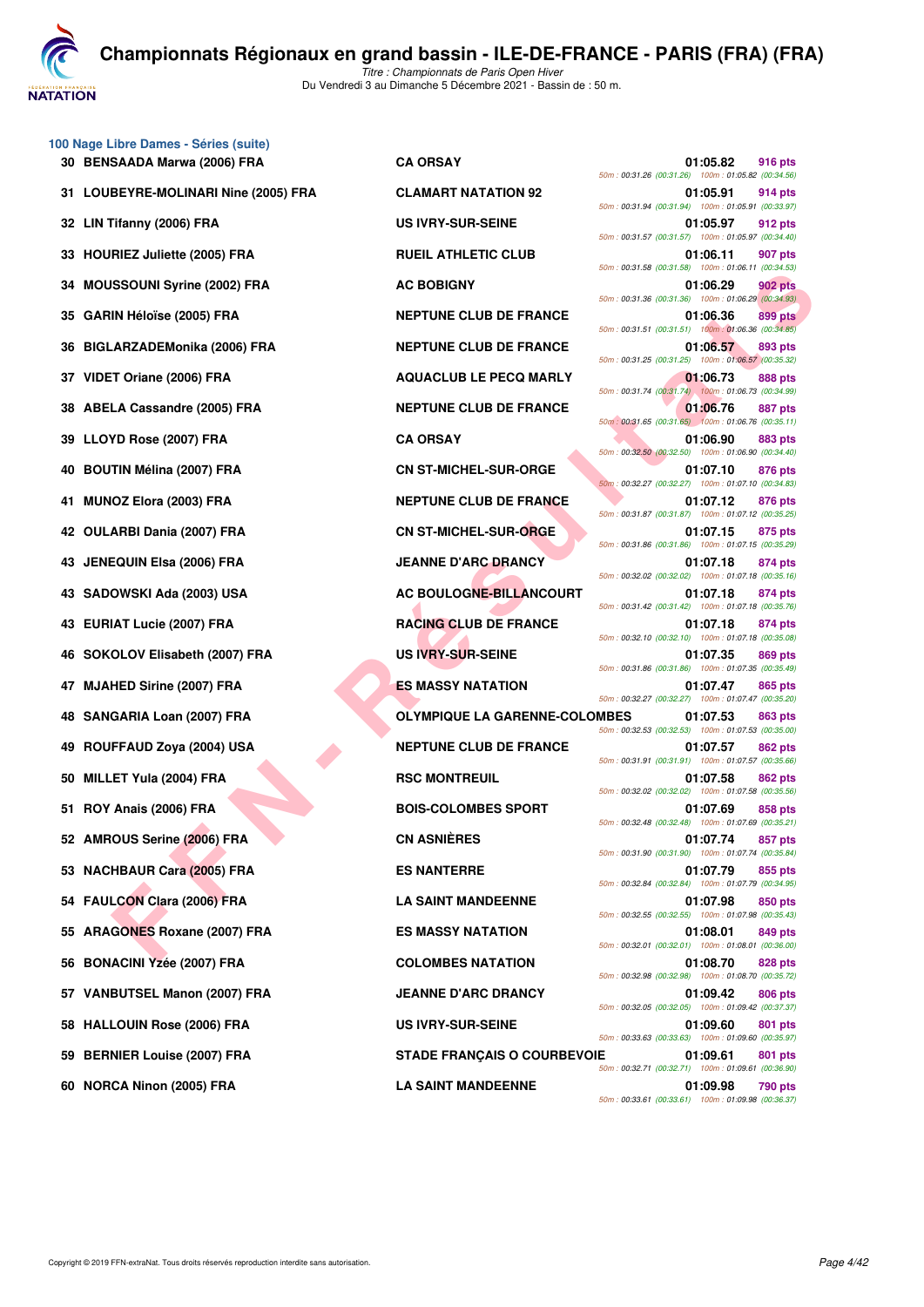**JATATION** 

**100 Nage Libre Dames - Séries (suite) 60 HASSON Eva (2005) FRA CLAMART NATATION 92 01:09.98 790 pts 62 BOULOUALAB Aya (2006) FRA CN ASNIÈRES 01:10.12 786 pts 63 COMBES Pauline (2004) FRA OLYMPIQUE LA GARENNE-COLOMBES 01:10.28 781 pts 63 TEBIZ Ava (2007) FRA CS CLICHY 92 01:10.28 781 pts 65 NIANE Seyna (2005) FRA COM BAGNEUX NATATION 01:10.29 781 pts 66 DJELLAL Maessa (2007) FRA ASS SPORTIVE BOUVINES 01:10.66 770 pts 67 LECOMTE Marie (2007) FRA RACING CLUB DE FRANCE 01:10.76 767 pts 68 JAWAHEER Azarine-Juliette (2005) FRA ASS SPORTIVE BOUVINES 01:10.77 767 pts 69 BERTE Maud (2007) FRA CSN GUYANCOURT 69 BERTE Maud (2007) FRA 70 POUMAREDE Ariane (2006) FRA CN ST-MICHEL-SUR-ORGE 01:10.90 763 pts 71 STRALEN Fanny (1998) FRA PARIS SPORT CLUB 01:11.07 758 pts 72 GIRARD Emilie (2007) FRA CLUB DES NAGEURS DE PARIS 01:11.15 756 pts 73 MANARIN Lucie (2005) FRA SCUF PARIS 01:11.37 750 pts 74 SALVAN Perrine (2002) FRA ASS SPORTIVE BOUVINES 01:11.83 737 pts 75 CLAUS Candice (2006) FRA PARIS SPORT CLUB 01:11.92 734 pts 76 CAMILLO Magali (2007) FRA CLUB DES NAGEURS DE PARIS 01:12.26 725 pts 77 GARBAA Lila (2006) FRA CLUB DES NAGEURS DE PARIS 01:12.39 721 pts 78 LEFEVRE Ines (2006) FRA COLOMBES NATATION 01:12.61 715 pts 79 GARCELON Nina (2007) FRA CS CLICHY 92 01:12.96 705 pts 80 SACCASAN Elorri (2007) FRA CN ASNIÈRES 01:13.04 703 pts 81 BEN FRIHA Lina (2004) FRA ASS SPORTIVE BOUVINES** 01:13.16 700 pts **82 YOUSFI Elina (2005) FRA SCUF PARIS CUF PARIS 01:13.99 677 pts** 83 CHEN DENG Alex (2007) FRA CLUB DES NAGEURS DE PARIS 01:14.63 660 pts **84 PERUCCassandre (2007) FRA CLUB NAUTIQUE DOMREMY 13 01:15.95 625 pts 85 RAYNAUD Constance (2006) FRA RACING CLUB DE FRANCE 01:16.17 619 pts 86 ALLAMELLOU Eva (2007) FRA CS CLICHY 92 01:16.73 605 pts 87 LUCIO Anna (2002) FRA CN EPINETTES PARIS 01:17.73 579 pts 88 SUHR Celia (2005) FRA SCM CHÂTILLON NATATION 01:17.76 579 pts 89 HAMMOUMA Mailys (2007) FRA CLUB NAUTIQUE DOMREMY 13 01:18.54 559 pts 90 ENJALBERT Juliette (2003) FRA RACING CLUB DE FRANCE 01:19.44 537 pts**

**F Seyna (2005) FRA**<br> **FALL Meets (2007) FRA**<br> **FALL Meets (2007) FRA**<br> **FALL Meets (2007) FRA**<br> **FALL MEE MATHEM (2007) FRA**<br> **FALL MEE MATHEM (2008) PRA<br>
<b>FALL MEE MATHEM (2008) FRA**<br> **FALL MEE MATHEM (2008) FRA**<br> **FALL 91 LE BRAS Maëlle (2004) FRA CLUB NAUTIQUE DOMREMY 13 01:20.49 512 pts**

*50m : 00:32.71 (00:32.71) 100m : 01:09.98 (00:37.27) 50m : 00:33.57 (00:33.57) 100m : 01:10.12 (00:36.55) 50m : 00:33.75 (00:33.75) 100m : 01:10.28 (00:36.53) 50m : 00:32.81 (00:32.81) 100m : 01:10.28 (00:37.47) 50m : 00:34.67 (00:34.67) 100m : 01:10.29 (00:35.62) 50m : 00:33.50 (00:33.50) 100m : 01:10.66 (00:37.16) 50m : 00:34.02 (00:34.02) 100m : 01:10.76 (00:36.74) 50m : 00:33.62 (00:33.62) 100m : 01:10.77 (00:37.15) 50m : 00:33.54 (00:33.54) 100m : 01:10.88 (00:37.34) 50m : 00:32.85 (00:32.85) 100m : 01:10.90 (00:38.05) 50m : 00:32.60 (00:32.60) 100m : 01:11.07 (00:38.47) 50m : 00:33.27 (00:33.27) 100m : 01:11.15 (00:37.88) 50m : 00:34.12 (00:34.12) 100m : 01:11.37 (00:37.25) 50m : 00:35.73 (00:35.73) 100m : 01:11.83 (00:36.10) 50m : 00:34.30 (00:34.30) 100m : 01:11.92 (00:37.62) 50m : 00:34.16 (00:34.16) 100m : 01:12.26 (00:38.10) 50m : 00:34.29 (00:34.29) 100m : 01:12.39 (00:38.10) 50m : 00:35.91 (00:35.91) 100m : 01:12.61 (00:36.70) 50m : 00:34.29 (00:34.29) 100m : 01:12.96 (00:38.67) 50m : 00:34.33 (00:34.33) 100m : 01:13.04 (00:38.71) 50m : 00:35.23 (00:35.23) 100m : 01:13.16 (00:37.93) 50m : 00:34.91 (00:34.91) 100m : 01:13.99 (00:39.08) 50m : 00:34.80 (00:34.80) 100m : 01:14.63 (00:39.83) 50m : 00:35.97 (00:35.97) 100m : 01:15.95 (00:39.98) 50m : 00:34.54 (00:34.54) 100m : 01:16.17 (00:41.63) 50m : 00:36.10 (00:36.10) 100m : 01:16.73 (00:40.63) 50m : 00:36.48 (00:36.48) 100m : 01:17.73 (00:41.25) 50m : 00:36.72 (00:36.72) 100m : 01:17.76 (00:41.04) 50m : 00:37.33 (00:37.33) 100m : 01:18.54 (00:41.21) 50m : 00:36.99 (00:36.99) 100m : 01:19.44 (00:42.45) 50m : 00:37.14 (00:37.14) 100m : 01:20.49 (00:43.35)*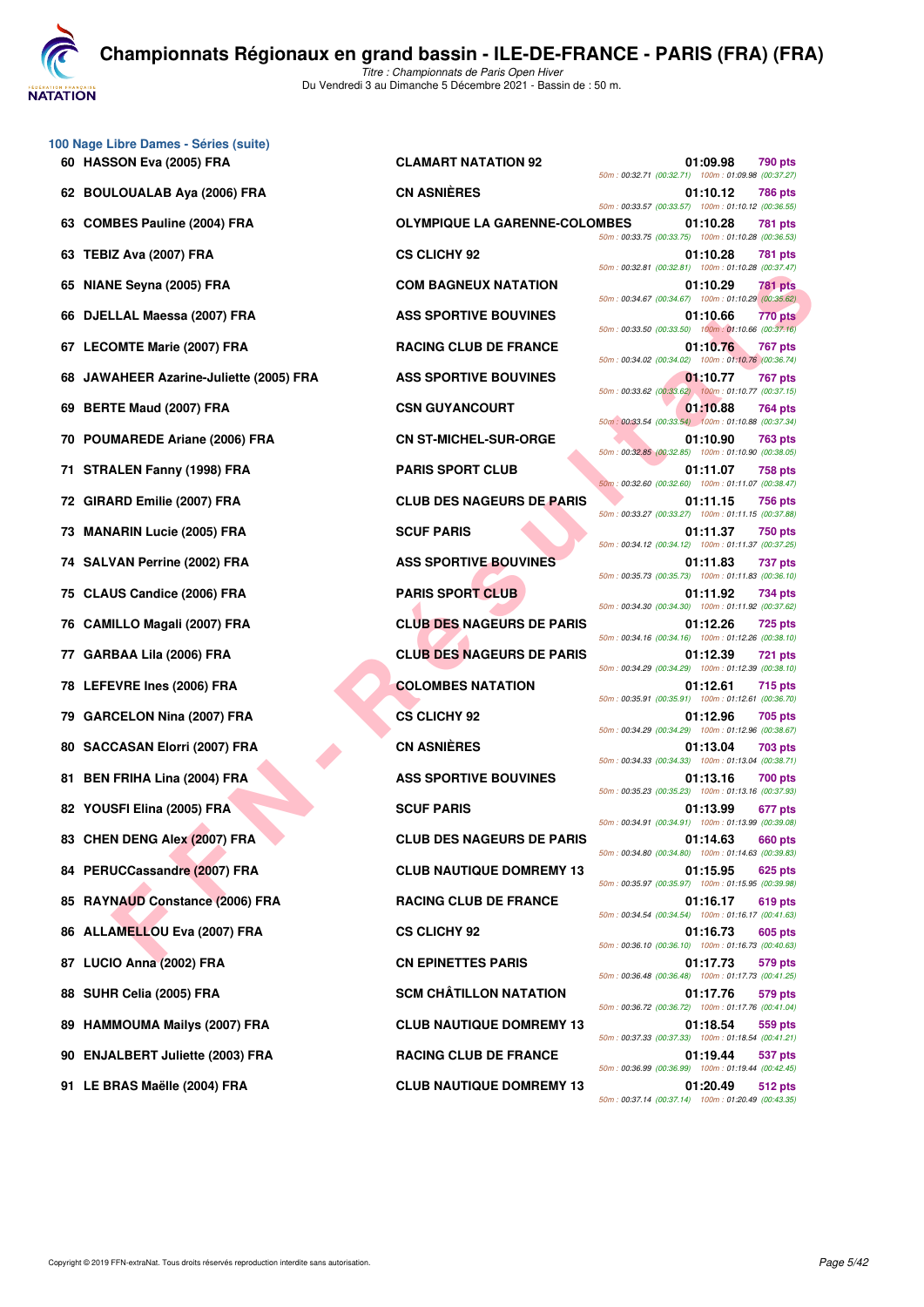

- *Titre : Championnats de Paris Open Hiver* Du Vendredi 3 au Dimanche 5 Décembre 2021 - Bassin de : 50 m.
- **100 Nage Libre Dames Séries (suite)**
	- 92 MAN Alexandra (2007) FRA USM MALAKOFF
	- 93 BOUZIDANE Manel (2007) FRA CN EPINETTES PARIS
	- 94 **MULLER Marie (1991) FRA CN EPINETTES PARIS**
	- 95 ACHAIAA Shayma (2007) FRA CN ST-MICHEL-SUR-ORGE
	- 96 MENARD Anne-Zoé (2005) FRA SCUF PARIS
	- 97 HOLMAN Constance (1992) FRA CN EPINETTES PARIS
	- **--- BARBOUCInès (2001) FRA MOUETTES DE PARIS DNS dec**
	-
	-

## **[200 Nage Libre Dames - Séries](http://www.ffnatation.fr/webffn/resultats.php?idact=nat&go=epr&idcpt=73929&idepr=3)** (Dimanche 5 Décembre 2021)

- **1 LESOILLE Julie (2005) FRA US V<br>**  $\frac{50m:00.3}{2}$
- 2 NOVAK Anais (2006) FRA<br>
STAD
- **3 COURLEUX Valentine (2006) FRA RUEI**<br>  $\frac{50m \cdot 00.3}{50m \cdot 00.3}$
- 4 CIMKAUSKAS Shana (2004) FRA STAD
- 5 LEVASSOR Idalie (2006) FRA SN V
- **6 LE HIR Margaux (2004) FRA RED**
- **7 NGUYEN DUC LONG Rachel (2006) FRA CNS**
- 8 TABIASCO Gabrielle (2004) FRA CS C
- **9 POISSIER-LORTET Léonie (2007) FRA RACI**
- **10 MARQUES Justine (2005) FRA CA ORSAY 02:40.78**
- 11 MICHAUD Julianne (2007) FRA ASS
- **12 COMPTON Célia (2000) USA ES N<br>
FOR 1003**
- **13 FOULON Noellia (2001) FRA SCUF SCUF 932 pts**
- **14 BENSAADA Marwa (2006) FRA CA O**<br>  $\frac{60m \cdot 0.93}{50m \cdot 0.933}$
- 15 ANGELE Loulia (2007) FRA **ESM**
- **16 SOKOLOV Elisabeth (2007) FRA US IV<br>**  $\frac{50m \cdot 0.03}{50m \cdot 0.03}$
- 17 HOURIEZ Juliette (2005) FRA RUEI
- **18 LAURENS-RUGAMA Danaé (2006) FRA NEPT**<br> *SOm : 00:3*
- 19 SOARES-BOURGOGNE Loriana (2007) FRA NEPT
- **20 COMBES Pauline (2004) FRA OLYM**<br> **COMBES Pauline (2004) FRA** OLYMPIQUE **SOM**: 00:3
- 21 EURIAT Lucie (2007) FRA RACI
- 22 BLIAYaelle (2004) FRA **ES N**

**--- GUIBERT Charlotte (2006) FRA RACING CLUB DE FRANCE DNS --- PAITRE Charlie (2005) FRA MOUETTES DE PARIS DSQ**

|  | 01:21.54 488 pts<br>50m: 00:38.79 (00:38.79) 100m: 01:21.54 (00:42.75) |  |
|--|------------------------------------------------------------------------|--|
|  | 01:21.81 482 pts<br>50m: 00:38.43 (00:38.43) 100m: 01:21.81 (00:43.38) |  |
|  | 01:24.73 417 pts<br>50m: 00:39.49 (00:39.49) 100m: 01:24.73 (00:45.24) |  |
|  | 01:27.08 369 pts<br>50m: 00:39.16 (00:39.16) 100m: 01:27.08 (00:47.92) |  |
|  | 01:28.74 336 pts<br>50m: 00:40.45 (00:40.45) 100m: 01:28.74 (00:48.29) |  |
|  | 01:41.18 141 pts<br>50m: 00:47.32 (00:47.32) 100m: 01:41.18 (00:53.86) |  |
|  | <b>BAIR JULY</b>                                                       |  |

|                                      |                                                                                    | $10011.00133.10$ (00.03.10) 100m. 01.27.00 (00.47.32)                                                                                 |
|--------------------------------------|------------------------------------------------------------------------------------|---------------------------------------------------------------------------------------------------------------------------------------|
| ARD Anne-Zoé (2005) FRA              | <b>SCUF PARIS</b>                                                                  | 01:28.74<br><b>336 pts</b><br>50m: 00:40.45 (00:40.45) 100m: 01:28.74 (00:48.29)                                                      |
| MAN Constance (1992) FRA             | <b>CN EPINETTES PARIS</b>                                                          | 01:41.18<br>141 pts<br>50m: 00:47.32 (00:47.32) 100m: 01:41.18 (00:53.86)                                                             |
| BOUCInès (2001) FRA                  | <b>MOUETTES DE PARIS</b>                                                           | <b>DNS</b> dec                                                                                                                        |
| <b>BERT Charlotte (2006) FRA</b>     | <b>RACING CLUB DE FRANCE</b>                                                       | <b>DNS</b>                                                                                                                            |
| RE Charlie (2005) FRA                | <b>MOUETTES DE PARIS</b>                                                           | <b>DSQ</b>                                                                                                                            |
| age Libre Dames - Séries             | (Dimanche 5 Décembre 2021)                                                         |                                                                                                                                       |
| <b>OILLE Julie (2005) FRA</b>        | US VILLEJUIF NATATION                                                              | 02:12.44<br>1092 pts<br>50m: 00:30.64 (00:30.64) 100m: 01:03.76 (00:33.12) 150m: 01:37.87 (00:34.11) 200m: 02:12.44 (00:34.57)        |
| AK Anais (2006) FRA                  | <b>STADE FRANÇAIS O COURBEVOIE</b>                                                 | 02:13.27<br>1079 pts<br>50m: 00:31.11 (00:31.11) 100m: 01:04.28 (00:33.17) 150m: 01:39.34 (00:35.06) 200m: 02:13.27 (00:33.93)        |
| RLEUX Valentine (2006) FRA           | <b>RUEIL ATHLETIC CLUB</b>                                                         | 02:15.27<br>1049 pts<br>50m: 00:31.83 (00:31.83) 100m: 01:06.12 (00:34.29) 150m: 01:41.74 (00:35.62) 200m: 02:15.27 (00:33.53)        |
| (AUSKAS Shana (2004) FRA             | <b>STADE FRANÇAIS O COURBEVOIE</b>                                                 | 02:15.49<br><b>1046 pts</b><br>50m: 00:31.04 (00:31.04) 100m: 01:05.28 (00:34.24) 150m: 01:40.22 (00:34.94) 200m: 02:15.49 (00:35.27) |
| <b>ASSOR Idalie (2006) FRA</b>       | <b>SN VERSAILLES</b>                                                               | 02:17.40<br><b>1017 pts</b><br>50m: 00:31.43 (00:31.43) 100m: 01:05.68 (00:34.25) 150m: 01:41.82 (00:36.14) 200m: 02:17.40 (00:35.58) |
| IR Margaux (2004) FRA                | <b>RED STAR CLUB CHAMPIGNY</b>                                                     | 02:17.56<br>1015 pts<br>50m: 00:32.28 (00:32.28) 100m: 01:07.64 (00:35.36) 150m: 01:43.48 (00:35.84) 200m: 02:17.56 (00:34.08)        |
| YEN DUC LONG Rachel (2006) FRA       | <b>CN ST-MICHEL-SUR-ORGE</b><br>50m: 00:31.60 (00:31.60) 100m: 01:06.44 (00:34.84) | 02:18.18<br><b>1006 pts</b><br>150m: 01:42.61 (00:36.17) 200m: 02:18.18 (00:35.57)                                                    |
| IASCO Gabrielle (2004) FRA           | <b>CS CLICHY 92</b><br>50m: 00:32.77 (00:32.77) 100m: 01:07.85 (00:35.08)          | 02:19.31<br>990 pts<br>150m: 01:43.53 (00:35.68) 200m: 02:19.31 (00:35.78)                                                            |
| <b>SIER-LORTET Léonie (2007) FRA</b> | <b>RACING CLUB DE FRANCE</b>                                                       | 02:20.47<br>973 pts<br>50m; 00:32.61 (00:32.61) 100m: 01:07.69 (00:35.08) 150m: 01:44.32 (00:36.63) 200m: 02:20.47 (00:36.15)         |
| <b>QUES Justine (2005) FRA</b>       | <b>CA ORSAY</b><br>50m: 00:32.30 (00:32.30) 100m: 01:07.99 (00:35.69)              | 02:20.78<br><b>968 pts</b><br>150m: 01:44.52 (00:36.53) 200m: 02:20.78 (00:36.26)                                                     |
| HAUD Julianne (2007) FRA             | <b>ASS SPORTIVE BOUVINES</b>                                                       | 02:20.98<br>966 pts<br>50m : 00:32.49 (00:32.49) 100m : 01:07.99 (00:35.50) 150m : 01:44.50 (00:36.51) 200m : 02:20.98 (00:36.48)     |
| IPTON Célia (2000) USA               | <b>ES NANTERRE</b>                                                                 | 02:21.78<br>954 pts<br>50m : 00:32.72 (00:32.72) 100m : 01:08.09 (00:35.37) 150m : 01:45.30 (00:37.21) 200m : 02:21.78 (00:36.48)     |
| LON Noellia (2001) FRA               | <b>SCUF PARIS</b>                                                                  | 02:23.38<br>932 pts<br>50m : 00:32.90 (00:32.90) 100m : 01:08.72 (00:35.82) 150m : 01:45.98 (00:37.26) 200m : 02:23.38 (00:37.40)     |
| SAADA Marwa (2006) FRA               | <b>CA ORSAY</b>                                                                    | 02:23.53<br>929 pts<br>50m: 00:32.56 (00:32.56) 100m: 01:08.40 (00:35.84) 150m: 01:46.42 (00:38.02) 200m: 02:23.53 (00:37.11)         |
| ELE Loulia (2007) FRA                | <b>ES MASSY NATATION</b>                                                           | 02:23.82<br>925 pts<br>50m: 00:32.39 (00:32.39) 100m: 01:08.13 (00:35.74) 150m: 01:46.06 (00:37.93) 200m: 02:23.82 (00:37.76)         |
| OLOV Elisabeth (2007) FRA            | <b>US IVRY-SUR-SEINE</b>                                                           | 02:23.93<br>924 pts<br>50m: 00:33.15 (00:33.15) 100m: 01:09.12 (00:35.97) 150m: 01:47.38 (00:38.26) 200m: 02:23.93 (00:36.55)         |
| RIEZ Juliette (2005) FRA             | <b>RUEIL ATHLETIC CLUB</b>                                                         | 02:24.56<br>915 pts<br>50m: 00:32.84 (00:32.84) 100m: 01:08.18 (00:35.34) 150m: 01:47.35 (00:39.17) 200m: 02:24.56 (00:37.21)         |
| RENS-RUGAMA Danaé (2006) FRA         | <b>NEPTUNE CLUB DE FRANCE</b>                                                      | 02:25.20<br>906 pts<br>50m: 00:32.84 (00:32.84) 100m: 01:08.93 (00:36.09) 150m: 01:47.02 (00:38.09) 200m: 02:25.20 (00:38.18)         |
| RES-BOURGOGNE Loriana (2007) FRA     | <b>NEPTUNE CLUB DE FRANCE</b>                                                      | 02:25.21<br>906 pts<br>50m: 00:33.27 (00:33.27) 100m: 01:09.45 (00:36.18) 150m: 01:47.21 (00:37.76) 200m: 02:25.21 (00:38.00)         |
| <b>IBES Pauline (2004) FRA</b>       | <b>OLYMPIQUE LA GARENNE-COLOMBES</b>                                               | 02:27.18<br>879 pts<br>50m: 00:34.24 (00:34.24) 100m: 01:11.17 (00:36.93) 150m: 01:49.28 (00:38.11) 200m: 02:27.18 (00:37.90)         |
| IAT Lucie (2007) FRA                 | <b>RACING CLUB DE FRANCE</b>                                                       | 02:27.22<br>878 pts<br>50m: 00:34.01 (00:34.01) 100m: 01:11.44 (00:37.43) 150m: 01:50.06 (00:38.62) 200m: 02:27.22 (00:37.16)         |
| Yaelle (2004) FRA                    | <b>ES NANTERRE</b>                                                                 | 02:27.75<br>871 pts<br>50m; 00:33.64 (00:33.64) 100m; 01:11.16 (00:37.52) 150m; 01:49.91 (00:38.75) 200m; 02:27.75 (00:37.84)         |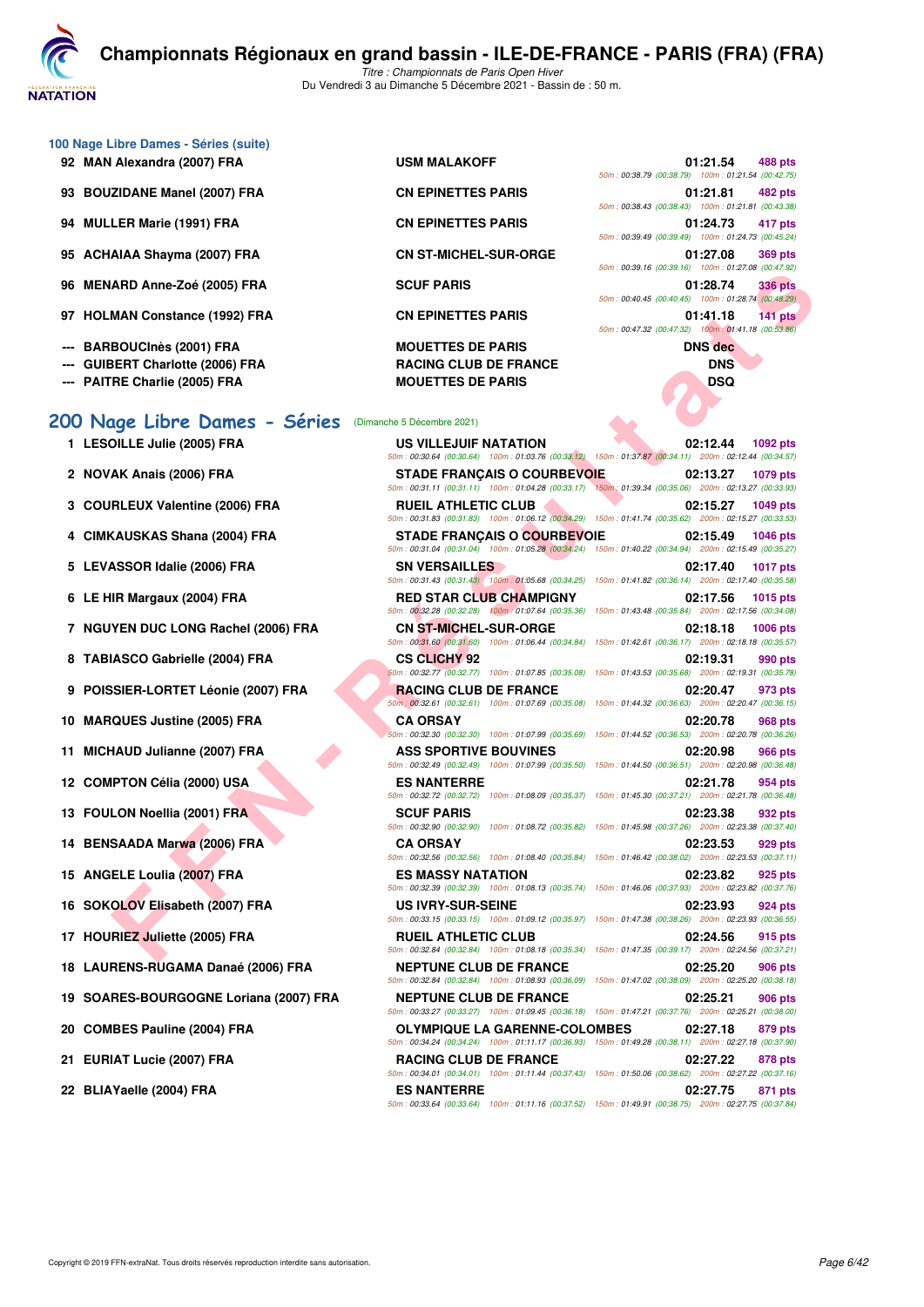**VATATION** 

**[C](http://www.ffnatation.fr/webffn/index.php)hampionnats Régionaux en grand bassin - ILE-DE-FRANCE - PARIS (FRA) (FRA)** *Titre : Championnats de Paris Open Hiver*

Du Vendredi 3 au Dimanche 5 Décembre 2021 - Bassin de : 50 m.

#### **200 Nage Libre Dames - Séries (suite)**

- 23 ARAGONES Roxane (2007) FRA
- **24 TEBIZ Ava (2007) FRA CS CLICHY 92 02:28.43 862 pts**
- 25 SANGARIA Loan (2007) FRA
- 26 GIRMA Salome (2006) FRA
- **27 SADOWSKI Ada (2003) USA**
- **28 HALLOUIN Rose (2006) FRA**
- **29 ROY Anais (2006) FRA BOIS-COLOMBES SPORT 02:33.31 797 pts**
- **30 MANARIN Lucie (2005) FRA**
- 31 POUMAREDE Ariane (2006) FRA
- **32 LFAREJihane (2005) FRA**
- 33 CHEVALET Quitterie (2007) FRA
- **34 TRAGNEE BOURNE Sarah (2004) FRA**
- 35 HAMMOUMA Mailys (2007) FRA
- --- GASTALDELLO Béryl (1995) FRA
- **--- BOUKHTOUCHE Sarah (2005) FRA**
- **--- ABELA Cassandre (2005) FRA**

#### **[400 Nage Libre Dames - Séries](http://www.ffnatation.fr/webffn/resultats.php?idact=nat&go=epr&idcpt=73929&idepr=4)** (Samedi 4 Décembre 2021)

- **1 NOVAK Emma (2003) FRA**
- 2 **NOVAK Anais (2006) FRA**
- **3 MICHAUD Julianne (2007) FRA**
- **4 BOUTIN Mélina (2007) FRA**
- **5 MARQUES Justine (2005) FRA**
- **6 DUCREUX Constance (2003) FRA**
- **7 FOULON Noellia (2001) FRA**
- **8 BENSAADA Marwa (2006) FRA**
- **9 MJAHED Sirine (2007) FRA**
- **10 COMBES Pauline (2004) FRA**
- 11 ARAGONES Roxane (2007) FRA
- 12 LAURENS-RUGAMA Danaé (2006) FRA

| ן טוווטן נסטווסט - טכוונסט שוווסן.                   |                                                                                                                                                                                                                                      |                                                                                                                       |
|------------------------------------------------------|--------------------------------------------------------------------------------------------------------------------------------------------------------------------------------------------------------------------------------------|-----------------------------------------------------------------------------------------------------------------------|
| GONES Roxane (2007) FRA                              | <b>ES MASSY NATATION</b>                                                                                                                                                                                                             | 02:28.33<br>863 pts                                                                                                   |
|                                                      | 50m: 00:32.95 (00:32.95) 100m: 01:09.66 (00:36.71) 150m: 01:48.74 (00:39.08) 200m: 02:28.33 (00:39.59)                                                                                                                               |                                                                                                                       |
| IZ Ava (2007) FRA                                    | <b>CS CLICHY 92</b><br>50m: 00:33.46 (00:33.46) 100m: 01:10.98 (00:37.52) 150m: 01:50.30 (00:39.32) 200m: 02:28.43 (00:38.13)                                                                                                        | 02:28.43<br>862 pts                                                                                                   |
| GARIA Loan (2007) FRA                                | <b>OLYMPIQUE LA GARENNE-COLOMBES</b><br>50m: 00:34.23 (00:34.23) 100m: 01:11.80 (00:37.57) 150m: 01:51.13 (00:39.33) 200m: 02:29.03 (00:37.90)                                                                                       | 02:29.03<br>854 pts                                                                                                   |
| <b>1A Salome (2006) FRA</b>                          | <b>NEPTUNE CLUB DE FRANCE</b><br>50m: 00:34.91 (00:34.91) 100m: 01:13.57 (00:38.66)                                                                                                                                                  | 02:29.06<br>853 pts<br>150m: 01:53.03 (00:39.46) 200m: 02:29.06 (00:36.03)                                            |
| OWSKI Ada (2003) USA                                 | AC BOULOGNE-BILLANCOURT                                                                                                                                                                                                              | 02:29.47<br>848 pts                                                                                                   |
| <b>LOUIN Rose (2006) FRA</b>                         | 50m: 00:33.16 (00:33.16) 100m: 01:11.02 (00:37.86)<br><b>US IVRY-SUR-SEINE</b>                                                                                                                                                       | 150m: 01:50.74 (00:39.72) 200m: 02:29.47 (00:38.73)<br>02:31.49<br><b>821 pts</b>                                     |
| <b>Anais (2006) FRA</b>                              | 50m: 00:34.72 (00:34.72) 100m: 01:13.09 (00:38.37)<br><b>BOIS-COLOMBES SPORT</b>                                                                                                                                                     | 150m: 01:52.86 (00:39.77) 200m: 02:31.49 (00:38.63)<br>02:33.31<br>797 pts                                            |
| ARIN Lucie (2005) FRA                                | 50m: 00:34.16 (00:34.16) 100m: 01:10.90 (00:36.74) 150m: 01:50.73 (00:39.83) 200m: 02:33.31 (00:42.58)<br><b>SCUF PARIS</b>                                                                                                          | 02:34.83<br>778 pts                                                                                                   |
| <b>MAREDE Ariane (2006) FRA</b>                      | 50m: 00:36.16 (00:36.16) 100m: 01:16.08 (00:39.92) 150m: 01:56.23 (00:40.15) 200m: 02:34.83 (00:38.60)<br><b>CN ST-MICHEL-SUR-ORGE</b>                                                                                               | 02:35.24<br>772 pts                                                                                                   |
| REJihane (2005) FRA                                  | 50m: 00:34.56 (00:34.56) 100m: 01:13.73 (00:39.17) 150m: 01:55.38 (00:41.65) 200m: 02:35.24 (00:39.86)<br><b>AC BOBIGNY</b>                                                                                                          | 02:41.77<br>691 pts                                                                                                   |
| VALET Quitterie (2007) FRA                           | 50m: 00:36.33 (00:36.33) 100m: 01:16.61 (00:40.28)<br><b>RACING CLUB DE FRANCE</b>                                                                                                                                                   | 150m: 01:59.79 (00:43.18) 200m: 02:41.77 (00:41.98)<br>02:43.73<br>668 pts                                            |
| GNEE BOURNE Sarah (2004) FRA                         | 50m: 00:35.43 (00:35.43) 100m: 01:17.18 (00:41.75)<br><b>USM MALAKOFF</b>                                                                                                                                                            | 150m: 02:01.72 (00:44.54) 200m: 02:43.73 (00:42.01)<br>02:50.37<br>591 pts                                            |
| IMOUMA Mailys (2007) FRA                             | 50m: 00:37.95 (00:37.95) 100m: 01:20.93 (00:42.98)<br><b>CLUB NAUTIQUE DOMREMY 13</b>                                                                                                                                                | 150m: 02:06.50 (00:45.57) 200m: 02:50.37 (00:43.87)<br>02:54.21<br>549 pts                                            |
| TALDELLO Béryl (1995) FRA                            | 50m : 00:39.42 (00:39.42) 100m : 01:22.08 (00:42.66) 150m : 02:09.56 (00:47.48) 200m : 02:54.21 (00:44.65)<br><b>ETOILES 92</b>                                                                                                      | <b>DNS</b> dec                                                                                                        |
|                                                      |                                                                                                                                                                                                                                      |                                                                                                                       |
| KHTOUCHE Sarah (2005) FRA<br>LA Cassandre (2005) FRA | <b>STADE FRANÇAIS O COURBEVOIE</b><br><b>NEPTUNE CLUB DE FRANCE</b>                                                                                                                                                                  | <b>DNS dec</b><br><b>DNS dec</b>                                                                                      |
|                                                      |                                                                                                                                                                                                                                      |                                                                                                                       |
| age Libre Dames - Séries                             | (Samedi 4 Décembre 2021)                                                                                                                                                                                                             |                                                                                                                       |
| AK Emma (2003) FRA                                   | <b>ES NANTERRE</b>                                                                                                                                                                                                                   | 04:42.69<br>1055 pts                                                                                                  |
|                                                      | 50m: 00:32.26 (00:32.26) 100m: 01:06.31 (00:34.05) 150m: 01:41.55 (00:35.24) 200m: 02:17.00 (00:35.45)<br>250m: 02:52.88 (00:35.88) 300m: 03:29.01 (00:36.13) 350m: 04:06.46 (00:37.45) 400m: 04:42.69 (00:36.23)                    |                                                                                                                       |
| AK Anais (2006) FRA                                  | <b>STADE FRANÇAIS O COURBEVOIE</b><br>50m : 00:32.34 (00:32.34) 100m : 01:07.51 (00:35.17) 150m : 01:42.87 (00:35.36) 200m : 02:19.17 (00:36.30)                                                                                     | 04:46.76<br>1025 pts                                                                                                  |
| HAUD Julianne (2007) FRA                             | 250m: 02:56.22 (00:37.05) 300m: 03:33.54 (00:37.32)<br><b>ASS SPORTIVE BOUVINES</b>                                                                                                                                                  | 350m: 04:11.34 (00:37.80) 400m: 04:46.76 (00:35.42)<br>04:51.52<br>991 pts                                            |
|                                                      | 50m: 00:32.79 (00:32.79) 100m: 01:09.32 (00:36.53) 150m: 01:46.50 (00:37.18) 200m: 02:23.05 (00:36.55)<br>250m: 03:00.53 (00:37.48) 300m: 03:37.75 (00:37.22) 350m: 04:15.69 (00:37.94) 400m: 04:51.52 (00:35.83)                    |                                                                                                                       |
| TIN Mélina (2007) FRA                                | <b>CN ST-MICHEL-SUR-ORGE</b><br>50m: 00:33.61 (00:33.61) 100m: 01:10.13 (00:36.52) 150m: 01:47.52 (00:37.39) 200m: 02:24.85 (00:37.33)                                                                                               | 04:53.49<br>977 pts                                                                                                   |
|                                                      | 250m: 03:02.46 (00:37.61) 300m: 03:39.83 (00:37.37) 350m: 04:17.34 (00:37.51) 400m: 04:53.49 (00:36.15)                                                                                                                              |                                                                                                                       |
| QUES Justine (2005) FRA                              | <b>CA ORSAY</b><br>50m: 00:33.45 (00:33.45) 100m: 01:09.33 (00:35.88) 150m: 01:46.82 (00:37.49) 200m: 02:24.19 (00:37.37)<br>250m: 03:02.28 (00:38.09) 300m: 03:40.12 (00:37.84) 350m: 04:18.78 (00:38.66) 400m: 04:57.08 (00:38.30) | 04:57.08<br>952 pts                                                                                                   |
| REUX Constance (2003) FRA                            | <b>NEPTUNE CLUB DE FRANCE</b><br>50m: 00:33.84 (00:33.84)<br>100m: 01:12.04 (00:38.20)                                                                                                                                               | 04:57.39<br>949 pts<br>150m: 01:50.10 (00:38.06) 200m: 02:29.08 (00:38.98)                                            |
| LON Noellia (2001) FRA                               | 250m: 03:06.59 (00:37.51)<br>300m: 03:45.14 (00:38.55)<br><b>SCUF PARIS</b>                                                                                                                                                          | 350m: 04:22.81 (00:37.67) 400m: 04:57.39 (00:34.58)<br>04:59.28                                                       |
|                                                      | 50m: 00:34.08 (00:34.08)<br>100m: 01:11.76 (00:37.68)<br>250m: 03:06.27 (00:37.98)<br>300m: 03:44.77 (00:38.50)                                                                                                                      | 936 pts<br>150m: 01:49.71 (00:37.95) 200m: 02:28.29 (00:38.58)<br>350m: 04:22.98 (00:38.21) 400m: 04:59.28 (00:36.30) |
| SAADA Marwa (2006) FRA                               | <b>CA ORSAY</b>                                                                                                                                                                                                                      | 05:01.55<br>920 pts                                                                                                   |
|                                                      | 50m: 00:34.75 (00:34.75) 100m: 01:11.96 (00:37.21) 150m: 01:50.08 (00:38.12) 200m: 02:27.84 (00:37.76)<br>250m: 03:06.77 (00:38.93) 300m: 03:45.01 (00:38.24) 350m: 04:24.16 (00:39.15) 400m: 05:01.55 (00:37.39)                    |                                                                                                                       |

| <b>ES NANTERRE</b>                                    |                                                        |                                                                                                            | 04:42.69                                               | 1055 pts |
|-------------------------------------------------------|--------------------------------------------------------|------------------------------------------------------------------------------------------------------------|--------------------------------------------------------|----------|
| 50m: 00:32.26 (00:32.26)<br>250m: 02:52.88 (00:35.88) | 100m: 01:06.31 (00:34.05)<br>300m: 03:29.01 (00:36.13) | 150m: 01:41.55 (00:35.24)<br>350m: 04:06.46 (00:37.45)                                                     | 200m: 02:17.00 (00:35.45)<br>400m: 04:42.69 (00:36.23) |          |
|                                                       | <b>STADE FRANCAIS O COURBEVOIE</b>                     |                                                                                                            | 04:46.76                                               | 1025 pts |
| 50m: 00:32.34 (00:32.34)<br>250m: 02:56.22 (00:37.05) | 100m: 01:07.51 (00:35.17)<br>300m: 03:33.54 (00:37.32) | 150m: 01:42.87 (00:35.36)<br>350m: 04:11.34 (00:37.80)                                                     | 200m: 02:19.17 (00:36.30)<br>400m: 04:46.76 (00:35.42) |          |
| <b>ASS SPORTIVE BOUVINES</b>                          |                                                        |                                                                                                            | 04:51.52                                               | 991 pts  |
| 50m: 00:32.79 (00:32.79)<br>250m: 03:00.53 (00:37.48) | 100m: 01:09.32 (00:36.53)<br>300m: 03:37.75 (00:37.22) | 150m: 01:46.50 (00:37.18)<br>350m: 04:15.69 (00:37.94) 400m: 04:51.52 (00:35.83)                           | 200m: 02:23.05 (00:36.55)                              |          |
| <b>CN ST-MICHEL-SUR-ORGE</b>                          |                                                        |                                                                                                            | 04:53.49                                               | 977 pts  |
| 50m: 00:33.61 (00:33.61)<br>250m: 03:02.46 (00:37.61) | 100m: 01:10.13 (00:36.52)<br>300m: 03:39.83 (00:37.37) | 150m: 01:47.52 (00:37.39) 200m: 02:24.85 (00:37.33)<br>350m: 04:17.34 (00:37.51) 400m: 04:53.49 (00:36.15) |                                                        |          |
| <b>CA ORSAY</b>                                       |                                                        |                                                                                                            | 04:57.08                                               | 952 pts  |
| 50m: 00:33.45 (00:33.45)<br>250m: 03:02.28 (00:38.09) | 100m: 01:09.33 (00:35.88)<br>300m: 03:40.12 (00:37.84) | 150m: 01:46.82 (00:37.49) 200m: 02:24.19 (00:37.37)<br>350m: 04:18.78 (00:38.66)                           | 400m: 04:57.08 (00:38.30)                              |          |
| <b>NEPTUNE CLUB DE FRANCE</b>                         |                                                        |                                                                                                            | 04:57.39                                               | 949 pts  |
| 50m: 00:33.84 (00:33.84)<br>250m: 03:06.59 (00:37.51) | 100m: 01:12.04 (00:38.20)<br>300m: 03:45.14 (00:38.55) | 150m: 01:50.10 (00:38.06)<br>350m: 04:22.81 (00:37.67) 400m: 04:57.39 (00:34.58)                           | 200m: 02:29.08 (00:38.98)                              |          |
|                                                       |                                                        |                                                                                                            |                                                        |          |
| <b>SCUF PARIS</b>                                     |                                                        |                                                                                                            | 04:59.28                                               | 936 pts  |
| 50m: 00:34.08 (00:34.08)<br>250m: 03:06.27 (00:37.98) | 100m: 01:11.76 (00:37.68)<br>300m: 03:44.77 (00:38.50) | 150m: 01:49.71 (00:37.95)<br>350m: 04:22.98 (00:38.21) 400m: 04:59.28 (00:36.30)                           | 200m: 02:28.29 (00:38.58)                              |          |
| <b>CA ORSAY</b>                                       |                                                        |                                                                                                            | 05:01.55                                               | 920 pts  |
| 50m: 00:34.75 (00:34.75)<br>250m: 03:06.77 (00:38.93) | 100m: 01:11.96 (00:37.21)<br>300m: 03:45.01 (00:38.24) | 150m: 01:50.08 (00:38.12) 200m: 02:27.84 (00:37.76)<br>350m: 04:24.16 (00:39.15) 400m: 05:01.55 (00:37.39) |                                                        |          |
| <b>ES MASSY NATATION</b>                              |                                                        |                                                                                                            | 05:04.17                                               | 902 pts  |
| 50m: 00:34.74 (00:34.74)<br>250m: 03:09.53 (00:39.42) | 100m: 01:12.52 (00:37.78)<br>300m: 03:48.36 (00:38.83) | 150m: 01:51.44 (00:38.92) 200m: 02:30.11 (00:38.67)<br>350m: 04:27.39 (00:39.03) 400m: 05:04.17 (00:36.78) |                                                        |          |
|                                                       | <b>OLYMPIQUE LA GARENNE-COLOMBES</b>                   |                                                                                                            | 05:05.30                                               | 895 pts  |
| 50m: 00:34.52 (00:34.52)<br>250m: 03:08.09 (00:39.43) | 100m: 01:11.37 (00:36.85)<br>300m: 03:47.07 (00:38.98) | 150m: 01:49.89 (00:38.52)<br>350m: 04:26.48 (00:39.41) 400m: 05:05.30 (00:38.82)                           | 200m: 02:28.66 (00:38.77)                              |          |
| <b>ES MASSY NATATION</b>                              |                                                        |                                                                                                            | 05:06.53                                               | 886 pts  |
| 50m: 00:33.35 (00:33.35)<br>250m: 03:08.19 (00:38.43) | 100m: 01:10.92 (00:37.57)<br>300m: 03:48.66 (00:40.47) | 150m: 01:49.91 (00:38.99) 200m: 02:29.76 (00:39.85)<br>350m: 04:28.32 (00:39.66) 400m: 05:06.53 (00:38.21) |                                                        |          |
| <b>NEPTUNE CLUB DE FRANCE</b>                         |                                                        |                                                                                                            | 05:07.42                                               | 880 pts  |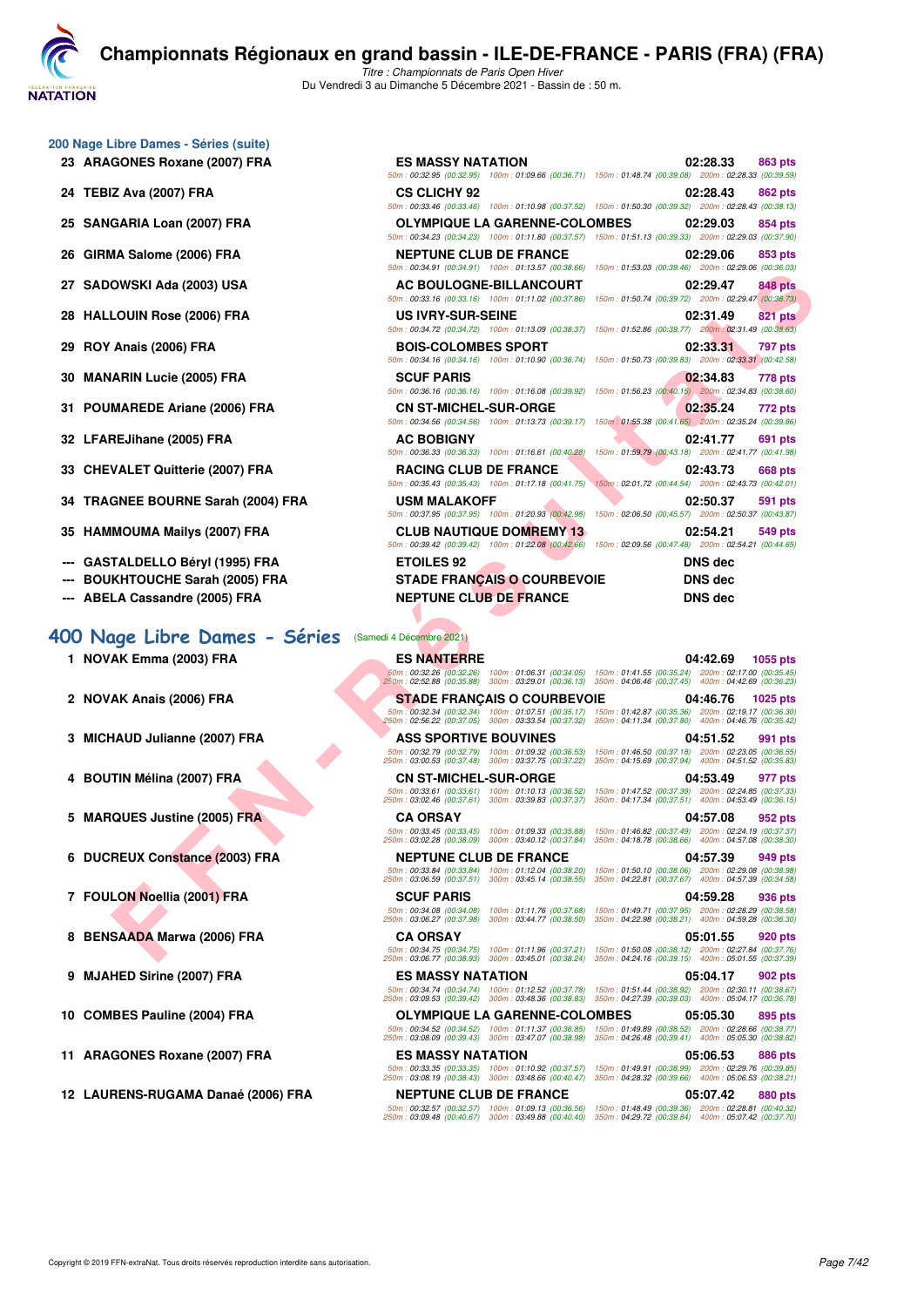

*Titre : Championnats de Paris Open Hiver* Du Vendredi 3 au Dimanche 5 Décembre 2021 - Bassin de : 50 m.

- **400 Nage Libre Dames Séries (suite)**
	- **13 SANGARIA Loan (2007) FRA OLYMPIQUE LA GARENNE-COLOMBES 05:09.36 867 pts**
	- **14 SADOWSKI Ada (2003) USA AC BOULOGNE-BILLANCOURT 05:15.62 826 pts**
	-
	-
	-
	-
	-
	-
	-
	-
	-
	-
	-
	-
	-

#### **[800 Nage Libre Dames - Séries](http://www.ffnatation.fr/webffn/resultats.php?idact=nat&go=epr&idcpt=73929&idepr=5)** (Dimanche 5 Décembre 2021)

Anal (2006) FRA - R É S COLOMBES NATION (2007) FRA - R É S COLORBAT DE LA TRENCE DE LA TRENCE DE LA TRENCE DE LA TRENCE DE LA TRENCE DE LA TRENCE DE LA TRENCE DE LA TRENCE DE LA TRENCE DE LA TRENCE DE LA TRENCE DE LA TRENC **15 FOURMY Maëlys (2003) FRA ES MASSY NATATION 05:15.73 825 pts** 50m : 00:33.04 (00:33.04) = 100m : 01:09.69 (00:36.65) = 150m : 01:48.00 (00:38.31) = 200m : 02:27.98 (00:39.98)<br>250m : 03:08.86 (00:40.88) = 300m : 03:51.42 (00:42.56) = 350m : 04:33.38 (00:41.96) = 400m : 05:15.73 (00:42 **16 ROY Anais (2006) FRA BOIS-COLOMBES SPORT 05:18.83 805 pts** 50m : 00:34.84 (00:34.84) = 100m : 01:13.40 (00:38.56) = 150m : 01:54.20 (00:40.80) = 200m : 02:35.06 (00:40.86<br>250m : 03:16.27 (00:41.21) = 300m : 03:57.75 (00:41.48) = 350m : 04:38.34 (00:40.59) = 400m : 05:18.83 (00:40. **17 HALLOUIN Rose (2006) FRA US IVRY-SUR-SEINE 05:20.13 797 pts** 50m : 00:34.90 (00:34.90) = 100m : 01:14.18 (00:39.28) = 150m : 01:54.69 (00:40.51) = 200m : 02:36.23 (00:41.54)<br>250m : 03:17.26 (00:41.03) = 300m : 03:59.00 (00:41.74) = 350m : 04:39.96 (00:40.96) = 400m : 05:20.13 (00:40 **18 DJELLAL Maessa (2007) FRA ASS SPORTIVE BOUVINES 05:21.28 789 pts** 50m : 00:34.65 (00:34.65) 100m : 01:13.38 (00:38.73) 150m : 01:54.14 (00:40.76) 200m : 02:34.64 (00:40.50)<br>250m : 03:15.90 (00:41.26) 300m : 03:57.54 (00:41.64) 350m : 04:39.79 (00:42.25) 400m : 05:21.28 **19 BONACINI Yzée (2007) FRA COLOMBES NATATION 05:27.81 748 pts** 50m : 00:37.98 (00:37.98) = 100m : 01:20.31 (00:42.33) = 150m : 02:02.08 (00:41,77) = 200m : 02:44.28 (00:42.20)<br>250m : 03:24.60 (00:40.32) = 300m : 04:06.78 (00:42.18) = 350m : 04:47.81 (00:41.03) = 400m : 05:27.81 (00:40 **20 LANTOINE Jade (2006) FRA AQUATIC CLUB CLAYE-SOUILLY 15:30.74 15:30.74 730 pts** 50m : 00:35.23 (00:35.23) = 100m : 01:14.49 (00:39.26) = 150m : 01:56,82 (00:42.33) = 200m : 02:39.69 (00:42.87<br>250m : 03:22.46 (00:42.77) = 300m : 04:05.13 (00:42.67) = 350m : 04:48.87 (00:43.74) = 400m : 05:30.74 (00:41. **21 BELHABICHana (2006) FRA SCUF PARIS 05:31.22 727 pts** 50m : 00:35.88 (00:35.88) = 100m : 01:14.59 (00:38.71) = 150m : 01:55.38 (00:40.79) = 200m : 02:37.46 (00:42.08)<br>250m : 03:21.31 (00:43.85) = 300m : 04:05.01 (00:43.70) = 350m ; 04:49.34 (00:44.33) = 400m : 05:31.22 (00:41 **22 LEFEVRE Ines (2006) FRA COLOMBES NATATION 05:31.56 725 pts** 50m : 00:37.48 (00:37.48) = 100m : 01:20.42 (00:42.94) = 150m : 02:03.39 (00:42.97) = 200m : 02:45.88 (00:42.49)<br>250m : 03:28.03 (00:42.15) = 300m : 04:09.83 (00:41.80) = 350m : 04:51.55 (00:41.72) = 400m : 05:31.56 (00:40 **23 DUC TONNELIER Zoe (2007) FRA AQUATIC CLUB CLAYE-SOUILLY 05:41.98 662 pts** 50m : 00:36.01 (00:36.01) = 100m : 01:16.96 (00:40.95) = 150m : 02:00.45 (00:43.49) = 200m : 02:45.37 (00:44.92)<br>250m : 03:28.85 (00:43.48) = 300m : 04:13.69 (00:44.84) = 350m : 04:58.65 (00:44.96) = 400m : 05:41.98 (00:43 **24 TETART Romane (2007) FRA CN ST-MICHEL-SUR-ORGE 05:45.02 645 pts 25 BOUZIDANE Manel (2007) FRA CN EPINETTES PARIS 06:12.28 497 pts 26 LE BRAS Maëlle (2004) FRA CLUB NAUTIQUE DOMREMY 13 06:16.16 477 pts**

| 24 TETART Romane (2007) FRA   | <b>CN ST-MICHEL-SUR-ORGE</b>                                                                                                                                                                                    | 05:45.02                                                                      | 645 pts |
|-------------------------------|-----------------------------------------------------------------------------------------------------------------------------------------------------------------------------------------------------------------|-------------------------------------------------------------------------------|---------|
|                               | 50m: 00:37.75 (00:37.75)<br>250m: 03:32.57 (00:45.27) 300m: 04:16.87 (00:44.30) 350m: 05:01.82 (00:44.95) 400m: 05:45.02 (00:43.20)                                                                             | 100m: 01:19.37 (00:41.62) 150m: 02:03.48 (00:44.11) 200m: 02:47.30 (00:43.82) |         |
| 25 BOUZIDANE Manel (2007) FRA | <b>CN EPINETTES PARIS</b>                                                                                                                                                                                       | 06:12.28                                                                      | 497 pts |
|                               | 50m: 00:39.73 (00:39.73)<br>.250m: 03:47.83 (00:47.93) 300m: 04:35.56 (00:47.73) 350m: 05:24.83 (00:49.27) 400m: 06:12.28 (00:47.45)                                                                            | 100m: 01:24.65 (00:44.92) 150m: 02:12.59 (00:47.94) 200m: 02:59.90 (00:47.31) |         |
| 26 LE BRAS Maëlle (2004) FRA  | <b>CLUB NAUTIQUE DOMREMY 13</b>                                                                                                                                                                                 | 06:16.16                                                                      | 477 pts |
|                               | 50m: 00:40.84 (00:40.84) 100m: 01:26.21 (00:45.37) 150m: 02:14.32 (00:48.11) 200m: 03:01.95 (00:47.63<br>250m: 03:50.84 (00:48.89) 300m: 04:39.25 (00:48.41) 350m: 05:28.91 (00:49.66) 400m: 06:16.16 (00:47.25 |                                                                               |         |
| 27 PRADIER Lucie (2007) FRA   | <b>SCM CHÂTILLON NATATION</b>                                                                                                                                                                                   | 06:23.31                                                                      | 442 pts |
|                               | 50m: 00:41.18 (00:41.18) 100m: 01:27.71 (00:46.53) 150m: 02:16.80 (00:49.09) 200m: 03:06.74 (00:49.94)<br>250m: 03:55.60 (00:48.86) 300m: 04:45.30 (00:49.70)                                                   | 350m: 05:35.35 (00:50.05) 400m: 06:23.31 (00:47.96)                           |         |

50m : 00:35.63 (00:35.63) = 100m : 01:13.50 (00:37.87) = 150m : 01:53.35 (00:39.85) = 200m : 02:32.11 (00:38.76)<br>250m : 03:12.41 (00:40.30) = 300m : 03:52.29 (00:39.88) = 350m : 04:31.97 (00:39.68) = 400m : 05:09.36 (00:37

50m : 00:34.78 (00:34.78) = 100m : 01:13.53 (00:38.75) = 150m : 01:53.52 (00:39.99) = 200m : 02:33.62 (00:40.10)<br>250m : 03:14.12 (00:40.50) = 300m : 03:54.73 (00:40.61) = 350m : 04:35.76 (00:41.03) = 400m : 05:15.62 (00:39

| 1 NOVAK Emma (2003) FRA                                                                                                                                       |                                                        | <b>ES NANTERRE</b>                                     |                                                                                                                                                                                                                                                                        | 09:38.97          | 1052 pts |                                                                                                                                                                |
|---------------------------------------------------------------------------------------------------------------------------------------------------------------|--------------------------------------------------------|--------------------------------------------------------|------------------------------------------------------------------------------------------------------------------------------------------------------------------------------------------------------------------------------------------------------------------------|-------------------|----------|----------------------------------------------------------------------------------------------------------------------------------------------------------------|
| 50m: 00:33.88 (00:33.88) 100m: 01:09.35 (00:35.47)<br>450m: 05:23.10 (00:36.34) 500m: 05:59.50 (00:36.40)                                                     | 150m: 01:45.63 (00:36.28)<br>550m: 06:36.31 (00:36.81) | 600m: 07:12.53 (00:36.22)                              | 200m: 02:21.27 (00:35.64) 250m: 02:57.68 (00:36.41) 300m: 03:33.91 (00:36.23) 350m: 04:10.47 (00:36.56) 400m: 04:46.76 (00:36.29)<br>650m : 07:49.41 (00:36.88)                                                                                                        |                   |          | 700m: 08:25.83 (00:36.42) 750m: 09:02.51 (00:36.68) 800m: 09:38.97 (00:36.46)                                                                                  |
| 2 MONGIN Sthélyna (2007) FRA                                                                                                                                  |                                                        | <b>ES MASSY NATATION</b>                               |                                                                                                                                                                                                                                                                        | 09:43.24 1036 pts |          |                                                                                                                                                                |
| 50m: 00:31.77 (00:31.77) 100m: 01:07.28 (00:35.51)<br>450m: 05:25.44 (00:37.64) 500m: 06:02.63 (00:37.19)                                                     | 150m: 01:44.29 (00:37.01)<br>550m: 06:40.82 (00:38.19) |                                                        | 200m: 02:20.45 (00:36.16) 250m: 02:57.30 (00:36.85) 300m: 03:33.84 (00:36.54) 350m: 04:10.98 (00:37.14) 400m: 04:47.80 (00:36.82)<br>600m: 07:18.25 (00:37.43) 650m: 07:55.06 (00:36.81)                                                                               |                   |          | 700m: 08:31.79 (00:36.73) 750m: 09:08.24 (00:36.45) 800m: 09:43.24 (00:35.00)                                                                                  |
| 3 BOUTIN Mélina (2007) FRA                                                                                                                                    |                                                        | <b>CN ST-MICHEL-SUR-ORGE</b>                           |                                                                                                                                                                                                                                                                        | 10:01.34          | 971 pts  |                                                                                                                                                                |
| 50m: 00:33.94 (00:33.94) 100m: 01:10.59 (00:36.65)<br>450m: 05:37.17 (00:38.58) 500m: 06:15.73 (00:38.56)                                                     | 150m: 01:48.77 (00:38.18)<br>550m: 06:55.08 (00:39.35) |                                                        | 200m: 02:26.00 (00:37.23) 250m: 03:04.23 (00:38.23)<br>600m: 07:32.91 (00:37.83) 650m: 08:10.99 (00:38.08)                                                                                                                                                             |                   |          | 300m: 03:41.61 (00:37.38) 350m: 04:20.56 (00:38.95) 400m: 04:58.59 (00:38.03)<br>700m: 08:48.17 (00:37.18) 750m: 09:25.51 (00:37.34) 800m: 10:01.34 (00:35.83) |
| 4 DUCREUX Constance (2003) FRA                                                                                                                                |                                                        | <b>NEPTUNE CLUB DE FRANCE</b>                          |                                                                                                                                                                                                                                                                        | 10:11.59          | 935 pts  |                                                                                                                                                                |
| 50m: 00:34.88 (00:34.88) 100m: 01:12.72 (00:37.84) 150m: 01:51.39 (00:38.67)<br>450m: 05:44.01 (00:39.03) 500m: 06:22.69 (00:38.68) 550m: 07:02.12 (00:39.43) |                                                        |                                                        | 200m: 02:30.01 (00:38.62) 250m: 03:08.11 (00:38.10)<br>600m: 07:40.72 (00:38.60) 650m: 08:19.42 (00:38.70)                                                                                                                                                             |                   |          | 300m: 03:46.87 (00:38.76) 350m: 04:26.20 (00:39.33) 400m: 05:04.98 (00:38.78)<br>700m: 08:57.40 (00:37.98) 750m: 09:36.26 (00:38.86) 800m: 10:11.59 (00:35.33) |
|                                                                                                                                                               |                                                        |                                                        |                                                                                                                                                                                                                                                                        |                   |          |                                                                                                                                                                |
| 5 LAURENS-RUGAMA Danaé (2006) FRA                                                                                                                             |                                                        | <b>NEPTUNE CLUB DE FRANCE</b>                          |                                                                                                                                                                                                                                                                        | 10:13.41          | 929 pts  |                                                                                                                                                                |
| 50m: 00:33.89 (00:33.89) 100m: 01:10.62 (00:36.73) 150m: 01:49.05 (00:38.43)<br>450m: 05:43.19 (00:38.88) 500m: 06:22.54 (00:39.35) 550m: 07:01.74 (00:39.20) |                                                        | 200m: 02:28.70 (00:39.65)<br>600m: 07:41.71 (00:39.97) | 250m : 03:07.44 (00:38.74)<br>650m: 08:19.62 (00:37.91)                                                                                                                                                                                                                |                   |          | 300m: 03:46.22 (00:38.78) 350m: 04:25.29 (00:39.07) 400m: 05:04.31 (00:39.02)<br>700m: 08:57.62 (00:38.00) 750m: 09:35.64 (00:38.02) 800m: 10:13.41 (00:37.77) |
| 6 LLOYD Rose (2007) FRA                                                                                                                                       |                                                        | <b>CA ORSAY</b>                                        |                                                                                                                                                                                                                                                                        | 10:29.06          | 875 pts  |                                                                                                                                                                |
| 50m; 00:34.78 (00:34.78) 100m; 01:14.19 (00:39.41) 150m; 01:53.53 (00:39.34)<br>450m: 05:53.15 (00:39.40) 500m: 06:33.14 (00:39.99)                           | 550m: 07:12.49 (00:39.35)                              | 200m: 02:34.06 (00:40.53)<br>600m: 09:11.14 (01:58.65) | 250m: 03:13.44 (00:39.38) 300m: 03:53.92 (00:40.48) 350m: 04:33.61 (00:39.69)<br>650m : 08:31.5900:0-39.55)                                                                                                                                                            |                   |          | 400m: 05:13.75 (00:40.14)<br>700m:09:11.43 (00:39.84) 750m:09:50.41 (00:38.98) 800m:10:29.06 (00:38.65)                                                        |
| 7 COLOGON-HASSAMBAY Mélina (2006) FRA                                                                                                                         |                                                        | <b>CLAMART NATATION 92</b>                             |                                                                                                                                                                                                                                                                        | 10:31.37          | 867 pts  |                                                                                                                                                                |
| 50m; 00:33.66 (00:33.66) 100m; 01:10.78 (00:37.12) 150m; 01:49.90 (00:39.12)<br>450m: 05:50.88 (00:40.78) 500m: 06:31.07 (00:40.19) 550m: 07:11.66 (00:40.59) |                                                        |                                                        | 200m: 02:29.33 (00:39.43) 250m: 03:09.47 (00:40.14) 300m: 03:49.22 (00:39.75) 350m: 04:30.01 (00:40.79) 400m: 05:10.10 (00:40.09)<br>600m: 07:51.80 (00:40.14) 650m: 08:32.21 (00:40.41) 700m: 09:12.25 (00:40.04) 750m: 09:52.79 (00:40.54) 800m: 10:31.37 (00:38.58) |                   |          |                                                                                                                                                                |
| 8 ARAGONES Roxane (2007) FRA                                                                                                                                  |                                                        | <b>ES MASSY NATATION</b>                               |                                                                                                                                                                                                                                                                        | 10:31.44          | 867 pts  |                                                                                                                                                                |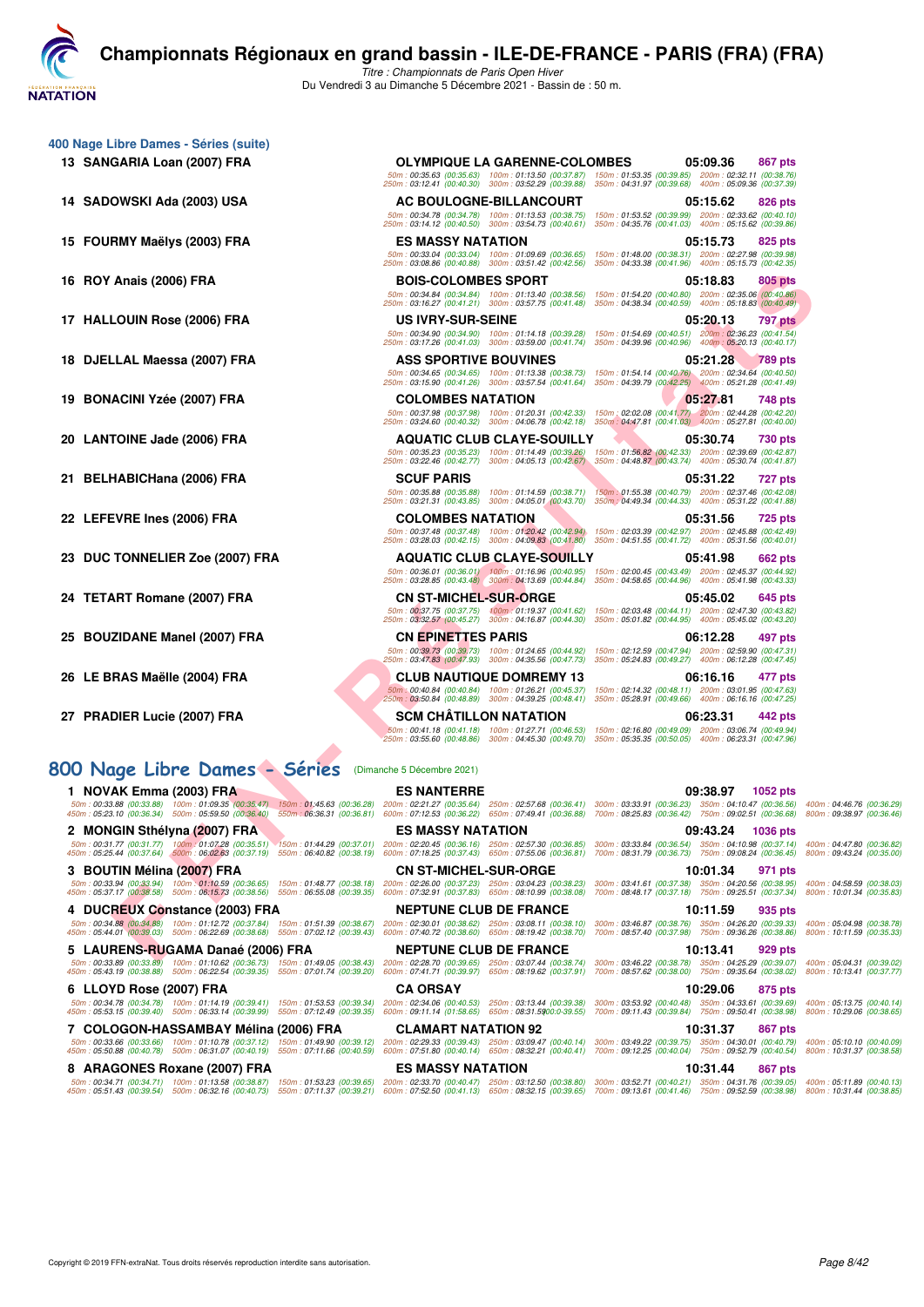*Titre : Championnats de Paris Open Hiver* Du Vendredi 3 au Dimanche 5 Décembre 2021 - Bassin de : 50 m.

| 9 GIRMA Salome (2006) FRA                                                                                                                                           | <b>NEPTUNE CLUB DE FRANCE</b>                                                                                                                                  | 10:31.70                                                                                                                            | 866 pts                                                                           |
|---------------------------------------------------------------------------------------------------------------------------------------------------------------------|----------------------------------------------------------------------------------------------------------------------------------------------------------------|-------------------------------------------------------------------------------------------------------------------------------------|-----------------------------------------------------------------------------------|
| 50m: 00:36.11 (00:36.11) 100m: 01:15.47 (00:39.36)<br>450m: 05:58.37 (00:40.23) 500m: 06:38.10 (00:39.73)                                                           | 150m: 01:55.83 (00:40.36) 200m: 02:36.41 (00:40.58) 250m: 03:17.42 (00:41.01)<br>550m: 07:19.14 (00:41.04) 600m: 07:59.59 (00:40.45) 650m: 08:38.54 (00:38.95) | 300m: 03:56.82 (00:39.40) 350m: 04:38.10 (00:41.28)<br>700m: 09:17.01 (00:38.47) 750m: 09:56.15 (00:39.14)                          | 400m: 05:18.14 (00:40.04)<br>800m: 10:31.70 (00:35.55                             |
| 10 FOULON Noellia (2001) FRA                                                                                                                                        | <b>SCUF PARIS</b>                                                                                                                                              | 10:38.50                                                                                                                            | 844 pts                                                                           |
| 50m: 00:35.50 (00:35.50) 100m: 01:14.43 (00:38.93)<br>150m: 01:53.22 (00:38.79)<br>450m: 05:53.96 (00:40.31) 500m: 06:34.64 (00:40.68)<br>550m: 07:15.37 (00:40.73) | 200m: 02:32.70 (00:39.48)<br>250m: 03:11.95 (00:39.25)<br>600m: 07:56.15 (00:40.78)<br>650m: 08:36.77 (00:40.62)                                               | 300m: 03:52.14 (00:40.19) 350m: 04:32.72 (00:40.58)<br>700m: 09:17.66 (00:40.89) 750m: 09:58.27 (00:40.61) 800m: 10:38.50 (00:40.23 | 400m: 05:13.65 (00:40.93                                                          |
| --- BELHABICHana (2006) FRA                                                                                                                                         | <b>SCUF PARIS</b>                                                                                                                                              | <b>DNS dec</b>                                                                                                                      |                                                                                   |
|                                                                                                                                                                     |                                                                                                                                                                |                                                                                                                                     |                                                                                   |
| 1500 Nage Libre Dames - Séries (Vendredi 3 Décembre 2021)                                                                                                           |                                                                                                                                                                |                                                                                                                                     |                                                                                   |
| 1 LETOCART Luna (2006) FRA                                                                                                                                          | <b>CN MELUN VAL DE SEINE</b>                                                                                                                                   | 18:23.35                                                                                                                            | 1084 pts                                                                          |
| 100m: 01:03(5th: (01:07.51)<br>500m: 06.00006 : (01:14.09)<br>900m: 10:58094 : (01:14.93)<br>1300m: 15t53089 : (04:14.57)                                           | 200m: 02:29088 : (01:12.17)<br>600m: 07:650m7: (01:14.51)<br>(01:14.51): 12t03045 : (01:14.51<br>1400m: 17t48030 : (01:14.41)                                  | 300m: 03:35008 : (01:13.35)<br>700m: 08:29045 : (01:14.28)<br>1100m: 13:28077 : (01:15.32)<br>1500m: 18:23.35 (01:11.05)            | 400m: 04:46.57 (01:13.54<br>800m: 09:44.01 (01:14.56<br>1200m: 14:43.32 (01:14.55 |
| 2 LERAY Lilou (2005) FRA                                                                                                                                            | <b>CLAMART NATATION 92</b>                                                                                                                                     | 18:54.44                                                                                                                            | <b>1025 pts</b>                                                                   |
| 100m: 01:10080 : (01:10.80)<br>500m: 06:58075 :(01:16.37)                                                                                                           | 200m: 02:25092 : (01:15.12)<br>600m: 07:89(82 : (01:17.07)                                                                                                     | 300m: 03:46088 : (01:14.91)<br>700m: 08:46(26 : (01:16.44)                                                                          | 400m: 04:56.38 (01:15.55<br>800m: 10:02.56 (01:16.30                              |
| 900m: 11:98028 : (01:15.72)<br>1300m: 16t240f0 : (01:16.71)                                                                                                         | 1000m: 12t96009:(01:15.81)<br>1400m: 17t46034 : (01:16.24)                                                                                                     | 1100m: 13:56008 : (01:15.99)<br>1500m: 18:54.44 (01:14.10)                                                                          | 1200m: 15:07.39 (01:17.31                                                         |
| 3 BOUTIN Mélina (2007) FRA                                                                                                                                          | <b>CN ST-MICHEL-SUR-ORGE</b>                                                                                                                                   | 19:15.20                                                                                                                            | 987 pts                                                                           |
| 100m: 01:15056 : (01:11.56)<br>500m: 06:59040 : (01:17.60)                                                                                                          | 200m: 02:28025 : (01:16.69)<br>600m: 07:83074 : (01:18.34)                                                                                                     | 300m: 03:44(55 : (01:16.30)<br>700m: 08:5509m: (01:18.17)                                                                           | 400m: 05:01.80 (01:17.25)<br>800m: 10:13.38 (01:17.47                             |
| 900m: 11:95010 :(01:17.72)<br>1300m: 16t4405 : (01:18.02)                                                                                                           | 1000m: 12t49072 :(01:18.62)<br>1400m: 18t05006 : (01:17.01)                                                                                                    | 1100m: 14:08/35 : (01:18.63)<br>1500m: 19:15.20 (01:14.14)                                                                          | 1200m: 15:26.03 (01:17.68                                                         |
| 50 Dos Dames - Séries (Vendredi 3 Décembre 2021)                                                                                                                    |                                                                                                                                                                |                                                                                                                                     |                                                                                   |
| 1 CAINAUD Lucie (2003) FRA                                                                                                                                          | <b>CS CLICHY 92</b>                                                                                                                                            | 00:31.56                                                                                                                            | <b>1101 pts</b>                                                                   |
| 2 TABIASCO Alexandra (2006) FRA                                                                                                                                     | <b>ETOILES 92</b>                                                                                                                                              | 00:31.57                                                                                                                            | 1100 pts                                                                          |
| 3 MOHRI COTTI Tara (2001) FRA                                                                                                                                       | <b>MOUETTES DE PARIS</b>                                                                                                                                       | 00:32.14                                                                                                                            | <b>1070 pts</b>                                                                   |
| <b>BINGUE SIDIBE Lena (2006) FRA</b><br>4                                                                                                                           | <b>BLANC-MESNIL S.N</b>                                                                                                                                        | 00:32.18                                                                                                                            | <b>1067 pts</b>                                                                   |
| 5 LE HIR Margaux (2004) FRA                                                                                                                                         | <b>RED STAR CLUB CHAMPIGNY</b>                                                                                                                                 | 00:32.41                                                                                                                            | 1055 pts                                                                          |
| 6 CHOU Lou-salome (1997) FRA                                                                                                                                        | <b>CLUB DES NAGEURS DE PARIS</b>                                                                                                                               | 00:32.49                                                                                                                            | 1051 pts                                                                          |
| 7 PROUFFaustine (1988) FRA                                                                                                                                          | <b>STADE DE VANVES</b>                                                                                                                                         | 00:32.62                                                                                                                            | <b>1044 pts</b>                                                                   |
| 7 SAIDJ Feryel (2002) FRA                                                                                                                                           | <b>CS CLICHY 92</b>                                                                                                                                            | 00:32.62                                                                                                                            | <b>1044 pts</b>                                                                   |
| 9 HUMBERT Celia (2005) FRA                                                                                                                                          | <b>BOIS-COLOMBES SPORT</b>                                                                                                                                     | 00:32.67                                                                                                                            | <b>1041 pts</b>                                                                   |
| 10 FONSECA Maëlie (2006) FRA                                                                                                                                        | <b>RED STAR CLUB CHAMPIGNY</b>                                                                                                                                 | 00:32.83                                                                                                                            | 1033 pts                                                                          |
| <b>MJAHED Sirine (2007) FRA</b><br>11.                                                                                                                              | <b>ES MASSY NATATION</b>                                                                                                                                       | 00:32.86                                                                                                                            | 1031 pts                                                                          |
| 12 GNAZALE Judith (2006) FRA                                                                                                                                        | <b>CN MELUN VAL DE SEINE</b>                                                                                                                                   | 00:32.93                                                                                                                            | 1028 pts                                                                          |
| CARKAXHIJA Arba (2006) CAN<br>13                                                                                                                                    | <b>NEPTUNE CLUB DE FRANCE</b>                                                                                                                                  | 00:32.95                                                                                                                            | <b>1027 pts</b>                                                                   |
| 14 DA ROCHA--ALIN Margot (2005) FRA                                                                                                                                 | <b>CLUB DES NAGEURS DE PARIS</b>                                                                                                                               | 00:32.97                                                                                                                            | 1025 pts                                                                          |
| 15 VIDET Oriane (2006) FRA                                                                                                                                          | <b>AQUACLUB LE PECQ MARLY</b>                                                                                                                                  | 00:33.09                                                                                                                            | 1019 pts                                                                          |
| COLOGON-HASSAMBAY Mélina (2006) FRA<br>16                                                                                                                           | <b>CLAMART NATATION 92</b>                                                                                                                                     | 00:33.13                                                                                                                            | <b>1017 pts</b>                                                                   |
| 17 SALEM Lindsey (2003) FRA                                                                                                                                         | <b>JEANNE D'ARC DRANCY</b>                                                                                                                                     | 00:33.18                                                                                                                            | 1014 pts                                                                          |
| 18 XAYGNABOUN-MOUNIER Anouk (2007) FRA                                                                                                                              | <b>CA ORSAY</b>                                                                                                                                                | 00:33.55                                                                                                                            | 995 pts                                                                           |
| 18 KARADZIC Vassilia (2007) FRA                                                                                                                                     | <b>CLAMART NATATION 92</b>                                                                                                                                     | 00:33.55                                                                                                                            | 995 pts                                                                           |
| 20<br><b>MICHAUD Julianne (2007) FRA</b>                                                                                                                            | <b>ASS SPORTIVE BOUVINES</b>                                                                                                                                   | 00:33.67                                                                                                                            | 989 pts                                                                           |
| 21 CASTEJON Garance (2005) FRA                                                                                                                                      | <b>ES MASSY NATATION</b>                                                                                                                                       | 00:33.85                                                                                                                            | 980 pts                                                                           |
| 22 MANIEY Léa (2004) FRA                                                                                                                                            | <b>RACING CLUB DE FRANCE</b>                                                                                                                                   | 00:34.18                                                                                                                            | 963 pts                                                                           |
| 23 ALLIONE Elise (2006) FRA                                                                                                                                         | <b>NOGENT NATATION 94</b>                                                                                                                                      | 00:34.25                                                                                                                            | 959 pts                                                                           |
| 24 REY-CHABBERT Faustine (2004) FRA                                                                                                                                 | <b>NEPTUNE CLUB DE FRANCE</b>                                                                                                                                  | 00:34.61                                                                                                                            | 941 pts                                                                           |
| 25 LOUBEYRE-MOLINARI Nine (2005) FRA                                                                                                                                | <b>CLAMART NATATION 92</b>                                                                                                                                     | 00:34.64                                                                                                                            | 940 pts                                                                           |
| 26 AMROUS Serine (2006) FRA                                                                                                                                         | <b>CN ASNIÈRES</b>                                                                                                                                             | 00:34.92                                                                                                                            | 926 pts                                                                           |
| 27 MUNKHTUR Altaina (2002) FRA                                                                                                                                      | <b>STADE FRANÇAIS O COURBEVOIE</b>                                                                                                                             | 00:34.99                                                                                                                            | 922 pts                                                                           |
| 28 ROY Anais (2006) FRA                                                                                                                                             | <b>BOIS-COLOMBES SPORT</b>                                                                                                                                     | 00:35.04                                                                                                                            | 920 pts                                                                           |
| 29 BIGLARZADEMonika (2006) FRA                                                                                                                                      | <b>NEPTUNE CLUB DE FRANCE</b>                                                                                                                                  | 00:35.13                                                                                                                            | 915 pts                                                                           |
| 30 DJURIC Melissa (2006) FRA                                                                                                                                        | <b>CLUB DES NAGEURS DE PARIS</b>                                                                                                                               | 00:35.15                                                                                                                            | 914 pts                                                                           |
| 31 BERNIER Louise (2007) FRA                                                                                                                                        | <b>STADE FRANÇAIS O COURBEVOIE</b>                                                                                                                             | 00:35.23                                                                                                                            | 910 pts                                                                           |
| 32 GARBAA Lila (2006) FRA                                                                                                                                           | <b>CLUB DES NAGEURS DE PARIS</b>                                                                                                                               | 00:35.30                                                                                                                            | 907 pts                                                                           |
| 33 MUNOZ Elora (2003) FRA                                                                                                                                           | <b>NEPTUNE CLUB DE FRANCE</b>                                                                                                                                  | 00:35.31                                                                                                                            | 906 pts                                                                           |
| 34 SOARES-BOURGOGNE Loriana (2007) FRA                                                                                                                              | <b>NEPTUNE CLUB DE FRANCE</b>                                                                                                                                  | 00:35.40                                                                                                                            | 902 pts                                                                           |

**800 Nage Libre Dames - Séries (suite)**

**NATATION**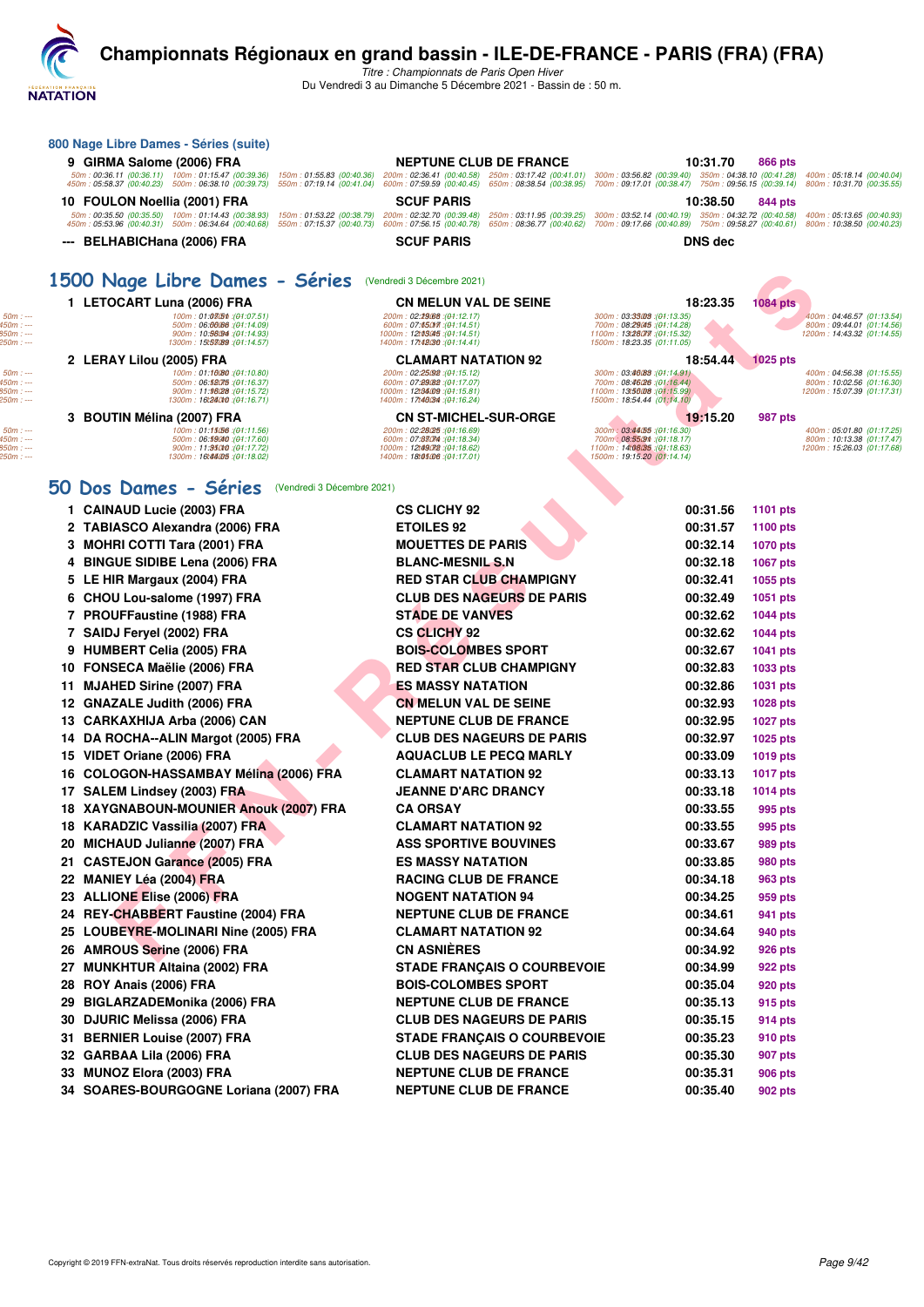

*Titre : Championnats de Paris Open Hiver* Du Vendredi 3 au Dimanche 5 Décembre 2021 - Bassin de : 50 m.

# **50 Dos Dames - Séries (suite)**

|    | 35 SANGARIA Loan (2007) FRA             |
|----|-----------------------------------------|
|    | 36 BALMER Romane (2004) FRA             |
|    | 37 MILLET Yula (2004) FRA               |
|    | 38 BEDRANI Imane (2006) FRA             |
|    | 38 JAWAHEER Azarine-Juliette (2005) FRA |
|    | 40 HASSON Eva (2005) FRA                |
| 41 | <b>MOUNIER Manon (2006) FRA</b>         |
|    | 42 ROUFFAUD Zova (2004) USA             |
|    | 43 BOULOUALAB Aya (2006) FRA            |
|    | 44 BEN FRIHA Lina (2004) FRA            |
|    | 45 LUCIO Anna (2002) FRA                |
|    | 46 GARCELON Nina (2007) FRA             |
|    | 47 TAMDJIART Sarah (2007) FRA           |
|    | 48 ALLAMELLOU Eva (2007) FRA            |
|    | 49 GIRARDIN Andrea (2005) FRA           |
|    | 50 PERUCCassandre (2007) FRA            |
|    | 51 GARCIA HOLGUIN Sharay (2007) COL     |

| 36 BALMER Romane (2004) FRA             | <b>CN VIRY-CHÂTILLON</b>        | 00:35.50 | 897 pts        |
|-----------------------------------------|---------------------------------|----------|----------------|
| 37 MILLET Yula (2004) FRA               | <b>RSC MONTREUIL</b>            | 00:35.76 | <b>884 pts</b> |
| 38 BEDRANI Imane (2006) FRA             | <b>RACING CLUB DE FRANCE</b>    | 00:36.36 | 855 pts        |
| 38 JAWAHEER Azarine-Juliette (2005) FRA | <b>ASS SPORTIVE BOUVINES</b>    | 00:36.36 | 855 pts        |
| 40 HASSON Eva (2005) FRA                | <b>CLAMART NATATION 92</b>      | 00:36.37 | 855 pts        |
| 41 MOUNIER Manon (2006) FRA             | <b>ES MASSY NATATION</b>        | 00:36.75 | 836 pts        |
| 42 ROUFFAUD Zova (2004) USA             | <b>NEPTUNE CLUB DE FRANCE</b>   | 00:37.49 | <b>802 pts</b> |
| 43 BOULOUALAB Aya (2006) FRA            | <b>CN ASNIÈRES</b>              | 00:37.53 | <b>800 pts</b> |
| 44 BEN FRIHA Lina (2004) FRA            | <b>ASS SPORTIVE BOUVINES</b>    | 00:38.20 | <b>769 pts</b> |
| 45 LUCIO Anna (2002) FRA                | <b>CN EPINETTES PARIS</b>       | 00:38.24 | <b>767 pts</b> |
| 46 GARCELON Nina (2007) FRA             | <b>CS CLICHY 92</b>             | 00:39.35 | <b>718 pts</b> |
| 47 TAMDJIART Sarah (2007) FRA           | <b>CN EPINETTES PARIS</b>       | 00:39.73 | 701 pts        |
| 48 ALLAMELLOU Eva (2007) FRA            | <b>CS CLICHY 92</b>             | 00:40.39 | 673 pts        |
| 49 GIRARDIN Andrea (2005) FRA           | <b>PARIS SPORT CLUB</b>         | 00:41.09 | <b>643 pts</b> |
| 50 PERUCCassandre (2007) FRA            | <b>CLUB NAUTIQUE DOMREMY 13</b> | 00:41.92 | 609 pts        |
| 51 GARCIA HOLGUIN Sharay (2007) COL     | <b>RACING CLUB DE FRANCE</b>    | 00:42.35 | <b>592 pts</b> |

**OLYMPIQUE LA GARENNE-COLOMBES** 00:35.45 899 pts

## **[100 Dos Dames - Séries](http://www.ffnatation.fr/webffn/resultats.php?idact=nat&go=epr&idcpt=73929&idepr=12)** (Dimanche 5 Décembre 2021)

| <b>HI MUUNILA MAHUH (4000) FRA</b>                  | ווטוו מומאו וטטמושו טם             | 00.JU. <i>i</i> J<br>oou pis                                                      |  |
|-----------------------------------------------------|------------------------------------|-----------------------------------------------------------------------------------|--|
| 42 ROUFFAUD Zoya (2004) USA                         | <b>NEPTUNE CLUB DE FRANCE</b>      | 00:37.49<br><b>802 pts</b>                                                        |  |
| 43 BOULOUALAB Aya (2006) FRA                        | <b>CN ASNIERES</b>                 | 00:37.53<br><b>800 pts</b>                                                        |  |
| 44 BEN FRIHA Lina (2004) FRA                        | <b>ASS SPORTIVE BOUVINES</b>       | 00:38.20<br><b>769 pts</b>                                                        |  |
| 45 LUCIO Anna (2002) FRA                            | <b>CN EPINETTES PARIS</b>          | 00:38.24<br><b>767 pts</b>                                                        |  |
| 46 GARCELON Nina (2007) FRA                         | <b>CS CLICHY 92</b>                | 00:39.35<br><b>718 pts</b>                                                        |  |
| 47 TAMDJIART Sarah (2007) FRA                       | <b>CN EPINETTES PARIS</b>          | 00:39.73<br>701 pts                                                               |  |
| 48 ALLAMELLOU Eva (2007) FRA                        | <b>CS CLICHY 92</b>                | 00:40.39<br><b>673 pts</b>                                                        |  |
| 49 GIRARDIN Andrea (2005) FRA                       | <b>PARIS SPORT CLUB</b>            | 00:41.09<br><b>643 pts</b>                                                        |  |
| 50 PERUCCassandre (2007) FRA                        | <b>CLUB NAUTIQUE DOMREMY 13</b>    | 00:41.92<br><b>609 pts</b>                                                        |  |
| 51 GARCIA HOLGUIN Sharay (2007) COL                 | <b>RACING CLUB DE FRANCE</b>       | 00:42.35<br>592 pts                                                               |  |
|                                                     |                                    |                                                                                   |  |
| 00 Dos Dames - Séries<br>(Dimanche 5 Décembre 2021) |                                    |                                                                                   |  |
| 1 CAINAUD Lucie (2003) FRA                          | <b>CS CLICHY 92</b>                | 01:06.51<br>1119 pts                                                              |  |
|                                                     |                                    | 50m: 00:32.01 (00:32.01) 100m: 01:06.51 (00:34.50)                                |  |
| 2 SADOWSKI Flora (2004) FRA                         | <b>CLUB DES NAGEURS DE PARIS</b>   | 01:07.22<br>1100 pts                                                              |  |
|                                                     |                                    | 50m: 00:32.48 (00:32.48) 100m: 01:07.22 (00:34.74)                                |  |
| 3 TABIASCO Alexandra (2006) FRA                     | <b>ETOILES 92</b>                  | 01:07.97 1080 pts<br>50m: 00:33.00 (00:33.00) 100m: 01:07.97 (00:34.97)           |  |
| 4 KIRLEW Maya (2001) GBR                            | <b>RACING CLUB DE FRANCE</b>       | 01:08.95<br>1055 pts                                                              |  |
|                                                     |                                    | 50m: 00:33.09 (00:33.09) 100m: 01:08.95 (00:35.86)                                |  |
| 5 COLOGON-HASSAMBAY Mélina (2006) FRA               | <b>CLAMART NATATION 92</b>         | 01:10.53<br>1014 pts                                                              |  |
|                                                     |                                    | 50m: 00:34.34 (00:34.34) 100m: 01:10.53 (00:36.19)                                |  |
| 6 CHOU Lou-salome (1997) FRA                        | <b>CLUB DES NAGEURS DE PARIS</b>   | $01:10.54$ 1014 pts                                                               |  |
|                                                     |                                    | 50m: 00:33.89 (00:33.89) 100m: 01:10.54 (00:36.65)                                |  |
| 7 HUMBERT Celia (2005) FRA                          | <b>BOIS-COLOMBES SPORT</b>         | 01:10.58<br>1013 pts<br>50m: 00:34.18 (00:34.18) 100m: 01:10.58 (00:36.40)        |  |
| 8 VIDET Oriane (2006) FRA                           | <b>AQUACLUB LE PECQ MARLY</b>      | 01:10.72<br>1009 pts                                                              |  |
|                                                     |                                    | 50m: 00:33.89 (00:33.89) 100m: 01:10.72 (00:36.83)                                |  |
| 9 LE HIR Margaux (2004) FRA                         | <b>RED STAR CLUB CHAMPIGNY</b>     | 01:11.07<br><b>1000 pts</b>                                                       |  |
|                                                     |                                    | 50m: 00:34.77 (00:34.77) 100m: 01:11.07 (00:36.30)                                |  |
| 10 SAIDJ Feryel (2002) FRA                          | <b>CS CLICHY 92</b>                | 01:11.09<br><b>1000 pts</b><br>50m: 00:34.25 (00:34.25) 100m: 01:11.09 (00:36.84) |  |
| 11 CARKAXHIJA Arba (2006) CAN                       | <b>NEPTUNE CLUB DE FRANCE</b>      | 01:11.62<br><b>986 pts</b>                                                        |  |
|                                                     |                                    | 50m: 00:34.20 (00:34.20) 100m: 01:11.62 (00:37.42)                                |  |
| 12 CIMKAUSKAS Shana (2004) FRA                      | <b>STADE FRANÇAIS O COURBEVOIE</b> | 01:11.79<br>982 pts                                                               |  |
|                                                     |                                    | 50m: 00:35.01 (00:35.01) 100m: 01:11.79 (00:36.78)                                |  |
| 13 KARADZIC Vassilia (2007) FRA                     | <b>CLAMART NATATION 92</b>         | 01:11.89<br><b>980 pts</b>                                                        |  |
|                                                     |                                    | 50m: 00:35.36 (00:35.36) 100m: 01:11.89 (00:36.53)                                |  |
| 14 MJAHED Sirine (2007) FRA                         | <b>ES MASSY NATATION</b>           | 01:12.25<br>971 pts<br>50m: 00:35.00 (00:35.00) 100m: 01:12.25 (00:37.25)         |  |
| 15 MOHRI COTTI Tara (2001) FRA                      | <b>MOUETTES DE PARIS</b>           | 01:12.35<br>968 pts                                                               |  |
|                                                     |                                    | 50m: 00:34.62 (00:34.62) 100m: 01:12.35 (00:37.73)                                |  |
| 16 FONSECA Maëlie (2006) FRA                        | <b>RED STAR CLUB CHAMPIGNY</b>     | 01:12.67<br><b>960 pts</b>                                                        |  |
|                                                     |                                    | 50m: 00:34.50 (00:34.50) 100m: 01:12.67 (00:38.17)                                |  |
| 17 ELISSECHE Estelle (2005) FRA                     | <b>RACING CLUB DE FRANCE</b>       | 01:13.21<br>947 pts                                                               |  |
|                                                     |                                    | 50m: 00:35.39 (00:35.39) 100m: 01:13.21 (00:37.82)                                |  |
| 18 MUNKHTUR Altaina (2002) FRA                      | <b>STADE FRANÇAIS O COURBEVOIE</b> | 01:14.19<br>923 pts<br>50m: 00:35.96 (00:35.96) 100m: 01:14.19 (00:38.23)         |  |
| 19 XAYGNABOUN-MOUNIER Anouk (2007) FRA              | <b>CA ORSAY</b>                    | 01:14.39<br>918 pts                                                               |  |
|                                                     |                                    | 50m: 00:35.27 (00:35.27) 100m: 01:14.39 (00:39.12)                                |  |
| 20 REY-CHABBERT Faustine (2004) FRA                 | <b>NEPTUNE CLUB DE FRANCE</b>      | 01:14.49<br>915 pts                                                               |  |

| <b>CS CLICHY 92</b>                | 01:06.51 1119 pts<br>50m: 00:32.01 (00:32.01) 100m: 01:06.51 (00:34.50)           |
|------------------------------------|-----------------------------------------------------------------------------------|
| <b>CLUB DES NAGEURS DE PARIS</b>   | 01:07.22 1100 pts                                                                 |
| <b>ETOILES 92</b>                  | 50m: 00:32.48 (00:32.48) 100m: 01:07.22 (00:34.74)<br>01:07.97 1080 pts           |
|                                    | 50m: 00:33.00 (00:33.00) 100m: 01:07.97 (00:34.97)                                |
| <b>RACING CLUB DE FRANCE</b>       | 01:08.95 1055 pts<br>50m: 00:33.09 (00:33.09) 100m: 01:08.95 (00:35.86)           |
| <b>CLAMART NATATION 92</b>         | 01:10.53 1014 pts<br>50m: 00:34.34 (00:34.34) 100m: 01:10.53 (00:36.19)           |
| <b>CLUB DES NAGEURS DE PARIS</b>   | 01:10.54<br><b>1014 pts</b>                                                       |
|                                    | 50m: 00:33.89 (00:33.89) 100m: 01:10.54 (00:36.65)                                |
| <b>BOIS-COLOMBES SPORT</b>         | 01:10.58<br><b>1013 pts</b><br>50m: 00:34.18 (00:34.18) 100m: 01:10.58 (00:36.40) |
| <b>AQUACLUB LE PECQ MARLY</b>      | 01:10.72 1009 pts                                                                 |
|                                    | 50m: 00:33.89 (00:33.89) 100m: 01:10.72 (00:36.83)                                |
| <b>RED STAR CLUB CHAMPIGNY</b>     | 01:11.07 1000 pts<br>50m: 00:34.77 (00:34.77) 100m: 01:11.07 (00:36.30)           |
| <b>CS CLICHY 92</b>                | 01:11.09<br><b>1000 pts</b>                                                       |
|                                    | 50m: 00:34.25 (00:34.25) 100m: 01:11.09 (00:36.84)                                |
| <b>NEPTUNE CLUB DE FRANCE</b>      | 01:11.62<br><b>986 pts</b><br>50m: 00:34.20 (00:34.20) 100m: 01:11.62 (00:37.42)  |
| <b>STADE FRANÇAIS O COURBEVOIE</b> | 01:11.79<br>982 pts                                                               |
|                                    | 50m: 00:35.01 (00:35.01) 100m: 01:11.79 (00:36.78)                                |
| <b>CLAMART NATATION 92</b>         | 01:11.89<br><b>980 pts</b>                                                        |
|                                    |                                                                                   |
|                                    | 50m: 00:35.36 (00:35.36) 100m: 01:11.89 (00:36.53)                                |
| <b>ES MASSY NATATION</b>           | 01:12.25<br>971 pts                                                               |
|                                    | 50m: 00:35.00 (00:35.00) 100m: 01:12.25 (00:37.25)                                |
| <b>MOUETTES DE PARIS</b>           | 01:12.35<br><b>968 pts</b>                                                        |
| <b>RED STAR CLUB CHAMPIGNY</b>     | 50m: 00:34.62 (00:34.62) 100m: 01:12.35 (00:37.73)<br><b>960 pts</b><br>01:12.67  |
|                                    | 50m: 00:34.50 (00:34.50) 100m: 01:12.67 (00:38.17)                                |
| <b>RACING CLUB DE FRANCE</b>       | 01:13.21<br>947 pts                                                               |
|                                    | 50m: 00:35.39 (00:35.39) 100m: 01:13.21 (00:37.82)                                |
| <b>STADE FRANÇAIS O COURBEVOIE</b> | 01:14.19<br>923 pts<br>50m: 00:35.96 (00:35.96) 100m: 01:14.19 (00:38.23)         |
| <b>CA ORSAY</b>                    | 01:14.39<br><b>918 pts</b>                                                        |
|                                    | 50m: 00:35.27 (00:35.27) 100m: 01:14.39 (00:39.12)                                |
| <b>NEPTUNE CLUB DE FRANCE</b>      | 01:14.49<br>915 pts<br>50m: 00:35.97 (00:35.97) 100m: 01:14.49 (00:38.52)         |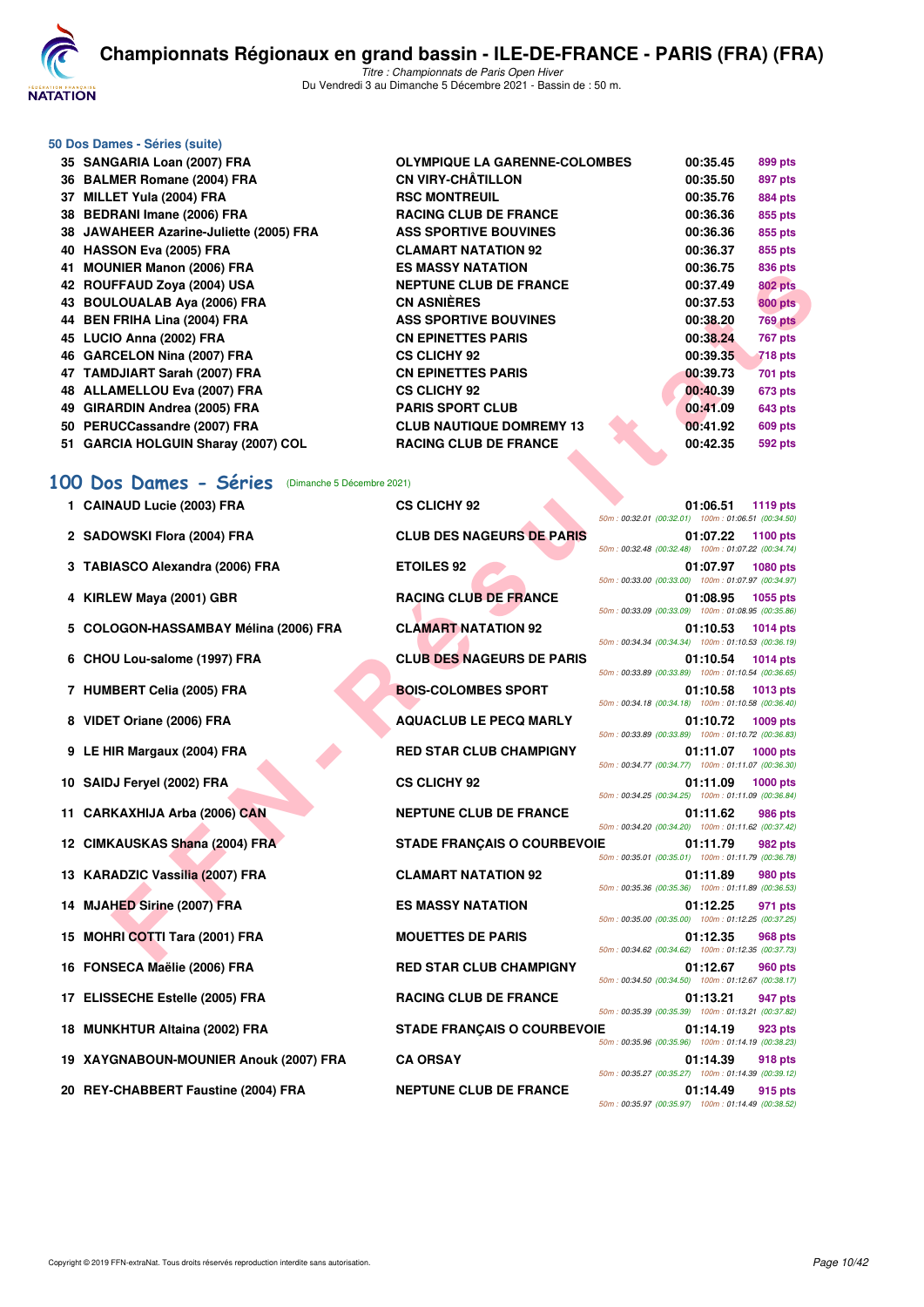**NATATION** 

**[C](http://www.ffnatation.fr/webffn/index.php)hampionnats Régionaux en grand bassin - ILE-DE-FRANCE - PARIS (FRA) (FRA)**

*Titre : Championnats de Paris Open Hiver* Du Vendredi 3 au Dimanche 5 Décembre 2021 - Bassin de : 50 m.

| 100 Dos Dames - Séries (suite)<br>21 GOTTHARDT Lisa (2003) GER                    | <b>MOUETTES DE PARIS</b>                                 | 01:14.84<br>907 pts<br>50m: 00:36.93 (00:36.93) 100m: 01:14.84 (00:37.91) |
|-----------------------------------------------------------------------------------|----------------------------------------------------------|---------------------------------------------------------------------------|
| 22 BONEL Ninon (2007) FRA                                                         | <b>CA ORSAY</b>                                          | 01:14.96<br>904 pts<br>50m: 00:36.34 (00:36.34) 100m: 01:14.96 (00:38.62) |
| 23 LOSCHI Lea (1998) FRA                                                          | <b>ES MASSY NATATION</b>                                 | 01:15.10<br>901 pts<br>50m: 00:34.67 (00:34.67) 100m: 01:15.10 (00:40.43) |
| <b>OULARBI Dania (2007) FRA</b><br>24                                             | <b>CN ST-MICHEL-SUR-ORGE</b>                             | 01:16.03<br>878 pts<br>50m: 00:36.60 (00:36.60) 100m: 01:16.03 (00:39.43) |
| <b>BERNIER Louise (2007) FRA</b><br>25                                            | <b>STADE FRANÇAIS O COURBEVOIE</b>                       | 01:16.06<br>878 pts<br>50m: 00:36.72 (00:36.72) 100m: 01:16.06 (00:39.34) |
| <b>MUNOZ Elora (2003) FRA</b><br>26                                               | <b>NEPTUNE CLUB DE FRANCE</b>                            | 01:16.19<br>875 pts<br>50m: 00:36.58 (00:36.58) 100m: 01:16.19 (00:39.61) |
| <b>DJURIC Melissa (2006) FRA</b><br>27                                            | <b>CLUB DES NAGEURS DE PARIS</b>                         | 01:16.38<br>870 pts<br>50m: 00:36.13 (00:36.13) 100m: 01:16.38 (00:40.25) |
| GARBAA Lila (2006) FRA<br>28                                                      | <b>CLUB DES NAGEURS DE PARIS</b>                         | 01:16.39<br>870 pts<br>50m: 00:37.05 (00:37.05) 100m: 01:16.39 (00:39.34) |
| <b>BEDRANI Imane (2006) FRA</b><br>29                                             | <b>RACING CLUB DE FRANCE</b>                             | 01:16.65<br>864 pts<br>50m: 00:37.10 (00:37.10) 100m: 01:16.65 (00:39.55) |
| 30 LE MAGOARIEC Sterenn (2003) FRA                                                | <b>COM BAGNEUX NATATION</b>                              | 01:17.59<br>842 pts<br>50m: 00:37.23 (00:37.23) 100m: 01:17.59 (00:40.36) |
| <b>AMROUS Serine (2006) FRA</b><br>31                                             | <b>CN ASNIÈRES</b>                                       | 01:17.63<br>841 pts<br>50m: 00:36.58 (00:36.58) 100m: 01:17.63 (00:41.05) |
| BIGLARZADEMonika (2006) FRA<br>32                                                 | <b>NEPTUNE CLUB DE FRANCE</b>                            | 01:17.69<br>839 pts<br>50m: 00:37.17 (00:37.17) 100m: 01:17.69 (00:40.52) |
| SANGARIA Loan (2007) FRA<br>33                                                    | <b>OLYMPIQUE LA GARENNE-COLOMBES</b>                     | 01:18.72<br>816 pts<br>50m: 00:37.11 (00:37.11) 100m: 01:18.72 (00:41.61) |
| <b>MOUNIER Manon (2006) FRA</b><br>34                                             | <b>ES MASSY NATATION</b>                                 | 01:19.85<br>790 pts<br>50m: 00:38.73 (00:38.73) 100m: 01:19.85 (00:41.12) |
| MILLET Yula (2004) FRA<br>35                                                      | <b>RSC MONTREUIL</b>                                     | 01:19.88<br>789 pts<br>50m: 00:37.92 (00:37.92) 100m: 01:19.88 (00:41.96) |
| <b>BOULOUALAB Aya (2006) FRA</b><br>36                                            | <b>CN ASNIERES</b>                                       | 01:20.30<br>780 pts<br>50m: 00:38.46 (00:38.46) 100m: 01:20.30 (00:41.84) |
| <b>SACCASAN Elorri (2007) FRA</b><br>37                                           | <b>CN ASNIÈRES</b>                                       | 01:20.93<br>766 pts<br>50m: 00:38.92 (00:38.92) 100m: 01:20.93 (00:42.01) |
| <b>BEN FRIHA Lina (2004) FRA</b><br>38                                            | <b>ASS SPORTIVE BOUVINES</b>                             | 01:22.76<br>726 pts<br>50m: 00:39.48 (00:39.48) 100m: 01:22.76 (00:43.28) |
| <b>MOUSSOUNI Alicia (2005) FRA</b><br>39                                          | <b>AC BOBIGNY</b>                                        | 01:23.05<br>720 pts<br>50m: 00:38.31 (00:38.31) 100m: 01:23.05 (00:44.74) |
| <b>GARIN Héloïse (2005) FRA</b><br>40                                             | <b>NEPTUNE CLUB DE FRANCE</b>                            | 01:23.31<br>714 pts<br>50m: 00:40.49 (00:40.49) 100m: 01:23.31 (00:42.82) |
| <b>CHEVALET Quitterie (2007) FRA</b><br>41                                        | <b>RACING CLUB DE FRANCE</b>                             | 01:23.69<br>706 pts<br>50m: 00:40.37 (00:40.37) 100m: 01:23.69 (00:43.32) |
| 42 LUCIO Anna (2002) FRA                                                          | <b>CN EPINETTES PARIS</b>                                | 01:24.24<br>694 pts<br>50m: 00:40.74 (00:40.74) 100m: 01:24.24 (00:43.50) |
| 43 LORA Ines (2006) FRA                                                           | <b>RACING CLUB DE FRANCE</b>                             | 01:26.23<br>653 pts<br>50m: 00:41.06 (00:41.06) 100m: 01:26.23 (00:45.17) |
| 44 LIEVRE BOUDON Celimene (2007) FRA                                              | <b>PARIS SPORT CLUB</b>                                  | 01:28.73<br>603 pts<br>50m: 00:43.43 (00:43.43) 100m: 01:28.73 (00:45.30) |
| 45 GIRARDIN Andrea (2005) FRA                                                     | <b>PARIS SPORT CLUB</b>                                  | 01:29.74<br>583 pts<br>50m: 00:42.80 (00:42.80) 100m: 01:29.74 (00:46.94) |
| 46 PERUCCassandre (2007) FRA                                                      | <b>CLUB NAUTIQUE DOMREMY 13</b>                          | 01:31.26<br>554 pts<br>50m: 00:43.09 (00:43.09) 100m: 01:31.26 (00:48.17) |
| 47 TRAGNEE BOURNE Margot (2005) FRA                                               | <b>USM MALAKOFF</b>                                      | 01:33.87<br>506 pts<br>50m: 00:45.96 (00:45.96) 100m: 01:33.87 (00:47.91) |
| JAWAHEER Azarine-Juliette (2005) FRA<br>---<br><b>CASTEJON Garance (2005) FRA</b> | <b>ASS SPORTIVE BOUVINES</b><br><b>ES MASSY NATATION</b> | <b>DNS dec</b><br><b>DNS dec</b>                                          |
| <b>TAMDJIART Sarah (2007) FRA</b>                                                 | <b>CN EPINETTES PARIS</b>                                | <b>DNS dec</b>                                                            |
| DA ROCHA--ALIN Margot (2005) FRA                                                  | <b>CLUB DES NAGEURS DE PARIS</b>                         | <b>DNS dec</b>                                                            |

**1 CAINAUD Lucie (2003) FRA CS CLICHY 92 02:23.20 1105 pts** *50m : 00:34.20 (00:34.20) 100m : 01:09.82 (00:35.62) 150m : 01:46.28 (00:36.46) 200m : 02:23.20 (00:36.92)*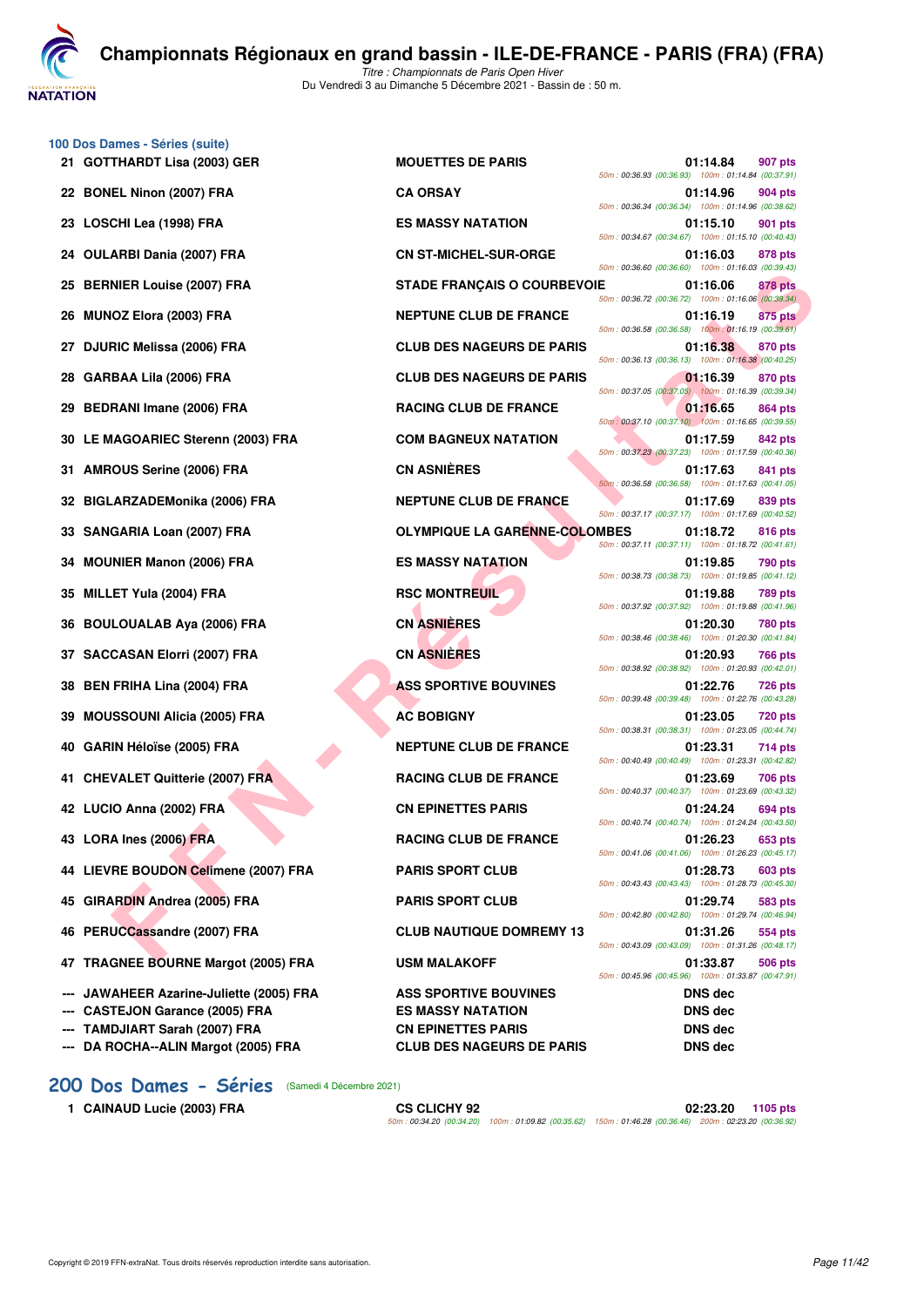**NATATION** 

*Titre : Championnats de Paris Open Hiver* Du Vendredi 3 au Dimanche 5 Décembre 2021 - Bassin de : 50 m.

**200 Dos Dames - Séries (suite)**

- 
- **3 COLOGON-HASSAMBAY Mélina (2006) FRA CLAMART NATATION 92 02:32.06 989 pts**
- 
- 
- 
- 
- 
- 
- 
- 
- 
- 
- 
- 
- 
- 
- **--- TAMDJIART Sarah (2007) FRA CN EPINETTES PARIS DNS dec**

#### **[50 Brasse Dames - Séries](http://www.ffnatation.fr/webffn/resultats.php?idact=nat&go=epr&idcpt=73929&idepr=21)** (Vendredi 3 Décembre 2021)

| 2 SADOWSKI Flora (2004) FRA           | <b>CLUB DES NAGEURS DE PARIS</b> | 02:27.28<br>1051 pts<br>50m: 00:34.20 (00:34.20) 100m: 01:10.43 (00:36.23) 150m: 01:48.70 (00:38.27) 200m: 02:27.28 (00:38.58)       |
|---------------------------------------|----------------------------------|--------------------------------------------------------------------------------------------------------------------------------------|
| 3 COLOGON-HASSAMBAY Mélina (2006) FRA | <b>CLAMART NATATION 92</b>       | 02:32.06<br>989 pts<br>50m: 00:36.10 (00:36.10) 100m: 01:14.53 (00:38.43) 150m: 01:53.83 (00:39.30) 200m: 02:32.06 (00:38.23)        |
| 4 SAIDJ Feryel (2002) FRA             | <b>CS CLICHY 92</b>              | 02:32.68<br><b>981 pts</b><br>50m: 00:35.67 (00:35.67) 100m: 01:14.69 (00:39.02) 150m: 01:54.66 (00:39.97) 200m: 02:32.68 (00:38.02) |
| 5 HUMBERT Celia (2005) FRA            | <b>BOIS-COLOMBES SPORT</b>       | 02:35.30<br><b>948 pts</b><br>50m: 00:35.06 (00:35.06) 100m: 01:13.02 (00:37.96) 150m: 01:54.10 (00:41.08) 200m: 02:35.30 (00:41.20) |
| 6 DA ROCHA--ALIN Margot (2005) FRA    | <b>CLUB DES NAGEURS DE PARIS</b> | <b>942 pts</b><br>02:35.79<br>50m: 00:35.40 (00:35.40) 100m: 01:14.42 (00:39.02) 150m: 01:54.96 (00:40.54) 200m: 02:35.79 (00:40.83) |
| 7 VIDET Oriane (2006) FRA             | <b>AQUACLUB LE PECQ MARLY</b>    | 02:38.58<br><b>908 pts</b><br>50m: 00:36.64 (00:36.64) 100m: 01:17.02 (00:40.38) 150m: 01:57.67 (00:40.65) 200m: 02:38.58 (00:40.91) |
| 8 CARKAXHIJA Arba (2006) CAN          | <b>NEPTUNE CLUB DE FRANCE</b>    | 02:39.84<br>893 pts<br>50m: 00:36.01 (00:36.01) 100m: 01:15.90 (00:39.89) 150m: 01:57.60 (00:41.70) 200m: 02:39.84 (00:42.24)        |
| 9 BONEL Ninon (2007) FRA              | <b>CA ORSAY</b>                  | 02:40.17<br>889 pts<br>50m: 00:37.37 (00:37.37) 100m: 01:17.14 (00:39.77) 150m: 01:59.93 (00:42.79) 200m: 02:40.17 (00:40.24)        |
| 10 MJAHED Sirine (2007) FRA           | <b>ES MASSY NATATION</b>         | 02:40.80<br>881 pts<br>50m: 00:37.13 (00:37.13) 100m: 01:17.52 (00:40.39) 150m: 01:59.32 (00:41.80) 200m: 02:40.80 (00:41.48)        |
| 11 OULARBI Dania (2007) FRA           | <b>CN ST-MICHEL-SUR-ORGE</b>     | 02:40.87<br><b>881 pts</b><br>50m: 00:37.29 (00:37.29) 100m: 01:17.07 (00:39.78) 150m: 01:59.20 (00:42.13) 200m: 02:40.87 (00:41.67) |
| 12 GOTTHARDT Lisa (2003) GER          | <b>MOUETTES DE PARIS</b>         | 02:41.95<br><b>868 pts</b><br>50m: 00:38.16 (00:38.16) 100m: 01:18.76 (00:40.60) 150m: 02:00.43 (00:41.67) 200m: 02:41.95 (00:41.52) |
| 13 BERTE Maud (2007) FRA              | <b>CSN GUYANCOURT</b>            | 02:42.77<br>858 pts<br>50m: 00:37.85 (00:37.85) 100m: 01:19.93 (00:42.08) 150m: 02:01.85 (00:41.92) 200m: 02:42.77 (00:40.92)        |
| 14 DJURIC Melissa (2006) FRA          | <b>CLUB DES NAGEURS DE PARIS</b> | 02:45.63<br><b>824 pts</b><br>50m: 00:36.38 (00:36.38) 100m: 01:17.38 (00:41.00) 150m: 02:00.96 (00:43.58) 200m: 02:45.63 (00:44.67) |
| 15 MUNOZ Elora (2003) FRA             | <b>NEPTUNE CLUB DE FRANCE</b>    | 02:45.70<br><b>824 pts</b><br>50m: 00:36.62 (00:36.62) 100m: 01:17.81 (00:41.19) 150m: 02:02.19 (00:44.38) 200m: 02:45.70 (00:43.51) |
| 16 SUHR Celia (2005) FRA              | <b>SCM CHÂTILLON NATATION</b>    | 03:05.14<br><b>614 pts</b><br>50m: 00:43.25 (00:43.25) 100m: 01:28.99 (00:45.74) 150m: 02:18.05 (00:49.06) 200m: 03:05.14 (00:47.09) |

|                                                    |                                                                                    | ,001.1207 00.00.00 00.14.100 00.14.100 00.14.100 00.97.30 00.07.30 00.07.30 00.07.30 00.07.30 00.31.20                                                                                                                                          |
|----------------------------------------------------|------------------------------------------------------------------------------------|-------------------------------------------------------------------------------------------------------------------------------------------------------------------------------------------------------------------------------------------------|
| 6 DA ROCHA--ALIN Margot (2005) FRA                 | <b>CLUB DES NAGEURS DE PARIS</b>                                                   | 02:35.79<br>942 pts<br>50m : 00:35.40 (00:35.40) 100m : 01:14.42 (00:39.02) 150m : 01:54.96 (00:40.54) 200m : 02:35.79 (00:40.83)                                                                                                               |
| 7 VIDET Oriane (2006) FRA                          | <b>AQUACLUB LE PECQ MARLY</b>                                                      | 02:38.58<br>908 pts<br>50m: 00:36.64 (00:36.64) 100m: 01:17.02 (00:40.38) 150m: 01:57.67 (00:40.65) 200m: 02:38.58 (00:40.91)                                                                                                                   |
| 8 CARKAXHIJA Arba (2006) CAN                       | <b>NEPTUNE CLUB DE FRANCE</b>                                                      | 02:39.84<br>893 pts<br>50m: 00:36.01 (00:36.01) 100m: 01:15.90 (00:39.89) 150m: 01:57.60 (00:41.70) 200m: 02:39.84 (00:42.24)                                                                                                                   |
| 9 BONEL Ninon (2007) FRA                           | <b>CA ORSAY</b>                                                                    | 02:40.17<br>889 pts                                                                                                                                                                                                                             |
| 10 MJAHED Sirine (2007) FRA                        | <b>ES MASSY NATATION</b>                                                           | 50m : 00:37.37 (00:37.37) 100m : 01:17.14 (00:39.77) 150m : 01:59.93 (00:42.79) 200m : 02:40.17 (00:40.24)<br>02:40.80<br>881 pts<br>50m : 00:37.13 (00:37.13) 100m : 01:17.52 (00:40.39) 150m : 01:59.32 (00:41.80) 200m : 02:40.80 (00:41.48) |
| 11 OULARBI Dania (2007) FRA                        | <b>CN ST-MICHEL-SUR-ORGE</b><br>50m: 00:37.29 (00:37.29) 100m: 01:17.07 (00:39.78) | 02:40.87<br>881 pts<br>150m: 01:59.20 (00:42.13) 200m: 02:40.87 (00:41.67)                                                                                                                                                                      |
| 12 GOTTHARDT Lisa (2003) GER                       | <b>MOUETTES DE PARIS</b><br>50m: 00:38.16 (00:38.16) 100m: 01:18.76 (00:40.60)     | 02:41.95<br>868 pts<br>150m: 02:00.43 (00:41.67) 200m: 02:41.95 (00:41.52)                                                                                                                                                                      |
| 13 BERTE Maud (2007) FRA                           | <b>CSN GUYANCOURT</b>                                                              | 02:42.77<br>858 pts<br>50m : 00:37.85 (00:37.85) 100m : 01:19.93 (00:42.08) 150m : 02:01.85 (00:41.92) 200m : 02:42.77 (00:40.92)                                                                                                               |
| 14 DJURIC Melissa (2006) FRA                       | <b>CLUB DES NAGEURS DE PARIS</b>                                                   | 02:45.63<br>824 pts<br>50m: 00:36.38 (00:36.38) 100m: 01:17.38 (00:41.00) 150m: 02:00.96 (00:43.58) 200m: 02:45.63 (00:44.67)                                                                                                                   |
| 15 MUNOZ Elora (2003) FRA                          | <b>NEPTUNE CLUB DE FRANCE</b>                                                      | 02:45.70<br>824 pts<br>$50m: 00:36.62 (00:36.62) 100m: 01:17.81 (00:41.19) 150m: 02:02.19 (00:44.38) 200m: 02:45.70 (00:43.51)$                                                                                                                 |
| 16 SUHR Celia (2005) FRA                           | <b>SCM CHATILLON NATATION</b>                                                      | 03:05.14<br>614 pts<br>50m : 00:43.25 (00:43.25) 100m : 01:28.99 (00:45.74) 150m : 02:18.05 (00:49.06) 200m : 03:05.14 (00:47.09)                                                                                                               |
| 17 BOUZIDANE Manel (2007) FRA                      | <b>CN EPINETTES PARIS</b>                                                          | 03:21.97<br>457 pts<br>50m: 00:45.45 (00:45.45) 100m: 01:37.25 (00:51.80) 150m: 02:30.34 (00:53.09) 200m: 03:21.97 (00:51.63)                                                                                                                   |
| --- TAMDJIART Sarah (2007) FRA                     | <b>CN EPINETTES PARIS</b>                                                          | <b>DNS</b> dec                                                                                                                                                                                                                                  |
| O Brasse Dames - Séries (Vendredi 3 Décembre 2021) |                                                                                    |                                                                                                                                                                                                                                                 |
| 1 GASTALDELLO Béryl (1995) FRA                     | <b>ETOILES 92</b>                                                                  | 00:34.21<br>1140 pts                                                                                                                                                                                                                            |
| 2 FIEMathilde (2001) FRA                           | <b>CLAMART NATATION 92</b>                                                         | 00:34.40<br>1130 pts                                                                                                                                                                                                                            |
| 3 BASSO-BERT Clara (2001) FRA                      | <b>RACING CLUB DE FRANCE</b>                                                       | 00:34.70<br><b>1114 pts</b>                                                                                                                                                                                                                     |
| 4 LENOIR Melanie (2006) FRA                        | <b>CN MELUN VAL DE SEINE</b>                                                       | 00:35.38<br>1078 pts                                                                                                                                                                                                                            |
| 5 VANBUTSEL Manon (2007) FRA                       | <b>JEANNE D'ARC DRANCY</b>                                                         | 00:36.13<br>1039 pts                                                                                                                                                                                                                            |
| 6 XAYGNABOUN-MOUNIER Anouk (2007) FRA              | <b>CA ORSAY</b>                                                                    | 00:36.43<br><b>1024 pts</b>                                                                                                                                                                                                                     |
| 7 HODE Meline (2006) FRA                           | <b>ETAMPES NATATION</b>                                                            | 00:36.52<br>1020 pts                                                                                                                                                                                                                            |
| 8 GHEBACHE Ines (2006) FRA                         | <b>US IVRY-SUR-SEINE</b>                                                           | 00:36.92<br>999 pts                                                                                                                                                                                                                             |
| 9 MAINGAUD Lina-Lila (2007) FRA                    | <b>ETOILES 92</b>                                                                  | 00:36.98<br>996 pts                                                                                                                                                                                                                             |
| 10 DA ROCHA--ALIN Margot (2005) FRA                | <b>CLUB DES NAGEURS DE PARIS</b>                                                   | 00:37.00<br>995 pts                                                                                                                                                                                                                             |
| 11 SOARES-BOURGOGNE Loriana (2007) FRA             | <b>NEPTUNE CLUB DE FRANCE</b>                                                      | 00:37.15<br>988 pts                                                                                                                                                                                                                             |
| 12 PERIANDRE Shana (2004) FRA                      | <b>AC BOBIGNY</b>                                                                  | 00:37.39<br>976 pts                                                                                                                                                                                                                             |
| 13 ANGELE Loulia (2007) FRA                        | <b>ES MASSY NATATION</b>                                                           | 00:37.90<br>951 pts                                                                                                                                                                                                                             |
| 14 GNAZALE Judith (2006) FRA                       | <b>CN MELUN VAL DE SEINE</b>                                                       | 00:38.58<br>918 pts                                                                                                                                                                                                                             |
| 14 MJAHED Sirine (2007) FRA                        | <b>ES MASSY NATATION</b>                                                           | 00:38.58<br>918 pts                                                                                                                                                                                                                             |
| 16 POISSIER-LORTET Léonie (2007) FRA               | <b>RACING CLUB DE FRANCE</b>                                                       | 00:38.62<br><b>916 pts</b>                                                                                                                                                                                                                      |
| 17 NGUYEN DUC LONG Rachel (2006) FRA               | <b>CN ST-MICHEL-SUR-ORGE</b>                                                       | 00:38.91<br><b>902 pts</b>                                                                                                                                                                                                                      |
| 18 DELAHOUSSE Lison (2005) FRA                     | <b>CLUB NAUTIQUE DOMREMY 13</b>                                                    | 00:38.99<br>898 pts                                                                                                                                                                                                                             |
| 19 BALMER Romane (2004) FRA                        | <b>CN VIRY-CHÂTILLON</b>                                                           | 00:39.14<br>891 pts                                                                                                                                                                                                                             |
| 20 JENEQUIN Elsa (2006) FRA                        | <b>JEANNE D'ARC DRANCY</b>                                                         | 00:39.35<br>881 pts                                                                                                                                                                                                                             |
| 21 CLAUS Candice (2006) FRA                        | <b>PARIS SPORT CLUB</b>                                                            | 00:40.00<br>851 pts                                                                                                                                                                                                                             |
| 22 DJELLAL Maessa (2007) FRA                       | <b>ASS SPORTIVE BOUVINES</b>                                                       | 00:40.32<br>836 pts                                                                                                                                                                                                                             |
| 23 DUMONT Mahona (2000) FRA                        | <b>RACING CLUB DE FRANCE</b>                                                       | 00:40.38<br>833 pts                                                                                                                                                                                                                             |
|                                                    |                                                                                    |                                                                                                                                                                                                                                                 |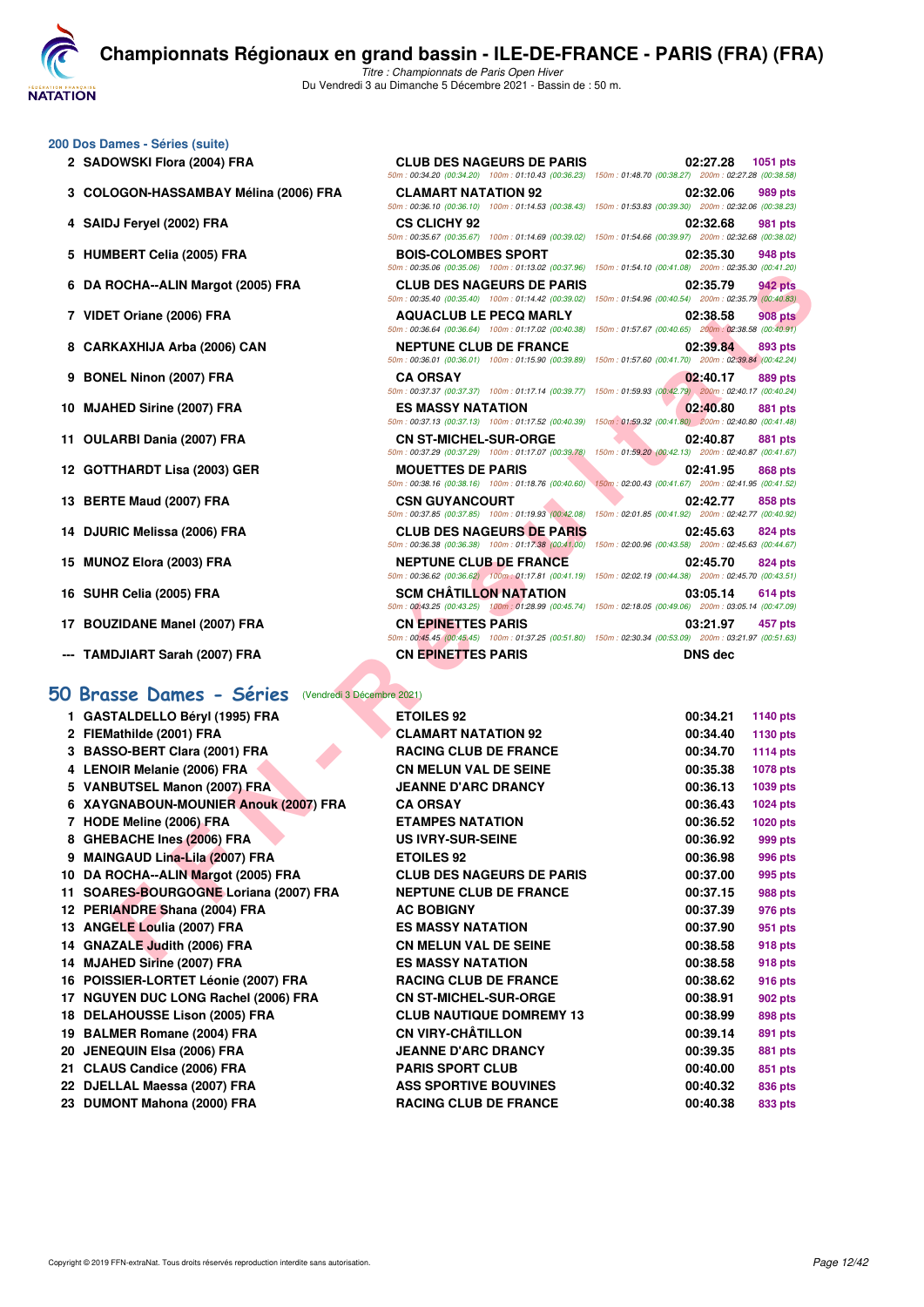

*Titre : Championnats de Paris Open Hiver* Du Vendredi 3 au Dimanche 5 Décembre 2021 - Bassin de : 50 m.

| 24 SANGARIA Loan (2007) FRA         | <b>OLYMPIQUE LA GARENNE-COLOMBES</b> | 00:40.39   | 833 pts        |
|-------------------------------------|--------------------------------------|------------|----------------|
| 25 ROUFFAUD Zoya (2004) USA         | <b>NEPTUNE CLUB DE FRANCE</b>        | 00:40.44   | 831 pts        |
| 26 CARKAXHIJA Arba (2006) CAN       | <b>NEPTUNE CLUB DE FRANCE</b>        | 00:41.36   | <b>789 pts</b> |
| 27 GARCIA HOLGUIN Sharay (2007) COL | <b>RACING CLUB DE FRANCE</b>         | 00:42.48   | 740 pts        |
| 28 HOUDIN Fiona (1997) FRA          | <b>RACING CLUB DE FRANCE</b>         | 00:43.35   | <b>703 pts</b> |
| 29 GIRARDIN Andrea (2005) FRA       | <b>PARIS SPORT CLUB</b>              | 00:44.48   | 656 pts        |
| --- BELHABICHana (2006) FRA         | <b>SCUF PARIS</b>                    | <b>DSQ</b> |                |
|                                     |                                      |            |                |

## **[100 Brasse Dames - Séries](http://www.ffnatation.fr/webffn/resultats.php?idact=nat&go=epr&idcpt=73929&idepr=22)** (Samedi 4 Décembre 2021)

| 1 BASSO-BERT Clara (2001) FRA |  |  |
|-------------------------------|--|--|
|                               |  |  |

- 
- 

**50 Brasse Dames - Séries (suite)**

- 
- 
- **7 XAYGNABOUN-MOUNIER Anouk (2007) FRA CA ORSAY 01:20.41 1010 pts**
- 
- **9 POISSIER-LORTET Léonie (2007) FRA RACING CLUB DE FRANCE 01:21.31 990 pts**
- 
- 
- 
- **13 SOARES-BOURGOGNE Loriana (2007) FRA NEPTUNE CLUB DE FRANCE 01:22.23 970 pts**
- **14 TABIASCO Gabrielle (2004) FRA CS CLICHY 92 01:24.23 928 pts**
- 
- 
- 
- 
- 
- 
- **21 LE MAGOARIEC Sterenn (2003) FRA COM BAGNEUX NATATION 01:28.51 839 pts**
- 
- 
- 
- 
- **26 SABOURAULT Capucine (2007) FRA CLUB NAUTIQUE DOMREMY 13 01:31.37 783 pts**

**FACE DRIVER AND THE ART FORMATION CAUSE THE RANCE DRIVER AND PARTS INTO THE SET AND FRAME CUB DE FRANCE CONDENS IN A SECRET UNIT OF THE ART FORMATION CAUSE THE RANCE CONDENS IN A SECRET UNIT OF THE ART FORMATION CAUSE OF 1114 BASSONIC BERTH CLUB DE FRANCE 01:15.83** *50m : 00:36.14 (00:36.14) 100m : 01:15.83 (00:39.69)* **2 DESBORDES Mila (2003) FRA GRAND PARIS SWIM ACADEMY 01:16.30 1103 pts** *50m : 00:35.30 (00:35.30) 100m : 01:16.30 (00:41.00)* **3 VERDINO Claudia (2001) MON U.S CRETEIL NATATION** 50m : 00:36.08 (00:46.08) 100m : 01:16.42 (00:40.34) *50m : 00:36.08 (00:36.08) 100m : 01:16.42 (00:40.34)* **4 JENVRIN Malia (2004) FRA CSN GUYANCOURT 01:17.05 1085 pts** *50m : 00:37.09 (00:37.09) 100m : 01:17.05 (00:39.96)* **5 SOUBIES Beatrice (2005) FRA RACING CLUB DE FRANCE 01:17.21 1082 pts** *50m : 00:36.75 (00:36.75) 100m : 01:17.21 (00:40.46)* **6 VANBUTSEL Manon (2007) FRA JEANNE D'ARC DRANCY 01:19.91 1021 pts** *50m : 00:36.71 (00:36.71) 100m : 01:19.91 (00:43.20) 50m : 00:37.13 (00:37.13) 100m : 01:20.41 (00:43.28)* **8 KNOPElora (2002) FRA 48 BONDY 48 AS BONDY 01:20.83** 1001 pts *50m : 00:36.55 (00:36.55) 100m : 01:20.83 (00:44.28) 50m : 00:38.36 (00:38.36) 100m : 01:21.31 (00:42.95)* **10 FIEMathilde (2001) FRA CLAMART NATATION 92 01:21.40 988 pts** *50m : 00:35.82 (00:35.82) 100m : 01:21.40 (00:45.58)* **11 SIELLET Alexia (2007) FRA CSN GUYANCOURT 01:21.41 988 pts** *50m : 00:38.99 (00:38.99) 100m : 01:21.41 (00:42.42)* **12 MAINGAUD Lina-Lila (2007) FRA ETOILES 92 01:22.20 971 pts** *50m : 00:38.34 (00:38.34) 100m : 01:22.20 (00:43.86) 50m : 00:38.52 (00:38.52) 100m : 01:22.23 (00:43.71) 50m : 00:39.02 (00:39.02) 100m : 01:24.23 (00:45.21)* **15 ANGELE Loulia (2007) FRA ES MASSY NATATION 01:24.62 919 pts** *50m : 00:39.28 (00:39.28) 100m : 01:24.62 (00:45.34)* **16 BONEL Ninon (2007) FRA CA ORSAY 01:25.38 903 pts** *50m : 00:39.45 (00:39.45) 100m : 01:25.38 (00:45.93)* **17 HODE Meline (2006) FRA ETAMPES NATATION 01:25.47 902 pts** *50m : 00:37.59 (00:37.59) 100m : 01:25.47 (00:47.88)* **18 TETART Romane (2007) FRA CN ST-MICHEL-SUR-ORGE 01:26.37 883 pts** *50m : 00:40.51 (00:40.51) 100m : 01:26.37 (00:45.86)* 19 SALVAN Perrine (2002) FRA **ASS SPORTIVE BOUVINES** 01:26.41 882 pts *50m : 00:41.21 (00:41.21) 100m : 01:26.41 (00:45.20)* **20 DELAHOUSSE Lison (2005) FRA CLUB NAUTIQUE DOMREMY 13 01:27.63 857 pts** *50m : 00:40.72 (00:40.72) 100m : 01:27.63 (00:46.91) 50m : 00:41.05 (00:41.05) 100m : 01:28.51 (00:47.46)* **22 CLAUS Candice (2006) FRA PARIS SPORT CLUB 01:28.52 839 pts** *50m : 00:40.58 (00:40.58) 100m : 01:28.52 (00:47.94)* **23 DJELLAL Maessa (2007) FRA ASS SPORTIVE BOUVINES 01:29.11 827 pts** *50m : 00:42.16 (00:42.16) 100m : 01:29.11 (00:46.95)* **24 BELHABICHana (2006) FRA SCUF PARIS 01:30.25 805 pts** *50m : 00:41.77 (00:41.77) 100m : 01:30.25 (00:48.48)* **25 JOUINOT Juliette (2007) FRA CLUB DES NAGEURS DE PARIS 01:31.32 784 pts** *50m : 00:42.87 (00:42.87) 100m : 01:31.32 (00:48.45)*

*50m : 00:43.33 (00:43.33) 100m : 01:31.37 (00:48.04)*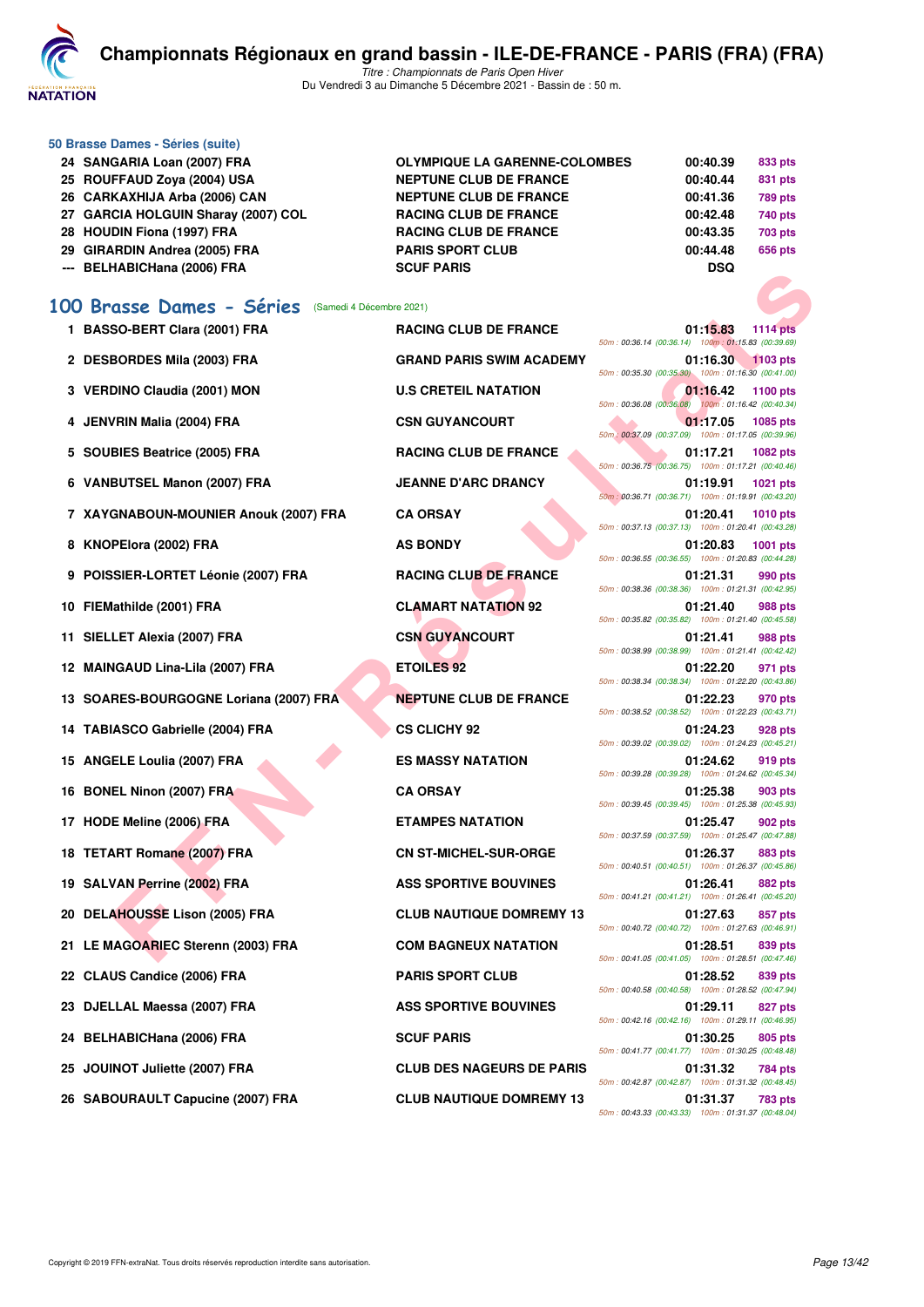**VATATION** 

*Titre : Championnats de Paris Open Hiver* Du Vendredi 3 au Dimanche 5 Décembre 2021 - Bassin de : 50 m.

- **100 Brasse Dames Séries (suite)**
	- **27 GARCIA HOLGUIN Sharay (2007) COL RACING CLUB DE FRANCE 01:32.88 754 pts**
	-
	-
	-
	-
	-
	-

#### **[200 Brasse Dames - Séries](http://www.ffnatation.fr/webffn/resultats.php?idact=nat&go=epr&idcpt=73929&idepr=23)** (Dimanche 5 Décembre 2021)

- 
- 
- 
- 
- 
- 
- **7 SOARES-BOURGOGNE Loriana (2007) FRA NEPTUNE CLUB DE FRANCE 02:55.57 957 pts**
- 
- 
- 
- 11 LE MAGOARIEC Sterenn (2003) FRA
- 12 DJELLAL Maessa (2007) FRA
- **13 TETART Romane (2007) FRA**
- **14 BILLON-PIERRON Lisa (2000) FRA**
- **15 JOUINOT Juliette (2007) FRA**
- **16 MAILLOT FLAMEE Maeva (2007) FRA**
- **17 REMOND Camille (2007) FRA**
- **--- MARINO Carla (2007) FRA**

#### **[50 Papillon Dames - Séries](http://www.ffnatation.fr/webffn/resultats.php?idact=nat&go=epr&idcpt=73929&idepr=31)** (Samedi 4 Décembre 2021)

| 1 GASTALDELLO Béryl (1995) FRA        | <b>ETOILES 92</b>                | 00:27.43 | 1249 pts |
|---------------------------------------|----------------------------------|----------|----------|
| 2 BARBOUCInès (2001) FRA              | <b>MOUETTES DE PARIS</b>         | 00:29.25 | 1130 pts |
| 3 FONSECA Maëlie (2006) FRA           | <b>RED STAR CLUB CHAMPIGNY</b>   | 00:30.08 | 1078 pts |
| 4 LAITHIER Eva (2001) FRA             | <b>BLANC-MESNIL S.N</b>          | 00:30.17 | 1073 pts |
| 5 KNOPElora (2002) FRA                | <b>AS BONDY</b>                  | 00:30.23 | 1069 pts |
| 6 SALGUES LAUVERJON Louise (2005) FRA | <b>CLUB DES NAGEURS DE PARIS</b> | 00:30.33 | 1063 pts |
| 7 MOHRI COTTI Tara (2001) FRA         | <b>MOUETTES DE PARIS</b>         | 00:30.39 | 1059 pts |

| 27 GARCIA HOLGUIN Sharay (2007) COL | <b>RACING CLUB DE FRANCE</b>     | 01:32.88<br>754 pts                                |
|-------------------------------------|----------------------------------|----------------------------------------------------|
|                                     |                                  | 50m: 00:41.85 (00:41.85) 100m: 01:32.88 (00:51.03) |
| 28 BURASCHI Marilou (2007) FRA      | <b>CLUB DES NAGEURS DE PARIS</b> | 01:33.83<br><b>736 pts</b>                         |
|                                     |                                  | 50m: 00:44.79 (00:44.79) 100m: 01:33.83 (00:49.04) |
| 29 ENJALBERT Juliette (2003) FRA    | <b>RACING CLUB DE FRANCE</b>     | 01:38.47<br>651 pts                                |
|                                     |                                  | 50m: 00:46.09 (00:46.09) 100m: 01:38.47 (00:52.38) |
| 30 LORA Ines (2006) FRA             | <b>RACING CLUB DE FRANCE</b>     | 01:41.19<br>604 pts                                |
|                                     |                                  | 50m: 00:47.51 (00:47.51) 100m: 01:41.19 (00:53.68) |
| 31 HAMMOUMA Mailys (2007) FRA       | <b>CLUB NAUTIQUE DOMREMY 13</b>  | <b>566 pts</b><br>01:43.42                         |
|                                     |                                  | 50m: 00:49.33 (00:49.33) 100m: 01:43.42 (00:54.09) |
| 32 MULLER Marie (1991) FRA          | <b>CN EPINETTES PARIS</b>        | 01:48.04<br>493 pts                                |
|                                     |                                  | 50m: 00:50.76 (00:50.76) 100m: 01:48.04 (00:57.28) |
| --- DUMONT Mahona (2000) FRA        | <b>RACING CLUB DE FRANCE</b>     | <b>DNS</b> dec                                     |
|                                     |                                  |                                                    |

| 31 HAMMOUMA Mailys (2007) FRA         | <b>CLUB NAUTIQUE DOMREMY 13</b>  | $10011.00147.31$ (00.47.31) 100111.01.41.13 (00.33.00)<br>01:43.42<br><b>566 pts</b><br>50m: 00:49.33 (00:49.33) 100m: 01:43.42 (00:54.09)                                                                                                                                                                                                                                                                                                                                                                                                                                                                                                                                                                                                                                                                                                                                                                                                                                                                                                                                                                                                                                                                                                                                                                                                                                                                                                                                           |
|---------------------------------------|----------------------------------|--------------------------------------------------------------------------------------------------------------------------------------------------------------------------------------------------------------------------------------------------------------------------------------------------------------------------------------------------------------------------------------------------------------------------------------------------------------------------------------------------------------------------------------------------------------------------------------------------------------------------------------------------------------------------------------------------------------------------------------------------------------------------------------------------------------------------------------------------------------------------------------------------------------------------------------------------------------------------------------------------------------------------------------------------------------------------------------------------------------------------------------------------------------------------------------------------------------------------------------------------------------------------------------------------------------------------------------------------------------------------------------------------------------------------------------------------------------------------------------|
| 32 MULLER Marie (1991) FRA            | <b>CN EPINETTES PARIS</b>        | 01:48.04<br>493 pts<br>50m: 00:50.76 (00:50.76) 100m: 01:48.04 (00:57.28)                                                                                                                                                                                                                                                                                                                                                                                                                                                                                                                                                                                                                                                                                                                                                                                                                                                                                                                                                                                                                                                                                                                                                                                                                                                                                                                                                                                                            |
| --- DUMONT Mahona (2000) FRA          | <b>RACING CLUB DE FRANCE</b>     | <b>DNS</b> dec                                                                                                                                                                                                                                                                                                                                                                                                                                                                                                                                                                                                                                                                                                                                                                                                                                                                                                                                                                                                                                                                                                                                                                                                                                                                                                                                                                                                                                                                       |
| 00 Brasse Dames - Séries              |                                  |                                                                                                                                                                                                                                                                                                                                                                                                                                                                                                                                                                                                                                                                                                                                                                                                                                                                                                                                                                                                                                                                                                                                                                                                                                                                                                                                                                                                                                                                                      |
| 1 BASSO-BERT Clara (2001) FRA         | <b>RACING CLUB DE FRANCE</b>     | 02:42.94<br><b>1099 pts</b>                                                                                                                                                                                                                                                                                                                                                                                                                                                                                                                                                                                                                                                                                                                                                                                                                                                                                                                                                                                                                                                                                                                                                                                                                                                                                                                                                                                                                                                          |
| 2 DESBORDES Mila (2003) FRA           | <b>GRAND PARIS SWIM ACADEMY</b>  | 02:46.17<br><b>1061 pts</b><br>150m: 02:02.77 (00:43.14) 200m: 02:46.17 (00:43.40)                                                                                                                                                                                                                                                                                                                                                                                                                                                                                                                                                                                                                                                                                                                                                                                                                                                                                                                                                                                                                                                                                                                                                                                                                                                                                                                                                                                                   |
| 3 DA ROCHA--ALIN Margot (2005) FRA    | <b>CLUB DES NAGEURS DE PARIS</b> | 02:47.11<br>1051 pts<br>150m: 02:04.78 (00:43.43) 200m: 02:47.11 (00:42.33)                                                                                                                                                                                                                                                                                                                                                                                                                                                                                                                                                                                                                                                                                                                                                                                                                                                                                                                                                                                                                                                                                                                                                                                                                                                                                                                                                                                                          |
| 4 XAYGNABOUN-MOUNIER Anouk (2007) FRA | <b>CA ORSAY</b>                  | 02:51.73<br>999 pts<br>150m: 02:07.31 (00:44.22) 200m: 02:51.73 (00:44.42)                                                                                                                                                                                                                                                                                                                                                                                                                                                                                                                                                                                                                                                                                                                                                                                                                                                                                                                                                                                                                                                                                                                                                                                                                                                                                                                                                                                                           |
| 5 VANBUTSEL Manon (2007) FRA          | <b>JEANNE D'ARC DRANCY</b>       | 02:54.04<br>973 pts<br>150m: 02:12.87 (00:46.00) 200m: 02:54.04 (00:41.17)                                                                                                                                                                                                                                                                                                                                                                                                                                                                                                                                                                                                                                                                                                                                                                                                                                                                                                                                                                                                                                                                                                                                                                                                                                                                                                                                                                                                           |
| 6 POISSIER-LORTET Léonie (2007) FRA   | <b>RACING CLUB DE FRANCE</b>     | 02:54.21<br>972 pts<br>150m: 02:09.03 (00:45.20) 200m: 02:54.21 (00:45.18)                                                                                                                                                                                                                                                                                                                                                                                                                                                                                                                                                                                                                                                                                                                                                                                                                                                                                                                                                                                                                                                                                                                                                                                                                                                                                                                                                                                                           |
| 7 SOARES-BOURGOGNE Loriana (2007) FRA | <b>NEPTUNE CLUB DE FRANCE</b>    | 02:55.57<br>957 pts                                                                                                                                                                                                                                                                                                                                                                                                                                                                                                                                                                                                                                                                                                                                                                                                                                                                                                                                                                                                                                                                                                                                                                                                                                                                                                                                                                                                                                                                  |
| 8 MAINGAUD Lina-Lila (2007) FRA       | <b>ETOILES 92</b>                | 02:59.77<br>912 pts<br>150m: 02:11.57 (00:46.90) 200m: 02:59.77 (00:48.20)                                                                                                                                                                                                                                                                                                                                                                                                                                                                                                                                                                                                                                                                                                                                                                                                                                                                                                                                                                                                                                                                                                                                                                                                                                                                                                                                                                                                           |
| 9 DELAHOUSSE Lison (2005) FRA         | <b>CLUB NAUTIQUE DOMREMY 13</b>  | 03:04.27<br>865 pts<br>150m: 02:15.42 (00:48.40) 200m: 03:04.27 (00:48.85)                                                                                                                                                                                                                                                                                                                                                                                                                                                                                                                                                                                                                                                                                                                                                                                                                                                                                                                                                                                                                                                                                                                                                                                                                                                                                                                                                                                                           |
| 10 BONEL Ninon (2007) FRA             | <b>CA ORSAY</b>                  | 03:04.42<br>863 pts                                                                                                                                                                                                                                                                                                                                                                                                                                                                                                                                                                                                                                                                                                                                                                                                                                                                                                                                                                                                                                                                                                                                                                                                                                                                                                                                                                                                                                                                  |
| 11 LE MAGOARIEC Sterenn (2003) FRA    | <b>COM BAGNEUX NATATION</b>      | 03:05.14<br>856 pts                                                                                                                                                                                                                                                                                                                                                                                                                                                                                                                                                                                                                                                                                                                                                                                                                                                                                                                                                                                                                                                                                                                                                                                                                                                                                                                                                                                                                                                                  |
| 12 DJELLAL Maessa (2007) FRA          | <b>ASS SPORTIVE BOUVINES</b>     | 03:06.57<br>841 pts                                                                                                                                                                                                                                                                                                                                                                                                                                                                                                                                                                                                                                                                                                                                                                                                                                                                                                                                                                                                                                                                                                                                                                                                                                                                                                                                                                                                                                                                  |
| 13 TETART Romane (2007) FRA           | <b>CN ST-MICHEL-SUR-ORGE</b>     | 03:09.30<br>814 pts                                                                                                                                                                                                                                                                                                                                                                                                                                                                                                                                                                                                                                                                                                                                                                                                                                                                                                                                                                                                                                                                                                                                                                                                                                                                                                                                                                                                                                                                  |
| 14 BILLON-PIERRON Lisa (2000) FRA     | <b>RACING CLUB DE FRANCE</b>     | 03:10.50<br>802 pts                                                                                                                                                                                                                                                                                                                                                                                                                                                                                                                                                                                                                                                                                                                                                                                                                                                                                                                                                                                                                                                                                                                                                                                                                                                                                                                                                                                                                                                                  |
| 15 JOUINOT Juliette (2007) FRA        | <b>CLUB DES NAGEURS DE PARIS</b> | 03:17.00<br>738 pts                                                                                                                                                                                                                                                                                                                                                                                                                                                                                                                                                                                                                                                                                                                                                                                                                                                                                                                                                                                                                                                                                                                                                                                                                                                                                                                                                                                                                                                                  |
| 16 MAILLOT FLAMEE Maeva (2007) FRA    | <b>GENNEVILLIERS NATATION</b>    | 150m: 02:24.74 (00:50.66) 200m: 03:17.00 (00:52.26)<br>03:23.68<br><b>676 pts</b>                                                                                                                                                                                                                                                                                                                                                                                                                                                                                                                                                                                                                                                                                                                                                                                                                                                                                                                                                                                                                                                                                                                                                                                                                                                                                                                                                                                                    |
| 17 REMOND Camille (2007) FRA          | <b>USM MALAKOFF</b>              | 03:45.69<br>490 pts                                                                                                                                                                                                                                                                                                                                                                                                                                                                                                                                                                                                                                                                                                                                                                                                                                                                                                                                                                                                                                                                                                                                                                                                                                                                                                                                                                                                                                                                  |
| --- MARINO Carla (2007) FRA           | <b>SCA 2000 EVRY</b>             | <b>DNS dec</b>                                                                                                                                                                                                                                                                                                                                                                                                                                                                                                                                                                                                                                                                                                                                                                                                                                                                                                                                                                                                                                                                                                                                                                                                                                                                                                                                                                                                                                                                       |
|                                       |                                  | (Dimanche 5 Décembre 2021)<br>50m: 00:36.85 (00:36.85) 100m: 01:17.85 (00:41.00) 150m: 02:00.71 (00:42.86) 200m: 02:42.94 (00:42.23)<br>50m: 00:37.41 (00:37.41) 100m: 01:19.63 (00:42.22)<br>50m: 00:38.99 (00:38.99) 100m: 01:21.35 (00:42.36)<br>50m: 00:38.83 (00:38.83) 100m: 01:23.09 (00:44.26)<br>50m: 00:40.92 (00:40.92) 100m: 01:26.87 (00:45.95)<br>50m: 00:39.81 (00:39.81) 100m: 01:23.83 (00:44.02)<br>50m: 00:38.93 (00:38.93) 100m: 01:23.25 (00:44.32) 150m: 02:09.57 (00:46.32) 200m: 02:55.57 (00:46.00)<br>50m: 00:39.07 (00:39.07) 100m: 01:24.67 (00:45.60)<br>50m: 00:40.28 (00:40.28) 100m: 01:27.02 (00:46.74)<br>50m: 00:42.08 (00:42.08) 100m: 01:29.69 (00:47.61) 150m: 02:17.10 (00:47.41) 200m: 03:04.42 (00:47.32)<br>50m: 00:40.94 (00:40.94) 100m: 01:27.81 (00:46.87) 150m: 02:16.03 (00:48.22) 200m: 03:05.14 (00:49.11)<br>50m: 00:42.84 (00:42.84) 100m: 01:30.35 (00:47.51) 150m: 02:18.19 (00:47.84) 200m: 03:06.57 (00:48.38)<br>50m : 00:42.25 (00:42.25) 100m : 01:30.66 (00:48.41) 150m : 02:19.52 (00:48.86) 200m : 03:09.30 (00:49.78)<br>50m : 00:41.70 (00:41.70) 100m : 01:28.45 (00:46.75) 150m : 02:19.08 (00:50.63) 200m : 03:10.50 (00:51.42)<br>50m: 00:43.84 (00:43.84) 100m: 01:34.08 (00:50.24)<br>50m : 00:44.40 (00:44.40) 100m : 01:33.74 (00:49.34) 150m : 02:29.42 (00:55.68) 200m : 03:23.68 (00:54.26)<br>50m : 00:50.07 (00:50.07) 100m : 01:47.35 (00:57.28) 150m : 02:47.01 (00:59.66) 200m : 03:45.69 (00:58.68) |

|  | : 02:17.10 (00:47.41) 200m: 03:04.42 (00:47.32) |  |
|--|-------------------------------------------------|--|
|  | 03:05.14 856 pts                                |  |
|  | : 02:16.03 (00:48.22) 200m: 03:05.14 (00:49.11) |  |
|  | 03:06.57 841 pts                                |  |
|  | : 02:18.19 (00:47.84) 200m: 03:06.57 (00:48.38) |  |
|  | 03:09.30 814 pts                                |  |
|  | : 02:19.52 (00:48.86) 200m: 03:09.30 (00:49.78) |  |
|  | 03:10.50 802 pts                                |  |
|  | : 02:19.08 (00:50.63) 200m: 03:10.50 (00:51.42) |  |
|  | 03:17.00 738 pts                                |  |
|  | : 02:24.74 (00:50.66) 200m: 03:17.00 (00:52.26) |  |
|  | 03:23.68 676 pts                                |  |
|  | : 02:29.42 (00:55.68) 200m: 03:23.68 (00:54.26) |  |
|  | 03:45.69 490 pts                                |  |
|  | : 02:47.01 (00:59.66) 200m: 03:45.69 (00:58.68) |  |
|  | <b>DNS dec</b>                                  |  |

| 00:27.43 | <b>1249 pts</b> |
|----------|-----------------|
| 00:29.25 | 1130 pts        |
| 00:30.08 | <b>1078 pts</b> |
| 00:30.17 | <b>1073 pts</b> |
| 00:30.23 | <b>1069 pts</b> |
| 00:30.33 | 1063 pts        |
| 00:30.39 | 1059 pts        |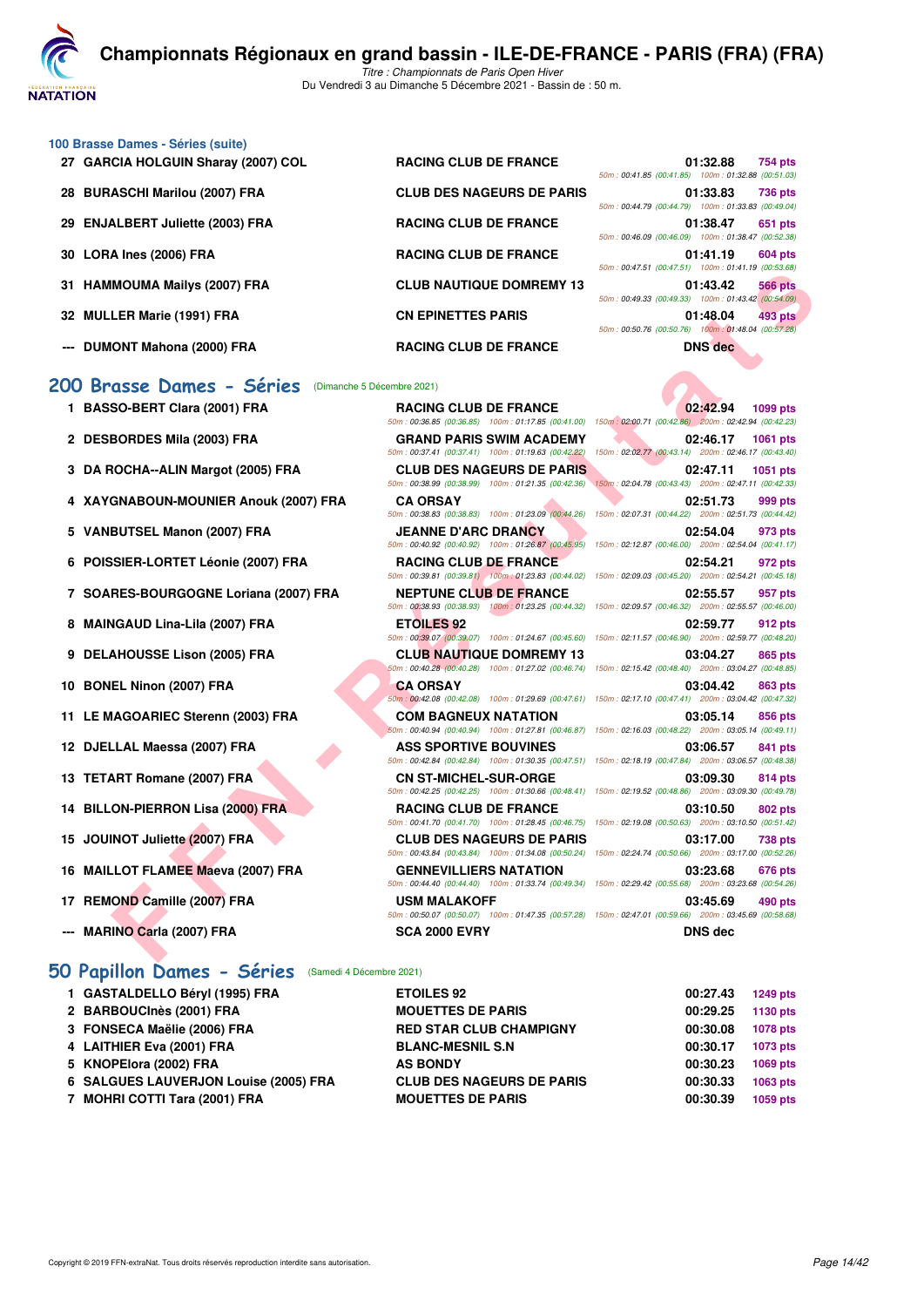

| 50 Papillon Dames - Séries (suite)      |                                    |                |                 |
|-----------------------------------------|------------------------------------|----------------|-----------------|
| 8 SALEM Lindsey (2003) FRA              | <b>JEANNE D'ARC DRANCY</b>         | 00:30.58       | <b>1047 pts</b> |
| 9 CASTEJON Garance (2005) FRA           | <b>ES MASSY NATATION</b>           | 00:30.72       | 1039 pts        |
| 10 LOSCHI Lea (1998) FRA                | <b>ES MASSY NATATION</b>           | 00:31.16       | <b>1012 pts</b> |
| 11 COUDERT Lucile (2004) FRA            | <b>STADE FRANÇAIS O COURBEVOIE</b> | 00:31.22       | 1008 pts        |
| 12 MAILLE Salomé (2004) FRA             | <b>ES MASSY NATATION</b>           | 00:31.28       | 1005 pts        |
| 13 NGUYEN DUC LONG Rachel (2006) FRA    | <b>CN ST-MICHEL-SUR-ORGE</b>       | 00:31.32       | 1002 pts        |
| 14 MANIEY Léa (2004) FRA                | <b>RACING CLUB DE FRANCE</b>       | 00:31.46       | 994 pts         |
| 15 BOULAOUED Calie (2007) FRA           | <b>ETOILES 92</b>                  | 00:31.59       | 986 pts         |
| 16 GOTTHARDT Lisa (2003) GER            | <b>MOUETTES DE PARIS</b>           | 00:31.66       | <b>982 pts</b>  |
| 17 LOUBEYRE-MOLINARI Nine (2005) FRA    | <b>CLAMART NATATION 92</b>         | 00:31.83       | 972 pts         |
| 18 SAIDJ Feryel (2002) FRA              | <b>CS CLICHY 92</b>                | 00:31.87       | 970 pts         |
| 19 GRANDJEAN Helene (2004) FRA          | <b>RACING CLUB DE FRANCE</b>       | 00:31.92       | 967 pts         |
| 20 VANBUTSEL Manon (2007) FRA           | <b>JEANNE D'ARC DRANCY</b>         | 00:31.95       | 965 pts         |
| 21 PLOIX Solene (2003) FRA              | <b>RACING CLUB DE FRANCE</b>       | 00:32.10       | 956 pts         |
| 22 REY-CHABBERT Faustine (2004) FRA     | <b>NEPTUNE CLUB DE FRANCE</b>      | 00:32.15       | 953 pts         |
| 23 SIMONUTTI Salome (2005) FRA          | <b>CLUB DES NAGEURS DE PARIS</b>   | 00:32.25       | 948 pts         |
| 24 BONEL Ninon (2007) FRA               | <b>CA ORSAY</b>                    | 00:32.33       | 943 pts         |
| 25 JENEQUIN Elsa (2006) FRA             | <b>JEANNE D'ARC DRANCY</b>         | 00:32.34       | 942 pts         |
| 26 JENVRIN Malia (2004) FRA             | <b>CSN GUYANCOURT</b>              | 00:32.36       | 941 pts         |
| 27 ABELA Cassandre (2005) FRA           | <b>NEPTUNE CLUB DE FRANCE</b>      | 00:32.38       | 940 pts         |
| 28 LOULERGUE Anais (2005) FRA           | <b>LA SAINT MANDEENNE</b>          | 00:32.51       | 932 pts         |
| 29 SIELLET Alexia (2007) FRA            | <b>CSN GUYANCOURT</b>              | 00:32.53       | 931 pts         |
| 30 ANGELE Loulia (2007) FRA             | <b>ES MASSY NATATION</b>           | 00:32.60       | 927 pts         |
| 31 COURLEUX Valentine (2006) FRA        | <b>RUEIL ATHLETIC CLUB</b>         | 00:32.63       | 925 pts         |
| 32 AMROUS Serine (2006) FRA             | <b>CN ASNIÈRES</b>                 | 00:32.70       | 921 pts         |
| 33 KARADZIC Vassilia (2007) FRA         | <b>CLAMART NATATION 92</b>         | 00:32.80       | 916 pts         |
| 34 SOARES-BOURGOGNE Loriana (2007) FRA  | <b>NEPTUNE CLUB DE FRANCE</b>      | 00:32.98       | 905 pts         |
| 35 FOURMY Maëlys (2003) FRA             | <b>ES MASSY NATATION</b>           | 00:33.00       | 904 pts         |
| 36 OULARBI Dania (2007) FRA             | <b>CN ST-MICHEL-SUR-ORGE</b>       | 00:33.02       | 903 pts         |
| 37 YOUSFI Elina (2005) FRA              | <b>SCUF PARIS</b>                  | 00:33.31       | 887 pts         |
| 38 MARQUES Justine (2005) FRA           | <b>CA ORSAY</b>                    | 00:33.57       | 872 pts         |
| 39 BOUTIN Mélina (2007) FRA             | <b>CN ST-MICHEL-SUR-ORGE</b>       | 00:33.62       | 869 pts         |
| 40 SABOURAULT Capucine (2007) FRA       | <b>CLUB NAUTIQUE DOMREMY 13</b>    | 00:33.68       | <b>866 pts</b>  |
| 41 HOURIEZ Juliette (2005) FRA          | <b>RUEIL ATHLETIC CLUB</b>         | 00:33.83       | 858 pts         |
| 42 MANARIN Lucie (2005) FRA             | <b>SCUF PARIS</b>                  | 00:34.11       | 842 pts         |
| 43 ELIE Anouk (2003) FRA                | <b>ETAMPES NATATION</b>            | 00:34.17       | 839 pts         |
| 44 ELISSECHE Estelle (2005) FRA         | <b>RACING CLUB DE FRANCE</b>       | 00:34.24       | 835 pts         |
| 45 STRALEN Fanny (1998) FRA             | <b>PARIS SPORT CLUB</b>            | 00:34.43       | 825 pts         |
| 46 GIRMA Salome (2006) FRA              | <b>NEPTUNE CLUB DE FRANCE</b>      | 00:34.90       | 799 pts         |
| 47 NACHBAUR Cara (2005) FRA             | <b>ES NANTERRE</b>                 | 00:35.04       | <b>792 pts</b>  |
| 48 RAYNAUD Constance (2006) FRA         | <b>RACING CLUB DE FRANCE</b>       | 00:35.17       | 785 pts         |
| 49 ENJALBERT Juliette (2003) FRA        | <b>RACING CLUB DE FRANCE</b>       | 00:35.46       | 770 pts         |
| 50 POUMAREDE Ariane (2006) FRA          | <b>CN ST-MICHEL-SUR-ORGE</b>       | 00:36.02       | 740 pts         |
| 51 JAWAHEER Azarine-Juliette (2005) FRA | <b>ASS SPORTIVE BOUVINES</b>       | 00:36.52       | <b>715 pts</b>  |
| 52 CLAUS Candice (2006) FRA             | <b>PARIS SPORT CLUB</b>            | 00:36.62       | <b>710 pts</b>  |
| 53 GARCIA HOLGUIN Sharay (2007) COL     | <b>RACING CLUB DE FRANCE</b>       | 00:37.31       | 675 pts         |
| 54 GILLAIN Adele (2005) FRA             | <b>PARIS SPORT CLUB</b>            | 00:38.34       | 626 pts         |
| 55 ACHAIAA Shayma (2007) FRA            | <b>CN ST-MICHEL-SUR-ORGE</b>       | 00:40.59       | 524 pts         |
| 56 DUARTE Lola (2005) FRA               | <b>US VAIRES</b>                   | 00:43.22       | 416 pts         |
| 57 TRAGNEE BOURNE Sarah (2004) FRA      | USM MALAKOFF                       | 00:44.68       | <b>361 pts</b>  |
| 58 LE BRAS Maëlle (2004) FRA            | <b>CLUB NAUTIQUE DOMREMY 13</b>    | 00:44.71       | <b>360 pts</b>  |
| --- LIEVRE BOUDON Celimene (2007) FRA   | <b>PARIS SPORT CLUB</b>            | <b>DNS</b> dec |                 |
| --- BOUKHTOUCHE Sarah (2005) FRA        | <b>STADE FRANÇAIS O COURBEVOIE</b> | <b>DNS</b>     |                 |
| --- MOUSSOUNI Syrine (2002) FRA         | <b>AC BOBIGNY</b>                  | <b>DNS</b>     |                 |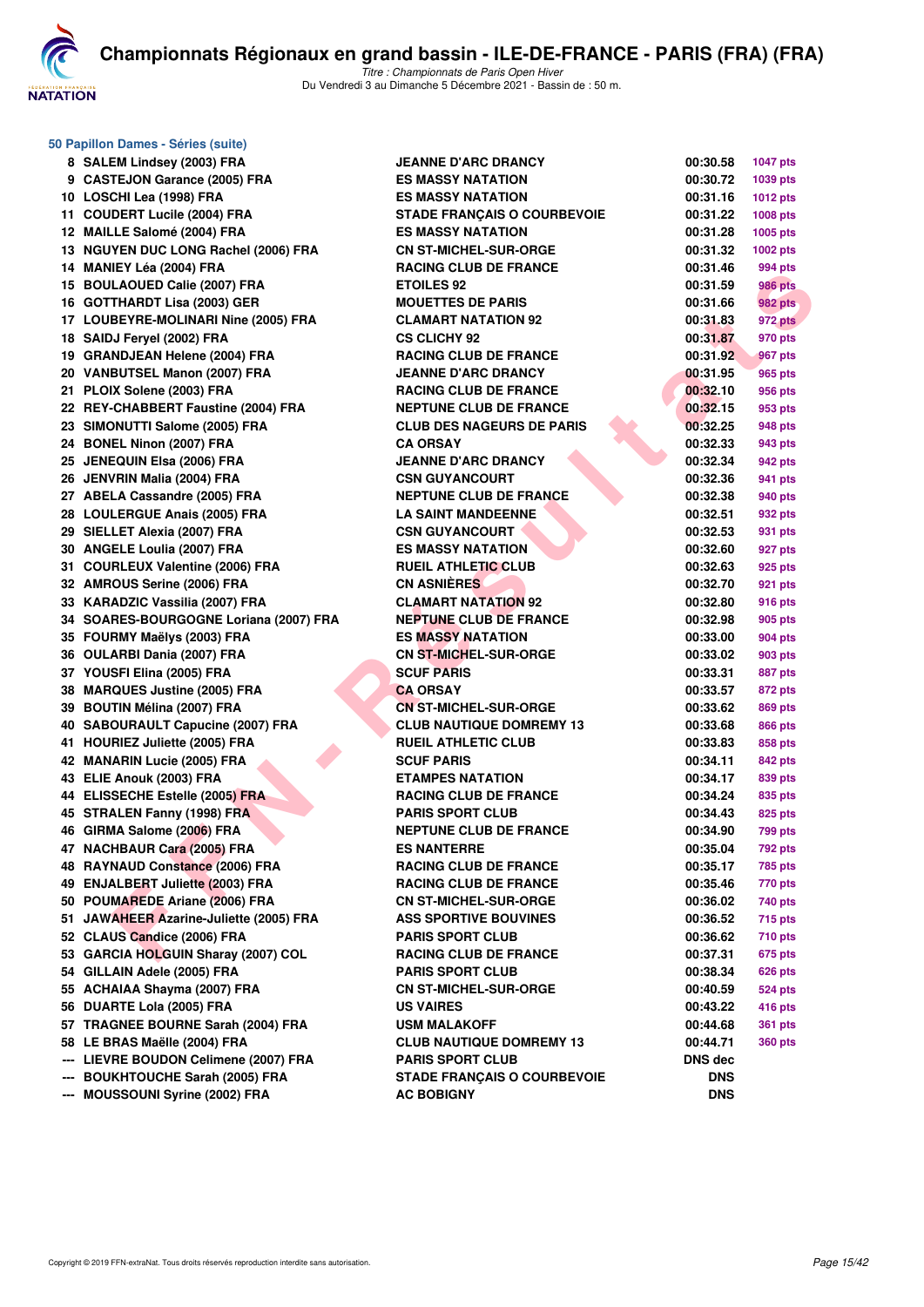

| 50 Papillon Dames - Séries (suite) |                              |            |
|------------------------------------|------------------------------|------------|
| --- GNAZALE Judith (2006) FRA      | <b>CN MELUN VAL DE SEINE</b> | <b>DNS</b> |

## **[100 Papillon Dames - Séries](http://www.ffnatation.fr/webffn/resultats.php?idact=nat&go=epr&idcpt=73929&idepr=32)** (Vendredi 3 Décembre 2021)

| 1 GASTALDELLO Béryl (1995) FRA                         | <b>ETOILES 92</b>                                                                                                                            | 01:00.78 | 1262 pts        |
|--------------------------------------------------------|----------------------------------------------------------------------------------------------------------------------------------------------|----------|-----------------|
| 2 BARBOUCInès (2001) FRA                               | <b>MOUETTES DE PARIS</b>                                                                                                                     | 01:05.54 | 1125 pts        |
| 3 PROUFFaustine (1988) FRA                             | <b>STADE DE VANVES</b>                                                                                                                       | 01:06.50 | 1098 pts        |
| 4 SALGUES LAUVERJON Louise (2005) FRA                  | <b>CLUB DES NAGEURS DE PARIS</b>                                                                                                             | 01:07.05 | 1083 pts        |
| 5 MAUPOUX Nina (2004) FRA                              | <b>CN VIRY-CHÂTILLON</b>                                                                                                                     | 01:07.41 | <b>1073 pts</b> |
| 6 BOUKHTOUCHE Sarah (2005) FRA                         | <b>STADE FRANCAIS O COURBEVOIE</b>                                                                                                           | 01:08.14 | 1053 pts        |
| 7 NGUYEN DUC LONG Rachel (2006) FRA                    | <b>CN ST-MICHEL-SUR-ORGE</b>                                                                                                                 | 01:08.21 | <b>1052 pts</b> |
| 8 BALMER Romane (2004) FRA                             | <b>CN VIRY-CHÂTILLON</b>                                                                                                                     | 01:09.01 | 1030 pts        |
| 9 NOVAK Anais (2006) FRA                               | <b>STADE FRANÇAIS O COURBEVOIE</b>                                                                                                           | 01:09.74 | <b>1011 pts</b> |
| 10 SALEM Lindsey (2003) FRA                            | <b>JEANNE D'ARC DRANCY</b>                                                                                                                   | 01:10.53 | 990 pts         |
| 11 COUDERT Lucile (2004) FRA                           | <b>STADE FRANÇAIS O COURBEVOIE</b>                                                                                                           | 01:11.23 | 972 pts         |
| 12 PASTRE Ornella (2006) FRA                           | <b>CN VIRY-CHATILLON</b>                                                                                                                     | 01:13.76 | 907 pts         |
| 13 SIMONUTTI Salome (2005) FRA                         | <b>CLUB DES NAGEURS DE PARIS</b>                                                                                                             | 01:13.83 | 905 pts         |
| 14 LOUBEYRE-MOLINARI Nine (2005) FRA                   | <b>CLAMART NATATION 92</b>                                                                                                                   | 01:14.10 | 898 pts         |
| 15 GARIN Héloïse (2005) FRA                            | <b>NEPTUNE CLUB DE FRANCE</b>                                                                                                                | 01:14.72 | 883 pts         |
| 16 COMBES Pauline (2004) FRA                           | <b>OLYMPIQUE LA GARENNE-COLOMBES</b>                                                                                                         | 01:15.85 | 855 pts         |
| 17 ARAGONES Roxane (2007) FRA                          | <b>ES MASSY NATATION</b>                                                                                                                     | 01:16.06 | 850 pts         |
| 18 AMROUS Serine (2006) FRA                            | <b>CN ASNIÈRES</b>                                                                                                                           | 01:17.78 | <b>809 pts</b>  |
| 19 GIRMA Salome (2006) FRA                             | <b>NEPTUNE CLUB DE FRANCE</b>                                                                                                                | 01:20.19 | <b>753 pts</b>  |
| 20 POUMAREDE Ariane (2006) FRA                         | <b>CN ST-MICHEL-SUR-ORGE</b>                                                                                                                 | 01:23.70 | 675 pts         |
| 200 Papillon Dames - Séries (Dimanche 5 Décembre 2021) |                                                                                                                                              |          |                 |
| 1 COMPTON Célia (2000) USA                             | <b>ES NANTERRE</b><br>50m: 00:35.12 (00:35.12) 100m: 01:14.55 (00:39.43) 150m: 01:55.64 (00:41.09) 200m: 02:38.29 (00:42.65)                 | 02:38.29 | 908 pts         |
| 2 BOUTIN Mélina (2007) FRA                             | <b>CN ST-MICHEL-SUR-ORGE</b><br>50m: 00:34.28 (00:34.28) 100m: 01:14.94 (00:40.66) 150m: 01:59.53 (00:44.59) 200m: 02:42.81 (00:43.28)       | 02:42.81 | 851 pts         |
| 3 MARQUES Justine (2005) FRA                           | <b>CA ORSAY</b><br>50m : 00:36.42 (00:36.42) 100m : 01:17.55 (00:41.13) 150m : 01:59.95 (00:42.40) 200m : 02:44.58 (00:44.63)                | 02:44.58 | 829 pts         |
| 4 LLOYD Rose (2007) FRA                                | <b>CA ORSAY</b><br>50m: 00:36.82 (00:36.82) 100m: 01:19.26 (00:42.44) 150m: 02:03.27 (00:44.01) 200m: 02:49.83 (00:46.56)                    | 02:49.83 | <b>766 pts</b>  |
| 5 LOUBEYRE-MOLINARI Nine (2005) FRA                    | <b>CLAMART NATATION 92</b><br>50m: 00:34.67 (00:34.67) 100m: 01:16.77 (00:42.10) 150m: 02:03.28 (00:46.51) 200m: 02:53.04 (00:49.76)         | 02:53.04 | <b>729 pts</b>  |
| 6 NIANE Seyna (2005) FRA                               | <b>COM BAGNEUX NATATION</b><br>50m: 00:37.51 (00:37.51) 100m: 01:22.63 (00:45.12) 150m: 02:11.96 (00:49.33) 200m: 03:03.24 (00:51.28)        | 03:03.24 | 617 pts         |
| 200 4 Nages Dames - Séries<br>(Samedi 4 Décembre 2021) |                                                                                                                                              |          |                 |
| 1 TABIASCO Alexandra (2006) FRA                        | <b>ETOILES 92</b><br>50m : 00:31.95 (00:31.95) 100m : 01:09.34 (00:37.39) 150m : 01:55.40 (00:46.06) 200m : 02:29.58 (00:34.18)              | 02:29.58 | 1048 pts        |
| 2 DESBORDES Mila (2003) FRA                            | <b>GRAND PARIS SWIM ACADEMY</b><br>50m: 00:31.84 (00:31.84) 100m: 01:11.70 (00:39.86) 150m: 01:54.76 (00:43.06) 200m: 02:29.65 (00:34.89)    | 02:29.65 | <b>1047 pts</b> |
| 3 CIMKAUSKAS Shana (2004) FRA                          | <b>STADE FRANÇAIS O COURBEVOIE</b><br>50m: 00:32.15 (00:32.15) 100m: 01:11.20 (00:39.05) 150m: 01:55.23 (00:44.03) 200m: 02:29.81 (00:34.58) | 02:29.81 | 1045 pts        |
| 4 LESOILLE Julie (2005) FRA                            | US VILLEJUIF NATATION<br>50m: 00:32.45 (00:32.45) 100m: 01:10.51 (00:38.06) 150m: 01:55.78 (00:45.27) 200m: 02:30.37 (00:34.59)              | 02:30.37 | <b>1037 pts</b> |
| $E = \text{IFINIDINIRLE} (000A) FDA$                   | CON CUVANOOUDT                                                                                                                               | 00.01.10 | $4007 - 1$      |

# **[200 Papillon Dames - Séries](http://www.ffnatation.fr/webffn/resultats.php?idact=nat&go=epr&idcpt=73929&idepr=33)** (Dimanche 5 Décembre 2021)

| 1 COMPTON Célia (2000) USA          | <b>ES NANTERRE</b>           | 02:38.29<br><b>908 pts</b>                                                                             |
|-------------------------------------|------------------------------|--------------------------------------------------------------------------------------------------------|
|                                     | 50m: 00:35.12 (00:35.12)     | 100m: 01:14.55 (00:39.43) 150m: 01:55.64 (00:41.09) 200m: 02:38.29 (00:42.65)                          |
| 2 BOUTIN Mélina (2007) FRA          | <b>CN ST-MICHEL-SUR-ORGE</b> | 02:42.81<br>851 pts                                                                                    |
|                                     | 50m: 00:34.28 (00:34.28)     | 100m: 01:14.94 (00:40.66) 150m: 01:59.53 (00:44.59) 200m: 02:42.81 (00:43.28)                          |
| 3 MARQUES Justine (2005) FRA        | <b>CA ORSAY</b>              | 02:44.58<br>829 pts                                                                                    |
|                                     | 50m: 00:36.42 (00:36.42)     | 100m: 01:17.55 (00:41.13) 150m: 01:59.95 (00:42.40) 200m: 02:44.58 (00:44.63)                          |
| 4 LLOYD Rose (2007) FRA             | <b>CA ORSAY</b>              | 02:49.83<br><b>766 pts</b>                                                                             |
|                                     | 50m: 00:36.82 (00:36.82)     | 100m: 01:19.26 (00:42.44) 150m: 02:03.27 (00:44.01) 200m: 02:49.83 (00:46.56)                          |
| 5 LOUBEYRE-MOLINARI Nine (2005) FRA | <b>CLAMART NATATION 92</b>   | 02:53.04<br><b>729 pts</b>                                                                             |
|                                     | 50m: 00:34.67 (00:34.67)     | 100m: 01:16.77 (00:42.10) 150m: 02:03.28 (00:46.51) 200m: 02:53.04 (00:49.76)                          |
| 6 NIANE Seyna (2005) FRA            | <b>COM BAGNEUX NATATION</b>  | 03:03.24<br>617 pts                                                                                    |
|                                     |                              | 50m: 00:37.51 (00:37.51) 100m: 01:22.63 (00:45.12) 150m: 02:11.96 (00:49.33) 200m: 03:03.24 (00:51.28) |

## [200 4 Nages Dames - Séries](http://www.ffnatation.fr/webffn/resultats.php?idact=nat&go=epr&idcpt=73929&idepr=41) (Samedi 4 Décembre 2021)

- **1 TABIASCO Alexandra (2006) FRA ETOILES 92 02:29.58 1048 pts**
- **2 DESBORDES Mila (2003) FRA GRAND PARIS SWIM ACADEMY 02:29.65 1047 pts**
- **3 CIMKAUSKAS Shana (2004) FRA STADE FRANÇAIS O COURBEVOIE 02:29.81 1045 pts**
- **4 LESOILLE Julie (2005) FRA US VILLEJUIF NATATION 02:30.37 1037 pts**
- **5 JENVRIN Malia (2004) FRA CSN GUYANCOURT 02:31.13 1027 pts**
- **6 DA ROCHA--ALIN Margot (2005) FRA CLUB DES NAGEURS DE PARIS 02:32.00 1015 pts**
- 
- 
- 

| 7 SALGUES LAUVERJON Louise (2005) FRA |                              | <b>CLUB DES NAGEURS DE PARIS</b>                                                                       | 02:32.72 | <b>1006 pts</b> |
|---------------------------------------|------------------------------|--------------------------------------------------------------------------------------------------------|----------|-----------------|
|                                       |                              | 50m: 00:31.60 (00:31.60) 100m: 01:12.70 (00:41.10) 150m: 01:57.82 (00:45.12) 200m: 02:32.72 (00:34.90) |          |                 |
| 8 NGUYEN DUC LONG Rachel (2006) FRA   | <b>CN ST-MICHEL-SUR-ORGE</b> |                                                                                                        | 02:34.51 | 982 pts         |
|                                       |                              | 50m: 00:32.24 (00:32.24) 100m: 01:14.66 (00:42.42) 150m: 01:59.89 (00:45.23) 200m: 02:34.51 (00:34.62) |          |                 |
| 9 SALEM Lindsey (2003) FRA            | <b>JEANNE D'ARC DRANCY</b>   |                                                                                                        | 02:35.13 | 974 pts         |
|                                       |                              | 50m: 00:32.52 (00:32.52) 100m: 01:12.18 (00:39.66) 150m: 01:58.77 (00:46.59) 200m: 02:35.13 (00:36.36) |          |                 |
|                                       |                              |                                                                                                        |          |                 |
|                                       |                              |                                                                                                        |          |                 |
|                                       |                              |                                                                                                        |          |                 |
|                                       |                              |                                                                                                        |          |                 |

*50m : 00:33.03 (00:33.03) 100m : 01:12.98 (00:39.95) 150m : 01:55.64 (00:42.66) 200m : 02:31.13 (00:35.49)*

*50m : 00:32.35 (00:32.35) 100m : 01:11.21 (00:38.86) 150m : 01:55.20 (00:43.99) 200m : 02:32.00 (00:36.80)*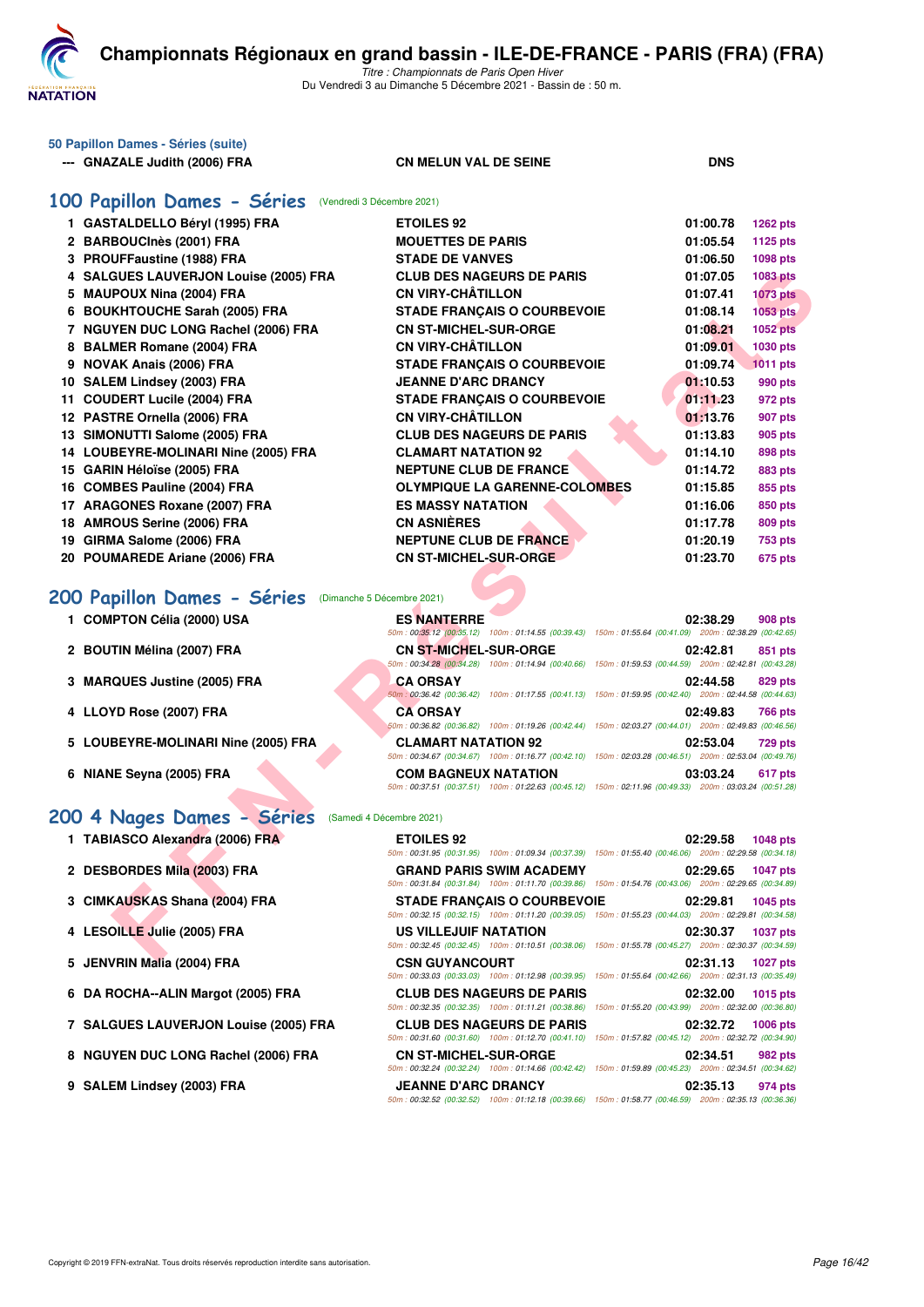**NATATION** 

**[C](http://www.ffnatation.fr/webffn/index.php)hampionnats Régionaux en grand bassin - ILE-DE-FRANCE - PARIS (FRA) (FRA)**

*Titre : Championnats de Paris Open Hiver* Du Vendredi 3 au Dimanche 5 Décembre 2021 - Bassin de : 50 m.

#### **200 4 Nages Dames - Séries (suite)**

- 
- 
- 
- 
- 
- 
- 
- 
- 
- 
- 
- 
- 
- 
- 
- 
- 
- 
- 
- 
- 
- 
- 
- 
- 
- 
- 
- 
- 
- 
- 

| 00 4 Nages Dames - Séries (suite)<br>10 XAYGNABOUN-MOUNIER Anouk (2007) FRA | <b>CA ORSAY</b>                                                                                                                                                                                                                                             | 02:37.18<br>947 pts                                                               |
|-----------------------------------------------------------------------------|-------------------------------------------------------------------------------------------------------------------------------------------------------------------------------------------------------------------------------------------------------------|-----------------------------------------------------------------------------------|
| 11 ANGELE Loulia (2007) FRA                                                 | 50m : 00:33.73 (00:33.73) 100m : 01:15.36 (00:41.63) 150m : 02:00.86 (00:45.50) 200m : 02:37.18 (00:36.32)<br><b>ES MASSY NATATION</b>                                                                                                                      | 02:37.76<br>940 pts                                                               |
| 12 SOARES-BOURGOGNE Loriana (2007) FRA                                      | 50m: 00:33.69 (00:33.69) 100m: 01:15.83 (00:42.14) 150m: 02:03.44 (00:47.61) 200m: 02:37.76 (00:34.32)<br><b>NEPTUNE CLUB DE FRANCE</b>                                                                                                                     | 02:38.74<br>927 pts                                                               |
| 13 MICHAUD Julianne (2007) FRA                                              | 50m : 00:34.45 (00:34.45) 100m : 01:16.12 (00:41.67) 150m : 02:01.68 (00:45.56) 200m : 02:38.74 (00:37.06)<br><b>ASS SPORTIVE BOUVINES</b>                                                                                                                  | 02:40.51<br>905 pts                                                               |
| 14 MOHRI COTTI Tara (2001) FRA                                              | 50m: 00:32.96 (00:32.96) 100m: 01:13.29 (00:40.33) 150m: 02:03.54 (00:50.25) 200m: 02:40.51 (00:36.97)<br><b>MOUETTES DE PARIS</b><br>50m : 00:31.82 (00:31.82) 100m : 01:12.20 (00:40.38) 150m : 02:02.77 (00:50.57) 200m : 02:40.53 (00:37.76)            | 905 pts<br>02:40.53                                                               |
| 15 COLOGON-HASSAMBAY Mélina (2006) FRA                                      | <b>CLAMART NATATION 92</b><br>50m : 00:36.60 (00:36.60) 100m : 01:16.51 (00:39.91) 150m : 02:04.44 (00:47.93) 200m : 02:40.86 (00:36.42)                                                                                                                    | 02:40.86<br>901 pts                                                               |
| 16 BONEL Ninon (2007) FRA                                                   | <b>CA ORSAY</b><br>50m : 00:33.64 (00:33.64) 100m : 01:15.50 (00:41.86) 150m : 02:04.90 (00:49.40) 200m : 02:42.50 (00:37.60)                                                                                                                               | 02:42.50<br>880 pts                                                               |
| 17 GOTTHARDT Lisa (2003) GER                                                | <b>MOUETTES DE PARIS</b><br>50m: 00:34.75 (00:34.75) 100m: 01:17.82 (00:43.07) 150m: 02:06.27 (00:48.45) 200m: 02:44.15 (00:37.88)                                                                                                                          | 02:44.15<br>860 pts                                                               |
| 18 OULARBI Dania (2007) FRA                                                 | <b>CN ST-MICHEL-SUR-ORGE</b><br>50m : 00:33.44 (00:33.44) 100m : 01:14.15 (00:40.71) 150m : 02:07.08 (00:52.93) 200m : 02:44.63 (00:37.55)                                                                                                                  | 02:44.63<br>854 pts                                                               |
| 19 COMBES Pauline (2004) FRA                                                | <b>OLYMPIQUE LA GARENNE-COLOMBES</b><br>50m: 00:34.33 (00:34.33) 100m: 01:16.03 (00:41.70) 150m: 02:05.79 (00:49.76) 200m: 02:44.72 (00:38.93)                                                                                                              | 02:44.72<br>853 pts                                                               |
| 20 LE MAGOARIEC Sterenn (2003) FRA                                          | <b>COM BAGNEUX NATATION</b><br>50m: 00:34.38 (00:34.38) 100m: 01:16.51 (00:42.13) 150m: 02:05.79 (00:49.28) 200m: 02:45.35 (00:39.56)                                                                                                                       | 02:45.35<br>845 pts                                                               |
| 21 BERTE Maud (2007) FRA                                                    | <b>CSN GUYANCOURT</b><br>50m: 00:35.55 (00:35.55) 100m: 01:17.39 (00:41.84) 150m: 02:07.51 (00:50.12) 200m: 02:46.42 (00:38.91)                                                                                                                             | 02:46.42<br>832 pts                                                               |
| 22 ELISSECHE Estelle (2005) FRA                                             | <b>RACING CLUB DE FRANCE</b><br>50m : 00:34.98 (00:34.98) 100m : 01:15.54 (00:40.56) 150m : 02:06.79 (00:51.25) 200m : 02:46.59 (00:39.80)                                                                                                                  | 02:46.59<br>830 pts                                                               |
| 23 GIRMA Salome (2006) FRA                                                  | <b>NEPTUNE CLUB DE FRANCE</b><br>50m: 00:35.89 (00:35.89) 100m: 01:19.05 (00:43.16) 150m: 02:07.27 (00:48.22) 200m: 02:47.00 (00:39.73)                                                                                                                     | 02:47.00<br>825 pts                                                               |
| 24 SIELLET Alexia (2007) FRA                                                | <b>CSN GUYANCOURT</b>                                                                                                                                                                                                                                       | 02:47.31<br>821 pts                                                               |
| 25 ARAGONES Roxane (2007) FRA                                               | 50m : 00:35.22 (00:35.22) 100m : 01:20.61 (00:45.39) 150m : 02:07.87 (00:47.26) 200m : 02:47.31 (00:39.44)<br>ES MASSY NATATION                                                                                                                             | 02:48.94<br>802 pts                                                               |
| 26 DELAHOUSSE Lison (2005) FRA                                              | 50m : 00:34.80 (00:34.80) 100m : 01:19.00 (00:44.20) 150m : 02:09.89 (00:50.89) 200m : 02:48.94 (00:39.05)<br><b>CLUB NAUTIQUE DOMREMY 13</b><br>50m : 00:38.27 (00:38.27) 100m : 01:21.75 (00:43.48) 150m : 02:09.10 (00:47.35) 200m : 02:49.20 (00:40.10) | 02:49.20<br>799 pts                                                               |
| 27 NIANE Seyna (2005) FRA                                                   | <b>COM BAGNEUX NATATION</b><br>50m: 00:36.51 (00:36.51) 100m: 01:20.25 (00:43.74) 150m: 02:12.42 (00:52.17) 200m: 02:49.25 (00:36.83)                                                                                                                       | 02:49.25<br>798 pts                                                               |
| 28 ELIE Anouk (2003) FRA                                                    | ETAMPES NATATION<br>50m: 00:35.92 (00:35.92) 100m: 01:18.99 (00:43.07) 150m: 02:10.48 (00:51.49) 200m: 02:50.38 (00:39.90)                                                                                                                                  | 02:50.38<br>785 pts                                                               |
| 29 SABOURAULT Capucine (2007) FRA                                           | <b>CLUB NAUTIQUE DOMREMY 13</b><br>50m: 00:36.91 (00:36.91) 100m: 01:22.75 (00:45.84) 150m: 02:14.54 (00:51.79) 200m: 02:51.25 (00:36.71)                                                                                                                   | 02:51.25<br>775 pts                                                               |
| 30 POUMAREDE Ariane (2006) FRA                                              | <b>CN ST-MICHEL-SUR-ORGE</b><br>50m: 00:38.33 (00:38.33) 100m: 01:24.72 (00:46.39) 150m: 02:16.14 (00:51.42) 200m: 02:54.83 (00:38.69)                                                                                                                      | 02:54.83<br><b>733 pts</b>                                                        |
| 31 BOULOUALAB Aya (2006) FRA                                                | <b>CN ASNIERES</b><br>50m : 00:35.69 (00:35.69) 100m : 01:18.36 (00:42.67) 150m : 02:13.93 (00:55.57) 200m : 02:54.92 (00:40.99)                                                                                                                            | 02:54.92<br><b>732 pts</b>                                                        |
| 32 TETART Romane (2007) FRA                                                 | <b>CN ST-MICHEL-SUR-ORGE</b><br>50m : 00:38.89 (00:38.89) 100m : 01:27.12 (00:48.23) 150m : 02:16.16 (00:49.04) 200m : 02:56.70 (00:40.54)                                                                                                                  | 02:56.70<br>712 pts                                                               |
| 33 CAMILLO Magali (2007) FRA                                                | <b>CLUB DES NAGEURS DE PARIS</b><br>50m: 00:39.74 (00:39.74) 100m: 01:24.73 (00:44.99)                                                                                                                                                                      | 02:57.15<br>707 pts<br>150m: 02:17.18 (00:52.45) 200m: 02:57.15 (00:39.97)        |
| 34 JOUINOT Juliette (2007) FRA                                              | <b>CLUB DES NAGEURS DE PARIS</b>                                                                                                                                                                                                                            | 02:57.80<br><b>700 pts</b>                                                        |
| 35 BONACINI Yzée (2007) FRA                                                 | 50m : 00:38.38 (00:38.38) 100m : 01:25.70 (00:47.32) 150m : 02:15.76 (00:50.06) 200m : 02:57.80 (00:42.04)<br><b>COLOMBES NATATION</b>                                                                                                                      | 02:58.25<br>695 pts                                                               |
| 36 CHEVALET Quitterie (2007) FRA                                            | 50m: 00:39.05 (00:39.05) 100m: 01:25.26 (00:46.21) 150m: 02:18.88 (00:53.62) 200m: 02:58.25 (00:39.37)<br><b>RACING CLUB DE FRANCE</b>                                                                                                                      | 03:03.15<br>642 pts                                                               |
| 37 BURASCHI Marilou (2007) FRA                                              | 50m: 00:39.99 (00:39.99) 100m: 01:26.18 (00:46.19) 150m: 02:21.51 (00:55.33) 200m: 03:03.15 (00:41.64)<br><b>CLUB DES NAGEURS DE PARIS</b>                                                                                                                  | 03:04.08<br>632 pts                                                               |
| 38 CHEN DENG Alex (2007) FRA                                                | 50m: 00:38.73 (00:38.73) 100m: 01:28.61 (00:49.88)<br><b>CLUB DES NAGEURS DE PARIS</b>                                                                                                                                                                      | 150m: 02:22.07 (00:53.46) 200m: 03:04.08 (00:42.01)<br>03:05.11<br><b>621 pts</b> |
| 39 LANTOINE Jade (2006) FRA                                                 | 50m: 00:39.20 (00:39.20) 100m: 01:27.03 (00:47.83) 150m: 02:23.96 (00:56.93) 200m: 03:05.11 (00:41.15)<br><b>AQUATIC CLUB CLAYE-SOUILLY</b>                                                                                                                 | 03:05.51<br>617 pts                                                               |
| 40 LEFEVRE Ines (2006) FRA                                                  | 50m: 00:41.61 (00:41.61) 100m: 01:28.51 (00:46.90) 150m: 02:24.03 (00:55.52) 200m: 03:05.51 (00:41.48)<br><b>COLOMBES NATATION</b>                                                                                                                          | 03:07.56<br>596 pts                                                               |
|                                                                             | 50m; 00:40.79 (00:40.79) 100m; 01:33.47 (00:52.68) 150m; 02:27.91 (00:54.44) 200m; 03:07.56 (00:39.65)                                                                                                                                                      |                                                                                   |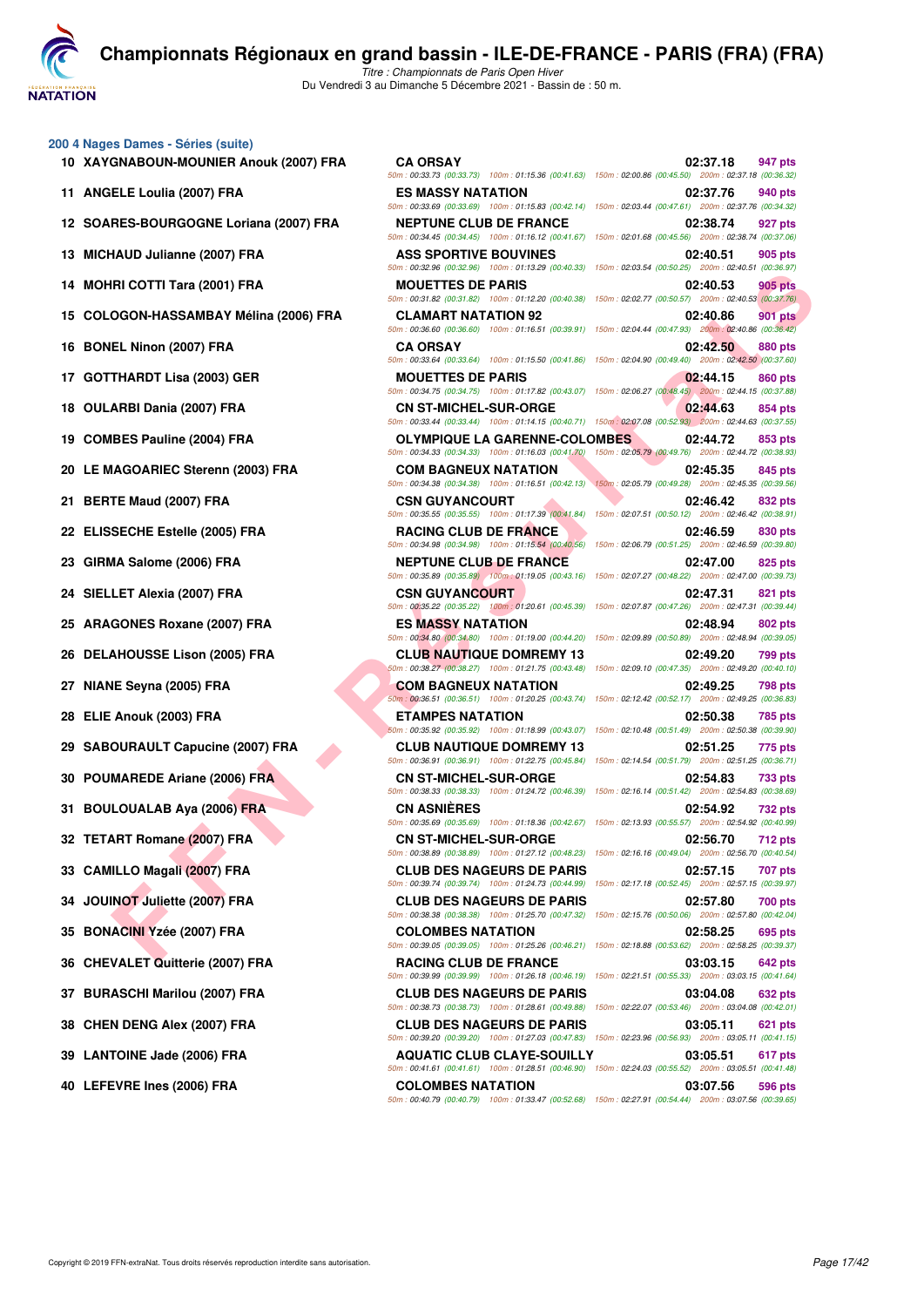

| 41 GUIBERT Charlotte (2006) FRA  |                            | <b>RACING CLUB DE FRANCE</b>  |                                                                                                                                            |  | 03:10.90                                              | <b>562 pts</b> |
|----------------------------------|----------------------------|-------------------------------|--------------------------------------------------------------------------------------------------------------------------------------------|--|-------------------------------------------------------|----------------|
|                                  |                            |                               | 50m: 00:37.01 (00:37.01) 100m: 01:26.52 (00:49.51) 150m: 02:21.80 (00:55.28) 200m: 03:10.90 (00:49.10                                      |  |                                                       |                |
| 42 DUC TONNELIER Zoe (2007) FRA  |                            |                               | <b>AQUATIC CLUB CLAYE-SOUILLY</b><br>50m: 00:44.07 (00:44.07) 100m: 01:32.82 (00:48.75) 150m: 02:31.49 (00:58.67) 200m: 03:13.26 (00:41.77 |  | 03:13.26                                              | 539 pts        |
| 43 ENJALBERT Juliette (2003) FRA |                            | <b>RACING CLUB DE FRANCE</b>  | 50m: 00:40.20 (00:40.20) 100m: 01:31.92 (00:51.72) 150m: 02:27.01 (00:55.09) 200m: 03:17.59 (00:50.58                                      |  | 03:17.59                                              | 498 pts        |
| 44 BOUZIDANE Manel (2007) FRA    |                            | <b>CN EPINETTES PARIS</b>     | 50m: 00:47.67 (00:47.67) 100m: 01:39.11 (00:51.44) 150m: 02:42.00 (01:02.89) 200m: 03:25.73 (00:43.73                                      |  | 03:25.73                                              | 424 pts        |
| --- SACCASAN Elorri (2007) FRA   |                            | <b>CN ASNIÈRES</b>            |                                                                                                                                            |  | <b>DSQ</b>                                            |                |
| --- PRADIER Lucie (2007) FRA     |                            | <b>SCM CHÂTILLON NATATION</b> |                                                                                                                                            |  | <b>DSQ</b>                                            |                |
| 400 4 Nages Dames - Séries       | (Vendredi 3 Décembre 2021) |                               |                                                                                                                                            |  |                                                       |                |
| 1 LENOIR Melanie (2006) FRA      |                            | <b>CN MELUN VAL DE SEINE</b>  |                                                                                                                                            |  | 05:06.18 1100 pts                                     |                |
|                                  | $50m: -$<br>$250m: -$      |                               | 100m: 01:10080 : (01:10.30)<br>300m: 03.53090 : (01:22.77)                                                                                 |  | 200m: 02:31.13 (01:20.83<br>400m: 05:06.18 (01:12.28) |                |
| 2 MAUPOUX Nina (2004) FRA        |                            | <b>CN VIRY-CHÂTILLON</b>      |                                                                                                                                            |  | 05:14.25                                              | 1045 pts       |
|                                  | $50m: -$<br>$250m: -$      |                               | 100m: 01:16028 : (01:10.23)<br>300m: 04:03004 : (01:29.42)                                                                                 |  | 200m: 02:33.62 (01:23.39<br>400m: 05:14.25 (01:11.21  |                |

**200 4 Nages Dames - Séries (suite)**

- 
- 
- 
- 
- 
- 

## **[50 Nage Libre Messieurs - Séries](http://www.ffnatation.fr/webffn/resultats.php?idact=nat&go=epr&idcpt=73929&idepr=51)** (Vendredi 3 Décembre 2021)

| 1.  | <b>DELICES Jean-marc (2000) FRA</b>        |
|-----|--------------------------------------------|
|     | 2 DELICES Jean-Guy (1997) FRA              |
|     | 3 CHALENDAR Alexandre (2006) FRA           |
| 4   | REY Martin (1999) FRA                      |
| 5.  | <b>CADROT Yoan (2003) FRA</b>              |
| 6   | <b>MORELOS GARCIA Bryan (2002) FRA</b>     |
|     | 7 NEUVILLE Titouan (1998) FRA              |
|     | 8 CHALENDAR Noé (2001) FRA                 |
|     | 9 SCHMITT Teddy (2002) FRA                 |
|     | 10 PAYER Emeric (2005) FRA                 |
|     | 11 AVDIU Jon (2005) FRA                    |
|     | 12 DANSOU Marc (1983) BEN                  |
|     | 13 BAZIN Loic (2005) FRA                   |
|     | 14 LETOCART Enzo (2004) FRA                |
|     | 15 POTHIN Matthias (1999) FRA              |
|     | 16 DA SILVA UMMENHOVER Thibault (2001) FRA |
|     | 17 KARADZIC Luka (2004) FRA                |
|     | 18 POMMIER Robin (2004) FRA                |
|     | 19 AIT MOHAND Massinissa (2005) FRA        |
| nn. | BAURARD GUULOT M-L- (OOOF) FRA             |

| --- SACCASAN Elorri (2007) FRA                                            | <b>CN ASNIERES</b>                                           | DSQ                                                    |
|---------------------------------------------------------------------------|--------------------------------------------------------------|--------------------------------------------------------|
| --- PRADIER Lucie (2007) FRA                                              | <b>SCM CHÂTILLON NATATION</b>                                | <b>DSQ</b>                                             |
|                                                                           |                                                              |                                                        |
| 00 4 Nages Dames - Séries                                                 | (Vendredi 3 Décembre 2021)                                   |                                                        |
| 1 LENOIR Melanie (2006) FRA                                               | <b>CN MELUN VAL DE SEINE</b>                                 | 05:06.18<br>$\sqrt{1100}$ pts                          |
| $50m: -$<br>$250m: -$                                                     | 100m: 01:10080 : (01:10.30)<br>300m: 03:53090 : (01:22.77)   | 200m: 02:31.13 (01:20.83)<br>400m: 05:06.18 (01:12.28) |
| 2 MAUPOUX Nina (2004) FRA                                                 | <b>CN VIRY-CHÂTILLON</b>                                     | 05:14.25<br>1045 pts                                   |
| $50m: -$<br>$250m: -$                                                     | 100m: 01:10028 : (01:10.23)<br>300m: 04:0304 : (01:29.42)    | 200m: 02:33.62 (01:23.39)<br>400m: 05:14.25 (01:11.21) |
| 3 PASTRE Ornella (2006) FRA                                               | <b>CN VIRY-CHATILLON</b>                                     | 05:38.92<br>885 pts                                    |
| $50m: -$<br>$250m: -$                                                     | 100m: 01:15037 : (01:15.37)                                  | 200m: 02:44.59 (01:29.22)                              |
| 4 COMPTON Célia (2000) USA                                                | 300m: 04:33.08 : (01:33.03)<br><b>ES NANTERRE</b>            | 400m: 05:38.92 (01:21.30)<br>05:39.08<br>884 pts       |
| $50m: -$                                                                  | 100m: 01:150mm : (01:15.71)                                  | 200m: 02:46.22 (01:30.51)                              |
| $250m: -$                                                                 | 300m: 04:24032 : (01:38.10)                                  | 400m: 05:39.08 (01:14.76)                              |
| 5 SOARES-BOURGOGNE Loriana (2007) FRA<br>$50m: -$                         | <b>NEPTUNE CLUB DE FRANCE</b><br>100m: 01:20150 : (01:20.50) | 05:44.68<br>849 pts<br>200m: 02:49.09 (01:28.59)       |
| $250m: -$                                                                 | 300m: 04:23.62 : (01:34.53)                                  | 400m: 05:44.68 (01:21.06)                              |
| 6 COMBES Pauline (2004) FRA                                               | <b>OLYMPIQUE LA GARENNE-COLOMBES</b>                         | 05:48.20<br>828 pts<br>200m: 02:46.43 (01:28.95)       |
| $50m: -$<br>$250m: -$                                                     | 100m: 01:13048 : (01:17.48)<br>300m: 04:23067 : (01:41.24)   | 400m: 05:48.20 (01:20.53)                              |
| 7 GIRMA Salome (2006) FRA                                                 | <b>NEPTUNE CLUB DE FRANCE</b>                                | 05:50.61<br>814 pts                                    |
| $50m: -$<br>$250m: -$                                                     | 100m: 01:250f0 : (01:21.10)<br>300m: 04:35003 : (01:37.20)   | 200m: 02:53.83 (01:32.73)<br>400m: 05:50.61 (01:19.58) |
| 8 DUCREUX Constance (2003) FRA                                            | <b>NEPTUNE CLUB DE FRANCE</b>                                | 05:51.40<br>809 pts                                    |
| $50m: -$<br>$250m: -$                                                     | 100m: 01:28078 : (01:22.72)<br>300m: 04:35.66 : (01:38.17)   | 200m: 02:53.49 (01:30.77)<br>400m: 05:51.40 (01:19.74) |
| 9 NIANE Seyna (2005) FRA                                                  | <b>COM BAGNEUX NATATION</b>                                  | 06:06.51<br>722 pts                                    |
| $50m: -$<br>$250m: -$                                                     | 100m: 01:250M : (01:25.14)<br>300m: 04:43/90 : (01:43.99)    | 200m: 02:59.91 (01:34.77)<br>400m: 06:06.51 (01:22.61) |
|                                                                           |                                                              |                                                        |
| 0 Nage Libre Messieurs - Séries                                           | (Vendredi 3 Décembre 2021)                                   |                                                        |
| DELICES Jean-marc (2000) FRA<br>1                                         | <b>CLAMART NATATION 92</b>                                   | 00:24.36<br><b>1147 pts</b>                            |
| DELICES Jean-Guy (1997) FRA<br>2                                          | <b>CLAMART NATATION 92</b>                                   | 00:24.39<br>1145 pts                                   |
| <b>CHALENDAR Alexandre (2006) FRA</b><br>3                                | <b>STADE FRANÇAIS O COURBEVOIE</b>                           | 00:24.57<br>1133 pts                                   |
| REY Martin (1999) FRA<br>4                                                | <b>CLUB DES NAGEURS DE PARIS</b>                             | 00:24.96<br><b>1106 pts</b>                            |
| CADROT Yoan (2003) FRA<br>5                                               | <b>ETOILES 92</b>                                            | 00:25.01<br><b>1102 pts</b>                            |
| <b>MORELOS GARCIA Bryan (2002) FRA</b><br>6                               | <b>MOUETTES DE PARIS</b>                                     | 00:25.06<br>1099 pts                                   |
| 7 NEUVILLE Titouan (1998) FRA                                             | <b>RACING CLUB DE FRANCE</b>                                 | 00:25.08<br><b>1097 pts</b>                            |
| <b>CHALENDAR Noé (2001) FRA</b><br>8                                      | <b>STADE FRANÇAIS O COURBEVOIE</b>                           | 00:25.09<br>1097 pts                                   |
| <b>SCHMITT Teddy (2002) FRA</b><br>9                                      | <b>CN MELUN VAL DE SEINE</b>                                 | 00:25.13<br>1094 pts                                   |
| 10 PAYER Emeric (2005) FRA                                                | <b>RACING CLUB DE FRANCE</b>                                 | 00:25.20<br>1089 pts                                   |
| 11 AVDIU Jon (2005) FRA                                                   | <b>ES NANTERRE</b>                                           | 00:25.32<br>1081 pts                                   |
| 12 DANSOU Marc (1983) BEN                                                 | <b>S.M MONTROUGE</b>                                         | 00:25.39<br><b>1076 pts</b>                            |
| 13 BAZIN Loic (2005) FRA                                                  | <b>RED STAR CLUB CHAMPIGNY</b>                               | 00:25.50<br>1069 pts                                   |
| 14 LETOCART Enzo (2004) FRA                                               | <b>CN MELUN VAL DE SEINE</b>                                 | 00:25.55<br>1065 pts                                   |
| 15 POTHIN Matthias (1999) FRA                                             | <b>STADE FRANCAIS O COURBEVOIE</b>                           | 00:25.56<br>1065 pts                                   |
| 16 DA SILVA UMMENHOVER Thibault (2001) FRA                                | <b>CN MELUN VAL DE SEINE</b>                                 | 00:25.57<br><b>1064 pts</b>                            |
| 17 KARADZIC Luka (2004) FRA                                               | <b>CLAMART NATATION 92</b>                                   | 00:25.65<br><b>1058 pts</b>                            |
| 18 POMMIER Robin (2004) FRA                                               | <b>RSC MONTREUIL</b>                                         | 00:25.72<br>1054 pts<br>00:25.74                       |
| 19 AIT MOHAND Massinissa (2005) FRA<br>20 BAUDARD-GUILLOT Malo (2005) FRA | <b>ETOILES 92</b><br><b>CN ASNIÈRES</b>                      | 1052 pts                                               |
|                                                                           |                                                              | 00:25.75<br>1052 pts                                   |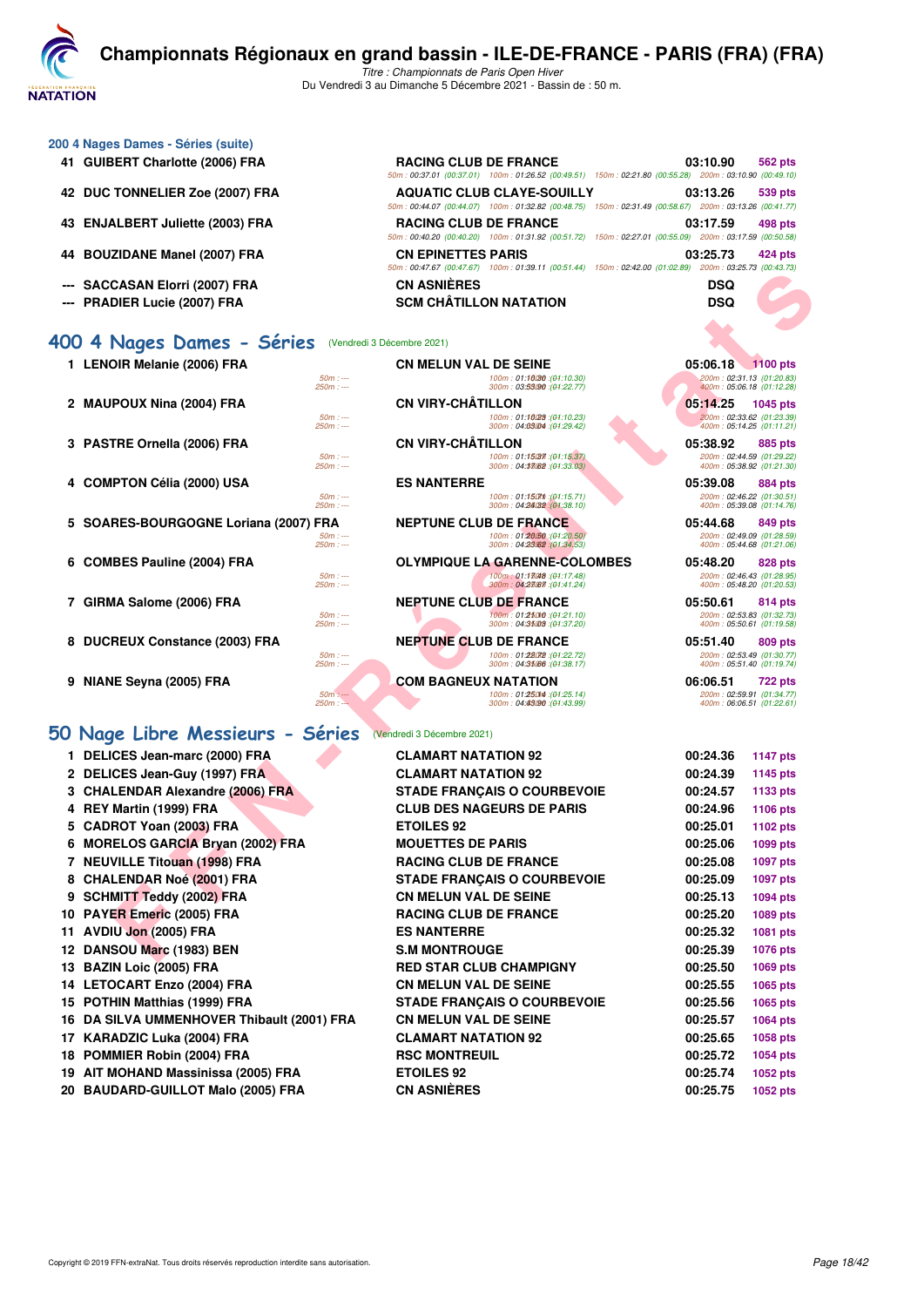

| 50 Nage Libre Messieurs - Séries (suite)  |                                        |          |                 |
|-------------------------------------------|----------------------------------------|----------|-----------------|
| 21 DUPONT Maxence (2004) FRA              | <b>CN MELUN VAL DE SEINE</b>           | 00:25.88 | 1043 pts        |
| 21 MOUGIN Jules (2001) FRA                | <b>MOUETTES DE PARIS</b>               | 00:25.88 | 1043 pts        |
| 23 BOULAT Alexandre (2006) FRA            | <b>RED STAR CLUB CHAMPIGNY</b>         | 00:25.91 | 1041 pts        |
| 24 ARRANZ Victor (2006) USA               | AC BOULOGNE-BILLANCOURT                | 00:25.93 | 1040 pts        |
| 25 BENKHOUCHA Arslan (2000) FRA           | <b>RACING CLUB DE FRANCE</b>           | 00:25.95 | 1038 pts        |
| 26 ZINSMEISTER Julien (1997) FRA          | <b>CLUB DES NAGEURS DE PARIS</b>       | 00:25.98 | 1036 pts        |
| 27 JACKSON Elliott (2004) CAN             | <b>CLUB DES NAGEURS DE PARIS</b>       | 00:26.08 | 1030 pts        |
| 27 TAGHI Oussama (2002) ESP               | <b>AC BOBIGNY</b>                      | 00:26.08 | <b>1030 pts</b> |
| 29 AMIR TAHMASSEB BERTHET Theo (2005) FRA | <b>NOGENT NATATION 94</b>              | 00:26.10 | <b>1028 pts</b> |
| 30 DURAND Loick (2006) FRA                | <b>AS BONDY</b>                        | 00:26.15 | <b>1025 pts</b> |
| 31 BRÉ Alessandro (2004) FRA              | <b>STADE FRANÇAIS O COURBEVOIE</b>     | 00:26.29 | 1016 pts        |
| 32 ROMAN Kévin (2006) ROU                 | <b>RSC MONTREUIL</b>                   | 00:26.42 | <b>1007 pts</b> |
| 33 LEPELTIER Antoine (1994) FRA           | <b>USM MALAKOFF</b>                    | 00:26.43 | <b>1006 pts</b> |
| 33 DOISNEAU Alban (2006) FRA              | <b>VAL D'ESSONNE MENNECY AQUA CLUB</b> | 00:26.43 | 1006 pts        |
| 35 ROUSSEL Aubin (2000) FRA               | <b>RACING CLUB DE FRANCE</b>           | 00:26.45 | 1005 pts        |
| 36 LEGRIEL Ernest (2001) FRA              | <b>MOUETTES DE PARIS</b>               | 00:26.54 | 999 pts         |
| 37 RAZANATEFY Tsitoaina (2004) FRA        | <b>CN MELUN VAL DE SEINE</b>           | 00:26.56 | 998 pts         |
| 38 FOUBERT Etienne (2004) FRA             | <b>ETOILES 92</b>                      | 00:26.60 | 995 pts         |
| 39 NIKOLIC Nikola (2006) FRA              | <b>AS BONDY</b>                        | 00:26.65 | 992 pts         |
| 40 LENARDUZZI Eytan (2005) FRA            | <b>BOIS-COLOMBES SPORT</b>             | 00:26.81 | 982 pts         |
| 40 LOPES BARBOSA Alexandre (2004) FRA     | <b>AS BONDY</b>                        | 00:26.81 | 982 pts         |
| 42 BIGORRE Maxime (2006) FRA              | <b>STADE FRANÇAIS O COURBEVOIE</b>     | 00:26.83 | <b>980 pts</b>  |
| 43 SAADE Jad (2003) FRA                   | <b>CN ASNIÈRES</b>                     | 00:26.84 | 980 pts         |
| 44 VANBUTSEL Ryan (2005) FRA              | <b>JEANNE D'ARC DRANCY</b>             | 00:26.89 | 976 pts         |
| 44 BOUNAB Abderrahmane (2004) FRA         | <b>AC BOBIGNY</b>                      | 00:26.89 | 976 pts         |
| 44 NEBBACHE Walid (2006) FRA              | <b>SCA 2000 EVRY</b>                   | 00:26.89 | 976 pts         |
| 47 BAITICHE Camil (2006) FRA              | <b>BLANC-MESNIL S.N</b>                | 00:26.90 | 976 pts         |
| 48 OUIFI Evan (2005) FRA                  | <b>RSC MONTREUIL</b>                   | 00:27.06 | 965 pts         |
| 49 LATSAGUE Thomas (2005) FRA             | <b>ES MASSY NATATION</b>               | 00:27.12 | 962 pts         |
| 50 RAYAllian (2005) FRA                   | <b>JEANNE D'ARC DRANCY</b>             | 00:27.13 | 961 pts         |
| 51 AMROUCH-CHANTEPIE Idris (2004) FRA     | <b>RSC MONTREUIL</b>                   | 00:27.14 | 960 pts         |
| 51 BENABDELKADER Brice (2006) FRA         | <b>US VAIRES</b>                       | 00:27.14 | 960 pts         |
| 53 NEMDALI Kemil (2006) FRA               | <b>JEANNE D'ARC DRANCY</b>             | 00:27.16 | 959 pts         |
| 54 AGACHE Päul (2006) FRA                 | <b>ASS SPORTIVE BOUVINES</b>           | 00:27.20 | 956 pts         |
| 55 IACOBOI Vladislav (2005) FRA           | <b>AC BOBIGNY</b>                      | 00:27.31 | 949 pts         |
| 56 TAIT HULEUX Charlie (2005) FRA         | <b>MOUETTES DE PARIS</b>               | 00:27.34 | 947 pts         |
| 57 ALLARD Hippolyte (2005) FRA            | <b>RSC MONTREUIL</b>                   | 00:27.36 | 946 pts         |
| 57 ARAGONES Paul (2004) FRA               | <b>ES MASSY NATATION</b>               | 00:27.36 | 946 pts         |
| 59 MOREAU Alexandre (2005) FRA            | <b>SCUF PARIS</b>                      | 00:27.37 | 946 pts         |
| 60 BENLEKBIR Salim (1998) FRA             | <b>AC BOBIGNY</b>                      | 00:27.47 | 939 pts         |
| 61 BOUETE Paul (2003) LUX                 | <b>RACING CLUB DE FRANCE</b>           | 00:27.53 | 935 pts         |
| 62 LAUX Thomas (2002) FRA                 | <b>CS CLICHY 92</b>                    | 00:27.54 | 935 pts         |
| 62 CLAVEL Barthélémy (2005) FRA           | <b>NEPTUNE CLUB DE FRANCE</b>          | 00:27.54 | 935 pts         |
| 64 HEUILLET Ewan (2005) FRA               | <b>CLAMART NATATION 92</b>             | 00:27.56 | 933 pts         |
| 65 MONTI Matteo (2006) FRA                | <b>OLYMPIQUE LA GARENNE-COLOMBES</b>   | 00:27.58 | 932 pts         |
| 66 MOKRANI Samy (2004) FRA                | <b>AC BOBIGNY</b>                      | 00:27.59 | 932 pts         |
| 67 LEBAS Alexandre (2002) FRA             | <b>AC BOBIGNY</b>                      | 00:27.64 | 928 pts         |
| 68 BERTHOD Théo (1999) FRA                | <b>ASS SPORTIVE BOUVINES</b>           | 00:27.65 | 928 pts         |
| 69 BEKHACHE Fehd (2006) FRA               | <b>JEANNE D'ARC DRANCY</b>             | 00:27.69 | 925 pts         |
| 70 POUPON Valentin (1999) FRA             | <b>COM BAGNEUX NATATION</b>            | 00:27.72 | 923 pts         |
| 71 PAULO Eliott (2005) FRA                | <b>STADE FRANÇAIS O COURBEVOIE</b>     | 00:27.73 | 923 pts         |
| 72 HAMDINI Bayan (2006) FRA               | <b>US IVRY-SUR-SEINE</b>               | 00:27.76 | 921 pts         |
| 72 ECOLIVET Charles (2005) FRA            | <b>SCUF PARIS</b>                      | 00:27.76 | 921 pts         |
| 74 HAKOBKYOKHVYAN Arnak (2006) FRA        | <b>CLAMART NATATION 92</b>             | 00:27.79 | 919 pts         |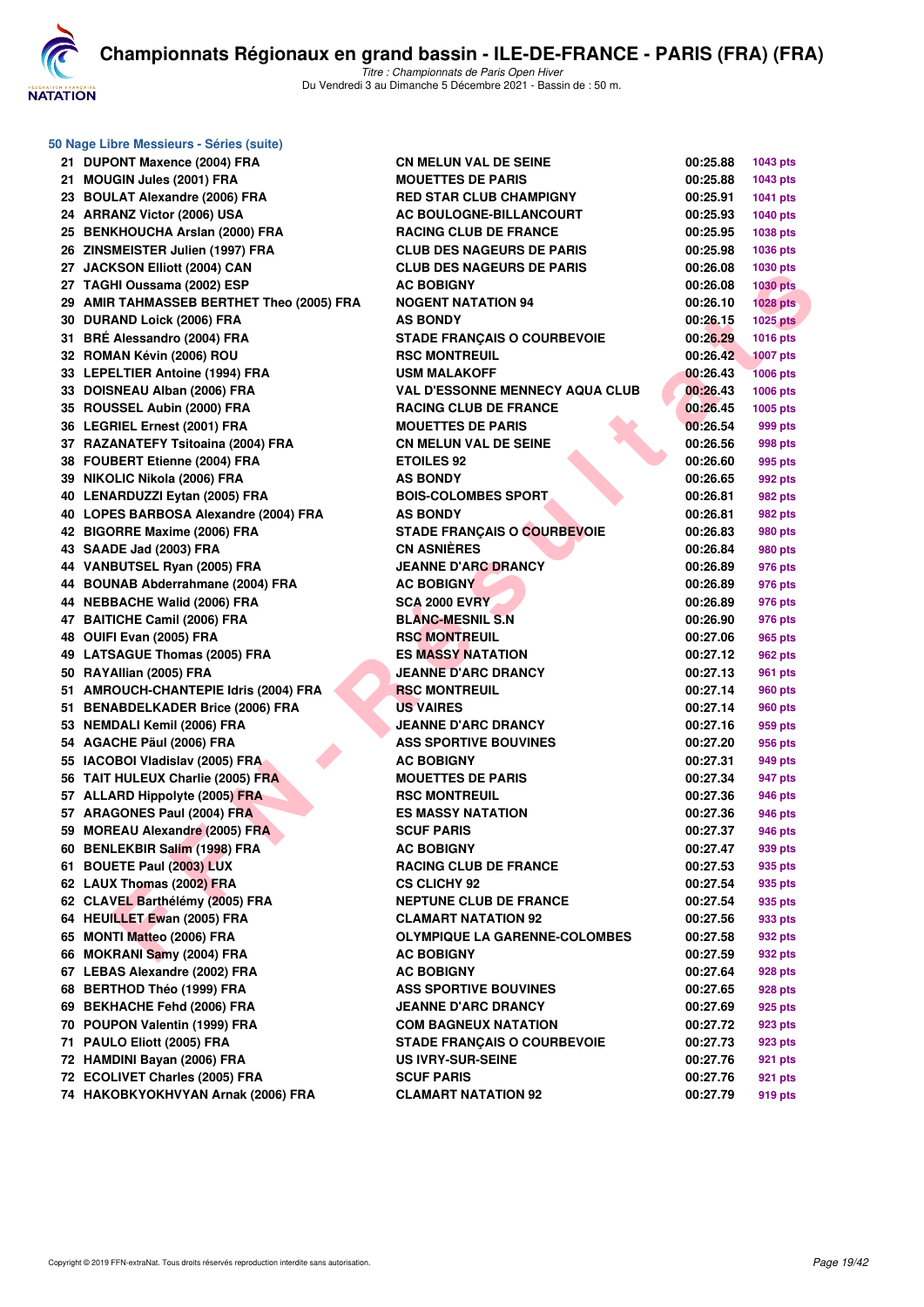

| 50 Nage Libre Messieurs - Séries (suite)                     |                                                          |                                                    |                |
|--------------------------------------------------------------|----------------------------------------------------------|----------------------------------------------------|----------------|
| 75 FERAY Clement (2004) FRA                                  | <b>COM BAGNEUX NATATION</b>                              | 00:27.88                                           | 913 pts        |
| 76 ZOUAOUI Nail (2005) FRA                                   | <b>ETAMPES NATATION</b>                                  | 00:27.94                                           | 910 pts        |
| 77 MANY Matteo (2006) FRA                                    | <b>SCM CHÂTILLON NATATION</b>                            | 00:28.06                                           | 902 pts        |
| 78 LORENZO Kerian (2005) FRA                                 | <b>RED STAR CLUB CHAMPIGNY</b>                           | 00:28.13                                           | 898 pts        |
| 79 BEZZAOUYA Yassine (2006) FRA                              | <b>BLANC-MESNIL S.N</b>                                  | 00:28.22                                           | 892 pts        |
| 80 BOURT Ethan (2006) FRA                                    | <b>RACING CLUB DE FRANCE</b>                             | 00:28.38                                           | <b>882 pts</b> |
| 81 PHALIPPOU Clement (2006) FRA                              | <b>SCUF PARIS</b>                                        | 00:28.41                                           | 880 pts        |
| 81 GRADEL Clement (2005) FRA                                 | <b>CLUB DES NAGEURS DE PARIS</b>                         | 00:28.41                                           | <b>880 pts</b> |
| 83 JANNIC Joseph (2002) FRA                                  | <b>SCUF PARIS</b>                                        | 00:28.48                                           | <b>876 pts</b> |
| 84 MAILLOLS Hippolyte (2002) FRA                             | <b>SCUF PARIS</b>                                        | 00:28.58                                           | <b>870 pts</b> |
| 85 RAGUENEAU Nils (2006) FRA                                 | <b>CLUB NAUTIQUE DOMREMY 13</b>                          | 00:28.61                                           | 868 pts        |
| 86 MITTOU Jayen (2003) FRA                                   | <b>ES MASSY NATATION</b>                                 | 00:28.66                                           | <b>865 pts</b> |
| 87 BESSALAAIi (2005) FRA                                     | <b>BLANC-MESNIL S.N</b>                                  | 00:28.77                                           | 858 pts        |
| 88 COCHARD Mathieu (2004) FRA                                | <b>ES MASSY NATATION</b>                                 | 00:28.84                                           | 854 pts        |
| 89 CHEVALLET Quentin (2006) FRA                              | <b>CN EPINETTES PARIS</b>                                | 00:29.02                                           | 843 pts        |
| 89 DUTOURNIER Come (2004) FRA                                | <b>MOUETTES DE PARIS</b>                                 | 00:29.02                                           | 843 pts        |
| 91 LEFEVRE Victor (2006) FRA                                 | <b>OLYMPIQUE LA GARENNE-COLOMBES</b>                     | 00:29.07                                           | 840 pts        |
| 92 GAVELLE Lancelot (2006) FRA                               | <b>SCUF PARIS</b>                                        | 00:29.15                                           | 835 pts        |
| 93 LAVIGNE Mathieu (2003) FRA                                | <b>ES MASSY NATATION</b>                                 | 00:29.45                                           | 818 pts        |
| 94 FRANÇOIS Sacha (2006) FRA                                 | <b>OLYMPIQUE LA GARENNE-COLOMBES</b>                     | 00:29.58                                           | 810 pts        |
| 95 ROTA Corto (2003) FRA                                     | <b>PARIS SPORT CLUB</b>                                  | 00:29.64                                           | 806 pts        |
| 96 MURESAN Alexandru (2006) ROU                              | <b>RACING CLUB DE FRANCE</b>                             | 00:29.66                                           | 805 pts        |
| 97 BARBERO Antoine (2006) FRA                                | <b>SCUF PARIS</b>                                        | 00:29.70                                           | 803 pts        |
| 98 AISSOU Seif-Eddine (2005) FRA                             | <b>SCUF PARIS</b>                                        | 00:29.73                                           | 801 pts        |
| 99 BRISSON Jeoffrey (1998) FRA                               | <b>ES MASSY NATATION</b>                                 | 00:30.07                                           | 781 pts        |
| 100 MIHAI Christian (2006) FRA                               | <b>SCUF PARIS</b>                                        | 00:30.13                                           | 778 pts        |
| 101 OURIEMCHI Nassim (2005) FRA                              | <b>ES NANTERRE</b>                                       | 00:30.38                                           | <b>763 pts</b> |
| 102 QUESSON Julien (2005) FRA                                | <b>CS CLICHY 92</b>                                      | 00:30.42                                           | 761 pts        |
| 103 LEGAVRE JEROME Phileas (2003) FRA                        | <b>CN EPINETTES PARIS</b>                                | 00:30.55                                           | 754 pts        |
| 104 VILA Esteban (2005) FRA                                  | <b>ASS SPORTIVE BOUVINES</b>                             | 00:31.48                                           | 702 pts        |
| 105 XIA Victore (2002) FRA                                   | <b>AC BOBIGNY</b>                                        | 00:31.73                                           | <b>688 pts</b> |
| 106 MOALLA Yanis (2005) FRA                                  | <b>AC BOBIGNY</b>                                        | 00:32.63                                           | 640 pts        |
| --- DE HAUT DE SIGY Oscar (2004) FRA                         | <b>RACING CLUB DE FRANCE</b>                             | <b>DNS</b> dec                                     |                |
| --- OSENIN Arthur (2006) FRA<br>--- FRANCON Louis (2002) FRA | <b>SCA 2000 EVRY</b>                                     | DNS dec                                            |                |
| --- BONNET Gabriel (2006) FRA                                | <b>RACING CLUB DE FRANCE</b><br><b>MOUETTES DE PARIS</b> | DNS dec                                            |                |
| --- RUIZ Guenael (2004) FRA                                  | <b>CLUB NAUTIQUE DOMREMY 13</b>                          | DNS dec<br>DNS dec                                 |                |
| --- BON DJEMAGabin (2006) FRA                                | <b>STADE FRANCAIS O COURBEVOIE</b>                       | DNS dec                                            |                |
| --- THIERRY Gaspard (2004) FRA                               | <b>CN MELUN VAL DE SEINE</b>                             | <b>DNS</b> dec                                     |                |
| --- SAYAG Nathan (2004) FRA                                  | <b>CS CLICHY 92</b>                                      | <b>DSQ</b>                                         |                |
|                                                              |                                                          |                                                    |                |
| 100 Nage Libre Messieurs - Séries                            | (Dimanche 5 Décembre 2021)                               |                                                    |                |
| 1 DELICES Jean-marc (2000) FRA                               | <b>CLAMART NATATION 92</b>                               | 00:52.27 1180 pts                                  |                |
|                                                              |                                                          | 50m: 00:25.34 (00:25.34) 100m: 00:52.27 (00:26.93) |                |
| 2 ROTBELGRAND Mathis (2002) FRA                              | <b>U.S CRETEIL NATATION</b>                              | 00:53.23                                           | 1147 pts       |
|                                                              |                                                          | 50m: 00:25.69 (00:25.69) 100m: 00:53.23 (00:27.54) |                |

| 1 DELICES Jean-marc (2000) FRA   | <b>CLAMART NATATION 92</b>         | 50m: 00:25.34 (00:25.34) 100m: 00:52.27 (00:26.93) | 00:52.27 | 1180 pts        |
|----------------------------------|------------------------------------|----------------------------------------------------|----------|-----------------|
| 2 ROTBELGRAND Mathis (2002) FRA  | <b>U.S CRETEIL NATATION</b>        | 50m: 00:25.69 (00:25.69) 100m: 00:53.23 (00:27.54) | 00:53.23 | 1147 pts        |
| 3 CHALENDAR Alexandre (2006) FRA | <b>STADE FRANCAIS O COURBEVOIE</b> | 50m: 00:25.34 (00:25.34) 100m: 00:53.24 (00:27.90) | 00:53.24 | 1147 pts        |
| 4 AVDIU Jon (2005) FRA           | <b>ES NANTERRE</b>                 | 50m: 00:25.54 (00:25.54) 100m: 00:53.37 (00:27.83) | 00:53.37 | 1143 pts        |
| 5 PHANTSULAYA George (2000) FRA  | <b>U.S CRETEIL NATATION</b>        | 50m: 00:25.28 (00:25.28) 100m: 00:53.38 (00:28.10) | 00:53.38 | 1142 pts        |
| 6 DELICES Jean-Guy (1997) FRA    | <b>CLAMART NATATION 92</b>         | 50m: 00:26.00 (00:26.00) 100m: 00:53.92 (00:27.92) | 00:53.92 | 1124 pts        |
| 7 BENZIDOUN Fares (2003) ALG     | <b>MOUETTES DE PARIS</b>           | 50m: 00:26.62 (00:26.62) 100m: 00:54.22 (00:27.60) | 00:54.22 | <b>1114 pts</b> |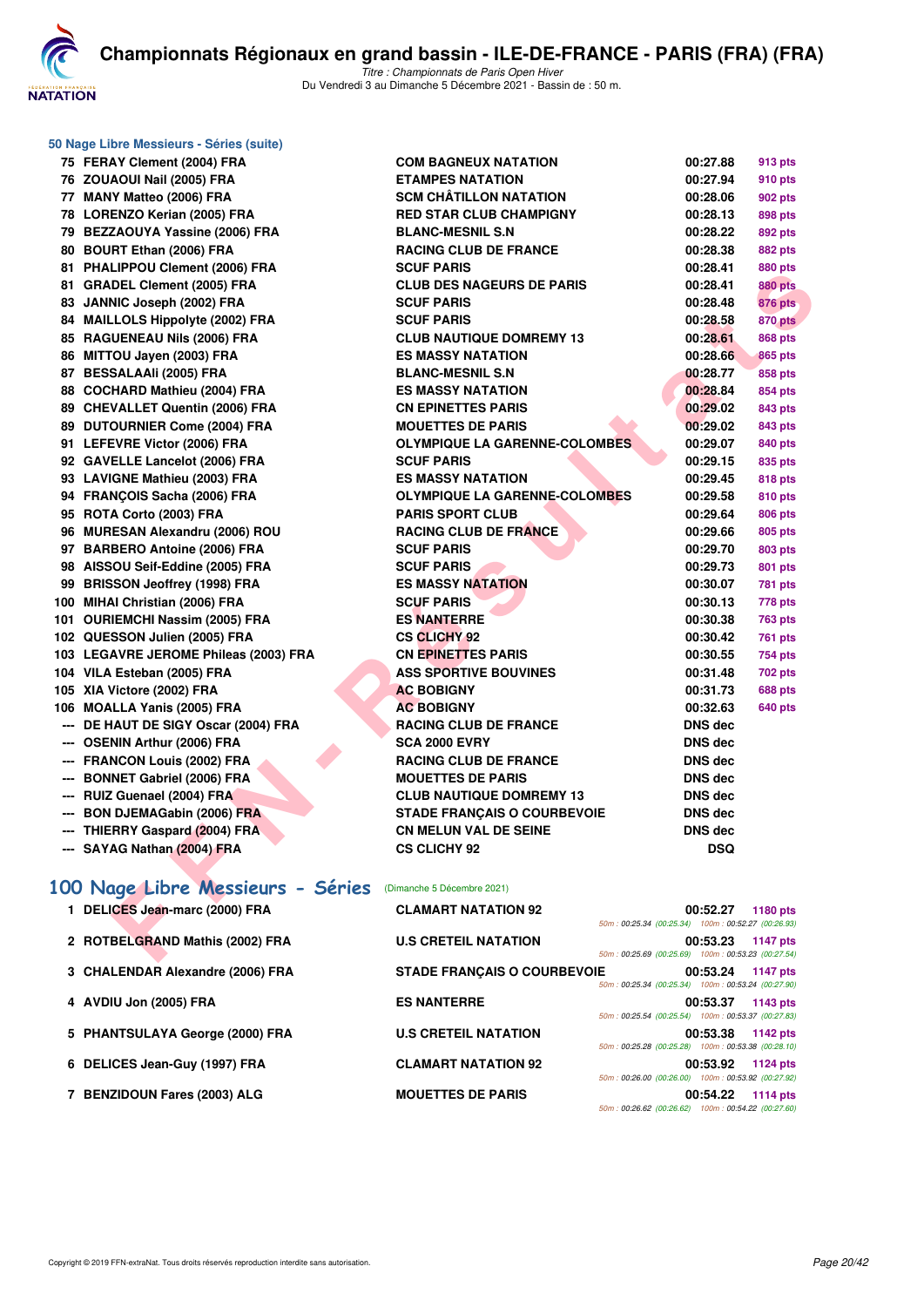**JATATION** 

**100 Nage Libre Messieurs - Séries (suite)**

Martin (1996) FRA CLUB DES NAGEURS DE PARIS<br>
ER Emeric (2005) FRA ROCHO CUB DE FRANCE<br>
MADINER JURIN (1997) FRA MOULTETES DE PARIS<br>
MADINER JURIN (1997) FRA MOULTETES DE PARIS<br>
MADINER JURIN (1997) FRA MOULTETES DE PARIS<br> **10 CURTI Léo (2004) FRA RUEIL ATHLETIC CLUB 00:54.97 1089 pts 11 JACKSON Elliott (2004) CAN CLUB DES NAGEURS DE PARIS 00:55.24 1080 pts 12 REY Martin (1999) FRA CLUB DES NAGEURS DE PARIS 00:55.49 1072 pts 13 PAYER Emeric (2005) FRA RACING CLUB DE FRANCE 00:55.50 1072 pts 14 ZINSMEISTER Julien (1997) FRA CLUB DES NAGEURS DE PARIS 00:55.58 1069 pts 15 FERNANDEZ Viktor (2001) FRA MOUETTES DE PARIS 00:55.67 1066 pts 16 AIT MOHAND Massinissa (2005) FRA ETOILES 92 00:55.82 1061 pts 17 MORELOS GARCIA Brvan (2002) FRA MOUETTES DE PARIS 100:55.90 1059 pts 18 MOUGIN Jules (2001) FRA MOUETTES DE PARIS 00:56.21 1049 pts 19 DANSOU Marc (1983) BEN S.M MONTROUGE 00:56.37 1044 pts 20 HUGONENQ Milo (2004) FRA CLUB DES NAGEURS DE PARIS 00:56.61 1036 pts 21 BAZIN Loic (2005) FRA RED STAR CLUB CHAMPIGNY 00:56.68 1034 pts 22 KARADZIC Luka (2004) FRA CLAMART NATATION 92 00:56.79 1030 pts 23 BAUDARD-GUILLOT Malo (2005) FRA CN ASNIÈRES 00:56.88 1027 pts 24 BUFFAUMENE Nael (2006) FRA STADE FRANÇAIS O COURBEVOIE 00:57.22 1016 pts 25 REUILLON Paul (1997) FRA CLUB DES NAGEURS DE PARIS 00:57.25 1015 pts 26 TAGHI Oussama (2002) ESP <b>AC BOBIGNY AC BOBIGNY 10:57.28 1014 pts 27 BENKHOUCHA Arslan (2000) FRA RACING CLUB DE FRANCE 00:57.30 1014 pts 28 POMMIER Robin (2004) FRA RSC MONTREUIL 128 POMMIER Robin (2004) FRA RSC MONTREUIL 29 BRÉ Alessandro (2004) FRA STADE FRANÇAIS O COURBEVOIE 00:57.36 1012 pts 30 LEGRIEL Ernest (2001) FRA MOUETTES DE PARIS 00:57.37 1012 pts 31 DOISNEAU Alban (2006) FRA VAL D'ESSONNE MENNECY AQUA CLUB 00:57.40 1011 pts 32 OUIFI Evan (2005) FRA RSC MONTREUIL CONSTRANT CONSTRANT OUIFI Evan (2005) FRA RSC MONTREUIL 33 AKACHKACHI Aymenn (2004) FRA CN MELUN VAL DE SEINE 00:57.54 1006 pts 34 BOULAT Alexandre (2006) FRA RED STAR CLUB CHAMPIGNY 00:57.64 1003 pts 35 LATSAGUE Thomas (2005) FRA ES MASSY NATATION 00:58.00 992 pts 36 ASSOUANE Bilel (2004) FRA CN ASNIÈRES 00:58.03 991 pts**

**8 CHALENDAR Noé (2001) FRA STADE FRANÇAIS O COURBEVOIE 00:54.31 1111 pts** *50m : 00:25.94 (00:25.94) 100m : 00:54.31 (00:28.37)* **9 CADROT Yoan (2003) FRA ETOILES 92 00:54.78 1096 pts** *50m : 00:26.73 (00:26.73) 100m : 00:54.78 (00:28.05) 50m : 00:26.01 (00:26.01) 100m : 00:54.97 (00:28.96) 50m : 00:26.91 (00:26.91) 100m : 00:55.24 (00:28.33) 50m : 00:26.41 (00:26.41) 100m : 00:55.49 (00:29.08) 50m : 00:27.25 (00:27.25) 100m : 00:55.50 (00:28.25) 50m : 00:26.92 (00:26.92) 100m : 00:55.58 (00:28.66) 50m : 00:26.79 (00:26.79) 100m : 00:55.67 (00:28.88) 50m : 00:27.24 (00:27.24) 100m : 00:55.82 (00:28.58) 50m : 00:26.71 (00:26.71) 100m : 00:55.90 (00:29.19) 50m : 00:26.90 (00:26.90) 100m : 00:56.21 (00:29.31) 50m : 00:27.38 (00:27.38) 100m : 00:56.37 (00:28.99) 50m : 00:27.26 (00:27.26) 100m : 00:56.61 (00:29.35) 50m : 00:27.57 (00:27.57) 100m : 00:56.68 (00:29.11) 50m : 00:27.57 (00:27.57) 100m : 00:56.79 (00:29.22) 50m : 00:27.19 (00:27.19) 100m : 00:56.88 (00:29.69) 50m : 00:27.52 (00:27.52) 100m : 00:57.22 (00:29.70) 50m : 00:26.81 (00:26.81) 100m : 00:57.25 (00:30.44) 50m : 00:27.02 (00:27.02) 100m : 00:57.28 (00:30.26) 50m : 00:28.09 (00:28.09) 100m : 00:57.30 (00:29.21) 50m : 00:27.53 (00:27.53) 100m : 00:57.34 (00:29.81) 50m : 00:27.32 (00:27.32) 100m : 00:57.36 (00:30.04) 50m : 00:27.64 (00:27.64) 100m : 00:57.37 (00:29.73) 50m : 00:27.57 (00:27.57) 100m : 00:57.40 (00:29.83) 50m : 00:27.86 (00:27.86) 100m : 00:57.48 (00:29.62) 50m : 00:27.56 (00:27.56) 100m : 00:57.54 (00:29.98) 50m : 00:27.30 (00:27.30) 100m : 00:57.64 (00:30.34) 50m : 00:28.23 (00:28.23) 100m : 00:58.00 (00:29.77) 50m : 00:27.78 (00:27.78) 100m : 00:58.03 (00:30.25)* **37 EL HASSANI Nahel (2004) FRA NEPTUNE CLUB DE FRANCE 00:58.22 985 pts** *50m : 00:27.89 (00:27.89) 100m : 00:58.22 (00:30.33)* **38 NEMDALI Kemil (2006) FRA JEANNE D'ARC DRANCY 00:58.25 984 pts** *50m : 00:27.67 (00:27.67) 100m : 00:58.25 (00:30.58)*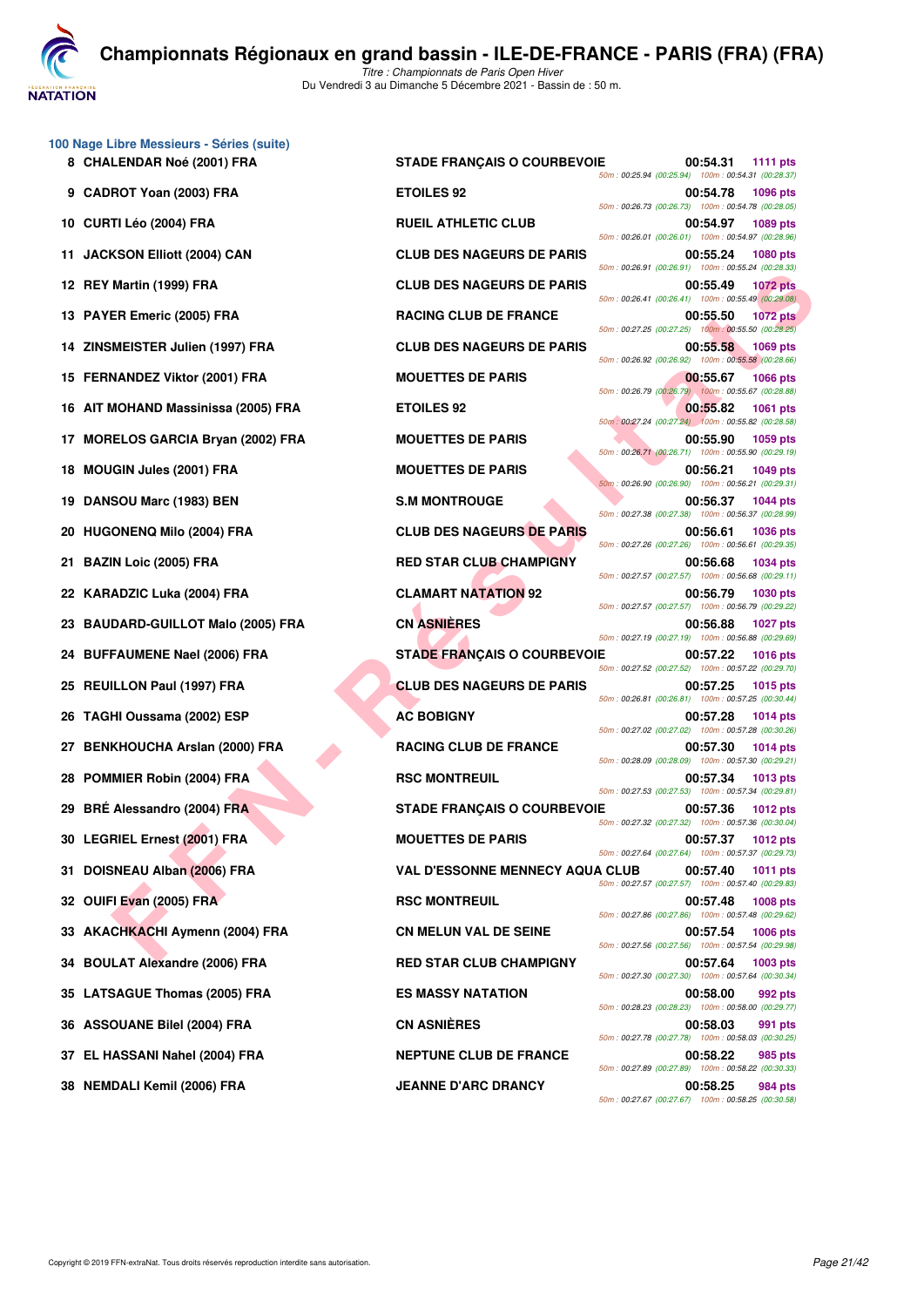**VATATION** 

*Titre : Championnats de Paris Open Hiver* Du Vendredi 3 au Dimanche 5 Décembre 2021 - Bassin de : 50 m.

|    | 100 Nage Libre Messieurs - Séries (suite)<br>39 ROMAN Kévin (2006) ROU | <b>RSC MONTREUIL</b>                 | 00:58.32<br>982 pts                                                       |
|----|------------------------------------------------------------------------|--------------------------------------|---------------------------------------------------------------------------|
| 40 | RAZANATEFY Tsitoaina (2004) FRA                                        | <b>CN MELUN VAL DE SEINE</b>         | 50m: 00:27.94 (00:27.94) 100m: 00:58.32 (00:30.38)<br>00:58.35<br>981 pts |
|    | 41 HIRCHI Axel (2002) FRA                                              | <b>CN ASNIÈRES</b>                   | 50m: 00:27.89 (00:27.89) 100m: 00:58.35 (00:30.46)<br>00:58.47<br>977 pts |
| 42 | DA CUNHA David (2003) FRA                                              | <b>CA ORSAY</b>                      | 50m: 00:27.93 (00:27.93) 100m: 00:58.47 (00:30.54)<br>00:58.57<br>974 pts |
| 43 | SAADE Jad (2003) FRA                                                   | <b>CN ASNIÈRES</b>                   | 50m: 00:28.31 (00:28.31) 100m: 00:58.57 (00:30.26)<br>00:58.58<br>973 pts |
|    | <b>BRISSONNET Baptiste (2005) FRA</b>                                  | <b>ASS SPORTIVE BOUVINES</b>         | 50m: 00:27.82 (00:27.82) 100m: 00:58.58 (00:30.76)<br>00:58.68<br>970 pts |
| 45 | <b>BIGORRE Maxime (2006) FRA</b>                                       | <b>STADE FRANÇAIS O COURBEVOIE</b>   | 50m: 00:27.99 (00:27.99) 100m: 00:58.68 (00:30.69)<br>00:58.76<br>968 pts |
| 46 | MIALOT Rémi (2005) FRA                                                 | <b>CA ORSAY</b>                      | 50m: 00:28.37 (00:28.37) 100m: 00:58.76 (00:30.39)<br>00:58.80<br>967 pts |
|    | <b>ARAGONES Paul (2004) FRA</b>                                        | <b>ES MASSY NATATION</b>             | 50m: 00:28.57 (00:28.57) 100m: 00:58.80 (00:30.23)<br>00:58.87<br>964 pts |
| 47 | AGACHE Päul (2006) FRA                                                 | <b>ASS SPORTIVE BOUVINES</b>         | 50m: 00:28.12 (00:28.12) 100m: 00:58.87 (00:30.75)<br>00:58.87<br>964 pts |
| 49 | <b>MORFOUACE LEE Gabriel (2006) FRA</b>                                | <b>CLUB DES NAGEURS DE PARIS</b>     | 50m: 00:28.45 (00:28.45) 100m: 00:58.87 (00:30.42)<br>00:59.06<br>959 pts |
| 50 | <b>BARDINET Quentin (2003) FRA</b>                                     | <b>CN EPINETTES PARIS</b>            | 50m: 00:27.60 (00:27.60) 100m: 00:59.06 (00:31.46)<br>00:59.10<br>957 pts |
| 51 | PINTORE Emile (2005) FRA                                               | <b>MOUETTES DE PARIS</b>             | 50m: 00:28.83 (00:28.83) 100m: 00:59.10 (00:30.27)<br>00:59.13<br>956 pts |
| 52 | VANBUTSEL Ryan (2005) FRA                                              | <b>JEANNE D'ARC DRANCY</b>           | 50m: 00:28.38 (00:28.38) 100m: 00:59.13 (00:30.75)<br>00:59.17<br>955 pts |
| 53 | <b>BENABDELKADER Brice (2006) FRA</b>                                  | <b>US VAIRES</b>                     | 50m: 00:28.69 (00:28.69) 100m: 00:59.17 (00:30.48)<br>00:59.18<br>955 pts |
| 54 | <b>BAITICHE Camil (2006) FRA</b>                                       | <b>BLANC-MESNIL S.N</b>              | 50m: 00:28.64 (00:28.64) 100m: 00:59.18 (00:30.54)<br>00:59.19<br>955 pts |
| 55 | <b>BOUETE Paul (2003) LUX</b>                                          | <b>RACING CLUB DE FRANCE</b>         | 50m: 00:28.47 (00:28.47) 100m: 00:59.19 (00:30.72)<br>00:59.40<br>948 pts |
| 56 | SISSANI Massi (2005) FRA                                               | <b>RSC MONTREUIL</b>                 | 50m: 00:28.93 (00:28.93) 100m: 00:59.40 (00:30.47)<br>00:59.42<br>947 pts |
| 57 | <b>CLAIRGIRONNET Gatien (2004) FRA</b>                                 | <b>ES NANTERRE</b>                   | 50m: 00:28.73 (00:28.73) 100m: 00:59.42 (00:30.69)<br>00:59.48<br>946 pts |
| 58 | <b>HERVAS Lucas (2004) FRA</b>                                         | <b>MOUETTES DE PARIS</b>             | 50m: 00:28.42 (00:28.42) 100m: 00:59.48 (00:31.06)<br>00:59.54<br>944 pts |
| 59 | <b>MONTI Matteo (2006) FRA</b>                                         | <b>OLYMPIQUE LA GARENNE-COLOMBES</b> | 50m: 00:28.67 (00:28.67) 100m: 00:59.54 (00:30.87)<br>00:59.56<br>943 pts |
|    | 60 GRANDJEAN Emmanuel (2004) FRA                                       | <b>RACING CLUB DE FRANCE</b>         | 50m: 00:28.94 (00:28.94) 100m: 00:59.56 (00:30.62)<br>00:59.58<br>943 pts |
|    | 61 DIAZ DE TUESTA Marc (2005) FRA                                      | <b>CLAMART NATATION 92</b>           | 50m: 00:28.98 (00:28.98) 100m: 00:59.58 (00:30.60)<br>00:59.65<br>940 pts |
|    | 62 HENCKES Lukas (1999) FRA                                            | <b>PARIS SPORT CLUB</b>              | 50m: 00:28.51 (00:28.51) 100m: 00:59.65 (00:31.14)<br>00:59.66<br>940 pts |
|    | 63 PASSANI Maxime (2006) FRA                                           | <b>ETOILES 92</b>                    | 50m: 00:28.60 (00:28.60) 100m: 00:59.66 (00:31.06)<br>00:59.77<br>937 pts |
|    | 64 FONTAINE COUDAIR Andreas (2005) FRA                                 | <b>US IVRY-SUR-SEINE</b>             | 50m: 00:28.63 (00:28.63) 100m: 00:59.77 (00:31.14)<br>00:59.78<br>936 pts |
| 65 | <b>BAUSSERON Boris (2006) FRA</b>                                      | <b>CLUB DES NAGEURS DE PARIS</b>     | 50m: 00:28.98 (00:28.98) 100m: 00:59.78 (00:30.80)<br>00:59.80<br>936 pts |
|    | 66 BERTHOD Théo (1999) FRA                                             | <b>ASS SPORTIVE BOUVINES</b>         | 50m: 00:28.67 (00:28.67) 100m: 00:59.80 (00:31.13)<br>00:59.85<br>934 pts |
|    | 67 LE LANN Thibault (2004) FRA                                         | <b>LA SAINT MANDEENNE</b>            | 50m: 00:28.48 (00:28.48) 100m: 00:59.85 (00:31.37)<br>00:59.90<br>933 pts |
|    | 67 ALLARD Hippolyte (2005) FRA                                         | <b>RSC MONTREUIL</b>                 | 50m: 00:28.50 (00:28.50) 100m: 00:59.90 (00:31.40)<br>00:59.90<br>933 pts |
|    |                                                                        |                                      | 50m: 00:28.95 (00:28.95) 100m: 00:59.90 (00:30.95)                        |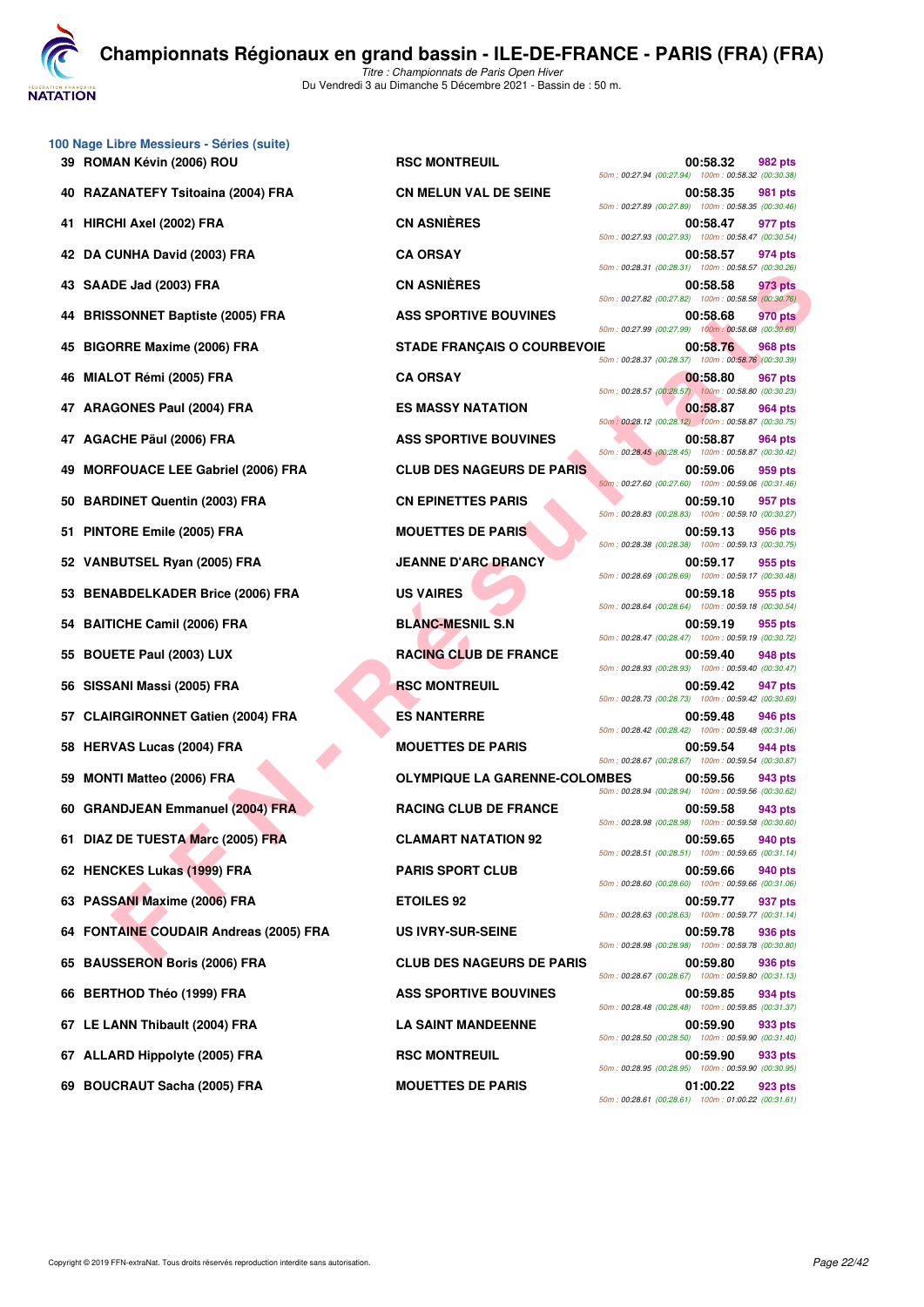

*Titre : Championnats de Paris Open Hiver* Du Vendredi 3 au Dimanche 5 Décembre 2021 - Bassin de : 50 m.

|                                    |                                    | 50m: 00:29.14 (00:29.14) 100m: 01:00.32 (00:31.18  |          |                |
|------------------------------------|------------------------------------|----------------------------------------------------|----------|----------------|
| 72 MARCOTTE Antoine (2004) FRA     | <b>LA SAINT MANDEENNE</b>          | 50m: 00:27.84 (00:27.84) 100m: 01:00.34 (00:32.50  | 01:00.34 | 919 pts        |
| 73 LAVIGNE Mathieu (2003) FRA      | <b>ES MASSY NATATION</b>           | 50m: 00:29.17 (00:29.17) 100m: 01:00.39 (00:31.22) | 01:00.39 | 918 pts        |
| 74 CLAVEL Barthélémy (2005) FRA    | <b>NEPTUNE CLUB DE FRANCE</b>      | 50m: 00:29.15 (00:29.15) 100m: 01:00.43 (00:31.28) | 01:00.43 | 917 pts        |
| 75 TAIT HULEUX Charlie (2005) FRA  | <b>MOUETTES DE PARIS</b>           | 50m: 00:29.03 (00:29.03) 100m: 01:00.45 (00:31.42) | 01:00.45 | <b>916 pts</b> |
| 76 IACOBOI Vladislav (2005) FRA    | <b>AC BOBIGNY</b>                  | 50m: 00:28.55 (00:28.55) 100m: 01:00.55 (00:32.00  | 01:00.55 | 913 pts        |
| 77 MOREAU Alexandre (2005) FRA     | <b>SCUF PARIS</b>                  | 50m: 00:28.56 (00:28.56) 100m: 01:00.60 (00:32.04) | 01:00.60 | 911 pts        |
| 78 LEBAS Alexandre (2002) FRA      | <b>AC BOBIGNY</b>                  | 50m: 00:28.35 (00:28.35) 100m: 01:00.73 (00:32.38) | 01:00.73 | 908 pts        |
| 79 POTHIN Matthias (1999) FRA      | <b>STADE FRANÇAIS O COURBEVOIE</b> | 50m: 00:28.15 (00:28.15) 100m: 01:00.79 (00:32.64) | 01:00.79 | 906 pts        |
| 80 MENARD Romain (2004) FRA        | <b>RED STAR CLUB CHAMPIGNY</b>     | 50m: 00:29.03 (00:29.03) 100m: 01:00.80 (00:31.77) | 01:00.80 | 905 pts        |
| 81 BEZZAOUYA Yassine (2006) FRA    | <b>BLANC-MESNIL S.N</b>            | 50m: 00:29.59 (00:29.59) 100m: 01:00.91 (00:31.32) | 01:00.91 | 902 pts        |
| 82 TANCREZ Maxime (2006) FRA       | <b>CLUB DES NAGEURS DE PARIS</b>   | 50m: 00:29.18 (00:29.18) 100m: 01:01.00 (00:31.82) | 01:01.00 | 899 pts        |
| 83 GRADEL Clement (2005) FRA       | <b>CLUB DES NAGEURS DE PARIS</b>   | 50m: 00:28.78 (00:28.78) 100m: 01:01.03 (00:32.25  | 01:01.03 | 899 pts        |
| 84 BIKAI COMBE Lorenzo (2004) FRA  | <b>RACING CLUB DE FRANCE</b>       | 50m: 00:28.84 (00:28.84) 100m: 01:01.10 (00:32.26  | 01:01.10 | 896 pts        |
| 85 LAUX Thomas (2002) FRA          | <b>CS CLICHY 92</b>                | 50m: 00:28.86 (00:28.86) 100m: 01:01.24 (00:32.38  | 01:01.24 | 892 pts        |
| 86 MANY Matteo (2006) FRA          | <b>SCM CHATILLON NATATION</b>      | 50m: 00:28.58 (00:28.58) 100m: 01:01.32 (00:32.74  | 01:01.32 | 890 pts        |
| 87 HAKOBKYOKHVYAN Arnak (2006) FRA | <b>CLAMART NATATION 92</b>         | 50m: 00:29.86 (00:29.86) 100m: 01:01.34 (00:31.48) | 01:01.34 | 889 pts        |
| 88 COCHARD Mathieu (2004) FRA      | <b>ES MASSY NATATION</b>           | 50m: 00:29.61 (00:29.61) 100m: 01:01.38 (00:31.77) | 01:01.38 | <b>888 pts</b> |
| 89 LORENZO Kerian (2005) FRA       | <b>RED STAR CLUB CHAMPIGNY</b>     | 50m: 00:29.08 (00:29.08) 100m: 01:01.47 (00:32.39  | 01:01.47 | 885 pts        |
| 90 CHEVALLET Quentin (2006) FRA    | <b>CN EPINETTES PARIS</b>          | 50m: 00:29.25 (00:29.25) 100m: 01:01.49 (00:32.24) | 01:01.49 | 885 pts        |
| 91 SCOTTO Mathieu (2005) FRA       | <b>BOIS-COLOMBES SPORT</b>         | 50m: 00:29.18 (00:29.18) 100m: 01:01.82 (00:32.64) | 01:01.82 | 875 pts        |
| 92 ZOUAOUI Nail (2005) FRA         | <b>ETAMPES NATATION</b>            | 50m: 00:29.18 (00:29.18) 100m: 01:01.91 (00:32.73) | 01:01.91 | 872 pts        |
| 92 BEKHACHE Fehd (2006) FRA        | <b>JEANNE D'ARC DRANCY</b>         | 50m: 00:30.11 (00:30.11) 100m: 01:01.91 (00:31.80  | 01:01.91 | 872 pts        |
| 94 BREON Alexis (2006) FRA         | <b>NEPTUNE CLUB DE FRANCE</b>      | 50m: 00:29.76 (00:29.76) 100m: 01:01.95 (00:32.19  | 01:01.95 | 871 pts        |
| 95 CHAUBRON Esteban (2005) FRA     | <b>LA SAINT MANDEENNE</b>          | 50m: 00:29.81 (00:29.81) 100m: 01:02.02 (00:32.21  | 01:02.02 | 869 pts        |
| 96 ROCHER Quentin (2003) FRA       | <b>SCM CHÂTILLON NATATION</b>      | 50m: 00:29.58 (00:29.58) 100m: 01:02.03 (00:32.45  | 01:02.03 | 869 pts        |
| 97 NEDELLEC Hugo (2006) FRA        | <b>ES MASSY NATATION</b>           | 50m: 00:29.08 (00:29.08) 100m: 01:02.04 (00:32.96  | 01:02.04 | 869 pts        |
| 98 FERAY Clement (2004) FRA        | <b>COM BAGNEUX NATATION</b>        | 50m: 00:29.43 (00:29.43) 100m: 01:02.08 (00:32.65  | 01:02.08 | 867 pts        |
| 99 LE MIRRONET Pierrick (2005) FRA | <b>RUEIL ATHLETIC CLUB</b>         | 50m: 00:30.00 (00:30.00) 100m: 01:02.10 (00:32.10  | 01:02.10 | 867 pts        |
|                                    |                                    |                                                    |          |                |

**100 Nage Libre Messieurs - Séries (suite)**

**FELOUX CHANNER (2005) FRA**<br> **FINALLEY Channel (2005) FRA**<br> **FINALLEY CHANNER (2006) FRA**<br> **FINALLEY CHANNER (2006) FRA**<br> **FINALLEY CHANNER (2006) FRA**<br> **FINALLEY CHANNER (2009) FRA**<br> **FINALLEY CHANNER (2009) FRA**<br> **FINAL 70 NGUYEN-KHAC Trung-Chinh (2006) FRA CLUB DES NAGEURS DE PARIS 01:00.29 921 pts** *50m : 00:28.91 (00:28.91) 100m : 01:00.29 (00:31.38)* **71 SADYS Lucas (2002) FRA CN EPINETTES PARIS 01:00.32 920 pts** *50m : 00:29.14 (00:29.14) 100m : 01:00.32 (00:31.18)* **72 MARCOT ENDINE 12 MARCOTTE ANTIQUES AND LA SAINT MANDEENNE 01:00.34 919 pts** *50m : 00:27.84 (00:27.84) 100m : 01:00.34 (00:32.50)* **73 LAVIGNE Mathieu (2003) FRA ES MASSY NATATION 01:00.39 918 pts** *50m : 00:29.17 (00:29.17) 100m : 01:00.39 (00:31.22)* **74 ALACEL BARTHELEM CLUB DE FRANCE 01:00.43 917 pts** *50m : 00:29.15 (00:29.15) 100m : 01:00.43 (00:31.28)* **75 TAIL MOUETTES DE PARIS 61:00.45 916 pts** *50m : 00:29.03 (00:29.03) 100m : 01:00.45 (00:31.42) 50m : 00:28.55 (00:28.55) 100m : 01:00.55 (00:32.00) 50m : 00:28.56 (00:28.56) 100m : 01:00.60 (00:32.04)* **78 LEBAS AC BOBIGNY 1:00.73 908 pts** *50m : 00:28.35 (00:28.35) 100m : 01:00.73 (00:32.38)* **79 POTABE FRANÇAIS O COURBEVOIE 1999 PDF** 01:00.79 906 pts *50m : 00:28.15 (00:28.15) 100m : 01:00.79 (00:32.64)* **RED STAR CLUB CHAMPIGNY 01:00.80** 905 pts *50m : 00:29.03 (00:29.03) 100m : 01:00.80 (00:31.77)* **81 BLANC-MESNIL S.N** 01:00.91 **902 pts** *50m : 00:29.59 (00:29.59) 100m : 01:00.91 (00:31.32)* **CLUB DES NAGEURS DE PARIS 01:01.00 899 pts** *50m : 00:29.18 (00:29.18) 100m : 01:01.00 (00:31.82)* **CLUB DES NAGEURS DE PARIS 01:01.03** 899 pts *50m : 00:28.78 (00:28.78) 100m : 01:01.03 (00:32.25)* **896 BIAN BIKAI COMBE LORENZO (2014) FRACING CLUB DE FRANCE 01:01.10 896 pts** *50m : 00:28.84 (00:28.84) 100m : 01:01.10 (00:32.26) 50m : 00:28.86 (00:28.86) 100m : 01:01.24 (00:32.38)* **86 SCM CHÂTILLON NATATION 101:01.32 890 pts** *50m : 00:28.58 (00:28.58) 100m : 01:01.32 (00:32.74)* **889 pts** CLAMART NATATION 92 01:01.34 889 pts *50m : 00:29.86 (00:29.86) 100m : 01:01.34 (00:31.48)* **ES MASSY NATATION 01:01.38 888 pts** *50m : 00:29.61 (00:29.61) 100m : 01:01.38 (00:31.77)* RED STAR CLUB CHAMPIGNY 01:01.47 885 pts *50m : 00:29.08 (00:29.08) 100m : 01:01.47 (00:32.39)* **90 CHEVALLET Quentin (2006) FRA CN EPINETTES PARIS 01:01.49 885 pts** *50m : 00:29.25 (00:29.25) 100m : 01:01.49 (00:32.24)* **91 SCOTTO Mathieu (2005) FRA BOIS-COLOMBES SPORT 01:01.82 875 pts** *50m : 00:29.18 (00:29.18) 100m : 01:01.82 (00:32.64)* **92 BY ADDRES NATATION 01:01.91 872 pts** *50m : 00:29.18 (00:29.18) 100m : 01:01.91 (00:32.73)* **92 BEANNE D'ARC DRANCY 91:01.91 872 pts** *50m : 00:30.11 (00:30.11) 100m : 01:01.91 (00:31.80)* **91:01.95 BREON BREON BREAD BREAD ALEXAN CONTROL BREAD BREAD BREAD BREAD BREAD BREAD BREAD BREAD BREAD BREAD BREAD BREAD BREAD BREAD BREAD BREAD BREAD BREAD BREAD BREAD BREAD BREAD BREAD BREAD BREAD BREAD BREAD BREAD BRE** *50m : 00:29.76 (00:29.76) 100m : 01:01.95 (00:32.19)* **95 CAUSE CHAUBRON ESTED SOLUTION CONTRACT ON SOLUTION CONTRACT ON SOLUTION OF SAINT MANDEENNE** *50m : 00:29.81 (00:29.81) 100m : 01:02.02 (00:32.21)* **969 BUENTIM BUENTIN CONTRA SCM CHÂTILLON NATATION 01:02.03** 869 pts *50m : 00:29.58 (00:29.58) 100m : 01:02.03 (00:32.45)* **97 NES MASSY NATATION 61:02.04 869 pts** *50m : 00:29.08 (00:29.08) 100m : 01:02.04 (00:32.96)* **98 FERAY COM BAGNEUX NATATION 61:02.08** 867 pts *50m : 00:29.43 (00:29.43) 100m : 01:02.08 (00:32.65)* **PRUEIL ATHLETIC CLUB** 01:02.10 **867 pts** *50m : 00:30.00 (00:30.00) 100m : 01:02.10 (00:32.10)* **99 VINET Arthur (2002) FRA ASS SPORTIVE BOUVINES 01:02.10 867 pts** *50m : 00:29.01 (00:29.01) 100m : 01:02.10 (00:33.09)*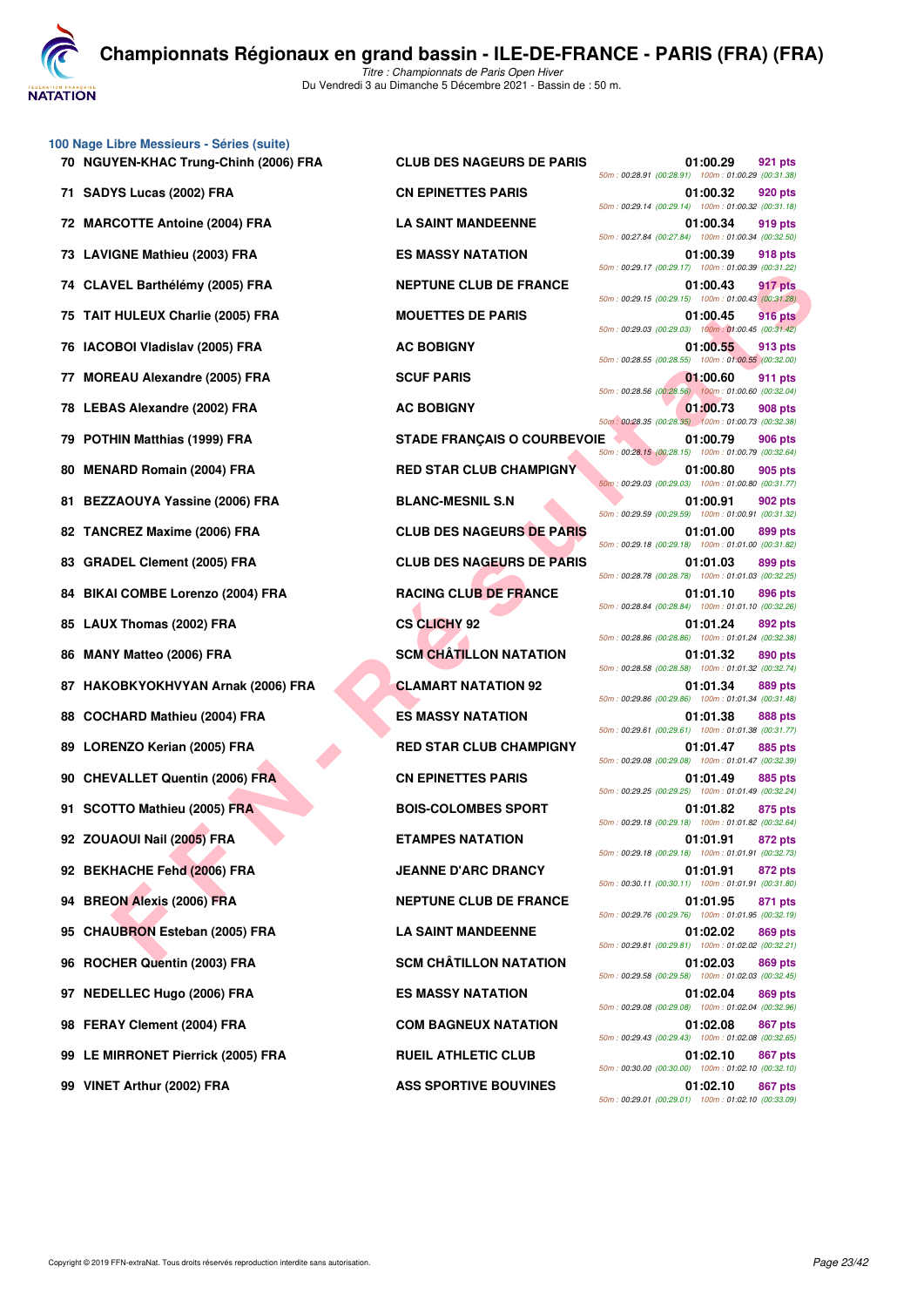

*Titre : Championnats de Paris Open Hiver* Du Vendredi 3 au Dimanche 5 Décembre 2021 - Bassin de : 50 m.

| 101 CHAPUIS Barthelemy (2002) FRA   | <b>CN EPINETTES PARIS</b>            |  | 01:02.12<br>50m: 00:28.13 (00:28.13) 100m: 01:02.12 (00:33.99)                                                      | 866 pts |
|-------------------------------------|--------------------------------------|--|---------------------------------------------------------------------------------------------------------------------|---------|
| 102 LEFEVRE Victor (2006) FRA       | <b>OLYMPIQUE LA GARENNE-COLOMBES</b> |  | 01:02.14<br>50m: 00:29.94 (00:29.94) 100m: 01:02.14 (00:32.20                                                       | 866 pts |
| 103 SAYAG Nathan (2004) FRA         | <b>CS CLICHY 92</b>                  |  | 01:02.15<br>50m: 00:29.47 (00:29.47) 100m: 01:02.15 (00:32.68                                                       | 865 pts |
| 104 CRESTIA Théo (1989) FRA         | <b>COM BAGNEUX NATATION</b>          |  | 01:02.17<br>50m: 00:29.61 (00:29.61) 100m: 01:02.17 (00:32.56)                                                      | 865 pts |
| 105 ECOLIVET Charles (2005) FRA     | <b>SCUF PARIS</b>                    |  | 01:02.27                                                                                                            | 862 pts |
| 106 L'EBRALY Thomien (2005) FRA     | <b>CLUB DES NAGEURS DE PARIS</b>     |  | 50m: 00:29.10 (00:29.10) 100m: 01:02.27 (00:33.17<br>01:02.48<br>50m: 00:29.98 (00:29.98) 100m: 01:02.48 (00:32.50  | 856 pts |
| 107 DE LA BAUME Adriano (2006) ITA  | <b>RACING CLUB DE FRANCE</b>         |  | 01:02.67                                                                                                            | 850 pts |
| 108 BIGAY Antoine (2006) FRA        | <b>CLAMART NATATION 92</b>           |  | 50m: 00:30.00 (00:30.00) 100m: 01:02.67 (00:32.67<br>01:02.72                                                       | 849 pts |
| 109 MITTOU Jayen (2003) FRA         | <b>ES MASSY NATATION</b>             |  | 50m: 00:29.51 (00:29.51) 100m: 01:02.72 (00:33.21)<br>01:02.77                                                      | 847 pts |
| 110 FULGA Maxim (2006) FRA          | <b>US IVRY-SUR-SEINE</b>             |  | 50m: 00:30.31 (00:30.31) 100m: 01:02.77 (00:32.46<br>01:02.79                                                       | 847 pts |
| 111 PEYREL Léonard (2004) FRA       | <b>ASS SPORTIVE BOUVINES</b>         |  | 50m: 00:29.87 (00:29.87) 100m: 01:02.79 (00:32.92)<br>01:02.94                                                      | 842 pts |
| 112 DAGRY Quentin (2006) FRA        | <b>CLUB DES NAGEURS DE PARIS</b>     |  | 50m: 00:30.08 (00:30.08) 100m: 01:02.94 (00:32.86)<br>01:03.00<br>50m: 00:30.01 (00:30.01) 100m: 01:03.00 (00:32.99 | 841 pts |
| 113 PAULO Eliott (2005) FRA         | <b>STADE FRANÇAIS O COURBEVOIE</b>   |  | 01:03.01<br>50m: 00:29.32 (00:29.32) 100m: 01:03.01 (00:33.69                                                       | 840 pts |
| 114 LELONG-ANGLADE Simon (2006) FRA | <b>SCUF PARIS</b>                    |  | 01:03.03<br>50m: 00:29.81 (00:29.81) 100m: 01:03.03 (00:33.22                                                       | 840 pts |
| 115 DUTOURNIER Come (2004) FRA      | <b>MOUETTES DE PARIS</b>             |  | 01:03.04<br>50m: 00:30.02 (00:30.02) 100m: 01:03.04 (00:33.02)                                                      | 839 pts |
| 115 BONNET Gabriel (2006) FRA       | <b>MOUETTES DE PARIS</b>             |  | 01:03.04<br>50m: 00:29.06 (00:29.06) 100m: 01:03.04 (00:33.98                                                       | 839 pts |
| 117 POUPON Valentin (1999) FRA      | <b>COM BAGNEUX NATATION</b>          |  | 01:03.06<br>50m: 00:29.51 (00:29.51) 100m: 01:03.06 (00:33.55                                                       | 839 pts |
| 118 FRANÇOIS Sacha (2006) FRA       | <b>OLYMPIQUE LA GARENNE-COLOMBES</b> |  | 01:03.31<br>50m: 00:30.83 (00:30.83) 100m: 01:03.31 (00:32.48)                                                      | 832 pts |
| 119 MOREAU Auguste (2006) FRA       | <b>CLUB DES NAGEURS DE PARIS</b>     |  | 01:03.32<br>50m: 00:30.18 (00:30.18) 100m: 01:03.32 (00:33.14)                                                      | 831 pts |
| 120 BESSALAAIi (2005) FRA           | <b>BLANC-MESNIL S.N</b>              |  | 01:03.53<br>50m: 00:29.77 (00:29.77) 100m: 01:03.53 (00:33.76)                                                      | 825 pts |
| 121 PHALIPPOU Clement (2006) FRA    | <b>SCUF PARIS</b>                    |  | 01:03.57<br>50m: 00:29.96 (00:29.96) 100m: 01:03.57 (00:33.61)                                                      | 824 pts |
| 122 BLANC Raphael (2005) FRA        | <b>CLUB NAUTIQUE DOMREMY 13</b>      |  | 01:04.01<br>50m: 00:30.97 (00:30.97) 100m: 01:04.01 (00:33.04)                                                      | 811 pts |
| 123 METREAU Stanislas (2005) FRA    | <b>COM BAGNEUX NATATION</b>          |  | 01:04.41<br>50m: 00:30.73 (00:30.73) 100m: 01:04.41 (00:33.68)                                                      | 800 pts |
| 124 MAILLOLS Hippolyte (2002) FRA   | <b>SCUF PARIS</b>                    |  | 01:04.50<br>50m: 00:30.58 (00:30.58) 100m: 01:04.50 (00:33.92)                                                      | 798 pts |
| 125 RAGUENEAU Nils (2006) FRA       | <b>CLUB NAUTIQUE DOMREMY 13</b>      |  | 01:04.86<br>50m: 00:30.54 (00:30.54) 100m: 01:04.86 (00:34.32)                                                      | 787 pts |
| 126 GAVELLE Lancelot (2006) FRA     | <b>SCUF PARIS</b>                    |  | 01:04.91<br>50m: 00:30.72 (00:30.72) 100m: 01:04.91 (00:34.19                                                       | 786 pts |
| 127 MAZIER Adam (2006) FRA          | <b>CLUB DES NAGEURS DE PARIS</b>     |  | 01:04.96<br>50m: 00:31.14 (00:31.14) 100m: 01:04.96 (00:33.82)                                                      | 785 pts |
| 128 LEVALLOIS Guillaume (2006) FRA  | <b>LA SAINT MANDEENNE</b>            |  | 01:05.34<br>50m: 00:31.11 (00:31.11) 100m: 01:05.34 (00:34.23                                                       | 774 pts |
| 129 MIHAI Christian (2006) FRA      | <b>SCUF PARIS</b>                    |  | 01:05.57<br>50m: 00:32.54 (00:32.54) 100m: 01:05.57 (00:33.03)                                                      | 768 pts |
| 130 JANNIC Joseph (2002) FRA        | <b>SCUF PARIS</b>                    |  | 01:05.64<br>50m: 00:31.88 (00:31.88) 100m: 01:05.64 (00:33.76                                                       | 766 pts |
|                                     |                                      |  |                                                                                                                     |         |

**100 Nage Libre Messieurs - Séries (suite)**

| PUIS Barthelemy (2002) FRA          | <b>CN EPINETTES PARIS</b>            | 50m: 00:28.13 (00:28.13) 100m: 01:02.12 (00:33.99) | 01:02.12 | 866 pts        |
|-------------------------------------|--------------------------------------|----------------------------------------------------|----------|----------------|
| EVRE Victor (2006) FRA              | <b>OLYMPIQUE LA GARENNE-COLOMBES</b> | 50m: 00:29.94 (00:29.94) 100m: 01:02.14 (00:32.20) | 01:02.14 | 866 pts        |
| AG Nathan (2004) FRA                | <b>CS CLICHY 92</b>                  | 50m: 00:29.47 (00:29.47) 100m: 01:02.15 (00:32.68) | 01:02.15 | 865 pts        |
| STIA Théo (1989) FRA                | <b>COM BAGNEUX NATATION</b>          | 50m: 00:29.61 (00:29.61) 100m: 01:02.17 (00:32.56) | 01:02.17 | 865 pts        |
| LIVET Charles (2005) FRA            | <b>SCUF PARIS</b>                    | 50m: 00:29.10 (00:29.10) 100m: 01:02.27 (00:33.17) | 01:02.27 | 862 pts        |
| RALY Thomien (2005) FRA             | <b>CLUB DES NAGEURS DE PARIS</b>     | 50m: 00:29.98 (00:29.98) 100m: 01:02.48 (00:32.50) | 01:02.48 | 856 pts        |
| A BAUME Adriano (2006) ITA.         | <b>RACING CLUB DE FRANCE</b>         | 50m: 00:30.00 (00:30.00) 100m: 01:02.67 (00:32.67) | 01:02.67 | 850 pts        |
| <b>\Y Antoine (2006) FRA</b>        | <b>CLAMART NATATION 92</b>           | 50m: 00:29.51 (00:29.51) 100m: 01:02.72 (00:33.21) | 01:02.72 | 849 pts        |
| <b>OU Jayen (2003) FRA</b>          | <b>ES MASSY NATATION</b>             | 50m: 00:30.31 (00:30.31) 100m: 01:02.77 (00:32.46) | 01:02.77 | 847 pts        |
| GA Maxim (2006) FRA                 | <b>US IVRY-SUR-SEINE</b>             | 50m: 00:29.87 (00:29.87) 100m: 01:02.79 (00:32.92) | 01:02.79 | 847 pts        |
| REL Léonard (2004) FRA              | <b>ASS SPORTIVE BOUVINES</b>         | 50m: 00:30.08 (00:30.08) 100m: 01:02.94 (00:32.86) | 01:02.94 | 842 pts        |
| RY Quentin (2006) FRA               | <b>CLUB DES NAGEURS DE PARIS</b>     | 50m: 00:30.01 (00:30.01) 100m: 01:03.00 (00:32.99) | 01:03.00 | 841 pts        |
| LO Eliott (2005) FRA                | STADE FRANÇAIS O COURBEVOIE          | 50m: 00:29.32 (00:29.32) 100m: 01:03.01 (00:33.69) | 01:03.01 | 840 pts        |
| <b>DNG-ANGLADE Simon (2006) FRA</b> | <b>SCUF PARIS</b>                    | 50m: 00:29.81 (00:29.81) 100m: 01:03.03 (00:33.22) | 01:03.03 | 840 pts        |
| OURNIER Come (2004) FRA             | <b>MOUETTES DE PARIS</b>             | 50m: 00:30.02 (00:30.02) 100m: 01:03.04 (00:33.02) | 01:03.04 | 839 pts        |
| NET Gabriel (2006) FRA              | <b>MOUETTES DE PARIS</b>             | 50m: 00:29.06 (00:29.06) 100m: 01:03.04 (00:33.98) | 01:03.04 | 839 pts        |
| PON Valentin (1999) FRA             | <b>COM BAGNEUX NATATION</b>          | 50m: 00:29.51 (00:29.51) 100m: 01:03.06 (00:33.55) | 01:03.06 | 839 pts        |
| NÇOIS Sacha (2006) FRA              | <b>OLYMPIQUE LA GARENNE-COLOMBES</b> | 50m: 00:30.83 (00:30.83) 100m: 01:03.31 (00:32.48) | 01:03.31 | 832 pts        |
| <b>EAU Auguste (2006) FRA</b>       | <b>CLUB DES NAGEURS DE PARIS</b>     | 50m: 00:30.18 (00:30.18) 100m: 01:03.32 (00:33.14) | 01:03.32 | 831 pts        |
| SALAAIi (2005) FRA                  | <b>BLANC-MESNIL S.N</b>              | 50m: 00:29.77 (00:29.77) 100m: 01:03.53 (00:33.76) | 01:03.53 | 825 pts        |
| LIPPOU Clement (2006) FRA           | <b>SCUF PARIS</b>                    | 50m: 00:29.96 (00:29.96) 100m: 01:03.57 (00:33.61) | 01:03.57 | 824 pts        |
| NC Raphael (2005) FRA               | <b>CLUB NAUTIQUE DOMREMY 13</b>      | 50m: 00:30.97 (00:30.97) 100m: 01:04.01 (00:33.04) | 01:04.01 | 811 pts        |
| REAU Stanislas (2005) FRA           | <b>COM BAGNEUX NATATION</b>          | 50m: 00:30.73 (00:30.73) 100m: 01:04.41 (00:33.68) | 01:04.41 | 800 pts        |
| <b>LOLS Hippolyte (2002) FRA</b>    | <b>SCUF PARIS</b>                    |                                                    | 01:04.50 | <b>798 pts</b> |
| <b>UENEAU Nils (2006) FRA</b>       | <b>CLUB NAUTIQUE DOMREMY 13</b>      | 50m: 00:30.58 (00:30.58) 100m: 01:04.50 (00:33.92) | 01:04.86 | 787 pts        |
| ELLE Lancelot (2006) FRA            | <b>SCUF PARIS</b>                    | 50m: 00:30.54 (00:30.54) 100m: 01:04.86 (00:34.32) | 01:04.91 | 786 pts        |
| IER Adam (2006) FRA                 | <b>CLUB DES NAGEURS DE PARIS</b>     | 50m: 00:30.72 (00:30.72) 100m: 01:04.91 (00:34.19) | 01:04.96 | 785 pts        |
| <b>ALLOIS Guillaume (2006) FRA</b>  | <b>LA SAINT MANDEENNE</b>            | 50m: 00:31.14 (00:31.14) 100m: 01:04.96 (00:33.82) | 01:05.34 | 774 pts        |
| <b>AI Christian (2006) FRA</b>      | <b>SCUF PARIS</b>                    | 50m: 00:31.11 (00:31.11) 100m: 01:05.34 (00:34.23) | 01:05.57 | <b>768 pts</b> |
| NIC Joseph (2002) FRA               | <b>SCUF PARIS</b>                    | 50m: 00:32.54 (00:32.54) 100m: 01:05.57 (00:33.03) | 01:05.64 | 766 pts        |
| AFIMANDIMBY Tahiny (2006) FRA       | <b>MOUETTES DE PARIS</b>             | 50m: 00:31.88 (00:31.88) 100m: 01:05.64 (00:33.76) | 01:05.67 | 765 pts        |
|                                     |                                      | 50m: 00:30.85 (00:30.85) 100m: 01:05.67 (00:34.82) |          |                |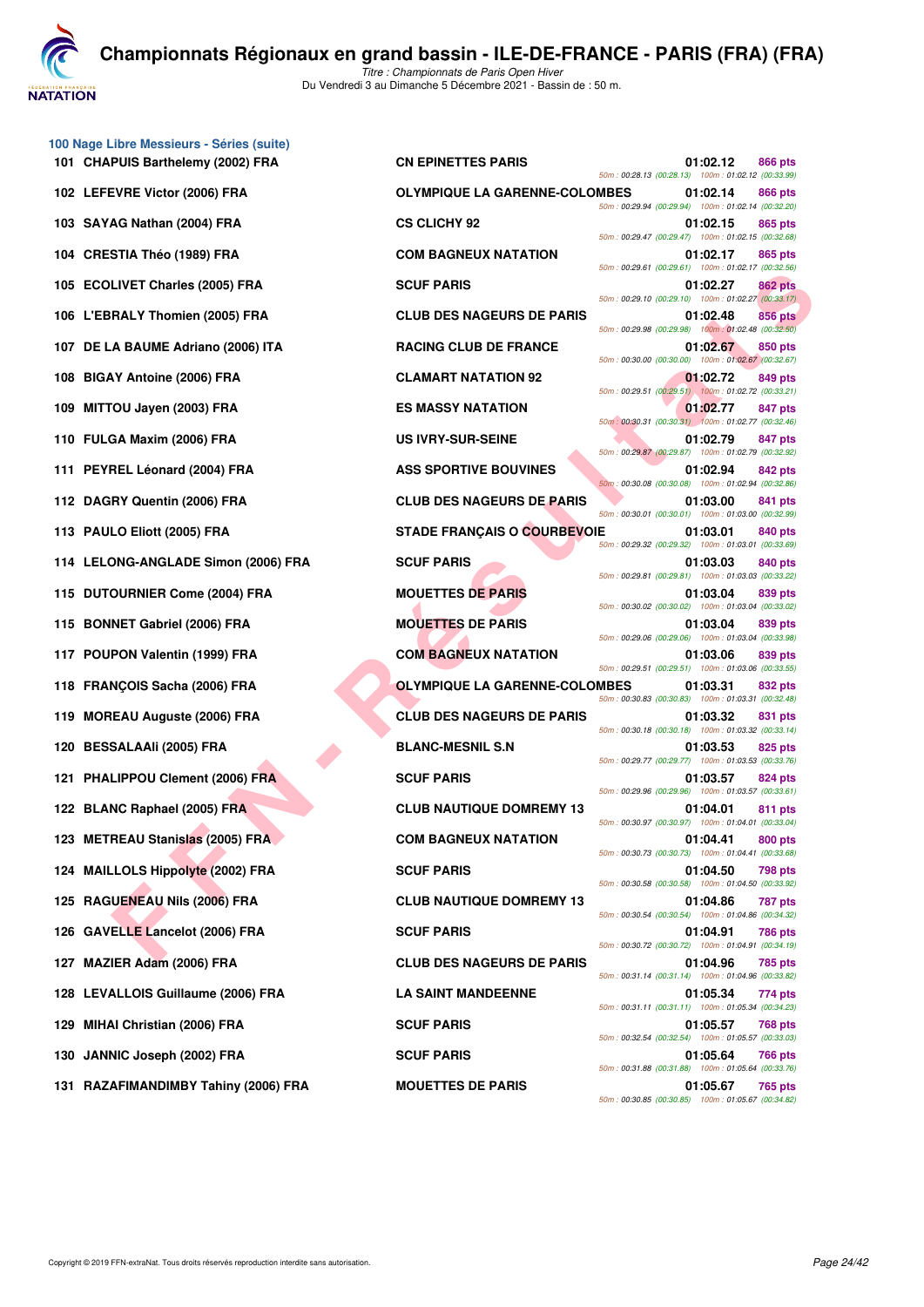**JATATION** 

Du Vendredi 3 au Dimanche 5 Décembre 2021 - Bassin de : 50 m.

|     | 100 Nage Libre Messieurs - Séries (suite)                  |                                                                                                                                              |                                                                                  |
|-----|------------------------------------------------------------|----------------------------------------------------------------------------------------------------------------------------------------------|----------------------------------------------------------------------------------|
|     | 132 BARBERO Antoine (2006) FRA                             | <b>SCUF PARIS</b>                                                                                                                            | 01:05.79<br>762 pts<br>50m: 00:31.06 (00:31.06) 100m: 01:05.79 (00:34.73)        |
|     | 133 JAULIN Come-Julio (2004) FRA                           | <b>CN EPINETTES PARIS</b>                                                                                                                    | 01:05.93<br>758 pts<br>50m: 00:31.37 (00:31.37) 100m: 01:05.93 (00:34.56)        |
|     | 134 ROTA Corto (2003) FRA                                  | <b>PARIS SPORT CLUB</b>                                                                                                                      | 01:06.08<br>754 pts<br>50m: 00:30.60 (00:30.60) 100m: 01:06.08 (00:35.48)        |
|     | 135 BEN BOUREK Yanis (2005) FRA                            | <b>AC BOBIGNY</b>                                                                                                                            | 01:06.43<br>744 pts<br>50m: 00:30.77 (00:30.77) 100m: 01:06.43 (00:35.66)        |
|     | 136 MURESAN Alexandru (2006) ROU                           | <b>RACING CLUB DE FRANCE</b>                                                                                                                 | 01:06.60<br>739 pts<br>50m: 00:30.86 (00:30.86) 100m: 01:06.60 (00:35.74)        |
|     | 137 SAIS Ilian-Isméall (2005) FRA                          | <b>SCUF PARIS</b>                                                                                                                            | 01:06.68<br>737 pts<br>50m: 00:32.34 (00:32.34) 100m: 01:06.68 (00:34.34)        |
|     | 138 AISSOU Seif-Eddine (2005) FRA                          | <b>SCUF PARIS</b>                                                                                                                            | 01:07.38<br><b>718 pts</b><br>50m: 00:31.18 (00:31.18) 100m: 01:07.38 (00:36.20) |
| 139 | <b>MAILLOT FLAMEE Enzo (2006) FRA</b>                      | <b>GENNEVILLIERS NATATION</b>                                                                                                                | 01:08.27<br>695 pts<br>50m: 00:31.88 (00:31.88) 100m: 01:08.27 (00:36.39)        |
|     | 140 TANCRAY Victorien (2005) FRA                           | <b>CN EPINETTES PARIS</b>                                                                                                                    | 01:08.64<br>685 pts<br>50m: 00:32.35 (00:32.35) 100m: 01:08.64 (00:36.29)        |
|     | 141 TERCHI Meissam (2005) FRA                              | <b>CS CLICHY 92</b>                                                                                                                          | 01:08.71<br>683 pts<br>50m: 00:31.85 (00:31.85) 100m: 01:08.71 (00:36.86)        |
|     | 142 QUESSON Julien (2005) FRA                              | <b>CS CLICHY 92</b>                                                                                                                          | 01:09.04<br><b>675 pts</b><br>50m: 00:32.85 (00:32.85) 100m: 01:09.04 (00:36.19) |
|     | 143 DELATTRE XIONG Louis (2006) FRA                        | <b>CN EPINETTES PARIS</b>                                                                                                                    | 01:10.26<br>643 pts<br>50m: 00:33.84 (00:33.84) 100m: 01:10.26 (00:36.42)        |
|     | 144 TREOL Clovis (2006) FRA                                | <b>CN EPINETTES PARIS</b>                                                                                                                    | 01:10.55<br>636 pts<br>50m: 00:33.22 (00:33.22) 100m: 01:10.55 (00:37.33)        |
|     | 145 BASINI Matteo (2005) FRA                               | <b>USM MALAKOFF</b>                                                                                                                          | 01:10.71<br>632 pts<br>50m: 00:32.53 (00:32.53) 100m: 01:10.71 (00:38.18)        |
|     | 146 LEGAVRE JEROME Phileas (2003) FRA                      | <b>CN EPINETTES PARIS</b>                                                                                                                    | 01:11.01<br>624 pts<br>50m: 00:32.81 (00:32.81) 100m: 01:11.01 (00:38.20)        |
|     | 147 VISTE-NIELSEN Elwood (2006) FRA                        | <b>PARIS SPORT CLUB</b>                                                                                                                      | 01:11.69<br>608 pts<br>50m: 00:33.38 (00:33.38) 100m: 01:11.69 (00:38.31)        |
|     | SORREL Milo (2005) FRA                                     | <b>CN EPINETTES PARIS</b>                                                                                                                    | <b>DNS</b> dec                                                                   |
|     | <b>OSENIN Arthur (2006) FRA</b>                            | <b>SCA 2000 EVRY</b>                                                                                                                         | <b>DNS dec</b>                                                                   |
|     | <b>RUIZ Guenael (2004) FRA</b>                             | <b>CLUB NAUTIQUE DOMREMY 13</b>                                                                                                              | <b>DNS dec</b>                                                                   |
|     | <b>MORET Jules (2005) FRA</b>                              | <b>CS CLICHY 92</b>                                                                                                                          | <b>DNS dec</b>                                                                   |
| --- | <b>NESSLER Alexandre (1995) FRA</b>                        | <b>CN EPINETTES PARIS</b>                                                                                                                    | <b>DNS dec</b>                                                                   |
|     | <b>BON DJEMAGabin (2006) FRA</b>                           | <b>STADE FRANÇAIS O COURBEVOIE</b>                                                                                                           | <b>DNS dec</b>                                                                   |
| --- | <b>NEBBACHE Walid (2006) FRA</b>                           | <b>SCA 2000 EVRY</b>                                                                                                                         | <b>DNS dec</b>                                                                   |
|     | <b>ARRANZ Victor (2006) USA</b>                            | <b>AC BOULOGNE-BILLANCOURT</b>                                                                                                               | <b>DNS</b> dec                                                                   |
| --- | <b>PONSONBY Sébastien (1983) FRA</b>                       | <b>CN EPINETTES PARIS</b>                                                                                                                    | DNS dec                                                                          |
|     | 200 Nage Libre Messieurs - Séries (Samedi 4 Décembre 2021) |                                                                                                                                              |                                                                                  |
|     | 1 CHALENDAR Alexandre (2006) FRA                           | <b>STADE FRANÇAIS O COURBEVOIE</b><br>50m: 00:28.10 (00:28.10) 100m: 00:57.84 (00:29.74) 150m: 01:27.64 (00:29.80) 200m: 01:56.99 (00:29.35) | 01:56.99<br><b>1137 pts</b>                                                      |
|     | 2 BENZIDOUN Fares (2003) ALG                               | <b>MOUETTES DE PARIS</b><br>$50m$ : 00:28.09 (00:28.09) 100m: 00:57.84 (00:29.75) 150m: 01:28.67 (00:30.83) 200m: 01:58.58 (00:29.91)        | 01:58.58<br><b>1111 pts</b>                                                      |
|     | 3 DELICES Jean-marc (2000) FRA                             | <b>CLAMART NATATION 92</b><br>50m : 00:27.28 (00:27.28) 100m : 00:57.93 (00:30.65) 150m : 01:28.76 (00:30.83) 200m : 01:58.60 (00:29.84)     | 01:58.60<br><b>1110 pts</b>                                                      |
|     | 4 ZINSMEISTER Julien (1997) FRA                            | <b>CLUB DES NAGEURS DE PARIS</b>                                                                                                             | 01:58.98<br>1104 pts                                                             |

# *50m : 00:31.06 (00:31.06) 100m : 01:05.79 (00:34.73)* **133 INETTES PARIS 132 IDENTIFY** 01:05.93 758 pts *50m : 00:31.37 (00:31.37) 100m : 01:05.93 (00:34.56) 50m : 00:30.60 (00:30.60) 100m : 01:06.08 (00:35.48) 50m : 00:30.77 (00:30.77) 100m : 01:06.43 (00:35.66)* **136 CLUB DE FRANCE 139 pts** *50m : 00:30.86 (00:30.86) 100m : 01:06.60 (00:35.74) 50m : 00:32.34 (00:32.34) 100m : 01:06.68 (00:34.34) 50m : 00:31.18 (00:31.18) 100m : 01:07.38 (00:36.20)* **139 EVILLIERS NATATION 695 pts** *50m : 00:31.88 (00:31.88) 100m : 01:08.27 (00:36.39)* **140 TANCRAY VICTORIES PARIS 140 TANCRAY 12005) FRA CONSUMINENT ES PARIS 01:08.64** 685 pts *50m : 00:32.35 (00:32.35) 100m : 01:08.64 (00:36.29) 50m : 00:31.85 (00:31.85) 100m : 01:08.71 (00:36.86) 50m : 00:32.85 (00:32.85) 100m : 01:09.04 (00:36.19)* **143 DELATTRE XIONG LOUIS CONGRESS PARIS 43 pts** *50m : 00:33.84 (00:33.84) 100m : 01:10.26 (00:36.42)* **144 TREOR CLOVIS CONSUMERTES PARIS 144 TREOL CONSUMING CONSUMING CONSUMING CONSUMING CONSUMING CONSUMING CONSUMING CONSUMING CONSUMING CONSUMING CONSUMING CONSUMING CONSUMING CONSUMING CONSUMING CONSUMING CONSUMING CONSUM** *50m : 00:33.22 (00:33.22) 100m : 01:10.55 (00:37.33) 50m : 00:32.53 (00:32.53) 100m : 01:10.71 (00:38.18)* **146 INETTES PARIS 146 24 pts** *50m : 00:32.81 (00:32.81) 100m : 01:11.01 (00:38.20) 50m : 00:33.38 (00:33.38) 100m : 01:11.69 (00:38.31)* **INETTES PARIS DNS dec --- RUIZ Guenael (2004) FRA CLUB NAUTIQUE DOMREMY 13 DNS dec INETTES PARIS EXAMPLE ALGO PARIS DNS dec E FRANÇAIS O COURBEVOIE DNS dec --- ARRANZ Victor (2006) USA AC BOULOGNE-BILLANCOURT DNS dec**

## **[200 Nage Libre Messieurs - Séries](http://www.ffnatation.fr/webffn/resultats.php?idact=nat&go=epr&idcpt=73929&idepr=53)** (Samedi 4 Décembre 2021)

| <u>response that a mession specifies</u> (campa recomplexed) |                                                                                                                                                         |  |                   |                 |
|--------------------------------------------------------------|---------------------------------------------------------------------------------------------------------------------------------------------------------|--|-------------------|-----------------|
| 1 CHALENDAR Alexandre (2006) FRA                             | STADE FRANCAIS O COURBEVOIE 01:56.99 1137 pts<br>50m: 00:28.10 (00:28.10) 100m: 00:57.84 (00:29.74) 150m: 01:27.64 (00:29.80) 200m: 01:56.99 (00:29.35) |  |                   |                 |
| 2 BENZIDOUN Fares (2003) ALG                                 | <b>MOUETTES DE PARIS</b><br>50m: 00:28.09 (00:28.09) 100m: 00:57.84 (00:29.75) 150m: 01:28.67 (00:30.83) 200m: 01:58.58 (00:29.91)                      |  | 01:58.58 1111 pts |                 |
| 3 DELICES Jean-marc (2000) FRA                               | <b>CLAMART NATATION 92</b><br>50m: 00:27.28 (00:27.28) 100m: 00:57.93 (00:30.65) 150m: 01:28.76 (00:30.83) 200m: 01:58.60 (00:29.84)                    |  | 01:58.60 1110 pts |                 |
| 4 ZINSMEISTER Julien (1997) FRA                              | <b>CLUB DES NAGEURS DE PARIS</b><br>50m: 00:28.23 (00:28.23) 100m: 00:58.36 (00:30.13) 150m: 01:29.29 (00:30.93) 200m: 01:58.98 (00:29.69)              |  | 01:58.98          | 1104 pts        |
| 5 JACKSON Elliott (2004) CAN                                 | CLUB DES NAGEURS DE PARIS<br>50m: 00:27.81 (00:27.81) 100m: 00:57.57 (00:29.76) 150m: 01:28.53 (00:30.96) 200m: 01:59.34 (00:30.81)                     |  | 01:59.34          | <b>1098 pts</b> |
| 6 LE COZ Cédric (2002) FRA                                   | <b>SCA 2000 EVRY</b><br>50m: 00:28.82 (00:28.82) 100m: 00:58.86 (00:30.04) 150m: 01:28.96 (00:30.10) 200m: 01:59.87 (00:30.91)                          |  | 01:59.87 1089 pts |                 |
| 7 CLAIMAND Adrien (2003) FRA                                 | <b>CSN GUYANCOURT</b><br>50m: 00:28.56 (00:28.56) 100m: 00:59.18 (00:30.62) 150m: 01:30.29 (00:31.11) 200m: 02:00.97 (00:30.68)                         |  | 02:00.97          | <b>1071 pts</b> |
| 8 HUGONENQ Milo (2004) FRA                                   | <b>CLUB DES NAGEURS DE PARIS</b><br>50m: 00:28.39 (00:28.39) 100m: 00:59.59 (00:31.20) 150m: 01:31.32 (00:31.73) 200m: 02:02.58 (00:31.26)              |  | 02:02.58          | 1045 pts        |
| 8 FERNANDEZ Viktor (2001) FRA                                | <b>MOUETTES DE PARIS</b><br>50m: 00:28.56 (00:28.56) 100m: 00:59.15 (00:30.59) 150m: 01:31.11 (00:31.96) 200m: 02:02.58 (00:31.47)                      |  | 02:02.58 1045 pts |                 |
|                                                              |                                                                                                                                                         |  |                   |                 |

- 
- 
- 
- 
- 
- 
- 
-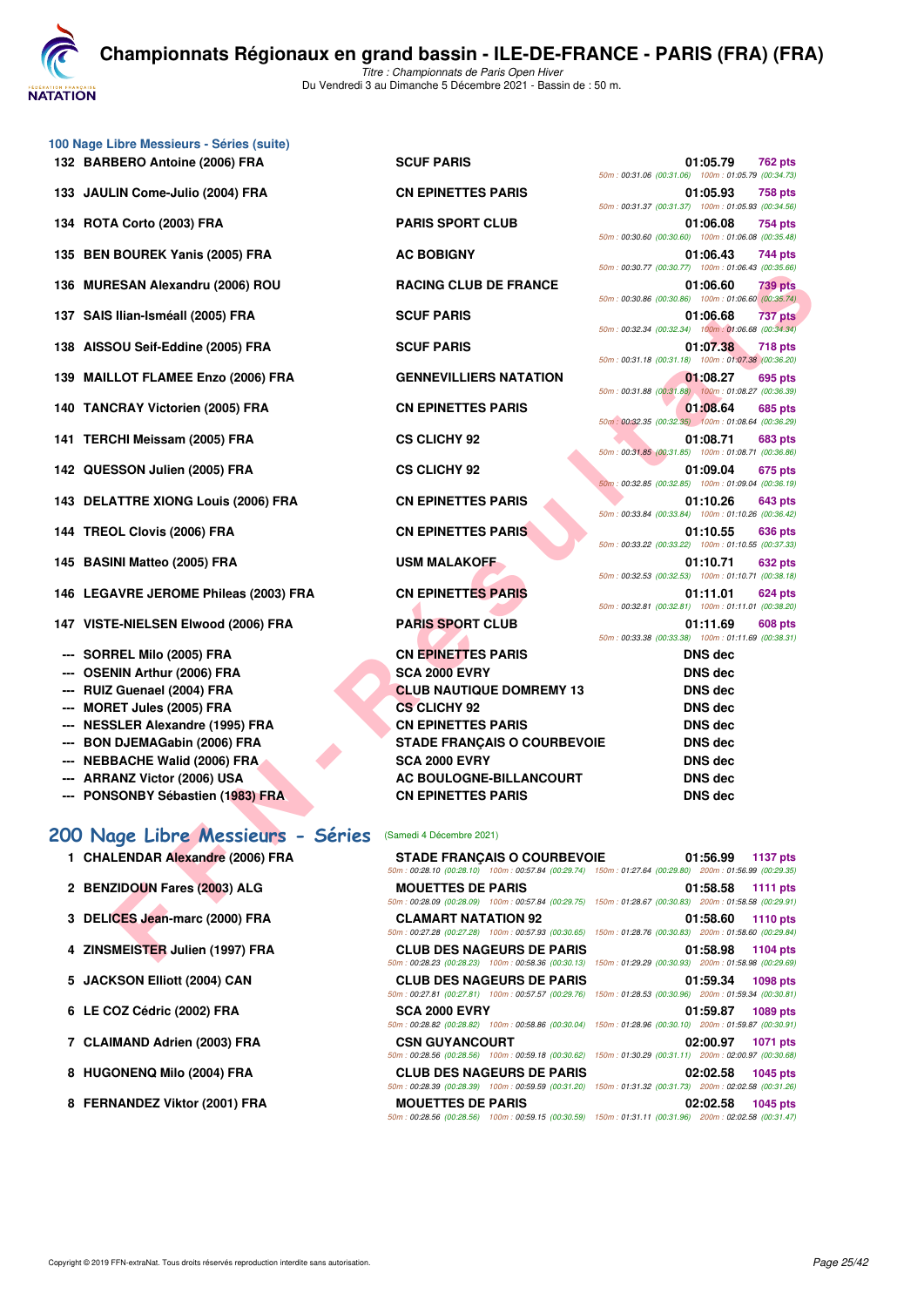**NATATION** 

**[C](http://www.ffnatation.fr/webffn/index.php)hampionnats Régionaux en grand bassin - ILE-DE-FRANCE - PARIS (FRA) (FRA)**

*Titre : Championnats de Paris Open Hiver* Du Vendredi 3 au Dimanche 5 Décembre 2021 - Bassin de : 50 m.

**200 Nage Libre Messieurs - Séries (suite)**

- **10 ZAWADSKI Paul (2002) FRA**
- 11 AIT MOHAND Massinissa (2005) FRA
- 12 LATSAGUE Thomas (2005) FRA
- 13 OSENIN Arthur (2006) FRA
- 14 AKACHKACHI Aymenn (2004) FRA
- **15 DA CUNHA David (2003) FRA**
- **15 MOUGIN Jules (2001) FRA**
- 17 KARADZIC Luka (2004) FRA
- **18 CADROT Yoan (2003) FRA**
- **19 PINTORE Emile (2005) FRA**
- 20 BENABDELKADER Brice (2006) FRA
- **21 BRISSONNET Baptiste (2005) FRA**
- **22 SAADE Jad (2003) FRA CN ASNIÈRES 02:08.84 947 pts**
- 23 ASSOUANE Bilel (2004) FRA
- 24 DODEUX Gildas (2005) FRA
- 25 ABDELBAKI Zakaria (2006) FRA
- 26 BARRIERE Arthur (2004) FRA
- 27 PASSANI Maxime (2006) FRA
- 28 LEGRIEL Ernest (2001) FRA
- 29 BAUSSERON Boris (2006) FRA
- 30 AGACHE Päul (2006) FRA
- **31 HERVAS Lucas (2004) FRA**
- **32 ALLARD Hippolyte (2005) FRA**
- **33 MONTI Matteo (2006) FRA**
- 34 NEMDALI Kemil (2006) FRA
- **35 LE LANN Thibault (2004) FRA**
- **36 HAKOBKYOKHVYAN Arnak (2006) FRA**
- 37 HAMDINI Bayan (2006) FRA
- **38 DESPRE Adam (2006) FRA**
- 39 BERTHOD Théo (1999) FRA
- **40 LEFEVRE Victor (2006) FRA**

| .ibre Messieurs - Séries (suite)<br>ADSKI Paul (2002) FRA | <b>CA ORSAY</b>                                                                                                              | 02:02.78<br><b>1042 pts</b>                                                                                                                                                                                                                   |
|-----------------------------------------------------------|------------------------------------------------------------------------------------------------------------------------------|-----------------------------------------------------------------------------------------------------------------------------------------------------------------------------------------------------------------------------------------------|
|                                                           |                                                                                                                              | 50m: 00:28.99 (00:28.99) 100m: 01:00.54 (00:31.55) 150m: 01:31.45 (00:30.91) 200m: 02:02.78 (00:31.33)                                                                                                                                        |
| 00HAND Massinissa (2005) FRA                              | <b>ETOILES 92</b>                                                                                                            | 02:03.53<br><b>1030 pts</b><br>50m: 00:28.78 (00:28.78) 100m: 01:00.07 (00:31.29) 150m: 01:32.48 (00:32.41) 200m: 02:03.53 (00:31.05)                                                                                                         |
| <b>SAGUE Thomas (2005) FRA</b>                            | <b>ES MASSY NATATION</b>                                                                                                     | 02:04.33<br><b>1017 pts</b><br>50m: 00:29.24 (00:29.24) 100m: 01:00.80 (00:31.56) 150m: 01:33.31 (00:32.51) 200m: 02:04.33 (00:31.02)                                                                                                         |
| NIN Arthur (2006) FRA                                     | <b>SCA 2000 EVRY</b>                                                                                                         | 02:04.64<br><b>1012 pts</b><br>50m : 00:29.19 (00:29.19) 100m : 00:59.96 (00:30.77) 150m : 01:32.23 (00:32.27) 200m : 02:04.64 (00:32.41)                                                                                                     |
| CHKACHI Aymenn (2004) FRA                                 | <b>CN MELUN VAL DE SEINE</b>                                                                                                 | 02:04.88<br><b>1008 pts</b><br>50m : 00:28.80 (00:28.80) 100m : 01:00.14 (00:31.34) 150m : 01:32.19 (00:32.05) 200m : 02:04.88 (00:32.69)                                                                                                     |
| <b>:UNHA David (2003) FRA</b>                             | <b>CA ORSAY</b>                                                                                                              | 02:06.37<br>985 pts                                                                                                                                                                                                                           |
| <b>GIN Jules (2001) FRA</b>                               | <b>MOUETTES DE PARIS</b>                                                                                                     | 50m : 00:29.26 (00:29.26) 100m : 01:01.18 (00:31.92) 150m : 01:34.35 (00:33.17) 200m : 02:06.37 (00:32.02)<br>02:06.37<br>985 pts<br>50m: 00:29.45 (00:29.45) 100m: 01:01.33 (00:31.88) 150m: 01:34.51 (00:33.18) 200m: 02:06.37 (00:31.86)   |
| ADZIC Luka (2004) FRA                                     | <b>CLAMART NATATION 92</b>                                                                                                   | 02:06.44<br>984 pts                                                                                                                                                                                                                           |
| ROT Yoan (2003) FRA                                       | <b>ETOILES 92</b><br>50m: 00:28.28 (00:28.28) 100m: 00:58.74 (00:30.46)                                                      | 50m : 00:29.16 (00:29.16) 100m : 01:00.82 (00:31.66) 150m : 01:33.89 (00:33.07) 200m : 02:06.44 (00:32.55)<br>02:07.35<br>970 pts<br>150m: 01:31.88 (00:33.14) 200m: 02:07.35 (00:35.47)                                                      |
| ORE Emile (2005) FRA                                      | <b>MOUETTES DE PARIS</b>                                                                                                     | 02:07.49<br>967 pts                                                                                                                                                                                                                           |
| ABDELKADER Brice (2006) FRA                               | 50m: 00:29.42 (00:29.42) 100m: 01:01.71 (00:32.29)<br><b>US VAIRES</b><br>50m: 00:28.78 (00:28.78) 100m: 01:01.17 (00:32.39) | 150m: 01:34.97 (00:33.26) 200m: 02:07.49 (00:32.52)<br>02:07.65<br>965 pts<br>150m: 01:35.13 (00:33.96) 200m: 02:07.65 (00:32.52)                                                                                                             |
| SONNET Baptiste (2005) FRA                                | <b>ASS SPORTIVE BOUVINES</b>                                                                                                 | 02:08.38<br>954 pts                                                                                                                                                                                                                           |
| DE Jad (2003) FRA                                         | <b>CN ASNIERES</b>                                                                                                           | 50m: 00:29.25 (00:29.25) 100m: 01:00.96 (00:31.71) 150m: 01:34.43 (00:33.47) 200m: 02:08.38 (00:33.95)<br>02:08.84<br>947 pts<br>50m: 00:27.98 (00:27.98) 100m: 00:59.97 (00:31.99) 150m: 01:34.91 (00:34.94) 200m: 02:08.84 (00:33.93)       |
| <b>OUANE Bilel (2004) FRA</b>                             | <b>CN ASNIÈRES</b>                                                                                                           | 02:08.92<br>945 pts<br>50m : 00:28.92 (00:28.92) 100m : 01:00.94 (00:32.02) 150m : 01:34.92 (00:33.98) 200m : 02:08.92 (00:34.00)                                                                                                             |
| EUX Gildas (2005) FRA                                     | US IVRY-SUR-SEINE                                                                                                            | 02:09.45<br>937 pts<br>50m: 00:30.24 (00:30.24) 100m: 01:01.89 (00:31.65) 150m: 01:35.12 (00:33.23) 200m: 02:09.45 (00:34.33)                                                                                                                 |
| ELBAKI Zakaria (2006) FRA                                 | <b>COLOMBES NATATION</b>                                                                                                     | 02:11.09<br>912 pts                                                                                                                                                                                                                           |
| RIERE Arthur (2004) FRA                                   | <b>COLOMBES NATATION</b>                                                                                                     | 50m: 00:30.19 (00:30.19) 100m: 01:03.85 (00:33.66) 150m: 01:37.39 (00:33.54) 200m: 02:11.09 (00:33.70)<br>02:11.24<br>910 pts<br>50m : 00:29.62 (00:29.62) 100m : 01:02.27 (00:32.65) 150m : 01:37.11 (00:34.84) 200m : 02:11.24 (00:34.13)   |
| SANI Maxime (2006) FRA                                    | <b>ETOILES 92</b>                                                                                                            | 02:11.54<br>906 pts                                                                                                                                                                                                                           |
| <b>RIEL Ernest (2001) FRA</b>                             | <b>MOUETTES DE PARIS</b>                                                                                                     | 50m: 00:30.46 (00:30.46) 100m: 01:03.51 (00:33.05) 150m: 01:37.64 (00:34.13) 200m: 02:11.54 (00:33.90)<br>02:11.55<br>905 pts                                                                                                                 |
| SSERON Boris (2006) FRA                                   | <b>CLUB DES NAGEURS DE PARIS</b><br>50m: 00:29.88 (00:29.88) 100m: 01:02.92 (00:33.04)                                       | 50m: 00:30.17 (00:30.17) 100m: 01:03.93 (00:33.76) 150m: 01:38.73 (00:34.80) 200m: 02:11.55 (00:32.82)<br>02:11.66<br>904 pts<br>150m: 01:38.07 (00:35.15) 200m: 02:11.66 (00:33.59)                                                          |
| CHE Päul (2006) FRA                                       | <b>ASS SPORTIVE BOUVINES</b>                                                                                                 | 02:11.75<br>902 pts                                                                                                                                                                                                                           |
| VAS Lucas (2004) FRA                                      | <b>MOUETTES DE PARIS</b>                                                                                                     | 50m: 00:30.39 (00:30.39) 100m: 01:04.76 (00:34.37) 150m: 01:38.38 (00:33.62) 200m: 02:11.75 (00:33.37)<br>02:11.86<br>901 pts                                                                                                                 |
| <b>ARD Hippolyte (2005) FRA</b>                           | <b>RSC MONTREUIL</b>                                                                                                         | 50m: 00:29.84 (00:29.84) 100m: 01:03.51 (00:33.67) 150m: 01:37.91 (00:34.40) 200m: 02:11.86 (00:33.95)<br>02:12.31<br>894 pts                                                                                                                 |
| <b>ITI Matteo (2006) FRA</b>                              | <b>OLYMPIQUE LA GARENNE-COLOMBES</b>                                                                                         | 50m : 00:30.45 (00:30.45) 100m : 01:03.43 (00:32.98) 150m : 01:38.25 (00:34.82) 200m : 02:12.31 (00:34.06)<br>02:12.69<br>888 pts                                                                                                             |
| DALI Kemil (2006) FRA                                     | <b>JEANNE D'ARC DRANCY</b>                                                                                                   | 50m: 00:30.38 (00:30.38) 100m: 01:03.74 (00:33.36) 150m: 01:38.41 (00:34.67) 200m: 02:12.69 (00:34.28)<br>02:12.87<br><b>886 pts</b>                                                                                                          |
| ANN Thibault (2004) FRA                                   | <b>LA SAINT MANDEENNE</b>                                                                                                    | 50m: 00:30.34 (00:30.34) 100m: 01:04.02 (00:33.68) 150m: 01:39.28 (00:35.26) 200m: 02:12.87 (00:33.59)<br>02:13.70<br>873 pts<br>50m: 00:31.46 (00:31.46) 100m: 01:05.25 (00:33.79) 150m: 01:39.72 (00:34.47) 200m: 02:13.70 (00:33.98)       |
| OBKYOKHVYAN Arnak (2006) FRA                              | <b>CLAMART NATATION 92</b>                                                                                                   | 02:14.19<br>866 pts                                                                                                                                                                                                                           |
| DINI Bayan (2006) FRA                                     | <b>US IVRY-SUR-SEINE</b>                                                                                                     | $50m: 00:31.13$ (00:31.13) 100m: 01:05.02 (00:33.89) 150m: 01:39.88 (00:34.86) 200m: 02:14.19 (00:34.31)<br>02:14.31<br>864 pts<br>50m : 00:30.16 (00:30.16) 100m : 01:03.58 (00:33.42) 150m : 01:38.69 (00:35.11) 200m : 02:14.31 (00:35.62) |
| PRE Adam (2006) FRA                                       | <b>OLYMPIQUE LA GARENNE-COLOMBES</b>                                                                                         | 02:14.33<br>864 pts                                                                                                                                                                                                                           |
| THOD Théo (1999) FRA                                      | <b>ASS SPORTIVE BOUVINES</b>                                                                                                 | 50m: 00:30.70 (00:30.70) 100m: 01:04.54 (00:33.84) 150m: 01:40.16 (00:35.62) 200m: 02:14.33 (00:34.17)<br>02:14.69<br>859 pts                                                                                                                 |
| EVRE Victor (2006) FRA                                    | <b>OLYMPIQUE LA GARENNE-COLOMBES</b>                                                                                         | 50m: 00:30.54 (00:30.54) 100m: 01:03.73 (00:33.19) 150m: 01:37.90 (00:34.17) 200m: 02:14.69 (00:36.79)<br>02:15.41<br>848 pts                                                                                                                 |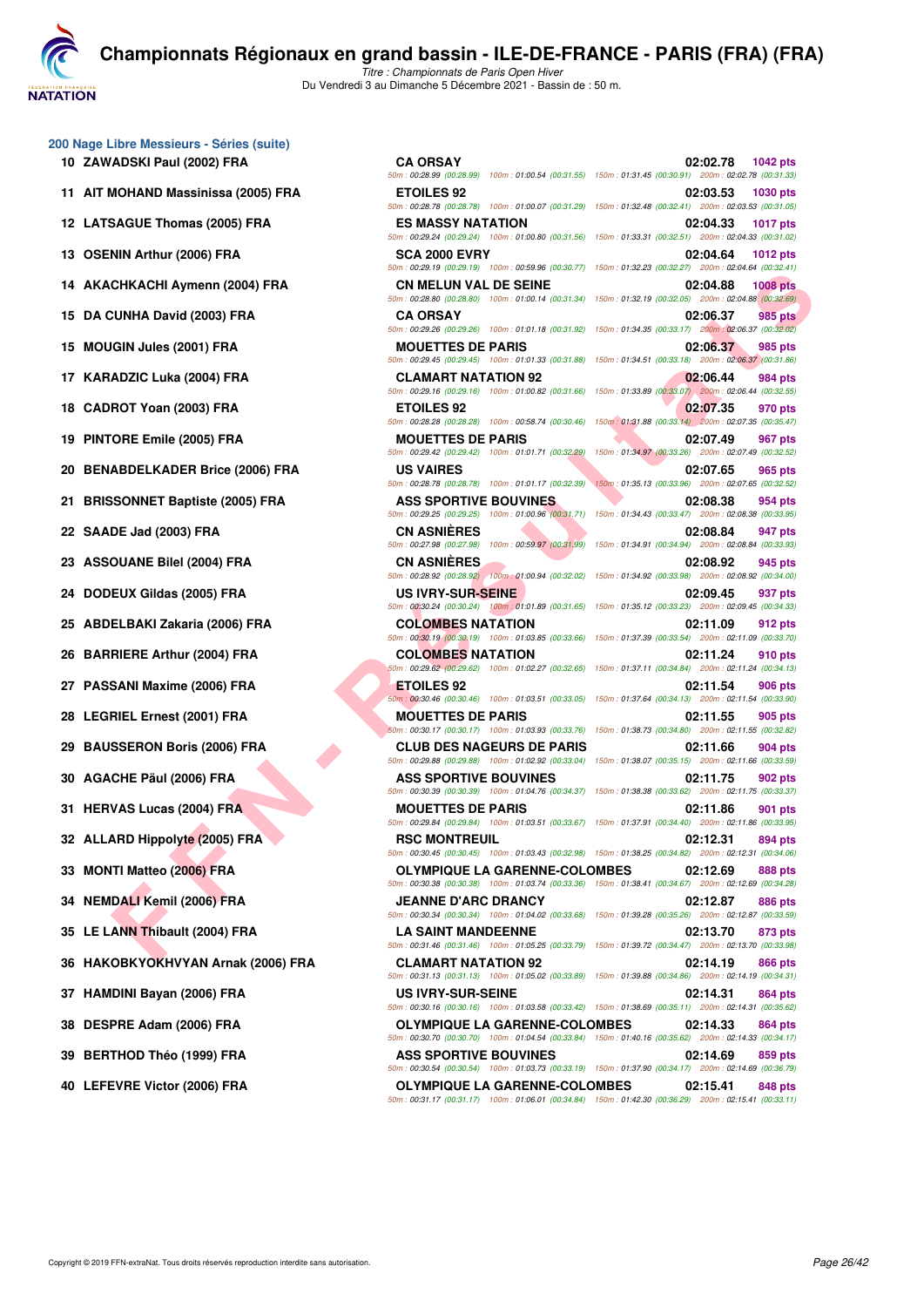**ATATION** 

**[C](http://www.ffnatation.fr/webffn/index.php)hampionnats Régionaux en grand bassin - ILE-DE-FRANCE - PARIS (FRA) (FRA)**

*Titre : Championnats de Paris Open Hiver* Du Vendredi 3 au Dimanche 5 Décembre 2021 - Bassin de : 50 m.

| 200 Nage Libre Messieurs - Séries (suite) |  |  |  |  |  |  |
|-------------------------------------------|--|--|--|--|--|--|
|-------------------------------------------|--|--|--|--|--|--|

- 
- 
- 
- 
- 
- 
- 
- 
- 
- 
- 
- 
- 
- 
- 
- 
- 
- 
- 
- 
- 
- 
- 
- 
- 
- 
- 
- 
- 
- 
- **71 TANCRAY Victorien (2005) FRA CN EPINETTES PARIS 02:37.33 559 pts**

**FACHS UNITE (2005) FRA**<br>
CREZ Maxime (2006) FRA<br>
CREZ Maxime (2006) FRA<br>
CREZ Maxime (2006) FRA<br>
CREZ Maxime (2006) FRA<br>
CREZ Maxime (2006) FRA<br>
CREZ MATHEOLOGICAL CREATIVE SERVICE COUNCES<br>
CREATIVE SERVICE COUNCES<br>
CREA **41 PRYBIL Eliott (2001) FRA RACING CLUB DE FRANCE 02:15.42 848 pts** *50m : 00:30.74 (00:30.74) 100m : 01:04.39 (00:33.65) 150m : 01:39.38 (00:34.99) 200m : 02:15.42 (00:36.04)* **42 IACOBOI Vladislav (2005) FRA AC BOBIGNY 02:15.54 846 pts** *50m : 00:29.29 (00:29.29) 100m : 01:05.01 (00:35.72) 150m : 01:40.50 (00:35.49) 200m : 02:15.54 (00:35.04)* **43 MOREAU Alexandre (2005) FRA SCUF PARIS 02:15.57 846 pts** *50m : 00:29.82 (00:29.82) 100m : 01:03.35 (00:33.53) 150m : 01:38.25 (00:34.90) 200m : 02:15.57 (00:37.32)* **44 OULDBRAHAM Massinissa (2005) FRA BOIS-COLOMBES SPORT 02:15.63 845 pts** *50m : 00:30.53 (00:30.53) 100m : 01:04.43 (00:33.90) 150m : 01:40.29 (00:35.86) 200m : 02:15.63 (00:35.34)* **45 NEBBACHE Walid (2006) FRA SCA 2000 EVRY 02:15.92 841 pts** *50m : 00:30.68 (00:30.68) 100m : 01:04.51 (00:33.83) 150m : 01:40.02 (00:35.51) 200m : 02:15.92 (00:35.90)* **46 TANCREZ Maxime (2006) FRA CLUB DES NAGEURS DE PARIS 02:17.15 823 pts** *50m : 00:31.10 (00:31.10) 100m : 01:06.47 (00:35.37) 150m : 01:42.23 (00:35.76) 200m : 02:17.15 (00:34.92)* **47 FRANÇOIS Sacha (2006) FRA OLYMPIQUE LA GARENNE-COLOMBES 02:17.28 821 pts** *50m : 00:31.46 (00:31.46) 100m : 01:05.98 (00:34.52) 150m : 01:42.35 (00:36.37) 200m : 02:17.28 (00:34.93)* **48 SFIHI Jonas (2006) FRA MOUETTES DE PARIS 02:17.62 816 pts** *50m : 00:31.76 (00:31.76) 100m : 01:06.56 (00:34.80) 150m : 01:42.52 (00:35.96) 200m : 02:17.62 (00:35.10)* **49 MANY Matteo (2006) FRA SCM CHÂTILLON NATATION 02:18.02 811 pts** *50m : 00:30.26 (00:30.26) 100m : 01:05.32 (00:35.06) 150m : 01:42.62 (00:37.30) 200m : 02:18.02 (00:35.40)* **50 GRADEL Clement (2005) FRA CLUB DES NAGEURS DE PARIS 02:18.12 809 pts** *50m : 00:31.05 (00:31.05) 100m : 01:05.89 (00:34.84) 150m : 01:42.61 (00:36.72) 200m : 02:18.12 (00:35.51)* **51 BOULANGER Maxance (2004) FRA CN ST-MICHEL-SUR-ORGE 02:18.31 02:18.31 807 pts**<br> **50m**: 00:31.43 | 00:31.43 | 00:31.43 | 00:31.43 | 00:31.43 | 00:31.43 | 100m : 01:05.91 | 00:34.48 | 150m : 01:42.21 | 00:36.30 | *50m : 00:31.43 (00:31.43) 100m : 01:05.91 (00:34.48) 150m : 01:42.21 (00:36.30) 200m : 02:18.31 (00:36.10)* **52 CHALAMPUENTE Leo-Romain (2004) FRA CN EPINETTES PARIS 02:18.56 803 pts** *50m : 00:29.28 (00:29.28) 100m : 01:03.36 (00:34.08) 150m : 01:40.35 (00:36.99) 200m : 02:18.56 (00:38.21)* **53 BOUCHER Francois (2005) FRA RACING CLUB DE FRANCE 02:18.60 803 pts** *50m : 00:30.32 (00:30.32) 100m : 01:04.76 (00:34.44) 150m : 01:41.03 (00:36.27) 200m : 02:18.60 (00:37.57)* **54 MOREAU Auguste (2006) FRA CLUB DES NAGEURS DE PARIS 02:19.77 786 pts** *50m : 00:31.98 (00:31.98) 100m : 01:07.70 (00:35.72) 150m : 01:44.26 (00:36.56) 200m : 02:19.77 (00:35.51)* **55 LABAUME Leo (2005) FRA ES MASSY NATATION 02:19.79 786 pts** *50m : 00:30.26 (00:30.26) 100m : 01:05.03 (00:34.77) 150m : 01:42.90 (00:37.87) 200m : 02:19.79 (00:36.89)* **56 DIAZ DE TUESTA Marc (2005) FRA CLAMART NATATION 92 02:19.88 784 pts** *50m : 00:31.32 (00:31.32) 100m : 01:05.87 (00:34.55) 150m : 01:43.05 (00:37.18) 200m : 02:19.88 (00:36.83)* **57 LELONG-ANGLADE Simon (2006) FRA SCUF PARIS 02:20.20 780 pts** *50m : 00:29.99 (00:29.99) 100m : 01:04.72 (00:34.73) 150m : 01:42.80 (00:38.08) 200m : 02:20.20 (00:37.40)* **58 CHEVALLET Quentin (2006) FRA CN EPINETTES PARIS 02:20.39 777 pts** *50m : 00:32.67 (00:32.67) 100m : 01:07.52 (00:34.85) 150m : 01:44.48 (00:36.96) 200m : 02:20.39 (00:35.91)* **59 BEZZAOUYA Yassine (2006) FRA BLANC-MESNIL S.N 02:20.82 771 pts** *50m : 00:30.58 (00:30.58) 100m : 01:04.95 (00:34.37) 150m : 01:42.70 (00:37.75) 200m : 02:20.82 (00:38.12)* **60 MAZIER Adam (2006) FRA CLUB DES NAGEURS DE PARIS 02:21.53 762 pts** *50m : 00:31.97 (00:31.97) 100m : 01:07.58 (00:35.61) 150m : 01:45.22 (00:37.64) 200m : 02:21.53 (00:36.31)* **61 BLANC Raphael (2005) FRA CLUB NAUTIQUE DOMREMY 13 02:21.86 757 pts** *50m : 00:32.24 (00:32.24) 100m : 01:07.85 (00:35.61) 150m : 01:45.41 (00:37.56) 200m : 02:21.86 (00:36.45)* **62 PAULO Eliott (2005) FRA STADE FRANÇAIS O COURBEVOIE 02:23.17 739 pts** *50m : 00:29.81 (00:29.81) 100m : 01:04.99 (00:35.18) 150m : 01:43.62 (00:38.63) 200m : 02:23.17 (00:39.55)* **63 DE LA BAUME Adriano (2006) ITA RACING CLUB DE FRANCE 02:23.20 739 pts** *50m : 00:32.27 (00:32.27) 100m : 01:07.06 (00:34.79) 150m : 01:44.96 (00:37.90) 200m : 02:23.20 (00:38.24)* **64 DUTOURNIER Come (2004) FRA MOUETTES DE PARIS 02:23.94 729 pts** *50m : 00:33.70 (00:33.70) 100m : 01:10.56 (00:36.86) 150m : 01:48.27 (00:37.71) 200m : 02:23.94 (00:35.67)* **65 TACHOU Andreï (2004) FRA SCUF PARIS 02:25.09 713 pts** *50m : 00:31.33 (00:31.33) 100m : 01:07.66 (00:36.33) 150m : 01:46.01 (00:38.35) 200m : 02:25.09 (00:39.08)* **66 JAULIN Come-Julio (2004) FRA CN EPINETTES PARIS 02:27.49 682 pts** *50m : 00:32.95 (00:32.95) 100m : 01:10.23 (00:37.28) 150m : 01:48.55 (00:38.32) 200m : 02:27.49 (00:38.94)* **67 MARTIN Florian (2006) FRA COLOMBES NATATION 02:28.25 672 pts** *50m : 00:31.39 (00:31.39) 100m : 01:08.14 (00:36.75) 150m : 01:48.73 (00:40.59) 200m : 02:28.25 (00:39.52)* **68 MIHAI Christian (2006) FRA SCUF PARIS 02:28.80 665 pts** *50m : 00:33.47 (00:33.47) 100m : 01:11.41 (00:37.94) 150m : 01:50.46 (00:39.05) 200m : 02:28.80 (00:38.34)* **69 SAIS Ilian-Isméall (2005) FRA SCUF PARIS 02:29.67 653 pts** *50m : 00:33.73 (00:33.73) 100m : 01:11.38 (00:37.65) 150m : 01:51.74 (00:40.36) 200m : 02:29.67 (00:37.93)* **70 OURIEMCHI Nassim (2005) FRA ES NANTERRE 02:31.97 624 pts** *50m : 00:34.73 (00:34.73) 100m : 01:13.87 (00:39.14) 150m : 01:55.06 (00:41.19) 200m : 02:31.97 (00:36.91)*

*50m : 00:33.14 (00:33.14) 100m : 01:11.31 (00:38.17) 150m : 01:54.13 (00:42.82) 200m : 02:37.33 (00:43.20)*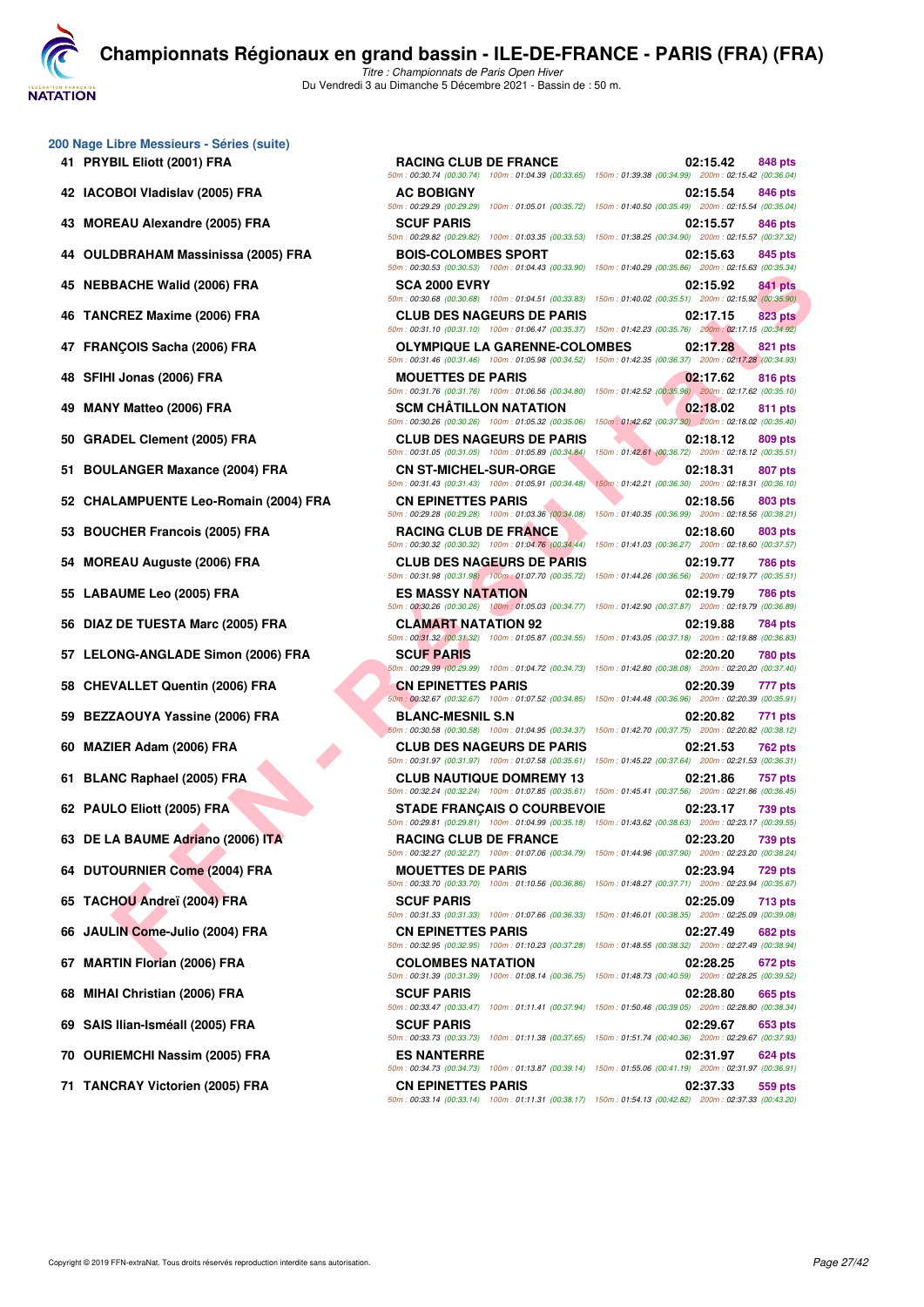**NATATION** 

**200 Nage Libre Messieurs - Séries (suite)**

## **[C](http://www.ffnatation.fr/webffn/index.php)hampionnats Régionaux en grand bassin - ILE-DE-FRANCE - PARIS (FRA) (FRA)**

|    | 72 DELATTRE XIONG Louis (2006) FRA    |                          | <b>CN EPINETTES PARIS</b>    |                                                                              | 02:40.80<br>50m: 00:35.46 (00:35.46) 100m: 01:16.77 (00:41.31) 150m: 02:00.63 (00:43.86) 200m: 02:40.80 (00:40.17) | 519 pts                                                 |
|----|---------------------------------------|--------------------------|------------------------------|------------------------------------------------------------------------------|--------------------------------------------------------------------------------------------------------------------|---------------------------------------------------------|
|    | 73 TREOL Clovis (2006) FRA            |                          | <b>CN EPINETTES PARIS</b>    |                                                                              | 02:44.93<br>50m: 00:35.56 (00:35.56) 100m: 01:17.51 (00:41.95) 150m: 02:02.61 (00:45.10) 200m: 02:44.93 (00:42.32) | 473 pts                                                 |
|    | <b>BIZARRI Elyas (2005) FRA</b>       |                          | <b>MOUETTES DE PARIS</b>     |                                                                              | <b>DNS</b> dec                                                                                                     |                                                         |
|    | MORET Jules (2005) FRA                |                          | <b>CS CLICHY 92</b>          |                                                                              | <b>DNS dec</b>                                                                                                     |                                                         |
|    | <b>MOKRANI Samy (2004) FRA</b>        |                          | <b>AC BOBIGNY</b>            |                                                                              | <b>DNS</b>                                                                                                         |                                                         |
|    |                                       |                          |                              |                                                                              |                                                                                                                    |                                                         |
|    | 400 Nage Libre Messieurs - Séries     |                          | (Vendredi 3 Décembre 2021)   |                                                                              |                                                                                                                    |                                                         |
|    | 1 ZINSMEISTER Julien (1997) FRA       |                          |                              | <b>CLUB DES NAGEURS DE PARIS</b>                                             | 04:13.90                                                                                                           | <b>1087 pts</b>                                         |
|    |                                       | $50m: -$<br>$250m: -$    |                              | 100m: 00:59085 : (00:59.85)<br>300m: 03:08/92 : (01:04.78)                   |                                                                                                                    | 200m: 02:04.14 (01:04.29)<br>400m: 04:13.90 (01:04.98)  |
|    | 2 LETOCART Enzo (2004) FRA            |                          | <b>CN MELUN VAL DE SEINE</b> |                                                                              | 04:18.08                                                                                                           | <b>1053 pts</b>                                         |
|    |                                       | $50m: -$<br>$250m: -$    |                              | 100m: 00:59 (00:59.62)<br>300m: 03:350f5 :(01:06.55)                         |                                                                                                                    | 200m: 02:04.60 (01:04.98)<br>400m: 04:18.08 (01:06.93)  |
|    | 3 AKACHKACHI Aymenn (2004) FRA        |                          | <b>CN MELUN VAL DE SEINE</b> |                                                                              | 04:19.67                                                                                                           | 1040 pts                                                |
|    |                                       | $50m: -$                 |                              | 100m: 01:00066 : (01:00.66)                                                  |                                                                                                                    | 200m: 02:06.11 (01:05.45)                               |
|    |                                       | $250m: -$                |                              | 300m: 03:32070 : (01:06.59)                                                  |                                                                                                                    | 400m: 04:19.67 (01:06.97)                               |
| 4  | <b>JACKSON Elliott (2004) CAN</b>     | $50m: -$                 |                              | <b>CLUB DES NAGEURS DE PARIS</b><br>100m: 00.59044 : (00.59.44)              | 04:22.06                                                                                                           | 1021 pts<br>200m: 02:04.57 (01:05.13)                   |
|    |                                       | $250m: -$                |                              | 300m: 03:3803m: (01:07.74)                                                   |                                                                                                                    | 400m: 04:22.06 (01:09.75)                               |
|    | 5 AVDIU Jon (2005) FRA                |                          | <b>ES NANTERRE</b>           |                                                                              | 04:28.29                                                                                                           | 973 pts                                                 |
|    |                                       | $50m: -$<br>$250m: -$    |                              | 100m: 01:00076 : (01:00.76)<br>300m: 03:36/92 (01:09.12)                     |                                                                                                                    | 200m: 02:07.80 (01:07.04)<br>400m: 04:28.29 (01:11.37)  |
|    | 6 DA SILVA Martin (2003) FRA          |                          | <b>CN VIRY-CHATILLON</b>     |                                                                              | 04:29.43                                                                                                           | 964 pts                                                 |
|    |                                       | $50m: -$                 |                              | 100m: 01:02/31 : (01:02.31)                                                  |                                                                                                                    | 200m: 02:10.40 (01:08.09)                               |
|    |                                       | $250m: -$                |                              | 300m: 03:39076 (01:09.36)                                                    |                                                                                                                    | 400m: 04:29.43 (01:09.67)                               |
|    | 7 AIT MOHAND Massinissa (2005) FRA    | $50m: -$                 | <b>ETOILES 92</b>            | 100m: 01:03/20 : (01:03.20)                                                  | 04:30.70                                                                                                           | 954 pts<br>200m: 02:11.65 (01:08.45)                    |
|    |                                       | $250m: -$                |                              | 300m: 03:25084 : (01:10.19)                                                  |                                                                                                                    | 400m: 04:30.70 (01:08.86)                               |
|    | 8 DUMON Thomas (2005) FRA             |                          | <b>CN VIRY-CHATILLON</b>     |                                                                              | 04:32.22                                                                                                           | 943 pts                                                 |
|    |                                       | $50m: -$<br>$250m: -$    |                              | 100m: 01:02.69 : (01:02.69)<br>300m: 03:22/50 : (01:10.11)                   |                                                                                                                    | 200m: 02:12.39 (01:09.70)<br>400m: 04:32.22 (01:09.72)  |
| 9  | DODEUX Gildas (2005) FRA              |                          | <b>US IVRY-SUR-SEINE</b>     |                                                                              | 04:34.42                                                                                                           | 926 pts                                                 |
|    |                                       | $50m: -$<br>$250m: -$    |                              | 100m: 01:03/8th : (01:03.81)<br>300m: 03:25/53 : (01:10.59)                  |                                                                                                                    | 200m: 02:12.94 (01:09.13)<br>400m: 04:34.42 (01:10.89)  |
|    | 10 BENABDELKADER Brice (2006) FRA     |                          | <b>US VAIRES</b>             |                                                                              | 04:36.76                                                                                                           | 908 pts                                                 |
|    |                                       | $50m$ : ---<br>$250m: -$ |                              | 100m: 01:03.05 : (01:03.05)<br>300m: 03:23076 : (01:13.41)                   |                                                                                                                    | 200m: 02:14.35 (01:11.30)                               |
|    | <b>BRISSONNET Baptiste (2005) FRA</b> |                          | <b>ASS SPORTIVE BOUVINES</b> |                                                                              | 04:36.87                                                                                                           | 400m: 04:36.76 (01:09.00)                               |
| 11 |                                       | $50m: -$                 |                              | 100m: 01:02045 : (01:02.45)                                                  |                                                                                                                    | 907 pts<br>200m: 02:12.32 (01:09.87)                    |
|    |                                       | $250m: -$                |                              | 300m: 03:24085 : (01:12.53)                                                  |                                                                                                                    | 400m: 04:36.87 (01:12.02)                               |
|    | 12 MONTI Matteo (2006) FRA            | $50m: -$                 |                              | <b>OLYMPIQUE LA GARENNE-COLOMBES</b><br>100m: 01:05:59 : (01:05.59)          | 04:40.38                                                                                                           | 881 pts<br>200m: 02:16.87 (01:11.28)                    |
|    |                                       | $250m: -$                |                              | 300m: 03:280m : (01:11.74)                                                   |                                                                                                                    | 400m: 04:40.38 (01:11.77)                               |
|    | 13 DESPRE Adam (2006) FRA             |                          |                              | <b>OLYMPIQUE LA GARENNE-COLOMBES</b>                                         | 04:41.13                                                                                                           | 876 pts                                                 |
|    |                                       | $50m: -$<br>$250m: -$    |                              | 100m: 01:04040 : (01:04.40)<br>300m: 03:29 (04:13.26)                        |                                                                                                                    | 200m: 02:16.41 (01:12.01)<br>400m: 04:41.13 (01:11.46)  |
|    | 14 LEFEVRE Victor (2006) FRA          |                          |                              | <b>OLYMPIQUE LA GARENNE-COLOMBES</b>                                         | 04:44.35                                                                                                           | 853 pts                                                 |
|    |                                       | $50m: -$<br>$250m: -$    |                              | ( <del>UI</del> :U <i>I:U8lab :(UI:U/.45)</i><br>300m: 03:33044 : (01:13.79) |                                                                                                                    | 200m : 02:19.65 (01:12.20)<br>400m: 04:44.35 (01:10.91) |
|    | 15 HERVAS Lucas (2004) FRA            |                          | <b>MOUETTES DE PARIS</b>     |                                                                              | 04:45.20                                                                                                           | 846 pts                                                 |
|    |                                       | $50m: -$                 |                              | 100m: 01:03(27): (01:07.27)                                                  |                                                                                                                    | 200m: 02:20.03 (01:12.76)                               |
|    |                                       | $250m: -$                |                              | 300m: 03:3209th : (01:12.88)                                                 |                                                                                                                    | 400m: 04:45.20 (01:12.29)                               |
|    | 16 OULDBRAHAM Massinissa (2005) FRA   | $50m: -$                 | <b>BOIS-COLOMBES SPORT</b>   | 100m: 01:06045 :(01:06.45)                                                   | 04:46.91                                                                                                           | 834 pts<br>200m: 02:19.46 (01:13.01)                    |
|    |                                       | $250m: -$                |                              | 300m: 03:33.56 : (01:14.10)                                                  |                                                                                                                    | 400m: 04:46.91 (01:13.35)                               |
|    | 17 FRANÇOIS Sacha (2006) FRA          |                          |                              | <b>OLYMPIQUE LA GARENNE-COLOMBES</b>                                         | 04:47.67                                                                                                           | 829 pts                                                 |
|    |                                       | $50m: -$<br>$250m: -$    |                              | 100m: 01:03(22): (01:07.22)<br>300m: 03:35002 : (01:14.26)                   |                                                                                                                    | 200m: 02:20.76 (01:13.54)<br>400m: 04:47.67 (01:12.65)  |
|    | 18 PRYBIL Eliott (2001) FRA           |                          | <b>RACING CLUB DE FRANCE</b> |                                                                              | 04:48.32                                                                                                           | 824 pts                                                 |
|    |                                       | $50m: -$<br>$250m: -$    |                              | 100m: 01:05:09 : (01:05.63)<br>300m: 03:32003 : (01:14.48)                   |                                                                                                                    | 200m: 02:17.55 (01:11.92)<br>400m: 04:48.32 (01:16.29)  |
|    | 19 LELONG-ANGLADE Simon (2006) FRA    |                          | <b>SCUF PARIS</b>            |                                                                              | 04:49.39                                                                                                           | 816 pts                                                 |
|    |                                       | $50m: -$                 |                              | 100m: 01:06/54 : (01:06.54)                                                  |                                                                                                                    | 200m: 02:19.80 (01:13.26)                               |
|    |                                       | $250m: -$                |                              | 300m: 03:35026 : (01:15.46)                                                  |                                                                                                                    | 400m: 04:49.39 (01:14.13)                               |
|    | 20 BARDINET Quentin (2003) FRA        | $50m: -$                 | <b>CN EPINETTES PARIS</b>    | 100m: 01:06/52 : (01:06.52)                                                  | 04:49.40                                                                                                           | 816 pts<br>200m: 02:20.35 (01:13.83)                    |
|    |                                       | $250m: -$                |                              | 300m: 03:35.54 : (01:15.19)                                                  |                                                                                                                    | 400m: 04:49.40 (01:13.86)                               |
|    |                                       |                          |                              |                                                                              |                                                                                                                    |                                                         |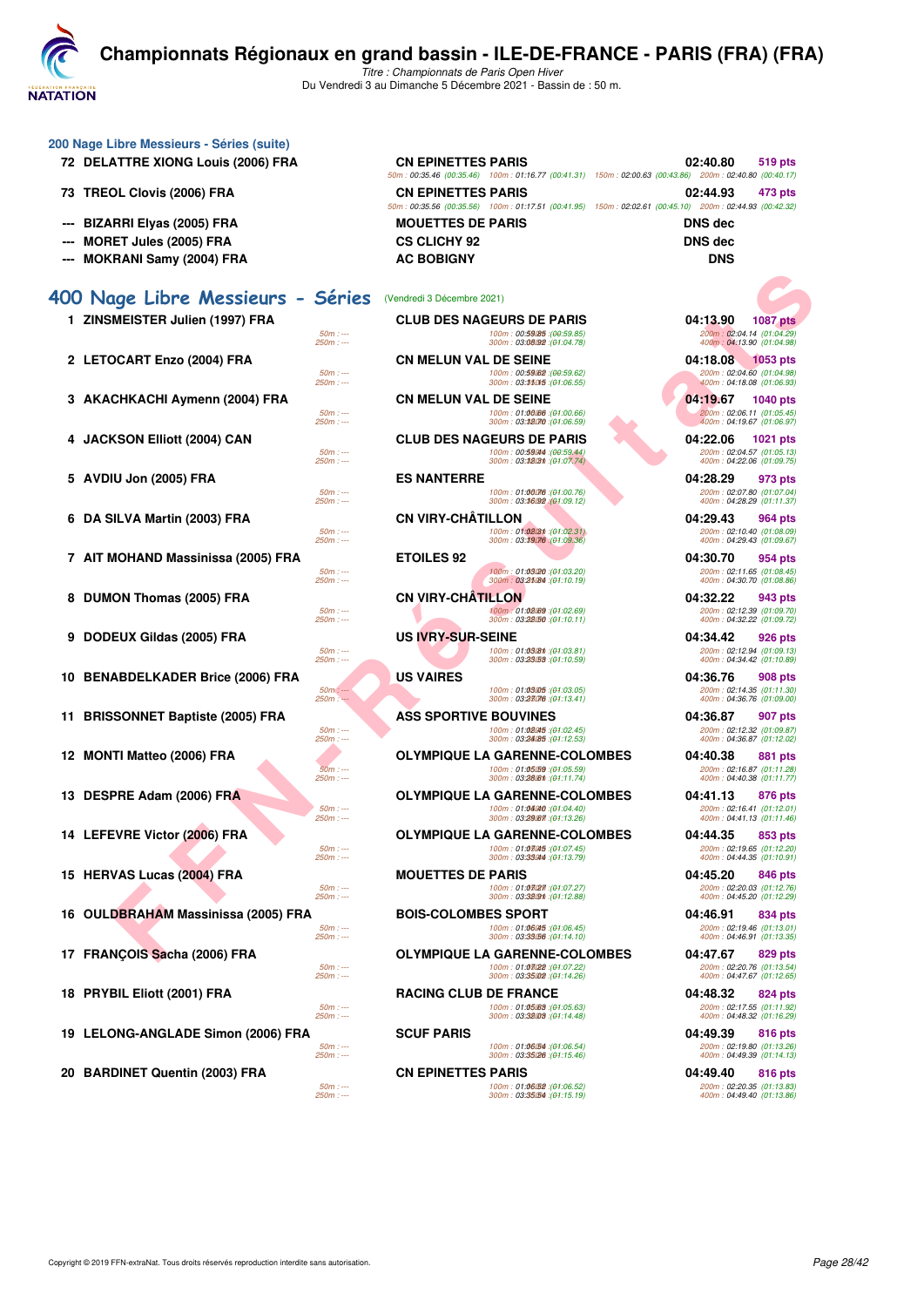**[C](http://www.ffnatation.fr/webffn/index.php)hampionnats Régionaux en grand bassin - ILE-DE-FRANCE - PARIS (FRA) (FRA)** *Titre : Championnats de Paris Open Hiver*

**VATATION** 

Du Vendredi 3 au Dimanche 5 Décembre 2021 - Bassin de : 50 m. **400 Nage Libre Messieurs - Séries (suite) 21 PEYREL Léonard (2004) FRA ASS SPORTIVE BOUVINES 100m**: 01:06268 **101:0626 10:0526 <b>04:49.85 04:49.85 04:49.85 813 pts**<br>
250m :--- 250m :--- 250m :--- 250m :--- 250m :--- 250m :--- 250m :--- 250m :--- 250m : *50m : --- 100m : 01:06.26 150m : --- 200m : (01:06.26) 02:19.63 (01:13.37) 250m : --- 300m : 03:34.6950m : --- 400m : (01:15.06) 04:49.85 (01:15.16)*

- **22 HAKOBKYOKHVYAN Arnak (2006) FRA CLAMART NATATION 92 100m: 01:0679** (04:52.38 **04:52.38 04:52.38 04:52.38 04:52.38 04:52.38 100m: 01:0679** (01:0579) **100m: 01:0679** (01:0579) **100m: 01:06.79 10:06.79 1 23 MOREAU Auguste (2006) FRA** CLUB DES NAGEURS DE PARIS 04:59.10 749 pts<br>
<sup>50m :---</sup> <sup>50m</sup> :--- **CLUB DES NAGEURS** 04:1:1859 (01:16.59)<br>
<sup>250m : ---</sub> <sup>50m</sup> :--- <sup>500m</sup> : 04:59.10 (01:15.03)</sup> **24 MAZIER Adam (2006) FRA CLUB DES NAGEURS DE PARIS 04:59.95 743 pts** *50m : --- 100m : 01:10.2950m : --- 200m : (01:10.29) 02:26.83 (01:16.54)* **25 BLANC Raphael (2005) FRA** CLUB NAUTIQUE DOMREMY 13 05:02.59 726 pts<br>
2009 12:259 2009 2222 (01:1763) *50m : --- 100m : 01:09.59 150m : --- 200m : (01:09.59) 02:27.22 (01:17.63)* **26 CHALAMPUENTE Leo-Romain (2004) FRA** CN EPINETTES PARIS 05:05.88 05:05.88 704 pts<br>
200m : 01:1808 (91:12.82)<br>
200m : 03:50:05 (91:17.17) 300m : 03:50:06 (91:17.17) 300m : 03:50:06 (91:17.17) 400m : 05:05.88 (01:15.38) **27 DE LA BAUME Adriano (2006) ITA RACING CLUB DE FRANCE 100m**: 01:10**29 10:1:0.29**<br>
260m : --- 200m : --- 200m : --- 200m : --- 200m : --- 200m : --- 200m : --- 200m : --- 200m : 03:27.12 (01:16.83) **28 DELATTRE XIONG Louis (2006) FRA** CN EPINETTES PARIS 05:44.01 **476 pts**<br>
200m : 01:16.67 (01:26.57)<br>
200m : 03:44.01 (01:27.15)<br>
200m : 05:44.01 (01:28.47) *50m : --- 100m : 01:16.5750m : --- 200m : (01:16.57) 02:43.72 (01:27.15) 250m : --- 300m : 04:14.54 350m : --- 400m : (01:30.82) 05:44.01 (01:29.47)*
- **--- OSENIN Arthur (2006) FRA SCA 2000 EVRY DNS dec**

| 24 MAZIER Adam (2006) FRA<br>$50m: -$<br>$250m: -$                                                                                                                                                                                                                                                                                                                                     | <b>CLUB DES NAGEURS DE PARIS</b><br>100m: 01:10(29 : (01:10.29)<br>300m: 03.44055 : (01:17.72)                                       | 04:59.95<br>743 pts<br>200m: 02:26.83 (01:16.54)<br>400m: 04:59.95 (01:15.40)                                                                                                                                                                                         |                                                      |
|----------------------------------------------------------------------------------------------------------------------------------------------------------------------------------------------------------------------------------------------------------------------------------------------------------------------------------------------------------------------------------------|--------------------------------------------------------------------------------------------------------------------------------------|-----------------------------------------------------------------------------------------------------------------------------------------------------------------------------------------------------------------------------------------------------------------------|------------------------------------------------------|
| 25 BLANC Raphael (2005) FRA<br>$50m: -$<br>$250m: -$                                                                                                                                                                                                                                                                                                                                   | <b>CLUB NAUTIQUE DOMREMY 13</b><br>100m: 01:09/59 : (01:09.59)                                                                       | 05:02.59<br><b>726 pts</b><br>200m: 02:27.22 (01:17.63)                                                                                                                                                                                                               |                                                      |
| 26 CHALAMPUENTE Leo-Romain (2004) FRA<br>$50m: -$<br>$250m: -$                                                                                                                                                                                                                                                                                                                         | 300m: 03:45/26 : (01:18.04)<br><b>CN EPINETTES PARIS</b><br>100m: 01:18082 : (01:12.82)<br>300m: 03.56050 : (01:17.17)               | 400m: 05:02.59 (01:17.33)<br>05:05.88<br>704 pts<br>200m: 02:33.33 (01:20.51)<br>400m: 05:05.88 (01:15.38)                                                                                                                                                            |                                                      |
| 27 DE LA BAUME Adriano (2006) ITA<br>$50m: -$<br>$250m: -$                                                                                                                                                                                                                                                                                                                             | <b>RACING CLUB DE FRANCE</b><br>100m: 01:10(29 : (01:10.29)<br>300m: 03.89007 (01:21.95)                                             | 05:10.45<br>674 pts<br>200m: 02:27.12 (01:16.83)<br>400m: 05:10.45 (01:21.38)                                                                                                                                                                                         |                                                      |
| 28 DELATTRE XIONG Louis (2006) FRA<br>$50m: -$<br>250m : ---                                                                                                                                                                                                                                                                                                                           | <b>CN EPINETTES PARIS</b><br>100m: 01:16/57 : (01:16.57)<br>300m: 04:34/54 : (01:30.82)                                              | 05:44.01<br>476 pts<br>200m: 02:43.72 (01:27.15)<br>400m: 05:44.01 (01:29.47)                                                                                                                                                                                         |                                                      |
| <b>OSENIN Arthur (2006) FRA</b>                                                                                                                                                                                                                                                                                                                                                        | <b>SCA 2000 EVRY</b>                                                                                                                 | <b>DNS dec</b>                                                                                                                                                                                                                                                        |                                                      |
| 800 Nage Libre Messieurs - Séries                                                                                                                                                                                                                                                                                                                                                      | (Dimanche 5 Décembre 2021)                                                                                                           |                                                                                                                                                                                                                                                                       |                                                      |
| 1 ZINSMEISTER Julien (1997) FRA                                                                                                                                                                                                                                                                                                                                                        | <b>CLUB DES NAGEURS DE PARIS</b>                                                                                                     | 08:57.10<br>1065 pts                                                                                                                                                                                                                                                  |                                                      |
| 50m: 00:29.82 (00:29.82) 100m: 01:02.24 (00:32.42) 150m: 01:35.77 (00:33.53)<br>450m: 04:57.63 (00:34.39) 500m: 05:31.95 (00:34.32) 550m: 06:06.82 (00:34.87)                                                                                                                                                                                                                          | 200m: 02:08.36 (00:32.59) 250m: 02:42.16 (00:33.80)<br>600m: 06:41.07 (00:34.25) 650m: 07:15.71 (00:34.64)                           | 300m: 03:15.23 (00:33.07) 350m: 03:49.41 (00:34.18)<br>700m: 07:50.26 (00:34.55) 750m: 08:24.80 (00:34.54)                                                                                                                                                            | 400m: 04:23.24 (00:33.83<br>800m: 08:57.10 (00:32.30 |
| 2 AKACHKACHI Aymenn (2004) FRA                                                                                                                                                                                                                                                                                                                                                         | <b>CN MELUN VAL DE SEINE</b>                                                                                                         | 09:10.16<br>1014 pts                                                                                                                                                                                                                                                  |                                                      |
| $50m: 00.30.09 (00.30.09) 100m: 01.02.71 (00.32.62) 150m: 01.36.50 (00.33.79) 200m: 02.10.07 (00.33.57) 250m: 02:44.27 (00.34.20) 300m: 03:18.70 (00.34.43) 350m: 03:53.99 (00.35.29)$<br>450m : 05:03.95 (00:35.25) 500m : 05:39.33 (00:35.38) 550m : 06:14.43 (00:35.10) 600m : 06:50.10 (00:35.67) 650m : 07:25.41 (00:35.31) 700m : 08:00.88 (00:35.47) 750m : 08:36.38 (00:35.50) |                                                                                                                                      |                                                                                                                                                                                                                                                                       | 400m: 04:28.70 (00:34.71<br>800m: 09:10.16 (00:33.78 |
| 3 DODEUX Gildas (2005) FRA<br>50m: 00:31.16 (00:31.16) 100m: 01:04.70 (00:33.54)<br>150m: 01:39.28 (00:34.58)<br>450m: 05:17.74 (00:36.99) 500m: 05:54.08 (00:36.34) 550m: 06:32.37 (00:38.29)                                                                                                                                                                                         | <b>US IVRY-SUR-SEINE</b>                                                                                                             | 09:34.66<br>921 pts<br>200m: 02:14.73 (00:35.45) 250m: 02:51.38 (00:36.65) 300m: 03:27.73 (00:36.35) 350m: 04:04.38 (00:36.65)<br>600m: 07:07.59 (00:35.22) 650m: 07:44.40 (00:36.81) 700m: 08:21.63 (00:37.23) 750m: 08:59.00 (00:37.37)                             | 400m: 04:40.75 (00:36.37<br>800m: 09:34.66 (00:35.66 |
| 4 DESPRE Adam (2006) FRA                                                                                                                                                                                                                                                                                                                                                               | <b>OLYMPIQUE LA GARENNE-COLOMBES</b>                                                                                                 | 09:45.43<br>881 pts                                                                                                                                                                                                                                                   |                                                      |
| 50m: 00:32.07 (00:32.07) 100m: 01:07.66 (00:35.59) 150m: 01:44.43 (00:36.77) 200m: 02:21.19 (00:36.76) 250m: 02:58.50 (00:37.31) 300m: 03:36.04 (00:37.54) 350m: 04:13.81 (00:37.77) 400m: 04:13.13 (00:37.32)<br>450m: 05:28.75 (00:37.62) 500m: 06:06.36 (00:37.61)<br>550m: 06:44.05 (00:37.69)                                                                                     |                                                                                                                                      | 6500m : 07:21.24 (00:37.19) 650m : 07:58.53 (00:37.29) 700m : 08:35.53 (00:37.00) 750m : 09:11.90 (00:36.37) 800m : 09:45.43 (00:33.53 (00:33.53 (00:39 كـ/90:38.53 (00:33.53 $\pm$                                                                                   |                                                      |
| 5 ASSOUANE Bilel (2004) FRA                                                                                                                                                                                                                                                                                                                                                            | <b>CN ASNIERES</b>                                                                                                                   | 09:45.87<br><b>880 pts</b>                                                                                                                                                                                                                                            |                                                      |
| 50m: 00:32.77 (00:32.77) 100m: 01:08.87 (00:36.10)<br>150m: 01:46.12 (00:37.25)<br>450m: 05:29.57 (00:37.16) 500m: 06:06.80 (00:37.23)                                                                                                                                                                                                                                                 |                                                                                                                                      | 200m:02:23.74 (00:37.62) 250m:03:00.99 (00:37.25) 300m:03:38.23 (00:37.24) 350m:04:15.70 (00:37.47) 400m:04:52.41 (00:36.71<br>550m: 06:44.22 (00:37.42) 600m: 07:21.13 (00:36.91) 650m: 07:58.84 (00:37.71) 700m: 08:35.50 (00:36.66) 750m: 09:11.22 (00:35.72)      | 800m: 09:45.87 (00:34.65                             |
| 6 PEYREL Léonard (2004) FRA                                                                                                                                                                                                                                                                                                                                                            | <b>ASS SPORTIVE BOUVINES</b>                                                                                                         | 10:05.36<br>811 pts                                                                                                                                                                                                                                                   |                                                      |
| 50m: 00:32.54 (00:32.54) 100m: 01:08.87 (00:36.33)<br>450m: 05:36.22 (00:38.95) 500m: 06:14.57 (00:38.35)<br>550m: 06:53.39 (00:38.82)                                                                                                                                                                                                                                                 |                                                                                                                                      | 150m: 01:46.38 (00:37.51) 200m: 02:24.71 (00:38.33) 250m: 03:02.92 (00:38.21) 300m: 03:40.68 (00:37.76) 350m: 04:19.01 (00:38.33) 400m: 04:57.27 (00:38.26<br>600m: 07:32.16 (00:38.77) 650m: 08:10.97 (00:38.81) 700m: 08:48.75 (00:37.78) 750m: 09:27.85 (00:39.10) | 800m: 10:05.36 (00:37.51                             |
| 7 LELONG-ANGLADE Simon (2006) FRA                                                                                                                                                                                                                                                                                                                                                      | <b>SCUF PARIS</b>                                                                                                                    | 10:10.95<br>791 pts                                                                                                                                                                                                                                                   |                                                      |
| 50m: 00:35.09 (00:35.09) 100m: 01:12.56 (00:37.47)<br>450m: 05:44.16 (00:40.12) 500m: 06:22.33 (00:38.17) 550m: 07:01.74 (00:39.41)                                                                                                                                                                                                                                                    | 150m; 01:50.69 (00:38.13) 200m: 02:28.46 (00:37.77) 250m: 03:07.67 (00:39.21)<br>600m: 07:39.93 (00:38.19) 650m: 08:18.91 (00:38.98) | 300m: 03:45.88 (00:38.21) 350m: 04:24.88 (00:39.00)<br>700m: 08:56.87 (00:37.96) 750m: 09:35.14 (00:38.27)                                                                                                                                                            | 400m: 05:04.04 (00:39.16<br>800m: 10:10.95 (00:35.81 |
| 8 BARDINET Quentin (2003) FRA                                                                                                                                                                                                                                                                                                                                                          | <b>CN EPINETTES PARIS</b>                                                                                                            | 10:27.26<br>736 pts                                                                                                                                                                                                                                                   |                                                      |
| 50m: 00:35.99 (00:35.99) 100m: 01:14.76 (00:38.77) 150m: 01:54.00 (00:39.24)<br>450m: 05:55.48 (00:39.82) 500m: 06:35.29 (00:39.81) 550m: 07:15.13 (00:39.84)                                                                                                                                                                                                                          | 200m: 02:33.72 (00:39.72) 250m: 03:14.21 (00:40.49)<br>600m: 07:54.45 (00:39.32) 650m: 08:33.20 (00:38.75)                           | 300m: 03:54.75 (00:40.54) 350m: 04:35.51 (00:40.76)<br>700m: 09:11.71 (00:38.51) 750m: 09:50.86 (00:39.15)                                                                                                                                                            | 400m: 05:15.66 (00:40.15<br>800m: 10:27.26 (00:36.40 |
| 9 VILA Esteban (2005) FRA                                                                                                                                                                                                                                                                                                                                                              | <b>ASS SPORTIVE BOUVINES</b>                                                                                                         | 11:31.08<br>540 pts                                                                                                                                                                                                                                                   |                                                      |
| 50m: 00:36.24 (00:36.24) 100m: 01:16.84 (00:40.60) 150m: 01:58.51 (00:41.67) 200m: 02:41.35 (00:42.84) 250m: 03:24.30 (00:42.95)<br>450m: 06:21.29 (00:44.97) 500m: 07:06.18 (00:44.89) 550m: 07:50.65 (00:44.47) 600m: 08:34.92 (00:44.27) 650m: 09:18.79 (00:43.87)                                                                                                                  |                                                                                                                                      | 300m: 04:07.99 (00:43.69) 350m: 04:51.57 (00:43.58)<br>700m: 10:03.38 (00:44.59) 750m: 10:47.30 (00:43.92)                                                                                                                                                            | 400m: 05:36.32 (00:44.75<br>800m: 11:31.08 (00:43.78 |
| --- OSENIN Arthur (2006) FRA                                                                                                                                                                                                                                                                                                                                                           | <b>SCA 2000 EVRY</b>                                                                                                                 | <b>DNS</b> dec                                                                                                                                                                                                                                                        |                                                      |
|                                                                                                                                                                                                                                                                                                                                                                                        |                                                                                                                                      |                                                                                                                                                                                                                                                                       |                                                      |
| 1500 Nage Libre Messieurs - Séries (Samedi 4 Décembre 2021)                                                                                                                                                                                                                                                                                                                            |                                                                                                                                      |                                                                                                                                                                                                                                                                       |                                                      |
| 1 JEAN Nicolas (2003) FRA                                                                                                                                                                                                                                                                                                                                                              | <b>CA ORSAY</b>                                                                                                                      | 18:07.55<br>942 pts                                                                                                                                                                                                                                                   |                                                      |

| 1 JEAN Nicolas (2003) FRA                                                            |                                                                                                                                                                                                                                                                                                                                                                                                                                                                                                                                                                                                                                                                                                                                                                                                                              | <b>CA ORSAY</b>          |  | 18:07.55 | 942 pts |  |
|--------------------------------------------------------------------------------------|------------------------------------------------------------------------------------------------------------------------------------------------------------------------------------------------------------------------------------------------------------------------------------------------------------------------------------------------------------------------------------------------------------------------------------------------------------------------------------------------------------------------------------------------------------------------------------------------------------------------------------------------------------------------------------------------------------------------------------------------------------------------------------------------------------------------------|--------------------------|--|----------|---------|--|
| 50m: 00:31.28 (00:31.28)<br>450m: 05:18.87 (00:36.46)                                | 100m:01:05.50 (00:34.22) 150m:01:41.49 (00:35.99) 200m:02:17.06 (00:35.57) 250m:02:52.96 (00:35.90) 300m:03:29.53 (00:36.57) 350m:04:06.00 (00:36.47) 400m:04:42.41 (00:36.41)<br>500m:05:55.61 (00:36.74) 550m:06:32.13 (00:36.52) 600m:07:08.34 (00:36.21) 650m:07:44.85 (00:36.51) 700m:08:21.36 (00:36.51) 750m:08:57.83 (00:36.47) 800m:09:34.57 (00:36.74)<br>850m:10:11.04 (00:36.47) 900m:10:47.89 (00:36.85) 950m:11:24.37 (00:36.48) 1000m:12:00.90 (00:36.53) 1050m:12:37.47 (00:36.57) 1100m:13:14.28 (00:36.81) 1150m:13:51.04 (00:36.87) 12:00:36.87) 12:00:36.89 (00:37.05)                                                                                                                                                                                                                                   |                          |  |          |         |  |
|                                                                                      | 1250m: 15:04.89 (00:36.80) 1300m: 15:41.23 (00:36.34) 1350m: 16:18.62 (00:37.39) 1400m: 16:55.25 (00:36.63) 1450m: 17:30.63 (00:35.38) 1500m: 18:07.55 (00:36.92)                                                                                                                                                                                                                                                                                                                                                                                                                                                                                                                                                                                                                                                            |                          |  |          |         |  |
| 2 PFEIFER Célestin (2005) FRA                                                        |                                                                                                                                                                                                                                                                                                                                                                                                                                                                                                                                                                                                                                                                                                                                                                                                                              | <b>ES MASSY NATATION</b> |  | 18:24.36 | 910 pts |  |
|                                                                                      | 50m : 00:32.92 (00:32.92) 100m : 01:08.24 (00:35.32) 150m : 01:44.99 (00:36.75) 200m : 02:21.23 (00:36.24) 250m : 02:58.01 (00:36.78) 300m : 03:34.23 (00:36.22) 350m : 04:11.20 (00:36.97) 400m : 04:47.81 (00:36.61)<br>450m:05:25.35 (00:37.54) 500m:06:02.09 (00:36.74) 550m:06:39.62 (00:37.53) 600m:07:16.28 (00:36.66) 650m:07:53.59 (00:37.31) 700m:08:30.27 (00:36.68) 750m:09:07.83 (00:37.56) 800m:09:44.78 (00:36.95)<br>850m:10:22.11 (00:37.33) 900m:10:59.12 (00:37.01) 950m:11:36.84 (00:37.72) 1000m:12:13.63 (00:36.79) 1050m:12:50.98 (00:37.35) 1100m:13:27.82 (00:36.84) 1150m:14:05.70 (00:37.88) 1200m:14:42.63 (00:36.93)<br>1250m : 15:20.39 (00:37.76) 1300m : 15:57.48 (00:37.09) 1350m : 16:35.22 (00:37.74) 1400m : 17:11.98 (00:36.76) 1450m : 17:48.74 (00:36.76) 1500m : 18:24.36 (00:35.62) |                          |  |          |         |  |
| 3 ASSOUANE Bilel (2004) FRA                                                          |                                                                                                                                                                                                                                                                                                                                                                                                                                                                                                                                                                                                                                                                                                                                                                                                                              | <b>CN ASNIÈRES</b>       |  | 19:14.03 | 819 pts |  |
| 50m: 00:32.32 (00:32.32)<br>450m : 05:28.64 (00:38.59)<br>850m : 10:42.25 (00:39.41) | 100m : 01:07.34 (00:35.02) 150m : 01:43.53 (00:36.19) 200m : 02:20.16 (00:36.63) 250m : 02:57.25 (00:37.09) 300m : 03:34.85 (00:37.60) 350m : 04:12.20 (00:37.35) 400m : 04:50.05 (00:37.85)<br>500m; 06:07.04 (00:38.40) 550m; 06:45.83 (00:38.79) 600m; 07:24.97 (00:39.14) 650m; 08:04.13 (00:39.16) 700m; 08:44.98 (00:40.85) 750m; 09:23.60 (00:38.62) 800m; 10:02.84 (00:39.24)<br>900m: 11:23.39 (00:41.14) 950m: 12:02.21 (00:38.82) 1000m: 12:40.80 (00:38.59) 1050m: 13:19.27 (00:38.47) 1100m: 13:58.32 (00:39.05) 1150m: 14:37.11 (00:38.79) 1200m: 15:17.29 (00:40.18)<br>1250m: 15:57.61 (00:40.32) 1300m: 16:37.56 (00:39.95) 1350m: 17:17.02 (00:39.46) 1400m: 17:56.01 (00:38.99) 1450m: 18:36.05 (00:40.04) 1500m: 19:14.03 (00:37.98)                                                                     |                          |  |          |         |  |

*50m : --- 100m : 01:06.79 150m : --- 200m : (01:06.79) 02:19.73 (01:12.94) 250m : --- 300m : 03:35.610m : --- 400m : (01:15.88) 04:52.38 (01:16.77)*

*50m : --- 100m : 01:10.5950m : --- 200m : (01:10.59) 02:26.80 (01:16.21) 250m : --- 300m : 03:44.07 350m : --- 400m : (01:17.27) 04:59.10 (01:15.03)*

Copyright © 2019 FFN-extraNat. Tous droits réservés reproduction interdite sans autorisation. **Page 29/42**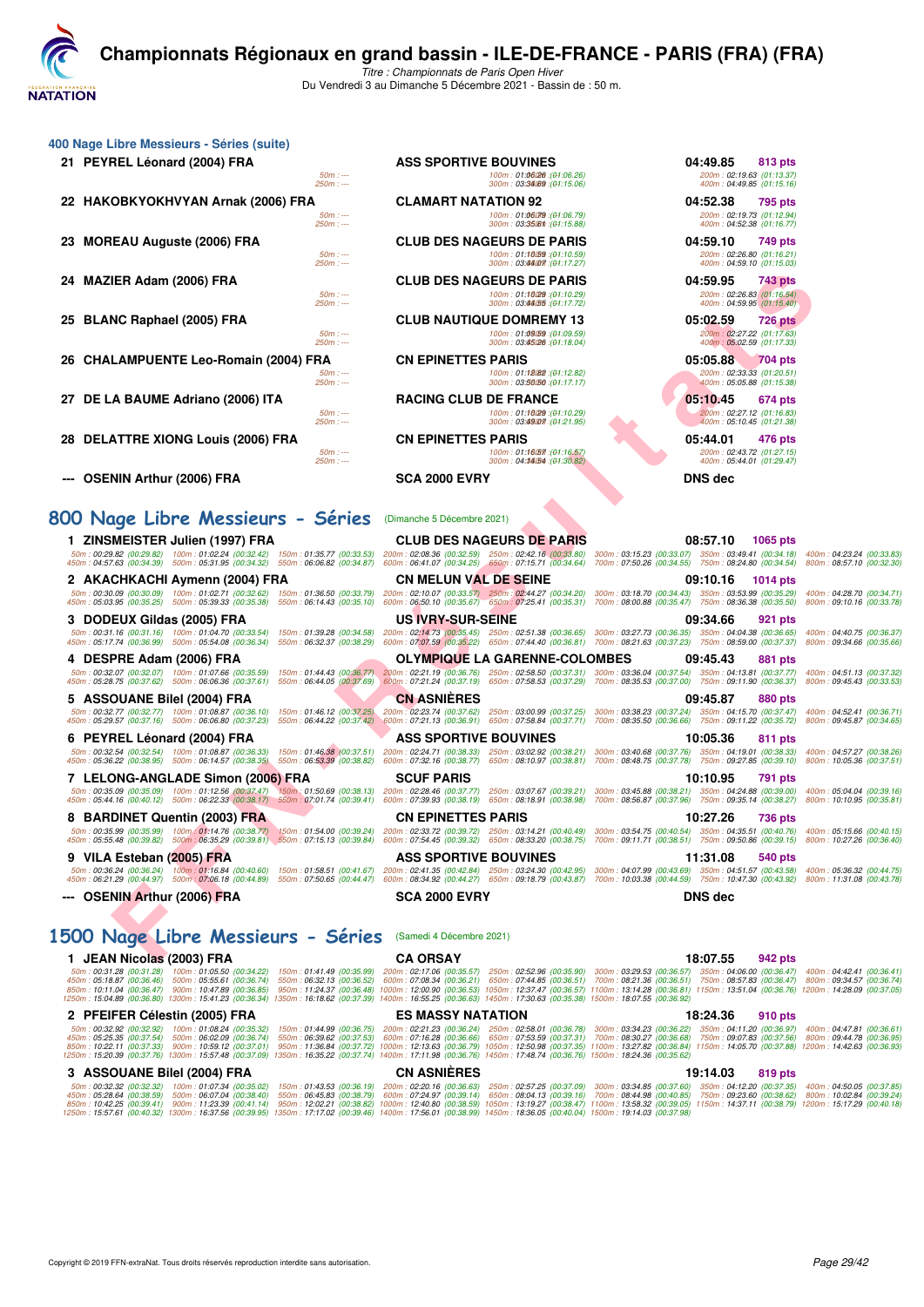

*Titre : Championnats de Paris Open Hiver* Du Vendredi 3 au Dimanche 5 Décembre 2021 - Bassin de : 50 m.

## **[50 Dos Messieurs - Séries](http://www.ffnatation.fr/webffn/resultats.php?idact=nat&go=epr&idcpt=73929&idepr=61)** (Dimanche 5 Décembre 2021)

| 1 AVDIU Jon (2005) FRA                | <b>ES NANTERRE</b>                     | 00:27.73 | <b>1125 pts</b>    |
|---------------------------------------|----------------------------------------|----------|--------------------|
| 2 CURTI Léo (2004) FRA                | <b>RUEIL ATHLETIC CLUB</b>             | 00:27.93 | <b>1113 pts</b>    |
| 3 HUET-LEBERRUYER Titouan (2003) FRA  | <b>CS CLICHY 92</b>                    | 00:28.27 | 1093 pts           |
| 4 POTHIN Matthias (1999) FRA          | <b>STADE FRANÇAIS O COURBEVOIE</b>     | 00:28.45 | 1083 pts           |
| 5 BRÉ Alessandro (2004) FRA           | <b>STADE FRANÇAIS O COURBEVOIE</b>     | 00:28.55 | <b>1077 pts</b>    |
| 6 DUPONT Maxence (2004) FRA           | <b>CN MELUN VAL DE SEINE</b>           | 00:28.79 | 1063 pts           |
| 7 VUONG-THILLEROT Louis (2005) FRA    | <b>RACING CLUB DE FRANCE</b>           | 00:29.19 | <b>1041 pts</b>    |
| 8 CHAPUIS Barthelemy (2002) FRA       | <b>CN EPINETTES PARIS</b>              | 00:29.33 | <b>1033 pts</b>    |
| 9 MIALOT Rémi (2005) FRA              | <b>CA ORSAY</b>                        | 00:29.44 | 1027 pts           |
| 10 LOCHOSHVILI Roman (2004) FRA       | <b>CS CLICHY 92</b>                    | 00:29.45 | <b>1026 pts</b>    |
| 11 CLAIRGIRONNET Gatien (2004) FRA    | <b>ES NANTERRE</b>                     | 00:29.59 | <b>1018 pts</b>    |
| 12 M'BARKI Aziz (2000) TUN            | <b>MOUETTES DE PARIS</b>               | 00:29.67 | <b>1014 pts</b>    |
| 13 LENARDUZZI Eytan (2005) FRA        | <b>BOIS-COLOMBES SPORT</b>             | 00:29.81 | 1006 pts           |
| 14 ILCHEV Velizar (2004) BUL          | <b>RED STAR CLUB CHAMPIGNY</b>         | 00:29.84 | 1004 pts           |
| 15 LORENZO Kerian (2005) FRA          | <b>RED STAR CLUB CHAMPIGNY</b>         | 00:29.96 | 998 pts            |
| 16 LOPES BARBOSA Alexandre (2004) FRA | <b>AS BONDY</b>                        | 00:30.04 | 993 pts            |
| 17 CALOTA Thomas (2006) FRA           | <b>US VILLEJUIF NATATION</b>           | 00:30.05 | 993 pts            |
| 18 CHARBONNEL Mathis (2005) FRA       | <b>CN ST-MICHEL-SUR-ORGE</b>           | 00:30.09 | 990 pts            |
| 19 FOUBERT Etienne (2004) FRA         | <b>ETOILES 92</b>                      | 00:30.30 | 979 pts            |
| 20 DOISNEAU Alban (2006) FRA          | <b>VAL D'ESSONNE MENNECY AQUA CLUB</b> | 00:30.57 | 964 pts            |
| 21 REUILLON Paul (1997) FRA           | <b>CLUB DES NAGEURS DE PARIS</b>       | 00:30.61 | 962 pts            |
| 21 HIRCHI Axel (2002) FRA             | <b>CN ASNIÈRES</b>                     | 00:30.61 | 962 pts            |
| 23 TAGHI Oussama (2002) ESP           | <b>AC BOBIGNY</b>                      | 00:30.67 | 959 pts            |
| 24 DIAZ DE TUESTA Marc (2005) FRA     | <b>CLAMART NATATION 92</b>             | 00:30.82 | 951 pts            |
| 25 SADYS Lucas (2002) FRA             | <b>CN EPINETTES PARIS</b>              | 00:30.90 | 946 pts            |
| 26 LAVIGNE Mathieu (2003) FRA         | <b>ES MASSY NATATION</b>               | 00:30.98 | 942 pts            |
| 27 HEUILLET Ewan (2005) FRA           | <b>CLAMART NATATION 92</b>             | 00:31.05 | 938 pts            |
| 28 BENABDELKADER Brice (2006) FRA     | <b>US VAIRES</b>                       | 00:31.20 | 930 pts            |
| 29 SISSANI Massi (2005) FRA           | <b>RSC MONTREUIL</b>                   | 00:31.43 | 918 pts            |
| 30 NGUYEN-KHAC Trung-Chinh (2006) FRA | <b>CLUB DES NAGEURS DE PARIS</b>       | 00:31.64 | 907 pts            |
| 31 ECOLIVET Charles (2005) FRA        | <b>SCUF PARIS</b>                      | 00:31.80 | 898 pts            |
| 32 LE MIRRONET Pierrick (2005) FRA    | <b>RUEIL ATHLETIC CLUB</b>             | 00:31.83 | 897 pts            |
| 33 FERAY Clement (2004) FRA           | <b>COM BAGNEUX NATATION</b>            | 00:31.97 | 890 pts            |
| 34 SAADE Jad (2003) FRA               | <b>CN ASNIERES</b>                     | 00:32.02 | 887 pts            |
| 35 BREON Alexis (2006) FRA            | <b>NEPTUNE CLUB DE FRANCE</b>          | 00:32.03 | <b>886 pts</b>     |
| 36 BARBERO Antoine (2006) FRA         | <b>SCUF PARIS</b>                      | 00:32.07 | 884 pts            |
| 37 BEZZAOUYA Yassine (2006) FRA       | <b>BLANC-MESNIL S.N</b>                | 00:32.36 |                    |
| 38 RAGUENEAU Nils (2006) FRA          | <b>CLUB NAUTIQUE DOMREMY 13</b>        | 00:32.45 | 869 pts<br>865 pts |
| 39 MOALLA Yanis (2005) FRA            | <b>AC BOBIGNY</b>                      | 00:32.57 | 858 pts            |
| 40 BRISSONNET Baptiste (2005) FRA     | <b>ASS SPORTIVE BOUVINES</b>           | 00:32.61 |                    |
| 41 ROCHER Quentin (2003) FRA          | <b>SCM CHATILLON NATATION</b>          | 00:32.66 | 856 pts            |
| 42 CHEVALLET Quentin (2006) FRA       | <b>CN EPINETTES PARIS</b>              |          | 854 pts<br>829 pts |
| 43 MANY Matteo (2006) FRA             | <b>SCM CHATILLON NATATION</b>          | 00:33.14 |                    |
|                                       | <b>CLUB NAUTIQUE DOMREMY 13</b>        | 00:33.26 | 823 pts            |
| 44 MUZZOLINI Alessandro (2006) FRA    |                                        | 00:33.67 | 803 pts            |
| 45 ZOUAOUI Nail (2005) FRA            | <b>ETAMPES NATATION</b>                | 00:33.74 | 799 pts            |
| 46 BLANC Raphael (2005) FRA           | <b>CLUB NAUTIQUE DOMREMY 13</b>        | 00:34.55 | 760 pts            |
| 47 MURESAN Alexandru (2006) ROU       | <b>RACING CLUB DE FRANCE</b>           | 00:35.13 | 732 pts            |
| 48 AISSOU Seif-Eddine (2005) FRA      | <b>SCUF PARIS</b>                      | 00:35.60 | 710 pts            |
| 49 BEN BOUREK Yanis (2005) FRA        | <b>AC BOBIGNY</b>                      | 00:35.88 | 697 pts            |
| 50 OURIEMCHI Nassim (2005) FRA        | <b>ES NANTERRE</b>                     | 00:37.13 | 640 pts            |
| 51 MIHAI Christian (2006) FRA         | <b>SCUF PARIS</b>                      | 00:37.93 | 605 pts            |
| 52 VISTE-NIELSEN Elwood (2006) FRA    | <b>PARIS SPORT CLUB</b>                | 00:38.36 | 587 pts            |
| 53 TREOL Clovis (2006) FRA            | <b>CN EPINETTES PARIS</b>              | 00:38.45 | 583 pts            |
| 54 SAIS Ilian-Isméall (2005) FRA      | <b>SCUF PARIS</b>                      | 00:40.32 | <b>507 pts</b>     |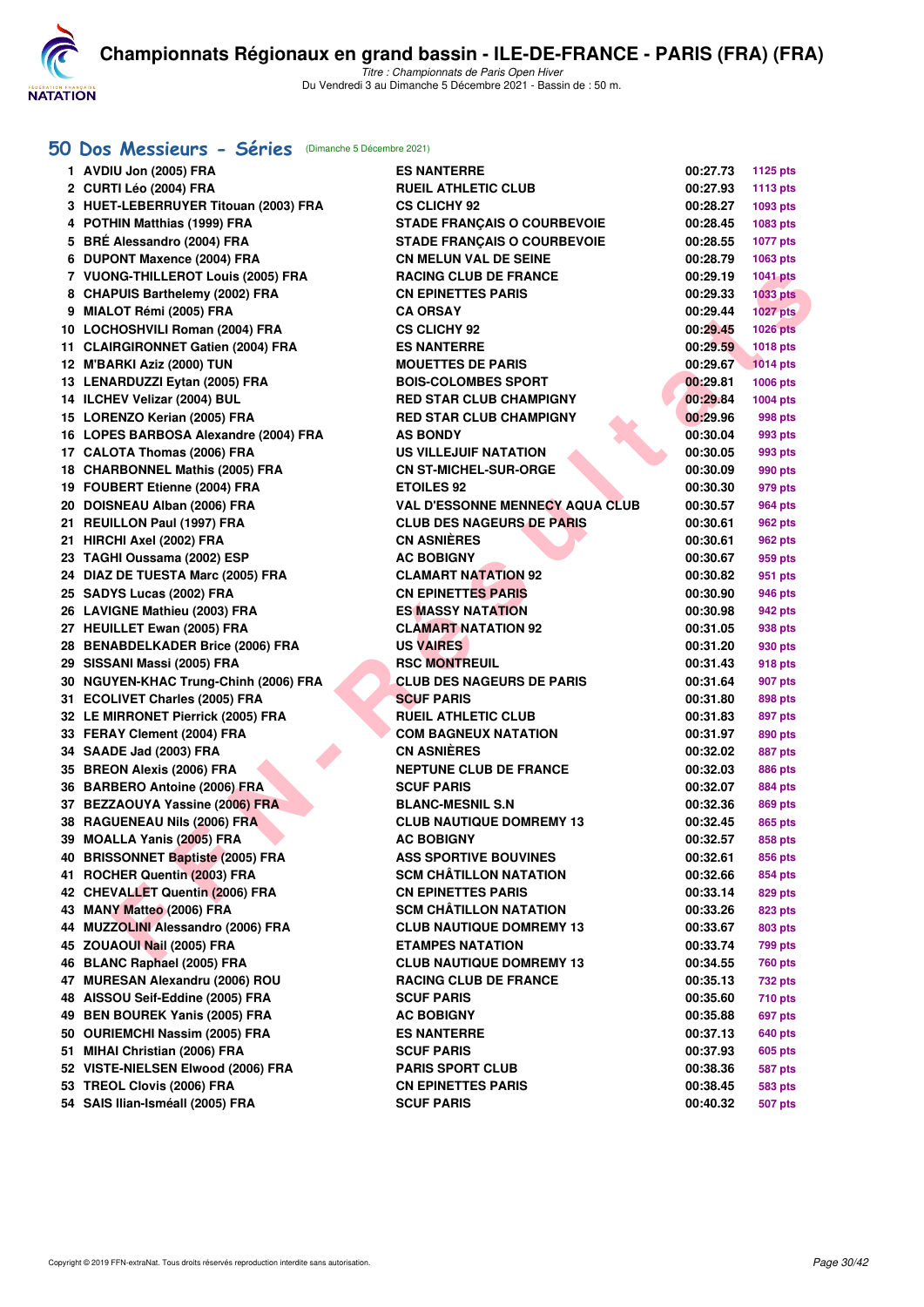

**50 Dos Messieurs - Séries (suite)**

# **[C](http://www.ffnatation.fr/webffn/index.php)hampionnats Régionaux en grand bassin - ILE-DE-FRANCE - PARIS (FRA) (FRA)**

*Titre : Championnats de Paris Open Hiver* Du Vendredi 3 au Dimanche 5 Décembre 2021 - Bassin de : 50 m.

| 55 MAN Alexandru (2005) FRA<br>--- NEBBACHE Walid (2006) FRA | <b>USM MALAKOFF</b><br><b>SCA 2000 EVRY</b> | 00:40.86<br><b>DNS</b> dec | 486 pts |
|--------------------------------------------------------------|---------------------------------------------|----------------------------|---------|
| --- SORREL Milo (2005) FRA                                   | <b>CN EPINETTES PARIS</b>                   | <b>DNS</b> dec             |         |
| --- EL HASSANI Nahel (2004) FRA                              | <b>NEPTUNE CLUB DE FRANCE</b>               | <b>DNS</b> dec             |         |
| --- MONTI Matteo (2006) FRA                                  | <b>OLYMPIQUE LA GARENNE-COLOMBES</b>        | <b>DSQ</b>                 |         |

# **[100 Dos Messieurs - Séries](http://www.ffnatation.fr/webffn/resultats.php?idact=nat&go=epr&idcpt=73929&idepr=62)** (Samedi 4 Décembre 2021)

| UU DOS Messieurs - Series            | (Samedi 4 Décembre 2021)                                                                                                                                        |
|--------------------------------------|-----------------------------------------------------------------------------------------------------------------------------------------------------------------|
| 1 HUET-LEBERRUYER Titouan (2003) FRA | <b>CS CLICHY 92</b><br>00:59.42<br><b>1122 pts</b><br>50m: 00:29.56 (00:29.56) 100m: 00:59.42 (00:29.86)                                                        |
| 2 CURTI Léo (2004) FRA               | <b>RUEIL ATHLETIC CLUB</b><br>01:00.12<br><b>1102 pts</b><br>50m: 00:28.57 (00:28.57) 100m: 01:00.12 (00:31.55)                                                 |
| 3 DUPONT Maxence (2004) FRA          | <b>CN MELUN VAL DE SEINE</b><br>01:00.65<br><b>1087 pts</b><br>50m: 00:29.28 (00:29.28) 100m: 01:00.65 (00:31.37)                                               |
| 4 BRÉ Alessandro (2004) FRA          | <b>STADE FRANÇAIS O COURBEVOIE</b><br>01:01.11<br>1075 pts<br>50m: 00:29.34 (00:29.34) 100m: 01:01.11 (00:31.77)                                                |
| 5 POTHIN Matthias (1999) FRA         | <b>STADE FRANÇAIS O COURBEVOIE</b><br>01:01.19<br>1072 pts<br>50m: 00:29.91 (00:29.91) 100m: 01:01.19 (00:31.28)                                                |
| 6 AVDIU Jon (2005) FRA               | <b>ES NANTERRE</b><br>01:02.68<br>1032 pts<br>50m: 00:30.64 (00:30.64) 100m: 01:02.68 (00:32.04)                                                                |
| 7 LOCHOSHVILI Roman (2004) FRA       | <b>CS CLICHY 92</b><br>01:02.86<br><b>1027 pts</b><br>50m: 00:31.16 (00:31.16) 100m: 01:02.86 (00:31.70)                                                        |
| 8 M'BARKI Aziz (2000) TUN            | <b>MOUETTES DE PARIS</b><br>01:03.01<br>1023 pts                                                                                                                |
| 9 CLAIRGIRONNET Gatien (2004) FRA    | 50m: 00:30.50 (00:30.50) 100m: 01:03.01 (00:32.51)<br><b>ES NANTERRE</b><br>01:03.19<br><b>1018 pts</b><br>50m: 00:30.28 (00:30.28) 100m: 01:03.19 (00:32.91)   |
| 10 CLAIMAND Adrien (2003) FRA        | <b>CSN GUYANCOURT</b><br>01:03.51<br>1009 pts                                                                                                                   |
| 11 CHARBONNEL Mathis (2005) FRA      | 50m: 00:31.21 (00:31.21) 100m: 01:03.51 (00:32.30)<br><b>CN ST-MICHEL-SUR-ORGE</b><br>01:03.93<br>998 pts<br>50m: 00:30.91 (00:30.91) 100m: 01:03.93 (00:33.02) |
| 12 CALOTA Thomas (2006) FRA          | US VILLEJUIF NATATION<br>01:04.08<br>994 pts                                                                                                                    |
| 13 LENARDUZZI Eytan (2005) FRA       | 50m: 00:31.41 (00:31.41) 100m: 01:04.08 (00:32.67)<br><b>BOIS-COLOMBES SPORT</b><br>01:04.09<br>994 pts                                                         |
| 14 VUONG-THILLEROT Louis (2005) FRA  | 50m: 00:31.20 (00:31.20) 100m: 01:04.09 (00:32.89)<br><b>RACING CLUB DE FRANCE</b><br>01:04.15<br>992 pts                                                       |
| 15 DOISNEAU Alban (2006) FRA         | 50m: 00:31.13 (00:31.13) 100m: 01:04.15 (00:33.02)<br><b>VAL D'ESSONNE MENNECY AQUA CLUB</b><br>01:04.68<br>978 pts                                             |
| 16 LORENZO Kerian (2005) FRA         | 50m: 00:31.59 (00:31.59) 100m: 01:04.68 (00:33.09)<br><b>RED STAR CLUB CHAMPIGNY</b><br>01:04.92<br>972 pts                                                     |
| 17 REUILLON Paul (1997) FRA          | 50m: 00:30.88 (00:30.88) 100m: 01:04.92 (00:34.04)<br><b>CLUB DES NAGEURS DE PARIS</b><br>01:05.05<br>969 pts                                                   |
| 18 KARADZIC Luka (2004) FRA          | 50m: 00:31.06 (00:31.06) 100m: 01:05.05 (00:33.99)<br><b>CLAMART NATATION 92</b><br>01:05.47<br>958 pts                                                         |
| 19 FOUBERT Etienne (2004) FRA        | 50m: 00:32.65 (00:32.65) 100m: 01:05.47 (00:32.82)<br><b>ETOILES 92</b><br>01:05.59<br>954 pts                                                                  |
| 20 LAVIGNE Mathieu (2003) FRA        | 50m: 00:31.34 (00:31.34) 100m: 01:05.59 (00:34.25)<br><b>ES MASSY NATATION</b><br>01:06.03<br>943 pts                                                           |
| 21 SADYS Lucas (2002) FRA            | 50m: 00:31.83 (00:31.83) 100m: 01:06.03 (00:34.20)<br><b>CN EPINETTES PARIS</b><br>01:06.11<br>941 pts                                                          |
| 22 MIALOT Rémi (2005) FRA            | 50m: 00:31.81 (00:31.81) 100m: 01:06.11 (00:34.30)<br><b>CA ORSAY</b><br>01:06.23<br>938 pts                                                                    |
| 23 DA CUNHA David (2003) FRA         | 50m: 00:31.98 (00:31.98) 100m: 01:06.23 (00:34.25)<br><b>CA ORSAY</b><br>01:06.25<br>937 pts                                                                    |
| 24 HIRCHI Axel (2002) FRA            | 50m: 00:32.24 (00:32.24) 100m: 01:06.25 (00:34.01)<br><b>CN ASNIÈRES</b><br>01:06.71<br>926 pts                                                                 |
| 25 BAUDARD-GUILLOT Malo (2005) FRA   | 50m: 00:31.76 (00:31.76) 100m: 01:06.71 (00:34.95)<br><b>CN ASNIÈRES</b><br>01:07.06<br>917 pts                                                                 |
| 26 BOUCRAUT Sacha (2005) FRA         | 50m: 00:31.99 (00:31.99) 100m: 01:07.06 (00:35.07)<br><b>MOUETTES DE PARIS</b><br>01:07.09<br>916 pts                                                           |
| 27 SAHRANE Sidali (2006) FRA         | 50m: 00:32.82 (00:32.82) 100m: 01:07.09 (00:34.27)<br><b>VAL D'ESSONNE MENNECY AQUA CLUB</b><br>01:07.28<br>911 pts                                             |
|                                      | 50m: 00:32.75 (00:32.75) 100m: 01:07.28 (00:34.53)                                                                                                              |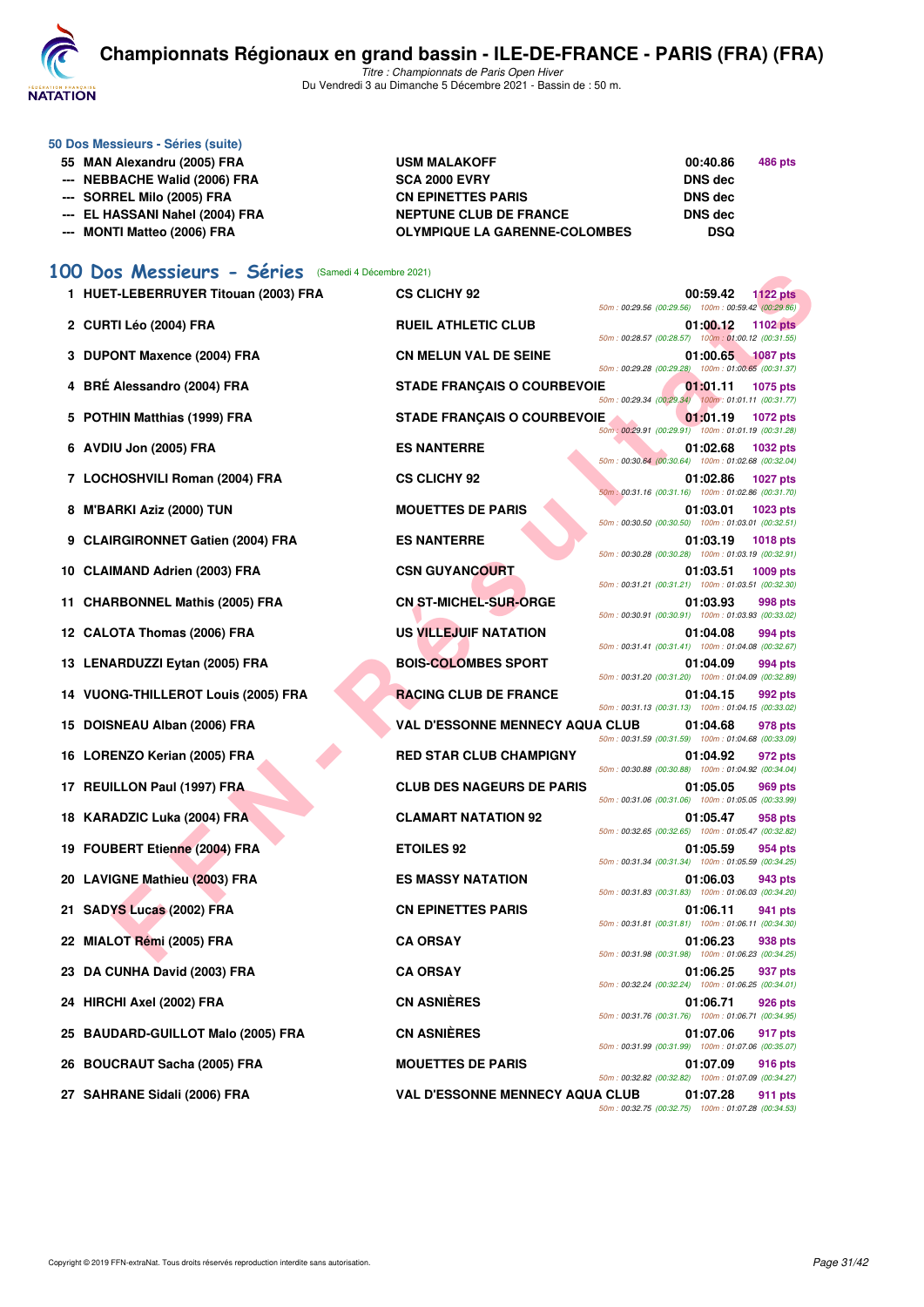**VATATION** 

**100 Dos Messieurs - Séries (suite)**

Du Vendredi 3 au Dimanche 5 Décembre 2021 - Bassin de : 50 m.

| 28 NGUYEN-KHAC Trung-Chinh (2006) FRA | <b>CLUB DES NAGEURS DE PARIS</b>     | 01:07.79<br>898 pts                                                                                                            |
|---------------------------------------|--------------------------------------|--------------------------------------------------------------------------------------------------------------------------------|
| 29 BENABDELKADER Brice (2006) FRA     | <b>US VAIRES</b>                     | 50m: 00:32.70 (00:32.70) 100m: 01:07.79 (00:35.09<br>01:08.84<br>872 pts<br>50m: 00:32.59 (00:32.59) 100m: 01:08.84 (00:36.25  |
| 30 RENE CORAIL Yann (2003) FRA        | <b>CA ORSAY</b>                      | 01:08.94<br>869 pts<br>50m: 00:33.60 (00:33.60) 100m: 01:08.94 (00:35.34)                                                      |
| 31 ILCHEV Velizar (2004) BUL          | <b>RED STAR CLUB CHAMPIGNY</b>       | 01:08.96<br>869 pts<br>50m: 00:31.62 (00:31.62) 100m: 01:08.96 (00:37.34                                                       |
| 32 SISSANI Massi (2005) FRA           | <b>RSC MONTREUIL</b>                 | 01:08.97<br>869 pts<br>50m: 00:32.38 (00:32.38) 100m: 01:08.97 (00:36.59                                                       |
| 33 BRISSONNET Baptiste (2005) FRA     | <b>ASS SPORTIVE BOUVINES</b>         | 01:09.11<br>865 pts<br>50m: 00:33.43 (00:33.43) 100m: 01:09.11 (00:35.68)                                                      |
| 34 LE MIRRONET Pierrick (2005) FRA    | <b>RUEIL ATHLETIC CLUB</b>           | 01:09.15<br>864 pts                                                                                                            |
| 35 DIAZ DE TUESTA Marc (2005) FRA     | <b>CLAMART NATATION 92</b>           | 50m: 00:33.42 (00:33.42) 100m: 01:09.15 (00:35.73)<br>01:09.18<br>863 pts                                                      |
| 36 MONTI Matteo (2006) FRA            | <b>OLYMPIQUE LA GARENNE-COLOMBES</b> | 50m: 00:33.39 (00:33.39) 100m: 01:09.18 (00:35.79<br>01:09.93<br>845 pts                                                       |
| 37 PFEIFER Célestin (2005) FRA        | <b>ES MASSY NATATION</b>             | 50m: 00:33.39 (00:33.39) 100m: 01:09.93 (00:36.54<br>01:10.34<br>835 pts                                                       |
| 38 CHAPUIS Barthelemy (2002) FRA      | <b>CN EPINETTES PARIS</b>            | 50m: 00:33.85 (00:33.85) 100m: 01:10.34 (00:36.49<br>01:10.48<br>832 pts                                                       |
| 39 BREON Alexis (2006) FRA            | <b>NEPTUNE CLUB DE FRANCE</b>        | 50m: 00:31.78 (00:31.78) 100m: 01:10.48 (00:38.70)<br>01:10.49<br>831 pts                                                      |
| 40 BARBERO Antoine (2006) FRA         | <b>SCUF PARIS</b>                    | 50m: 00:34.39 (00:34.39) 100m: 01:10.49 (00:36.10<br>01:10.67<br>827 pts                                                       |
| 41 ECOLIVET Charles (2005) FRA        | <b>SCUF PARIS</b>                    | 50m: 00:33.34 (00:33.34) 100m: 01:10.67 (00:37.33<br>01:10.80<br>824 pts<br>50m: 00:35.08 (00:35.08) 100m: 01:10.80 (00:35.72  |
| 42 FERAY Clement (2004) FRA           | <b>COM BAGNEUX NATATION</b>          | 01:10.85<br>823 pts                                                                                                            |
| 43 PEYREL Léonard (2004) FRA          | <b>ASS SPORTIVE BOUVINES</b>         | 50m: 00:33.24 (00:33.24) 100m: 01:10.85 (00:37.61)<br>816 pts<br>01:11.13                                                      |
| 44 CHEVALLET Quentin (2006) FRA       | <b>CN EPINETTES PARIS</b>            | 50m: 00:34.20 (00:34.20) 100m: 01:11.13 (00:36.93)<br>01:11.65<br>803 pts<br>50m: 00:34.55 (00:34.55) 100m: 01:11.65 (00:37.10 |
| 45 BOUCHER Francois (2005) FRA        | <b>RACING CLUB DE FRANCE</b>         | 01:11.95<br>796 pts                                                                                                            |
| 46 BEZZAOUYA Yassine (2006) FRA       | <b>BLANC-MESNIL S.N</b>              | 50m: 00:34.72 (00:34.72) 100m: 01:11.95 (00:37.23<br>01:12.28<br>788 pts<br>50m: 00:34.66 (00:34.66) 100m: 01:12.28 (00:37.62) |
| 47 FRANÇOIS Sacha (2006) FRA          | <b>OLYMPIQUE LA GARENNE-COLOMBES</b> | 01:12.64<br>780 pts<br>50m: 00:36.74 (00:36.74) 100m: 01:12.64 (00:35.90)                                                      |
| 48 LEVALLOIS Guillaume (2006) FRA     | <b>LA SAINT MANDEENNE</b>            | 01:12.67<br>779 pts<br>50m: 00:35.37 (00:35.37) 100m: 01:12.67 (00:37.30)                                                      |
| 49 MUZZOLINI Alessandro (2006) FRA    | <b>CLUB NAUTIQUE DOMREMY 13</b>      | 01:13.72<br>755 pts<br>50m: 00:33.76 (00:33.76) 100m: 01:13.72 (00:39.96                                                       |
| 50 ROCHER Quentin (2003) FRA          | <b>SCM CHÂTILLON NATATION</b>        | 01:14.01<br>748 pts<br>50m: 00:35.23 (00:35.23) 100m: 01:14.01 (00:38.78)                                                      |
| 51 CHALAMPUENTE Leo-Romain (2004) FRA | <b>CN EPINETTES PARIS</b>            | 01:14.57<br>735 pts<br>50m: 00:36.34 (00:36.34) 100m: 01:14.57 (00:38.23                                                       |
| 52 MURESAN Alexandru (2006) ROU       | <b>RACING CLUB DE FRANCE</b>         | 01:18.25<br>654 pts<br>50m: 00:37.73 (00:37.73) 100m: 01:18.25 (00:40.52)                                                      |
| 53 MARTIN Florian (2006) FRA          | <b>COLOMBES NATATION</b>             | 01:18.42<br>650 pts<br>50m: 00:38.68 (00:38.68) 100m: 01:18.42 (00:39.74                                                       |
| 54 FEARON Erwan (2005) FRA            | <b>RACING CLUB DE FRANCE</b>         | 644 pts<br>01:18.68<br>50m: 00:37.93 (00:37.93) 100m: 01:18.68 (00:40.75                                                       |
| 55 AISSOU Seif-Eddine (2005) FRA      | <b>SCUF PARIS</b>                    | 01:20.07<br>615 pts<br>50m: 00:38.86 (00:38.86) 100m: 01:20.07 (00:41.21                                                       |
| 56 TREOL Clovis (2006) FRA            | <b>CN EPINETTES PARIS</b>            | 01:22.93<br>557 pts<br>50m: 00:39.12 (00:39.12) 100m: 01:22.93 (00:43.81)                                                      |
| 57 MAN Alexandru (2005) FRA           | <b>USM MALAKOFF</b>                  | 01:25.50<br>507 pts<br>50m: 00:41.21 (00:41.21) 100m: 01:25.50 (00:44.29                                                       |
| --- SORREL Milo (2005) FRA            | <b>CN EPINETTES PARIS</b>            | <b>DNS dec</b>                                                                                                                 |

**--- LE COZ Cédric (2002) FRA SCA 2000 EVRY DNS dec**

**FAN AIR SCRIP THE RELIGIONS FRANCE SOLUTION ASS SPORTIVE BOUTFRANCE COLOMBES**<br> **FROM AIR CONSULTING AND FRANCE SOLUTION ASS SPORTIVE BOUTFRANCE COLOMBES**<br> **FROM AIR CONSULTING ATTENTION AND THE CONSULTING ATTENTION AND TH 28 NGUYEN-KHAC Trung-Chinh (2006) FRA CLUB DES NAGEURS DE PARIS 01:07.79 898 pts** *50m : 00:32.70 (00:32.70) 100m : 01:07.79 (00:35.09) 50m : 00:32.59 (00:32.59) 100m : 01:08.84 (00:36.25) 50m : 00:33.60 (00:33.60) 100m : 01:08.94 (00:35.34)* **369 PTAR CLUB CHAMPIGNY** 01:08.96 **869 pts** *50m : 00:31.62 (00:31.62) 100m : 01:08.96 (00:37.34)* **369 pts 369 pts 369 pts 201:08.97 869 pts** *50m : 00:32.38 (00:32.38) 100m : 01:08.97 (00:36.59)* **33 BRISS SPORTIVE BOUVINES 61:09.11 865 pts** *50m : 00:33.43 (00:33.43) 100m : 01:09.11 (00:35.68)* **34 BUEIL ATHLETIC CLUB CLUB 1:09.15 864 pts** *50m : 00:33.42 (00:33.42) 100m : 01:09.15 (00:35.73)* **35 DIAZ DE TUESTA MARC DE TUESTA MARC (201:09.18** 863 pts *50m : 00:33.39 (00:33.39) 100m : 01:09.18 (00:35.79)* **OLYMPIQUE LA GARENNE-COLOMBES** 01:09.93 845 pts *50m : 00:33.39 (00:33.39) 100m : 01:09.93 (00:36.54)* **27 PFEIFER CELESTIN CELESTIN CONTRACTED AT A CHARGE CELESTING CONTRACTED AT A CHARGE CELESTING CONTRACTED AT A CHARGE CELESTING CONTRACTED AT A CHARGE CHARGE CONTRACTED AT A CHARGE CHARGE CHARGE CONTRACTED AT A CHARGE CHA** *50m : 00:33.85 (00:33.85) 100m : 01:10.34 (00:36.49)* **382 pts CN EPINETTES PARIS CN EPINETTES** *50m : 00:31.78 (00:31.78) 100m : 01:10.48 (00:38.70)* **331 pts 331 pts 331 pts 331 pts** *50m : 00:34.39 (00:34.39) 100m : 01:10.49 (00:36.10)* **40 BARBERO Antonio BARBERO Antonio BARBERO Antonio BARBERO Antonio BARBERO Antonio BARBERO Antonio BARBERO Antonio BARBERO Antonio BARBERO Antonio BARBERO Antonio BARBERO Antonio BARBERO Antonio BARBERO Antonio BARBERO An** *50m : 00:33.34 (00:33.34) 100m : 01:10.67 (00:37.33) 50m : 00:35.08 (00:35.08) 100m : 01:10.80 (00:35.72)* **423 RM BAGNEUX NATATION 61:10.85 823 pts** *50m : 00:33.24 (00:33.24) 100m : 01:10.85 (00:37.61)* **43 ASS SPORTIVE BOUVINES CONSUMING ASS SPORTIVE BOUVINES** *50m : 00:34.20 (00:34.20) 100m : 01:11.13 (00:36.93)* **44 CN EPINETTES PARIS 61:11.65** 803 pts *50m : 00:34.55 (00:34.55) 100m : 01:11.65 (00:37.10)* **45 BOUCH BOUCH EXAMPLE 11.95** BOTH THE RACING CLUB DE FRANCE *50m : 00:34.72 (00:34.72) 100m : 01:11.95 (00:37.23)* **46 BLANC-MESNIL S.N 01:12.28** 788 pts *50m : 00:34.66 (00:34.66) 100m : 01:12.28 (00:37.62)* **0LYMPIQUE LA GARENNE-COLOMBES** 01:12.64 780 pts *50m : 00:36.74 (00:36.74) 100m : 01:12.64 (00:35.90)* **48 LA SAINT MANDEENNE 12.67 779 pts** *50m : 00:35.37 (00:35.37) 100m : 01:12.67 (00:37.30)* **49 CLUB NAUTIQUE DOMREMY 13** 01:13.72 755 pts *50m : 00:33.76 (00:33.76) 100m : 01:13.72 (00:39.96)* **5CM CHÂTILLON NATATION 01:14.01** 748 pts *50m : 00:35.23 (00:35.23) 100m : 01:14.01 (00:38.78)* **51 CHALAMPUE CHALAMPUE CON EPINETTES PARIS CONSUMING A CONSUMING CONSUMING CONSUMING CONSUMING CONSUMING CONSUMING CONSUMING CONSUMING CONSUMING CONSUMING CONSUMING CONSUMING CONSUMING CONSUMING CONSUMING CONSUMING CONSUM** *50m : 00:36.34 (00:36.34) 100m : 01:14.57 (00:38.23)* **FACING CLUB DE FRANCE** 01:18.25 654 pts *50m : 00:37.73 (00:37.73) 100m : 01:18.25 (00:40.52)* **COLOMBES NATATION** 01:18.42 650 pts *50m : 00:38.68 (00:38.68) 100m : 01:18.42 (00:39.74)* **544 PRACING CLUB DE FRANCE** 01:18.68 **644 pts** *50m : 00:37.93 (00:37.93) 100m : 01:18.68 (00:40.75) 50m : 00:38.86 (00:38.86) 100m : 01:20.07 (00:41.21)* **56 TREOL Clovis (2006) FRA CN EPINETTES PARIS 01:22.93 557 pts** *50m : 00:39.12 (00:39.12) 100m : 01:22.93 (00:43.81)* **USM MALAKOFF 01:25.50 507 pts** *50m : 00:41.21 (00:41.21) 100m : 01:25.50 (00:44.29)*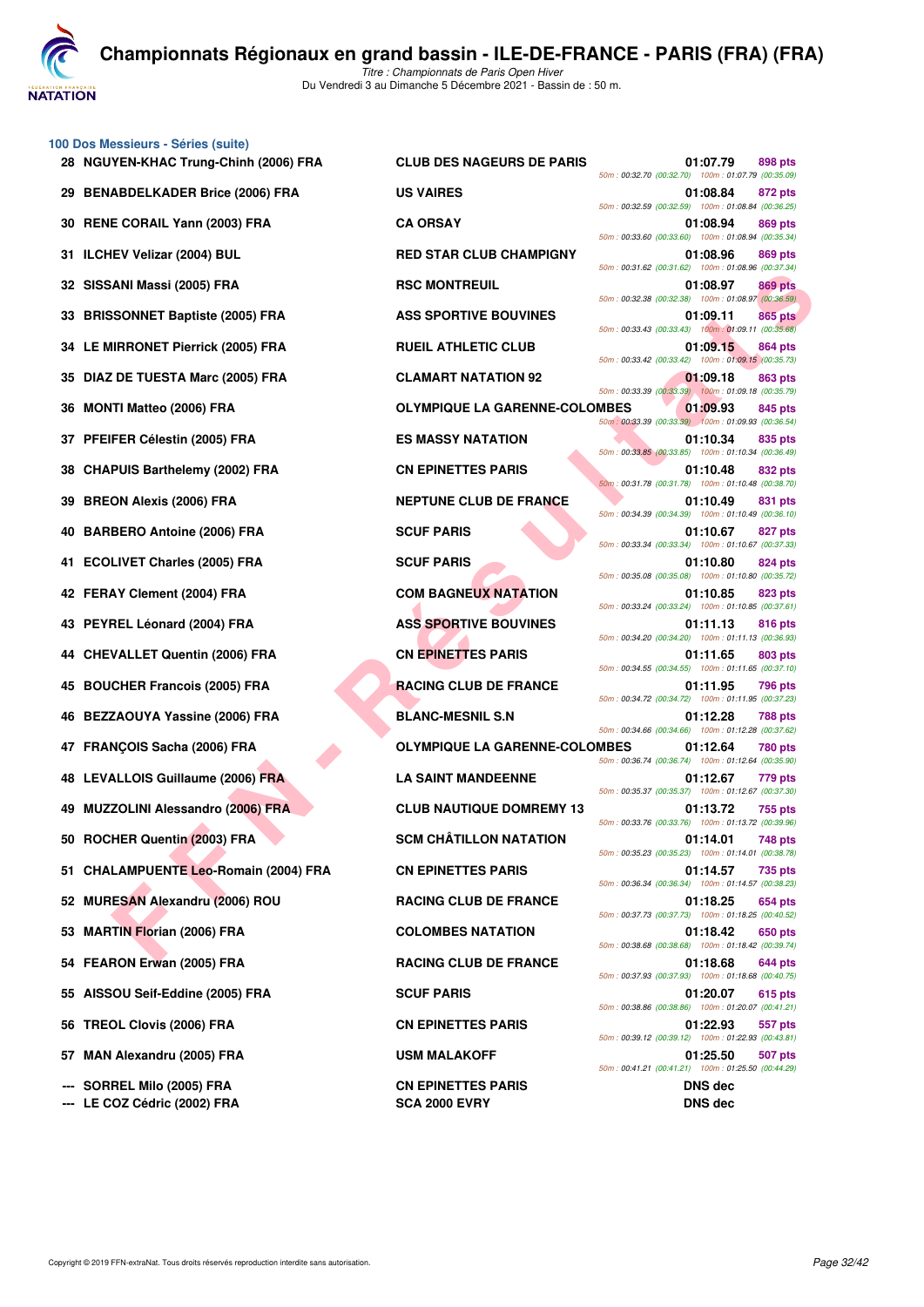

*Titre : Championnats de Paris Open Hiver* Du Vendredi 3 au Dimanche 5 Décembre 2021 - Bassin de : 50 m.

#### [200 Dos Messieurs - Séries](http://www.ffnatation.fr/webffn/resultats.php?idact=nat&go=epr&idcpt=73929&idepr=63) (Vendredi 3 Décembre 2021)

- 
- 
- 
- 
- 
- 
- 
- 
- 
- 
- 
- 
- 
- 
- 
- 
- 
- 
- 
- 
- 
- 
- 
- 
- 
- 

## **[50 Brasse Messieurs - Séries](http://www.ffnatation.fr/webffn/resultats.php?idact=nat&go=epr&idcpt=73929&idepr=71)** (Dimanche 5 Décembre 2021)

**1 AMROUCH-CHANTEPIE Idris (2004) FRA RSC MONTREUIL 120.45 1123 pts 2 CHALENDAR Léo (2003) FRA STADE FRANÇAIS O COURBEVOIE 00:30.71 1108 pts 3 HOUDENOT Nicolas (1997) FRA RED STAR CLUB CHAMPIGNY 00:30.76 PTS 4 GUIGUI Kellian (2003) FRA 1200 PTS** NOGENT NATATION 94 00:30.82 **5 CURTI Léo (2004) FRA RUEIL ATHLETIC CLUB 00:31.19 1083 pts 6 BUFFAUMENE Nael (2006) FRA STADE FRANÇAIS O COURBEVOIE 00:31.54 1065 pts 7 FOUBERT Etienne (2004) FRA ETOILES 92 00:31.76 1054 pts**

| 1 HUET-LEBERRUYER Titouan (2003) FRA<br>$50m: -$           | <b>CS CLICHY 92</b><br>100m: 01:0607m : (01:04.71)                    | 02:10.28<br>1092 pts<br>200m: 02:10.28 (01:05.57)        |
|------------------------------------------------------------|-----------------------------------------------------------------------|----------------------------------------------------------|
| 2 BARBAUD Julien (2004) FRA<br>$50m: -$                    | <b>CN MELUN VAL DE SEINE</b><br>100m: 01:04042 : (01:04.42)           | 02:12.12<br><b>1066 pts</b><br>200m: 02:12.12 (01:07.70) |
| 3 GORLIER IIan (2004) FRA<br>$50m: -$                      | <b>AC VILLEPINTE</b><br>100m: 01:05018 : (01:05.13)                   | 02:15.34<br>1023 pts<br>200m: 02:15.34 (01:10.21)        |
| 4 CLAIRGIRONNET Gatien (2004) FRA<br>$50m: -$              | <b>ES NANTERRE</b><br>100m: 01:04048 : (01:04.48)                     | 02:16.74<br><b>1004 pts</b><br>200m: 02:16.74 (01:12.26) |
| 5 CHARBONNEL Mathis (2005) FRA<br>$50m: -$                 | <b>CN ST-MICHEL-SUR-ORGE</b><br>100m: 01:080f7 : (01:07.17)           | 02:18.63<br>979 pts<br>200m: 02:18.63 (01:11.46)         |
| 6 DOISNEAU Alban (2006) FRA<br>$50m: -$                    | <b>VAL D'ESSONNE MENNECY AQUA CLUB</b><br>100m: 01:08044 : (01:07.44) | 02:19.94<br><b>962 pts</b><br>200m: 02:19.94 (01:12.50)  |
| 7 THIERRY Gaspard (2004) FRA<br>$50m: -$                   | <b>CN MELUN VAL DE SEINE</b><br>100m: 01:080r4 : (01:08.14)           | 02:20.09<br><b>960 pts</b><br>200m: 02:20.09 (01:11.95)  |
| 8 LOCHOSHVILI Roman (2004) FRA<br>$50m: -$                 | <b>CS CLICHY 92</b><br>100m: 01:03078 : (01:07.73)                    | 02:20.15<br>959 pts<br>200m: 02:20.15 (01:12.42)         |
| 9 SNEP Damien (2006) FRA<br>$50m: -$                       | <b>SN VERSAILLES</b><br>100m: 01:03/80 : (01:07.80)                   | 02:21.01<br><b>948 pts</b><br>200m: 02:21.01 (01:13.21)  |
| 10 MIALOT Rémi (2005) FRA<br>$50m: -$                      | <b>CA ORSAY</b><br>100m: 01:08079 : (01:08.79)                        | 02:22.04<br>935 pts<br>200m: 02:22.04 (01:13.25)         |
| 11 RENE CORAIL Yann (2003) FRA<br>50m : ---                | <b>CA ORSAY</b><br>100m: 01:06/90 : (01:06.90)                        | 02:22.73<br>926 pts<br>200m: 02:22.73 (01:15.83)         |
| 12 FOUBERT Etienne (2004) FRA<br>$50m: -$                  | <b>ETOILES 92</b><br>100m: 01:09010 : (01:09.10)                      | 02:22.76<br>926 pts<br>200m: 02:22.76 (01:13.66)         |
| 13 LORENZO Kerian (2005) FRA<br>$50m: -$                   | <b>RED STAR CLUB CHAMPIGNY</b><br>100m: 01:03(29 : (01:07.29)         | 02:23.78<br>913 pts<br>200m: 02:23.78 (01:16.49)         |
| 14 SAHRANE Sidali (2006) FRA<br>$50m: -$                   | <b>VAL D'ESSONNE MENNECY AQUA CLUB</b><br>100m: 01:10:53 : (01:10.53) | 02:23.96<br>910 pts<br>200m: 02:23.96 (01:13.43)         |
| 15 LAVIGNE Mathieu (2003) FRA<br>$50m: -$                  | <b>ES MASSY NATATION</b><br>100m: 01:09070 : (01:09.70)               | 02:24.67<br>901 pts<br>200m: 02:24.67 (01:14.97)         |
| 16 HIRCHI Axel (2002) FRA<br>$50m: -$                      | <b>CN ASNIERES</b><br>100m: 01:10099 : (01:10.99)                     | 02:27.38<br><b>868 pts</b><br>200m: 02:27.38 (01:16.39)  |
| 17 BRISSONNET Baptiste (2005) FRA<br>$50m$ :               | <b>ASS SPORTIVE BOUVINES</b><br>100m: 01:09.67): 100m: 01:09.67       | 02:27.91<br>861 pts<br>200m: 02:27.91 (01:18.24)         |
| 18 SAADE Jad (2003) FRA<br>$50m: -$                        | <b>CN ASNIERES</b><br>100m: 01:15040 : (01:11.40)                     | 02:28.58<br>853 pts<br>200m: 02:28.58 (01:17.18)         |
| 19 NGUYEN-KHAC Trung-Chinh (2006) FRA<br>$50m: -$          | <b>CLUB DES NAGEURS DE PARIS</b><br>100m: 01:18046 : (01:12.46)       | 02:29.03<br>847 pts<br>200m: 02:29.03 (01:16.57)         |
| 20 PFEIFER Célestin (2005) FRA<br>$50m: -$                 | <b>ES MASSY NATATION</b><br>100m: 01:18(37): (01:12.37)               | 02:30.01<br>836 pts<br>200m: 02:30.01 (01:17.64)         |
| 21 LE MIRRONET Pierrick (2005) FRA<br>$50m: -$             | <b>RUEIL ATHLETIC CLUB</b><br>100m: 01:15(34 : (01:11.34)             | 02:30.14<br>834 pts<br>200m: 02:30.14 (01:18.80)         |
| 22 MONTI Matteo (2006) FRA<br>$50m: -$                     | <b>OLYMPIQUE LA GARENNE-COLOMBES</b><br>100m: 01:13070 : (01:13.70)   | 02:30.44<br>830 pts<br>200m: 02:30.44 (01:16.74)         |
| 23 FRANÇOIS Sacha (2006) FRA<br>$50m: -$                   | <b>OLYMPIQUE LA GARENNE-COLOMBES</b><br>100m: 01:14.64 : (01:14.64)   | 02:32.86<br>801 pts<br>200m: 02:32.86 (01:18.22)         |
| 24 DE LA BAUME Adriano (2006) ITA<br>$50m: -$              | <b>RACING CLUB DE FRANCE</b><br>100m: 01:150m : (01:15.41)            | 02:35.49<br>770 pts<br>200m: 02:35.49 (01:20.08)         |
| <b>BOUCRAUT Sacha (2005) FRA</b><br>SORREL Milo (2005) FRA | <b>MOUETTES DE PARIS</b><br><b>CN EPINETTES PARIS</b>                 | <b>DNS dec</b><br><b>DNS</b> dec                         |
|                                                            |                                                                       |                                                          |

| ٠<br>200m: 02:23.78 (01:16.49)               |                           |
|----------------------------------------------|---------------------------|
| 2:23.96<br>200m: 02:23.96 (01:13.43)         | 910 pts                   |
| 12:24.67                                     | 901 pts                   |
|                                              | 200m: 02:24.67 (01:14.97) |
| 2:27.38                                      | 868 pts                   |
| 200m: 02:27.38 (01:16.39)                    |                           |
| 2:27.91 861 pts                              | 200m: 02:27.91 (01:18.24) |
| 2:28.58 853 pts                              |                           |
| 200m: 02:28.58 (01:17.18)                    |                           |
| 2:29.03 847 pts                              |                           |
| 200m: 02:29.03 (01:16.57)                    |                           |
| 2:30.01 836 pts<br>200m: 02:30.01 (01:17.64) |                           |
| 12:30.14                                     | 834 pts                   |
| 200m: 02:30.14 (01:18.80)                    |                           |
| 12:30.44                                     | 830 pts                   |
|                                              | 200m: 02:30.44 (01:16.74) |
| 2:32.86                                      | 801 pts                   |
| 200m: 02:32.86 (01:18.22)                    |                           |
| 2:35.49 770 pts<br>200m: 02:35.49 (01:20.08) |                           |
| <b>NS</b> dec                                |                           |
| <b>NS dec</b>                                |                           |
|                                              |                           |
|                                              |                           |
|                                              |                           |
| 0:30.45                                      | <b>1122 pts</b>           |
| 0:30.71                                      | 1108 pts                  |
| 0:30.76                                      | 1105 pts                  |
| 0:30.82                                      | 1102 pts                  |
| 0:31.19                                      | 1083 pts                  |
| 0:31.54                                      | 1065 pts                  |
| 0.04, 70                                     |                           |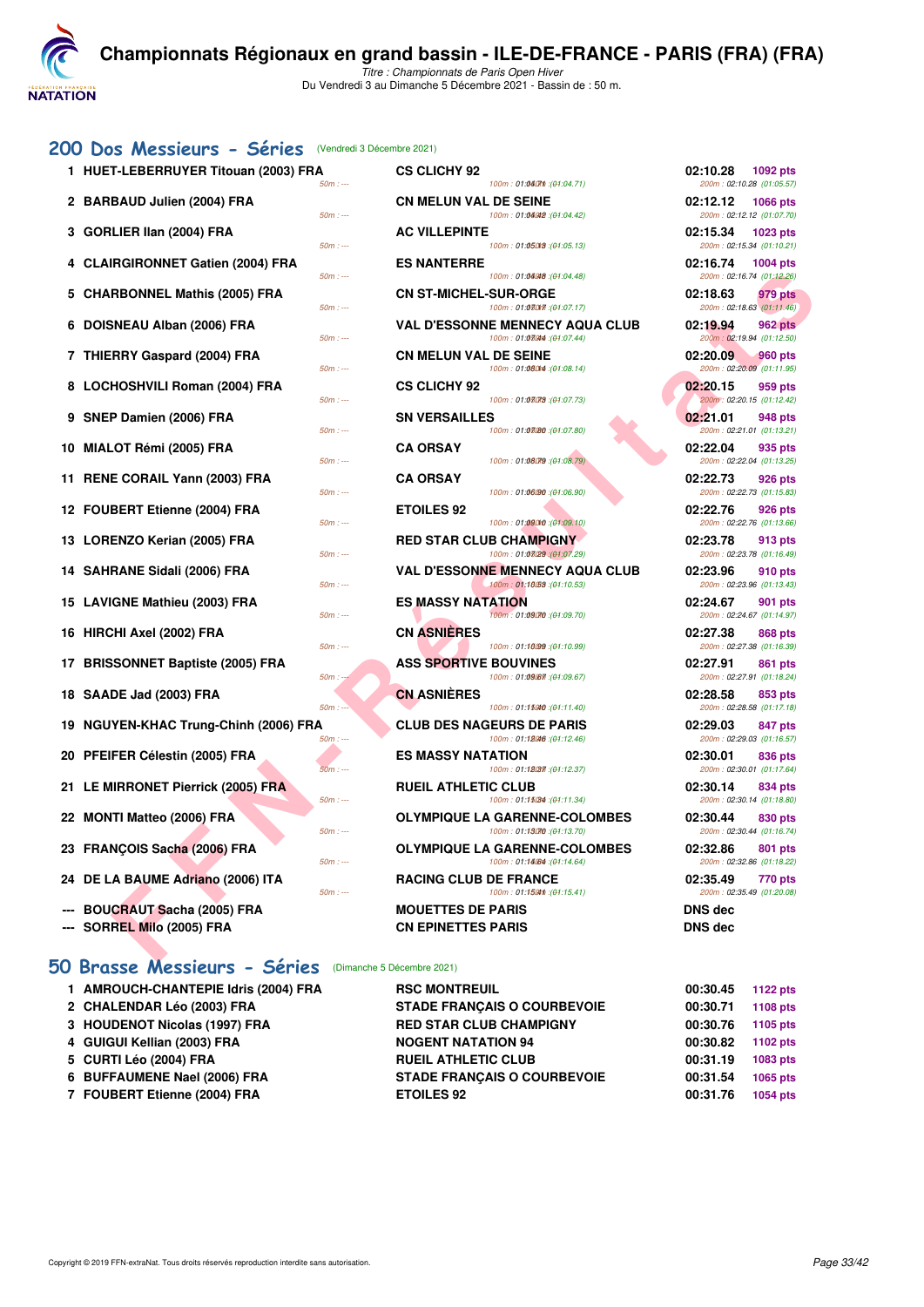

*Titre : Championnats de Paris Open Hiver* Du Vendredi 3 au Dimanche 5 Décembre 2021 - Bassin de : 50 m.

| 50 Brasse Messieurs - Séries (suite)       |                                    |            |                 |  |  |  |
|--------------------------------------------|------------------------------------|------------|-----------------|--|--|--|
| 8 BIZARRI Elyas (2005) FRA                 | <b>MOUETTES DE PARIS</b>           | 00:31.81   | 1051 pts        |  |  |  |
| 9 MENARD Romain (2004) FRA                 | <b>RED STAR CLUB CHAMPIGNY</b>     | 00:32.34   | 1024 pts        |  |  |  |
| 10 DA SILVA Noah (2006) FRA                | <b>CN MELUN VAL DE SEINE</b>       | 00:32.49   | <b>1017 pts</b> |  |  |  |
| 11 HUGONENQ Milo (2004) FRA                | <b>CLUB DES NAGEURS DE PARIS</b>   | 00:32.63   | <b>1010 pts</b> |  |  |  |
| 12 TANJEVIC Konstantin (2003) FRA          | <b>RACING CLUB DE FRANCE</b>       | 00:32.68   | 1007 pts        |  |  |  |
| 13 PAILLET Yohann (2004) FRA               | <b>CN MELUN VAL DE SEINE</b>       | 00:32.73   | 1005 pts        |  |  |  |
| 14 MOALLA Yanis (2005) FRA                 | <b>AC BOBIGNY</b>                  | 00:32.81   | 1001 pts        |  |  |  |
| 15 BIGAY Antoine (2006) FRA                | <b>CLAMART NATATION 92</b>         | 00:33.06   | 988 pts         |  |  |  |
| 16 CRESTIA Théo (1989) FRA                 | <b>COM BAGNEUX NATATION</b>        | 00:33.16   | 983 pts         |  |  |  |
| 17 BIGORRE Maxime (2006) FRA               | <b>STADE FRANÇAIS O COURBEVOIE</b> | 00:33.44   | <b>970 pts</b>  |  |  |  |
| 18 BAILLARGE Bastien (2004) FRA            | <b>RED STAR CLUB CHAMPIGNY</b>     | 00:33.48   | 968 pts         |  |  |  |
| 19 RAYAllian (2005) FRA                    | <b>JEANNE D'ARC DRANCY</b>         | 00:33.53   | 965 pts         |  |  |  |
| 20 HEUILLET Ewan (2005) FRA                | <b>CLAMART NATATION 92</b>         | 00:33.56   | 964 pts         |  |  |  |
| 21 ILCHEV Velizar (2004) BUL               | <b>RED STAR CLUB CHAMPIGNY</b>     | 00:33.94   | 945 pts         |  |  |  |
| 22 BIKAI COMBE Lorenzo (2004) FRA          | <b>RACING CLUB DE FRANCE</b>       | 00:34.01   | 942 pts         |  |  |  |
| 23 SALUDJIAN Marius (2004) FRA             | <b>NEPTUNE CLUB DE FRANCE</b>      | 00:34.03   | 941 pts         |  |  |  |
| 24 VANBUTSEL Ryan (2005) FRA               | <b>JEANNE D'ARC DRANCY</b>         | 00:34.32   | 927 pts         |  |  |  |
| 25 TACHOU Andreï (2004) FRA                | <b>SCUF PARIS</b>                  | 00:34.34   | 926 pts         |  |  |  |
| 26 GODET Maxence (2006) FRA                | <b>RSC MONTREUIL</b>               | 00:34.54   | 916 pts         |  |  |  |
| 27 BOULANGER Maxance (2004) FRA            | <b>CN ST-MICHEL-SUR-ORGE</b>       | 00:34.61   | 913 pts         |  |  |  |
| 28 CHAPUIS Barthelemy (2002) FRA           | <b>CN EPINETTES PARIS</b>          | 00:34.67   | 910 pts         |  |  |  |
| 29 LEBAS Alexandre (2002) FRA              | <b>AC BOBIGNY</b>                  | 00:34.85   | 902 pts         |  |  |  |
| 30 BOURT Ethan (2006) FRA                  | <b>RACING CLUB DE FRANCE</b>       | 00:34.89   | 900 pts         |  |  |  |
| 31 EL HASSANI Nahel (2004) FRA             | <b>NEPTUNE CLUB DE FRANCE</b>      | 00:34.96   | 897 pts         |  |  |  |
| 32 CLAVEL Barthélémy (2005) FRA            | <b>NEPTUNE CLUB DE FRANCE</b>      | 00:34.99   | 895 pts         |  |  |  |
| 33 MIALOT Rémi (2005) FRA                  | <b>CA ORSAY</b>                    | 00:35.52   | 870 pts         |  |  |  |
| 34 RAZAFITSIATOSIKA Tojo-Cedric (1997) MAD | <b>CLUB DES NAGEURS DE PARIS</b>   | 00:35.85   | 855 pts         |  |  |  |
| 35 DUMAY Elvis (2004) FRA                  | <b>PARIS SPORT CLUB</b>            | 00:36.86   | 809 pts         |  |  |  |
| 36 LEGAVRE JEROME Phileas (2003) FRA       | <b>CN EPINETTES PARIS</b>          | 00:37.27   | <b>791 pts</b>  |  |  |  |
| 37 LE MIRRONET Pierrick (2005) FRA         | <b>RUEIL ATHLETIC CLUB</b>         | 00:37.30   | <b>790 pts</b>  |  |  |  |
| 38 ROTA Corto (2003) FRA                   | <b>PARIS SPORT CLUB</b>            | 00:37.36   | <b>787 pts</b>  |  |  |  |
| 39 BOEGLIN Xavier (2003) FRA               | <b>PARIS SPORT CLUB</b>            | 00:37.56   | 778 pts         |  |  |  |
| 40 PAULO Eliott (2005) FRA                 | <b>STADE FRANÇAIS O COURBEVOIE</b> | 00:37.76   | <b>769 pts</b>  |  |  |  |
| 41 FLEURIER Antoine (2005) FRA             | <b>CLUB NAUTIQUE DOMREMY 13</b>    | 00:38.23   | 749 pts         |  |  |  |
| 42 JANNIC Joseph (2002) FRA                | <b>SCUF PARIS</b>                  | 00:38.27   | 747 pts         |  |  |  |
| 43 BRISSON Jeoffrey (1998) FRA             | <b>ES MASSY NATATION</b>           | 00:38.86   | <b>722 pts</b>  |  |  |  |
| 44 AMEUR Yinay (2006) FRA                  | <b>CLUB NAUTIQUE DOMREMY 13</b>    | 00:39.12   | 711 pts         |  |  |  |
| 45 DE HAUT DE SIGY Oscar (2004) FRA        | <b>RACING CLUB DE FRANCE</b>       | 00:39.14   | <b>710 pts</b>  |  |  |  |
| 46 QUESSON Julien (2005) FRA               | <b>CS CLICHY 92</b>                | 00:39.29   | 704 pts         |  |  |  |
| 47 VILA Esteban (2005) FRA                 | <b>ASS SPORTIVE BOUVINES</b>       | 00:39.69   | <b>688 pts</b>  |  |  |  |
| 48 MAILLOT FLAMEE Enzo (2006) FRA          | <b>GENNEVILLIERS NATATION</b>      | 00:40.02   | 674 pts         |  |  |  |
| 49 TANCRAY Victorien (2005) FRA            | <b>CN EPINETTES PARIS</b>          | 00:40.20   | <b>667 pts</b>  |  |  |  |
| 50 DELATTRE XIONG Louis (2006) FRA         | <b>CN EPINETTES PARIS</b>          | 00:41.32   | 622 pts         |  |  |  |
| --- GAILLART Baptiste (1997) FRA           | <b>RACING CLUB DE FRANCE</b>       | DNS dec    |                 |  |  |  |
| <b>BON DJEMAGabin (2006) FRA</b>           | <b>STADE FRANCAIS O COURBEVOIE</b> | DNS dec    |                 |  |  |  |
| --- PONSONBY Sébastien (1983) FRA          | <b>CN EPINETTES PARIS</b>          | <b>DNS</b> |                 |  |  |  |
| --- NEBBACHE Walid (2006) FRA              | <b>SCA 2000 EVRY</b>               | <b>DNS</b> |                 |  |  |  |
|                                            |                                    |            |                 |  |  |  |

## **[100 Brasse Messieurs - Séries](http://www.ffnatation.fr/webffn/resultats.php?idact=nat&go=epr&idcpt=73929&idepr=72)** (Vendredi 3 Décembre 2021)

| 1 MELIN Tobias (2003) FRA            | <b>ETOILES 92</b>                  | 01:07.67 | 1116 pts |
|--------------------------------------|------------------------------------|----------|----------|
| 2 BAUMANN Simon (1990) FRA           | <b>CLAMART NATATION 92</b>         | 01:08.23 | 1102 pts |
| 3 AMROUCH-CHANTEPIE Idris (2004) FRA | <b>RSC MONTREUIL</b>               | 01:09.28 | 1074 pts |
| 4 BUFFAUMENE Nael (2006) FRA         | <b>STADE FRANCAIS O COURBEVOIE</b> | 01:09.53 | 1068 pts |
| 5 BIZARRI Elyas (2005) FRA           | <b>MOUETTES DE PARIS</b>           | 01:09.81 | 1061 pts |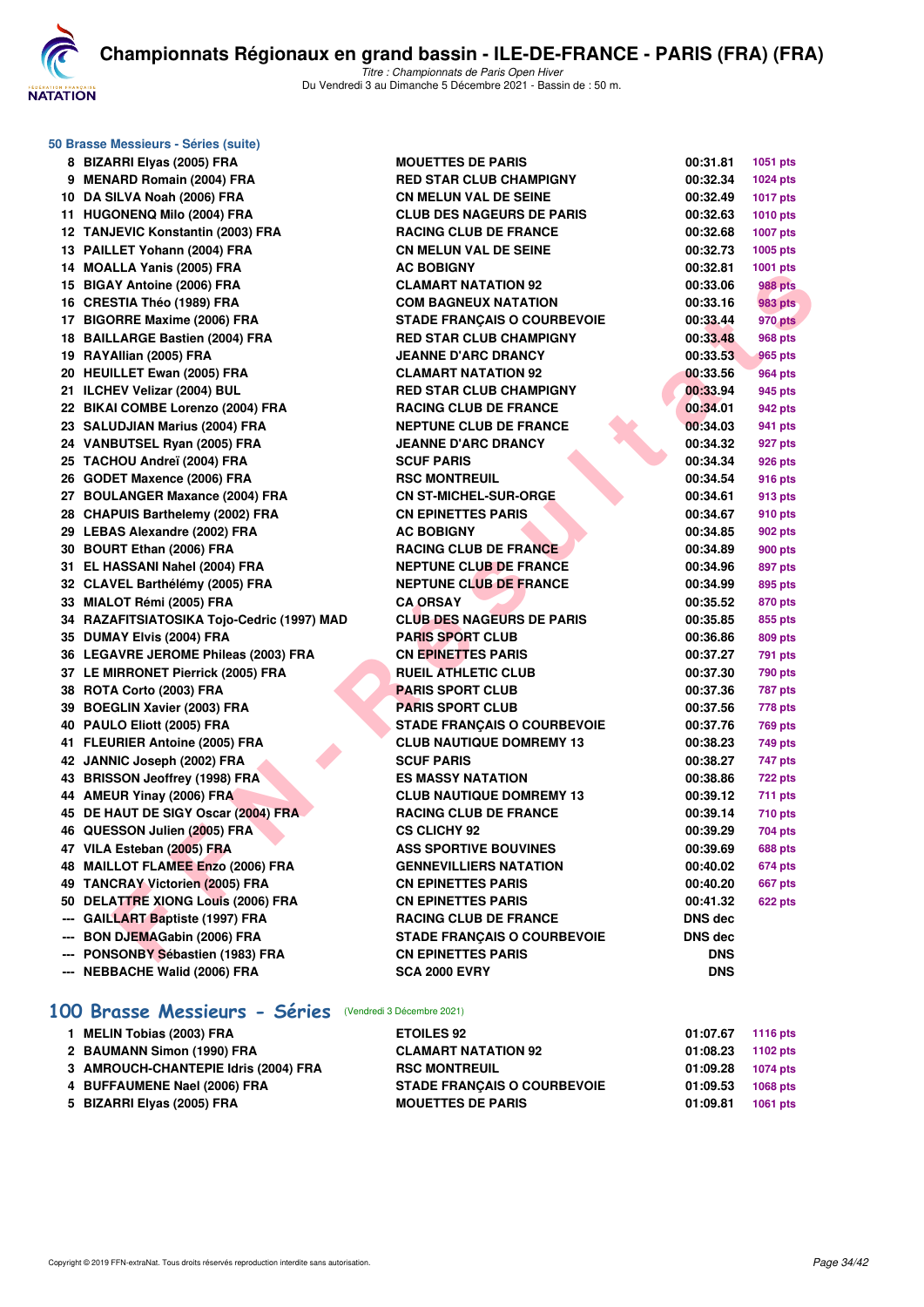

| 100 Brasse Messieurs - Séries (suite) |                                                                                                                                         |            |                 |
|---------------------------------------|-----------------------------------------------------------------------------------------------------------------------------------------|------------|-----------------|
| 6 LETOCART Enzo (2004) FRA            | <b>CN MELUN VAL DE SEINE</b>                                                                                                            | 01:10.36   | <b>1047 pts</b> |
| 7 BARBAUD Julien (2004) FRA           | <b>CN MELUN VAL DE SEINE</b>                                                                                                            | 01:11.11   | 1028 pts        |
| 8 DA SILVA Noah (2006) FRA            | <b>CN MELUN VAL DE SEINE</b>                                                                                                            | 01:11.84   | <b>1010 pts</b> |
| 9 BIGAY Antoine (2006) FRA            | <b>CLAMART NATATION 92</b>                                                                                                              | 01:12.03   | 1005 pts        |
| 10 HUGONENQ Milo (2004) FRA           | <b>CLUB DES NAGEURS DE PARIS</b>                                                                                                        | 01:12.13   | 1003 pts        |
| 11 PAILLET Yohann (2004) FRA          | <b>CN MELUN VAL DE SEINE</b>                                                                                                            | 01:13.25   | 975 pts         |
| 12 RENE CORAIL Yann (2003) FRA        | <b>CA ORSAY</b>                                                                                                                         | 01:14.11   | 954 pts         |
| 13 SALUDJIAN Marius (2004) FRA        | <b>NEPTUNE CLUB DE FRANCE</b>                                                                                                           | 01:14.55   | 943 pts         |
| 14 BIGORRE Maxime (2006) FRA          | <b>STADE FRANCAIS O COURBEVOIE</b>                                                                                                      | 01:15.60   | <b>918 pts</b>  |
| 15 VANBUTSEL Ryan (2005) FRA          | <b>JEANNE D'ARC DRANCY</b>                                                                                                              | 01:15.64   | 917 pts         |
| 16 MOALLA Yanis (2005) FRA            | <b>AC BOBIGNY</b>                                                                                                                       | 01:15.67   | 917 pts         |
| 17 NEBBACHE Walid (2006) FRA          | <b>SCA 2000 EVRY</b>                                                                                                                    | 01:15.87   | 912 pts         |
| 18 BOURT Ethan (2006) FRA             | <b>RACING CLUB DE FRANCE</b>                                                                                                            | 01:15.95   | 910 pts         |
| 19 CLAVEL Barthélémy (2005) FRA       | <b>NEPTUNE CLUB DE FRANCE</b>                                                                                                           | 01:16.78   | 891 pts         |
| 20 RAYAllian (2005) FRA               | <b>JEANNE D'ARC DRANCY</b>                                                                                                              | 01:17.52   | 873 pts         |
| 21 TACHOU Andreï (2004) FRA           | <b>SCUF PARIS</b>                                                                                                                       | 01:18.42   | 853 pts         |
| 22 NIKOLIC Nikola (2006) FRA          | <b>AS BONDY</b>                                                                                                                         | 01:18.85   | 843 pts         |
| 23 GODET Maxence (2006) FRA           | <b>RSC MONTREUIL</b>                                                                                                                    | 01:19.12   | 837 pts         |
| 24 DAGRY Quentin (2006) FRA           | <b>CLUB DES NAGEURS DE PARIS</b>                                                                                                        | 01:21.88   | 775 pts         |
| 25 LEGAVRE JEROME Phileas (2003) FRA  | <b>CN EPINETTES PARIS</b>                                                                                                               | 01:24.67   | 716 pts         |
| 26 ROTA Corto (2003) FRA              | <b>PARIS SPORT CLUB</b>                                                                                                                 | 01:24.99   | 709 pts         |
| 27 JANNIC Joseph (2002) FRA           | <b>SCUF PARIS</b>                                                                                                                       | 01:26.93   | 669 pts         |
| 28 PAULO Eliott (2005) FRA            | <b>STADE FRANÇAIS O COURBEVOIE</b>                                                                                                      | 01:27.67   | 654 pts         |
| 29 QUESSON Julien (2005) FRA          | <b>CS CLICHY 92</b>                                                                                                                     | 01:28.04   | 647 pts         |
| 30 VILA Esteban (2005) FRA            | <b>ASS SPORTIVE BOUVINES</b>                                                                                                            | 01:28.49   | 638 pts         |
| 31 AMEUR Yinay (2006) FRA             | <b>CLUB NAUTIQUE DOMREMY 13</b>                                                                                                         | 01:29.45   | <b>619 pts</b>  |
| 32 DELATTRE XIONG Louis (2006) FRA    | <b>CN EPINETTES PARIS</b>                                                                                                               | 01:30.29   | <b>603 pts</b>  |
| --- CRESTIA Théo (1989) FRA           | <b>COM BAGNEUX NATATION</b>                                                                                                             | DNS dec    |                 |
| --- BON DJEMAGabin (2006) FRA         | <b>STADE FRANÇAIS O COURBEVOIE</b>                                                                                                      | DNS dec    |                 |
| --- HEUILLET Ewan (2005) FRA          | <b>CLAMART NATATION 92</b>                                                                                                              | <b>DSQ</b> |                 |
|                                       |                                                                                                                                         |            |                 |
| 200 Brasse Messieurs - Séries         | (Samedi 4 Décembre 2021)                                                                                                                |            |                 |
| 1 POBEL-CRAPPE Matys (2005) FRA       | <b>CSN GUYANCOURT</b>                                                                                                                   | 02:33.57   | 999 pts         |
|                                       | 50m: 00:35.66 (00:35.66) 100m: 01:14.57 (00:38.91) 150m: 01:54.71 (00:40.14) 200m: 02:33.57 (00:38.86)                                  |            |                 |
| 2 BUFFAUMENE Nael (2006) FRA          | <b>STADE FRANÇAIS O COURBEVOIE</b>                                                                                                      | 02:33.97   | 994 pts         |
|                                       | 50m: 00:35.29 (00:35.29) 100m: 01:14.41 (00:39.12) 150m: 01:54.57 (00:40.16) 200m: 02:33.97 (00:39.40)<br><b>CLAMART NATATION 92</b>    | 02:35.49   |                 |
| 3 BIGAY Antoine (2006) FRA            | 50m : 00:35.43 (00:35.43) 100m : 01:14.43 (00:39.00) 150m : 01:54.88 (00:40.45) 200m : 02:35.49 (00:40.61)                              |            | 976 pts         |
| 4 DA SILVA Noah (2006) FRA            | <b>CN MELUN VAL DE SEINE</b>                                                                                                            | 02:38.35   | 941 pts         |
|                                       | 50m: 00:35.96 (00:35.96) 100m: 01:16.34 (00:40.38) 150m: 01:57.28 (00:40.94) 200m: 02:38.35 (00:41.07)                                  |            |                 |
| 5 RENE CORAIL Yann (2003) FRA         | <b>CA ORSAY</b>                                                                                                                         | 02:41.44   | 905 pts         |
|                                       | 50m: 00:35.91 (00:35.91) 100m: 01:16.62 (00:40.71) 150m: 01:58.23 (00:41.61) 200m: 02:41.44 (00:43.21)                                  |            |                 |
| 6 HEUILLET Ewan (2005) FRA            | <b>CLAMART NATATION 92</b><br>$50m$ : 00:38.24 (00:38.24) 100m: 01:19.06 (00:40.82) 150m: 02:00.46 (00:41.40) 200m: 02:44.43 (00:43.97) | 02:44.43   | 870 pts         |
| 7 PAILLET Yohann (2004) FRA           | <b>CN MELUN VAL DE SEINE</b>                                                                                                            | 02:48.65   | 822 pts         |
|                                       | 50m: 00:38.16 (00:38.16) 100m: 01:20.66 (00:42.50) 150m: 02:04.09 (00:43.43) 200m: 02:48.65 (00:44.56)                                  |            |                 |
| 8 NEDELLEC Hugo (2006) FRA            | <b>ES MASSY NATATION</b>                                                                                                                | 02:51.73   | 788 pts         |
|                                       |                                                                                                                                         |            |                 |

- 1 POBEL-CRAPPE Matys (2005) FRA
- 2 BUFFAUMENE Nael (2006) FRA
- **3 BIGAY Antoine (2006) FRA**
- **4 DA SILVA Noah (2006) FRA**
- **5 RENE CORAIL Yann (2003) FRA**
- **6 HEUILLET Ewan (2005) FRA**
- **7 PAILLET Yohann (2004) FRA**
- 8 NEDELLEC Hugo (2006) FRA
- **9 TACHOU Andreï (2004) FRA**
- **10 BOULANGER Maxance (2004) FRA**
- **11 BOURT Ethan (2006) FRA**
- 12 **METREAU Stanislas (2005) FRA**
- 13 ABDELBAKI Zakaria (2006) FRA

| <b>UN MELUN VAL DE JE</b>          | ,,,,,,,,,,,    | $1071$ pis     |
|------------------------------------|----------------|----------------|
| <b>CN MELUN VAL DE SEINE</b>       | 01:11.11       | 1028 pts       |
| <b>CN MELUN VAL DE SEINE</b>       | 01:11.84       | 1010 pts       |
| <b>CLAMART NATATION 92</b>         | 01:12.03       | 1005 pts       |
| <b>CLUB DES NAGEURS DE PARIS</b>   | 01:12.13       | 1003 pts       |
| <b>CN MELUN VAL DE SEINE</b>       | 01:13.25       | 975 pts        |
| <b>CA ORSAY</b>                    | 01:14.11       | 954 pts        |
| <b>NEPTUNE CLUB DE FRANCE</b>      | 01:14.55       | <b>943 pts</b> |
| <b>STADE FRANCAIS O COURBEVOIE</b> | 01:15.60       | <b>918 pts</b> |
| <b>JEANNE D'ARC DRANCY</b>         | 01:15.64       | 917 pts        |
| <b>AC BOBIGNY</b>                  | 01:15.67       | 917 pts        |
| <b>SCA 2000 EVRY</b>               | 01:15.87       | 912 pts        |
| <b>RACING CLUB DE FRANCE</b>       | 01:15.95       | 910 pts        |
| <b>NEPTUNE CLUB DE FRANCE</b>      | 01:16.78       | 891 pts        |
| <b>JEANNE D'ARC DRANCY</b>         | 01:17.52       | 873 pts        |
| <b>SCUF PARIS</b>                  | 01:18.42       | 853 pts        |
| <b>AS BONDY</b>                    | 01:18.85       | 843 pts        |
| <b>RSC MONTREUIL</b>               | 01:19.12       | 837 pts        |
| <b>CLUB DES NAGEURS DE PARIS</b>   | 01:21.88       | 775 pts        |
| <b>CN EPINETTES PARIS</b>          | 01:24.67       | <b>716 pts</b> |
| <b>PARIS SPORT CLUB</b>            | 01:24.99       | 709 pts        |
| <b>SCUF PARIS</b>                  | 01:26.93       | <b>669 pts</b> |
| <b>STADE FRANÇAIS O COURBEVOIE</b> | 01:27.67       | <b>654 pts</b> |
| <b>CS CLICHY 92</b>                | 01:28.04       | 647 pts        |
| <b>ASS SPORTIVE BOUVINES</b>       | 01:28.49       | 638 pts        |
| <b>CLUB NAUTIQUE DOMREMY 13</b>    | 01:29.45       | 619 pts        |
| <b>CN EPINETTES PARIS</b>          | 01:30.29       | <b>603 pts</b> |
| <b>COM BAGNEUX NATATION</b>        | <b>DNS dec</b> |                |
| <b>STADE FRANCAIS O COURBEVOIE</b> | <b>DNS</b> dec |                |
| <b>CLAMART NATATION 92</b>         | <b>DSQ</b>     |                |
|                                    |                |                |

|  |  | medi 4 Décembre 2021) |  |
|--|--|-----------------------|--|
|  |  |                       |  |

| <b>CSN GUYANCOURT</b>        |                                                                                                        |  | 02:33.57 999 pts |                |
|------------------------------|--------------------------------------------------------------------------------------------------------|--|------------------|----------------|
|                              | 50m: 00:35.66 (00:35.66) 100m: 01:14.57 (00:38.91) 150m: 01:54.71 (00:40.14) 200m: 02:33.57 (00:38.86) |  |                  |                |
|                              | <b>STADE FRANCAIS O COURBEVOIE</b>                                                                     |  | 02:33.97 994 pts |                |
|                              | 50m: 00:35.29 (00:35.29) 100m: 01:14.41 (00:39.12) 150m: 01:54.57 (00:40.16) 200m: 02:33.97 (00:39.40) |  |                  |                |
| <b>CLAMART NATATION 92</b>   |                                                                                                        |  | 02:35.49 976 pts |                |
|                              | 50m: 00:35.43 (00:35.43) 100m: 01:14.43 (00:39.00) 150m: 01:54.88 (00:40.45) 200m: 02:35.49 (00:40.61) |  |                  |                |
| <b>CN MELUN VAL DE SEINE</b> |                                                                                                        |  | 02:38.35 941 pts |                |
|                              | 50m: 00:35.96 (00:35.96) 100m: 01:16.34 (00:40.38) 150m: 01:57.28 (00:40.94) 200m: 02:38.35 (00:41.07) |  |                  |                |
| <b>CA ORSAY</b>              |                                                                                                        |  | 02:41.44 905 pts |                |
|                              | 50m: 00:35.91 (00:35.91) 100m: 01:16.62 (00:40.71) 150m: 01:58.23 (00:41.61) 200m: 02:41.44 (00:43.21) |  |                  |                |
| <b>CLAMART NATATION 92</b>   |                                                                                                        |  | 02:44.43 870 pts |                |
|                              | 50m: 00:38.24 (00:38.24) 100m: 01:19.06 (00:40.82) 150m: 02:00.46 (00:41.40) 200m: 02:44.43 (00:43.97) |  |                  |                |
| <b>CN MELUN VAL DE SEINE</b> |                                                                                                        |  | 02:48.65 822 pts |                |
|                              | 50m: 00:38.16 (00:38.16) 100m: 01:20.66 (00:42.50) 150m: 02:04.09 (00:43.43) 200m: 02:48.65 (00:44.56) |  |                  |                |
| <b>ES MASSY NATATION</b>     |                                                                                                        |  | 02:51.73 788 pts |                |
|                              | 50m: 00:38.37 (00:38.37) 100m: 01:21.12 (00:42.75) 150m: 02:06.36 (00:45.24) 200m: 02:51.73 (00:45.37) |  |                  |                |
| <b>SCUF PARIS</b>            |                                                                                                        |  | 02:52.21 783 pts |                |
|                              | 50m: 00:38.66 (00:38.66) 100m: 01:22.07 (00:43.41) 150m: 02:06.73 (00:44.66) 200m: 02:52.21 (00:45.48) |  |                  |                |
| <b>CN ST-MICHEL-SUR-ORGE</b> |                                                                                                        |  | 02:53.19 772 pts |                |
|                              | 50m: 00:38.60 (00:38.60) 100m: 01:23.25 (00:44.65) 150m: 02:08.39 (00:45.14) 200m: 02:53.19 (00:44.80) |  |                  |                |
| <b>RACING CLUB DE FRANCE</b> |                                                                                                        |  | 02:54.92 754 pts |                |
|                              | 50m: 00:38.63 (00:38.63) 100m: 01:23.62 (00:44.99) 150m: 02:10.28 (00:46.66) 200m: 02:54.92 (00:44.64) |  |                  |                |
| <b>COM BAGNEUX NATATION</b>  |                                                                                                        |  | 02:55.08 752 pts |                |
|                              | 50m: 00:38.53 (00:38.53) 100m: 01:22.50 (00:43.97) 150m: 02:09.35 (00:46.85) 200m: 02:55.08 (00:45.73) |  |                  |                |
| <b>COLOMBES NATATION</b>     |                                                                                                        |  | 02:58.32         | <b>718 pts</b> |
|                              | 50m: 00:40.04 (00:40.04) 100m: 01:25.45 (00:45.41) 150m: 02:11.66 (00:46.21) 200m: 02:58.32 (00:46.66) |  |                  |                |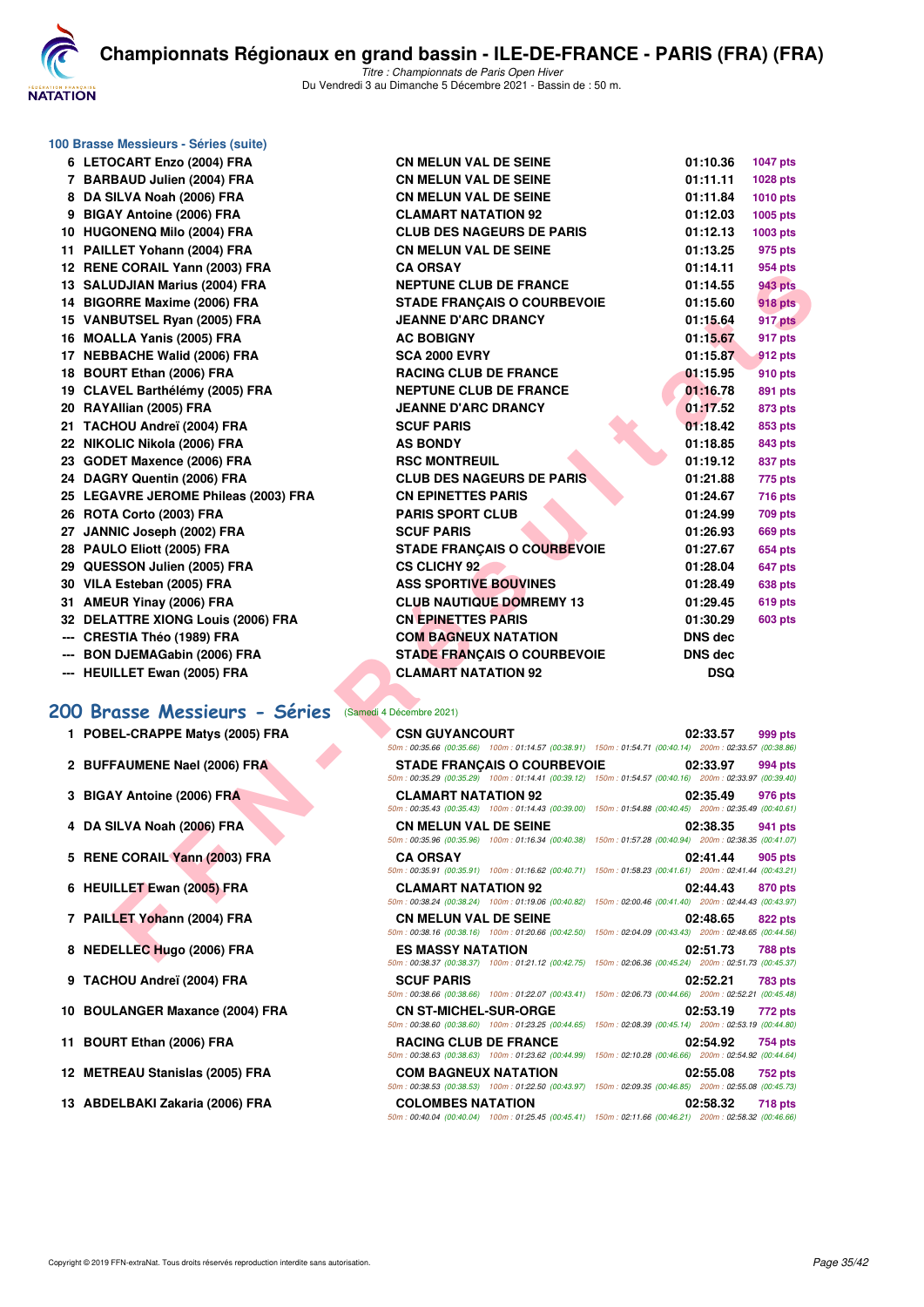**NATATION** 

*50m : 00:40.47 (00:40.47) 100m : 01:26.40 (00:45.93) 150m : 02:13.70 (00:47.30) 200m : 03:01.52 (00:47.82)*

*50m : 00:39.70 (00:39.70) 100m : 01:27.26 (00:47.56) 150m : 02:14.11 (00:46.85) 200m : 03:02.74 (00:48.63)*

*50m : 00:40.75 (00:40.75) 100m : 01:26.82 (00:46.07) 150m : 02:15.56 (00:48.74) 200m : 03:04.65 (00:49.09)*

*50m : 00:39.91 (00:39.91) 100m : 01:29.54 (00:49.63) 150m : 02:20.26 (00:50.72) 200m : 03:12.80 (00:52.54)*

*Titre : Championnats de Paris Open Hiver* Du Vendredi 3 au Dimanche 5 Décembre 2021 - Bassin de : 50 m.

#### **200 Brasse Messieurs - Séries (suite)**

- **14 LEGAVRE JEROME Phileas (2003) FRA CN EPINETTES PARIS 03:01.52 685 pts**
- **15 LABAUME Leo (2005) FRA ES MASSY NATATION 03:02.74 673 pts**
- **16 COUGOULIEGNE Mathieu (2005) FRA LA SAINT MANDEENNE 03:04.65 653 pts**
- **17 PAULO Eliott (2005) FRA STADE FRANÇAIS O COURBEVOIE 03:12.80 575 pts**
- **18 DELATTRE XIONG Louis (2006) FRA CN EPINETTES PARIS 03:13.45 569 pts**
- **19 TANCRAY Victorien (2005) FRA CN EPINETTES PARIS 03:14.27 561 pts**
- **20 VILA Esteban (2005) FRA ASS SPORTIVE BOUVINES 03:19.62 513 pts**
- **21 MASINGUE Edgar (2006) FRA SCM CHÂTILLON NATATION 03:30.54 421 pts**
- **22 GLAUNES Guilhem (1991) FRA CN EPINETTES PARIS 03:37.58 367 pts**
- **--- CRESTIA Théo (1989) FRA COM BAGNEUX NATATION DNS dec**

#### **[50 Papillon Messieurs - Séries](http://www.ffnatation.fr/webffn/resultats.php?idact=nat&go=epr&idcpt=73929&idepr=81)** (Vendredi 3 Décembre 2021)

| <b>CN EPINETTES PARIS</b>                                                                                                                                                                                                                                                                                                                                                                                                                                                                                                                                                                                                                                                                                                                                                                                                                                                                                                                                                                                                                                                                                                                                                                                                                                                                                                                                                                       | 03:13.45<br><b>569 pts</b>                                                                                                                                                                                                                                                                                                                                                                                                                                                                                                                          |
|-------------------------------------------------------------------------------------------------------------------------------------------------------------------------------------------------------------------------------------------------------------------------------------------------------------------------------------------------------------------------------------------------------------------------------------------------------------------------------------------------------------------------------------------------------------------------------------------------------------------------------------------------------------------------------------------------------------------------------------------------------------------------------------------------------------------------------------------------------------------------------------------------------------------------------------------------------------------------------------------------------------------------------------------------------------------------------------------------------------------------------------------------------------------------------------------------------------------------------------------------------------------------------------------------------------------------------------------------------------------------------------------------|-----------------------------------------------------------------------------------------------------------------------------------------------------------------------------------------------------------------------------------------------------------------------------------------------------------------------------------------------------------------------------------------------------------------------------------------------------------------------------------------------------------------------------------------------------|
| <b>CN EPINETTES PARIS</b>                                                                                                                                                                                                                                                                                                                                                                                                                                                                                                                                                                                                                                                                                                                                                                                                                                                                                                                                                                                                                                                                                                                                                                                                                                                                                                                                                                       | 03:14.27<br><b>561 pts</b>                                                                                                                                                                                                                                                                                                                                                                                                                                                                                                                          |
|                                                                                                                                                                                                                                                                                                                                                                                                                                                                                                                                                                                                                                                                                                                                                                                                                                                                                                                                                                                                                                                                                                                                                                                                                                                                                                                                                                                                 |                                                                                                                                                                                                                                                                                                                                                                                                                                                                                                                                                     |
|                                                                                                                                                                                                                                                                                                                                                                                                                                                                                                                                                                                                                                                                                                                                                                                                                                                                                                                                                                                                                                                                                                                                                                                                                                                                                                                                                                                                 | 03:19.62<br>513 pts<br>50m: 00:43.01 (00:43.01) 100m: 01:33.69 (00:50.68) 150m: 02:27.09 (00:53.40) 200m: 03:19.62 (00:52.53)                                                                                                                                                                                                                                                                                                                                                                                                                       |
| <b>SCM CHATILLON NATATION</b>                                                                                                                                                                                                                                                                                                                                                                                                                                                                                                                                                                                                                                                                                                                                                                                                                                                                                                                                                                                                                                                                                                                                                                                                                                                                                                                                                                   | 03:30.54<br>421 pts                                                                                                                                                                                                                                                                                                                                                                                                                                                                                                                                 |
|                                                                                                                                                                                                                                                                                                                                                                                                                                                                                                                                                                                                                                                                                                                                                                                                                                                                                                                                                                                                                                                                                                                                                                                                                                                                                                                                                                                                 | 03:37.58<br><b>367 pts</b>                                                                                                                                                                                                                                                                                                                                                                                                                                                                                                                          |
|                                                                                                                                                                                                                                                                                                                                                                                                                                                                                                                                                                                                                                                                                                                                                                                                                                                                                                                                                                                                                                                                                                                                                                                                                                                                                                                                                                                                 | 50m: 00:42.64 (00:42.64) 100m: 01:38.74 (00:56.10) 150m: 02:37.23 (00:58.49) 200m: 03:37.58 (01:00.35)                                                                                                                                                                                                                                                                                                                                                                                                                                              |
| <b>COM BAGNEUX NATATION</b>                                                                                                                                                                                                                                                                                                                                                                                                                                                                                                                                                                                                                                                                                                                                                                                                                                                                                                                                                                                                                                                                                                                                                                                                                                                                                                                                                                     | <b>DNS dec</b>                                                                                                                                                                                                                                                                                                                                                                                                                                                                                                                                      |
|                                                                                                                                                                                                                                                                                                                                                                                                                                                                                                                                                                                                                                                                                                                                                                                                                                                                                                                                                                                                                                                                                                                                                                                                                                                                                                                                                                                                 |                                                                                                                                                                                                                                                                                                                                                                                                                                                                                                                                                     |
| <b>CLAMART NATATION 92</b>                                                                                                                                                                                                                                                                                                                                                                                                                                                                                                                                                                                                                                                                                                                                                                                                                                                                                                                                                                                                                                                                                                                                                                                                                                                                                                                                                                      | 00:25.40<br>1194 pts                                                                                                                                                                                                                                                                                                                                                                                                                                                                                                                                |
| <b>U.S CRETEIL NATATION</b>                                                                                                                                                                                                                                                                                                                                                                                                                                                                                                                                                                                                                                                                                                                                                                                                                                                                                                                                                                                                                                                                                                                                                                                                                                                                                                                                                                     | 00:25.63<br>1178 pts                                                                                                                                                                                                                                                                                                                                                                                                                                                                                                                                |
| <b>CLUB DES NAGEURS DE PARIS</b>                                                                                                                                                                                                                                                                                                                                                                                                                                                                                                                                                                                                                                                                                                                                                                                                                                                                                                                                                                                                                                                                                                                                                                                                                                                                                                                                                                | 00:26.22<br>1138 pts                                                                                                                                                                                                                                                                                                                                                                                                                                                                                                                                |
| <b>CLAMART NATATION 92</b>                                                                                                                                                                                                                                                                                                                                                                                                                                                                                                                                                                                                                                                                                                                                                                                                                                                                                                                                                                                                                                                                                                                                                                                                                                                                                                                                                                      | 00:26.58<br><b>1114 pts</b>                                                                                                                                                                                                                                                                                                                                                                                                                                                                                                                         |
| <b>MOUETTES DE PARIS</b>                                                                                                                                                                                                                                                                                                                                                                                                                                                                                                                                                                                                                                                                                                                                                                                                                                                                                                                                                                                                                                                                                                                                                                                                                                                                                                                                                                        | 00:26.59<br><b>1113 pts</b>                                                                                                                                                                                                                                                                                                                                                                                                                                                                                                                         |
| <b>RSC MONTREUIL</b>                                                                                                                                                                                                                                                                                                                                                                                                                                                                                                                                                                                                                                                                                                                                                                                                                                                                                                                                                                                                                                                                                                                                                                                                                                                                                                                                                                            | 00:26.76<br>1102 pts                                                                                                                                                                                                                                                                                                                                                                                                                                                                                                                                |
| <b>ES NANTERRE</b>                                                                                                                                                                                                                                                                                                                                                                                                                                                                                                                                                                                                                                                                                                                                                                                                                                                                                                                                                                                                                                                                                                                                                                                                                                                                                                                                                                              | 00:26.95<br>1089 pts                                                                                                                                                                                                                                                                                                                                                                                                                                                                                                                                |
| <b>CN MELUN VAL DE SEINE</b>                                                                                                                                                                                                                                                                                                                                                                                                                                                                                                                                                                                                                                                                                                                                                                                                                                                                                                                                                                                                                                                                                                                                                                                                                                                                                                                                                                    | 00:26.98<br>1087 pts                                                                                                                                                                                                                                                                                                                                                                                                                                                                                                                                |
| <b>MOUETTES DE PARIS</b>                                                                                                                                                                                                                                                                                                                                                                                                                                                                                                                                                                                                                                                                                                                                                                                                                                                                                                                                                                                                                                                                                                                                                                                                                                                                                                                                                                        | 00:27.24<br>1070 pts                                                                                                                                                                                                                                                                                                                                                                                                                                                                                                                                |
| <b>BLANC-MESNIL S.N</b>                                                                                                                                                                                                                                                                                                                                                                                                                                                                                                                                                                                                                                                                                                                                                                                                                                                                                                                                                                                                                                                                                                                                                                                                                                                                                                                                                                         | 00:27.28<br>1068 pts                                                                                                                                                                                                                                                                                                                                                                                                                                                                                                                                |
|                                                                                                                                                                                                                                                                                                                                                                                                                                                                                                                                                                                                                                                                                                                                                                                                                                                                                                                                                                                                                                                                                                                                                                                                                                                                                                                                                                                                 | 00:27.38<br>1061 pts                                                                                                                                                                                                                                                                                                                                                                                                                                                                                                                                |
| <b>CN MELUN VAL DE SEINE</b>                                                                                                                                                                                                                                                                                                                                                                                                                                                                                                                                                                                                                                                                                                                                                                                                                                                                                                                                                                                                                                                                                                                                                                                                                                                                                                                                                                    | 00:27.43<br><b>1058 pts</b>                                                                                                                                                                                                                                                                                                                                                                                                                                                                                                                         |
| <b>RSC MONTREUIL</b>                                                                                                                                                                                                                                                                                                                                                                                                                                                                                                                                                                                                                                                                                                                                                                                                                                                                                                                                                                                                                                                                                                                                                                                                                                                                                                                                                                            | 00:27.46<br>1056 pts                                                                                                                                                                                                                                                                                                                                                                                                                                                                                                                                |
| <b>RACING CLUB DE FRANCE</b>                                                                                                                                                                                                                                                                                                                                                                                                                                                                                                                                                                                                                                                                                                                                                                                                                                                                                                                                                                                                                                                                                                                                                                                                                                                                                                                                                                    | 00:27.46<br>1056 pts                                                                                                                                                                                                                                                                                                                                                                                                                                                                                                                                |
| AS BONDY                                                                                                                                                                                                                                                                                                                                                                                                                                                                                                                                                                                                                                                                                                                                                                                                                                                                                                                                                                                                                                                                                                                                                                                                                                                                                                                                                                                        | 00:27.53<br>1052 pts                                                                                                                                                                                                                                                                                                                                                                                                                                                                                                                                |
| <b>RACING CLUB DE FRANCE</b>                                                                                                                                                                                                                                                                                                                                                                                                                                                                                                                                                                                                                                                                                                                                                                                                                                                                                                                                                                                                                                                                                                                                                                                                                                                                                                                                                                    | 00:27.56<br>1050 pts                                                                                                                                                                                                                                                                                                                                                                                                                                                                                                                                |
| <b>ETOILES 92</b>                                                                                                                                                                                                                                                                                                                                                                                                                                                                                                                                                                                                                                                                                                                                                                                                                                                                                                                                                                                                                                                                                                                                                                                                                                                                                                                                                                               | 00:27.58<br>1048 pts                                                                                                                                                                                                                                                                                                                                                                                                                                                                                                                                |
| <b>CN MELUN VAL DE SEINE</b>                                                                                                                                                                                                                                                                                                                                                                                                                                                                                                                                                                                                                                                                                                                                                                                                                                                                                                                                                                                                                                                                                                                                                                                                                                                                                                                                                                    | 00:27.65<br><b>1044 pts</b>                                                                                                                                                                                                                                                                                                                                                                                                                                                                                                                         |
| <b>RED STAR CLUB CHAMPIGNY</b>                                                                                                                                                                                                                                                                                                                                                                                                                                                                                                                                                                                                                                                                                                                                                                                                                                                                                                                                                                                                                                                                                                                                                                                                                                                                                                                                                                  | 00:27.68<br><b>1042 pts</b>                                                                                                                                                                                                                                                                                                                                                                                                                                                                                                                         |
| <b>RACING CLUB DE FRANCE</b>                                                                                                                                                                                                                                                                                                                                                                                                                                                                                                                                                                                                                                                                                                                                                                                                                                                                                                                                                                                                                                                                                                                                                                                                                                                                                                                                                                    | 00:27.68<br><b>1042 pts</b>                                                                                                                                                                                                                                                                                                                                                                                                                                                                                                                         |
| <b>NOGENT NATATION 94</b>                                                                                                                                                                                                                                                                                                                                                                                                                                                                                                                                                                                                                                                                                                                                                                                                                                                                                                                                                                                                                                                                                                                                                                                                                                                                                                                                                                       | 00:27.78<br><b>1036 pts</b>                                                                                                                                                                                                                                                                                                                                                                                                                                                                                                                         |
| <b>AS BONDY</b>                                                                                                                                                                                                                                                                                                                                                                                                                                                                                                                                                                                                                                                                                                                                                                                                                                                                                                                                                                                                                                                                                                                                                                                                                                                                                                                                                                                 | 00:27.94<br>1025 pts                                                                                                                                                                                                                                                                                                                                                                                                                                                                                                                                |
| <b>MOUETTES DE PARIS</b>                                                                                                                                                                                                                                                                                                                                                                                                                                                                                                                                                                                                                                                                                                                                                                                                                                                                                                                                                                                                                                                                                                                                                                                                                                                                                                                                                                        | 00:27.96<br>1024 pts                                                                                                                                                                                                                                                                                                                                                                                                                                                                                                                                |
| <b>CN EPINETTES PARIS</b>                                                                                                                                                                                                                                                                                                                                                                                                                                                                                                                                                                                                                                                                                                                                                                                                                                                                                                                                                                                                                                                                                                                                                                                                                                                                                                                                                                       | 00:27.97<br>1023 pts                                                                                                                                                                                                                                                                                                                                                                                                                                                                                                                                |
| <b>ETOILES 92</b>                                                                                                                                                                                                                                                                                                                                                                                                                                                                                                                                                                                                                                                                                                                                                                                                                                                                                                                                                                                                                                                                                                                                                                                                                                                                                                                                                                               | 00:27.98<br>1023 pts                                                                                                                                                                                                                                                                                                                                                                                                                                                                                                                                |
| <b>JEANNE D'ARC DRANCY</b>                                                                                                                                                                                                                                                                                                                                                                                                                                                                                                                                                                                                                                                                                                                                                                                                                                                                                                                                                                                                                                                                                                                                                                                                                                                                                                                                                                      | 00:27.99<br>1022 pts                                                                                                                                                                                                                                                                                                                                                                                                                                                                                                                                |
| <b>CN ST-MICHEL-SUR-ORGE</b>                                                                                                                                                                                                                                                                                                                                                                                                                                                                                                                                                                                                                                                                                                                                                                                                                                                                                                                                                                                                                                                                                                                                                                                                                                                                                                                                                                    | 00:27.99<br>1022 pts                                                                                                                                                                                                                                                                                                                                                                                                                                                                                                                                |
|                                                                                                                                                                                                                                                                                                                                                                                                                                                                                                                                                                                                                                                                                                                                                                                                                                                                                                                                                                                                                                                                                                                                                                                                                                                                                                                                                                                                 | 00:28.02<br>1020 pts                                                                                                                                                                                                                                                                                                                                                                                                                                                                                                                                |
| <b>ES MASSY NATATION</b>                                                                                                                                                                                                                                                                                                                                                                                                                                                                                                                                                                                                                                                                                                                                                                                                                                                                                                                                                                                                                                                                                                                                                                                                                                                                                                                                                                        | 00:28.05<br><b>1018 pts</b>                                                                                                                                                                                                                                                                                                                                                                                                                                                                                                                         |
| <b>RSC MONTREUIL</b>                                                                                                                                                                                                                                                                                                                                                                                                                                                                                                                                                                                                                                                                                                                                                                                                                                                                                                                                                                                                                                                                                                                                                                                                                                                                                                                                                                            | 00:28.06<br><b>1018 pts</b>                                                                                                                                                                                                                                                                                                                                                                                                                                                                                                                         |
| <b>MOUETTES DE PARIS</b>                                                                                                                                                                                                                                                                                                                                                                                                                                                                                                                                                                                                                                                                                                                                                                                                                                                                                                                                                                                                                                                                                                                                                                                                                                                                                                                                                                        | 00:28.09<br><b>1016 pts</b>                                                                                                                                                                                                                                                                                                                                                                                                                                                                                                                         |
| <b>CN ASNIÈRES</b>                                                                                                                                                                                                                                                                                                                                                                                                                                                                                                                                                                                                                                                                                                                                                                                                                                                                                                                                                                                                                                                                                                                                                                                                                                                                                                                                                                              | 00:28.09<br><b>1016 pts</b>                                                                                                                                                                                                                                                                                                                                                                                                                                                                                                                         |
| AC BOULOGNE-BILLANCOURT                                                                                                                                                                                                                                                                                                                                                                                                                                                                                                                                                                                                                                                                                                                                                                                                                                                                                                                                                                                                                                                                                                                                                                                                                                                                                                                                                                         | 00:28.19<br>1010 pts                                                                                                                                                                                                                                                                                                                                                                                                                                                                                                                                |
| <b>AS BONDY</b>                                                                                                                                                                                                                                                                                                                                                                                                                                                                                                                                                                                                                                                                                                                                                                                                                                                                                                                                                                                                                                                                                                                                                                                                                                                                                                                                                                                 | 00:28.54<br>988 pts                                                                                                                                                                                                                                                                                                                                                                                                                                                                                                                                 |
|                                                                                                                                                                                                                                                                                                                                                                                                                                                                                                                                                                                                                                                                                                                                                                                                                                                                                                                                                                                                                                                                                                                                                                                                                                                                                                                                                                                                 | 00:28.56<br><b>986 pts</b>                                                                                                                                                                                                                                                                                                                                                                                                                                                                                                                          |
| 18 DELATTRE XIONG Louis (2006) FRA<br>19 TANCRAY Victorien (2005) FRA<br>20 VILA Esteban (2005) FRA<br>21 MASINGUE Edgar (2006) FRA<br>22 GLAUNES Guilhem (1991) FRA<br>--- CRESTIA Théo (1989) FRA<br>1 DELICES Jean-marc (2000) FRA<br>2 AZAOU Billel (2000) FRA<br>3 REY Martin (1999) FRA<br>4 DELICES Jean-Guy (1997) FRA<br>5 BENZIDOUN Fares (2003) ALG<br>6 OUIFI Evan (2005) FRA<br>7 AVDIU Jon (2005) FRA<br>8 DUPONT Maxence (2004) FRA<br>9 FERNANDEZ Viktor (2001) FRA<br>10 CELESTE Mathéo (2004) FRA<br>11 FELIX Gaspard (2005) FRA<br>12 DA SILVA UMMENHOVER Thibault (2001) FRA<br>13 ROMAN Kévin (2006) ROU<br>13 VUONG-THILLEROT Louis (2005) FRA<br>15 DURAND Loick (2006) FRA<br>16 PAYER Emeric (2005) FRA<br>17 MELIN Tobias (2003) FRA<br>18 SCHMITT Teddy (2002) FRA<br>19 BAZIN Loic (2005) FRA<br>19 BENKHOUCHA Arslan (2000) FRA<br>21 AMIR TAHMASSEB BERTHET Theo (2005) FRA<br>22 LOPES BARBOSA Alexandre (2004) FRA<br>23 BIZARRI Elyas (2005) FRA<br>24 BARDINET Quentin (2003) FRA<br>25 PASSANI Maxime (2006) FRA<br>26 NEMDALI Kemil (2006) FRA<br>26 CHARBONNEL Mathis (2005) FRA<br>28 BOULAT Alexandre (2006) FRA<br>29 LATSAGUE Thomas (2005) FRA<br>30 POMMIER Robin (2004) FRA<br>31 MOUGIN Jules (2001) FRA<br>31 BAUDARD-GUILLOT Malo (2005) FRA<br>33 ARRANZ Victor (2006) USA<br>34 NIKOLIC Nikola (2006) FRA<br>35 BOUNAB Abderrahmane (2004) FRA | 50m : 00:43.13 (00:43.13) 100m : 01:32.64 (00:49.51) 150m : 02:24.30 (00:51.66) 200m : 03:13.45 (00:49.15)<br>50m: 00:41.64 (00:41.64) 100m: 01:30.63 (00:48.99) 150m: 02:20.71 (00:50.08) 200m: 03:14.27 (00:53.56)<br><b>ASS SPORTIVE BOUVINES</b><br>50m : 00:46.75 (00:46.75) 100m : 01:39.90 (00:53.15) 150m : 02:36.14 (00:56.24) 200m : 03:30.54 (00:54.40)<br><b>CN EPINETTES PARIS</b><br>iO Papillon Messieurs - Séries (Vendredi 3 Décembre 2021)<br><b>CN MELUN VAL DE SEINE</b><br><b>RED STAR CLUB CHAMPIGNY</b><br><b>AC BOBIGNY</b> |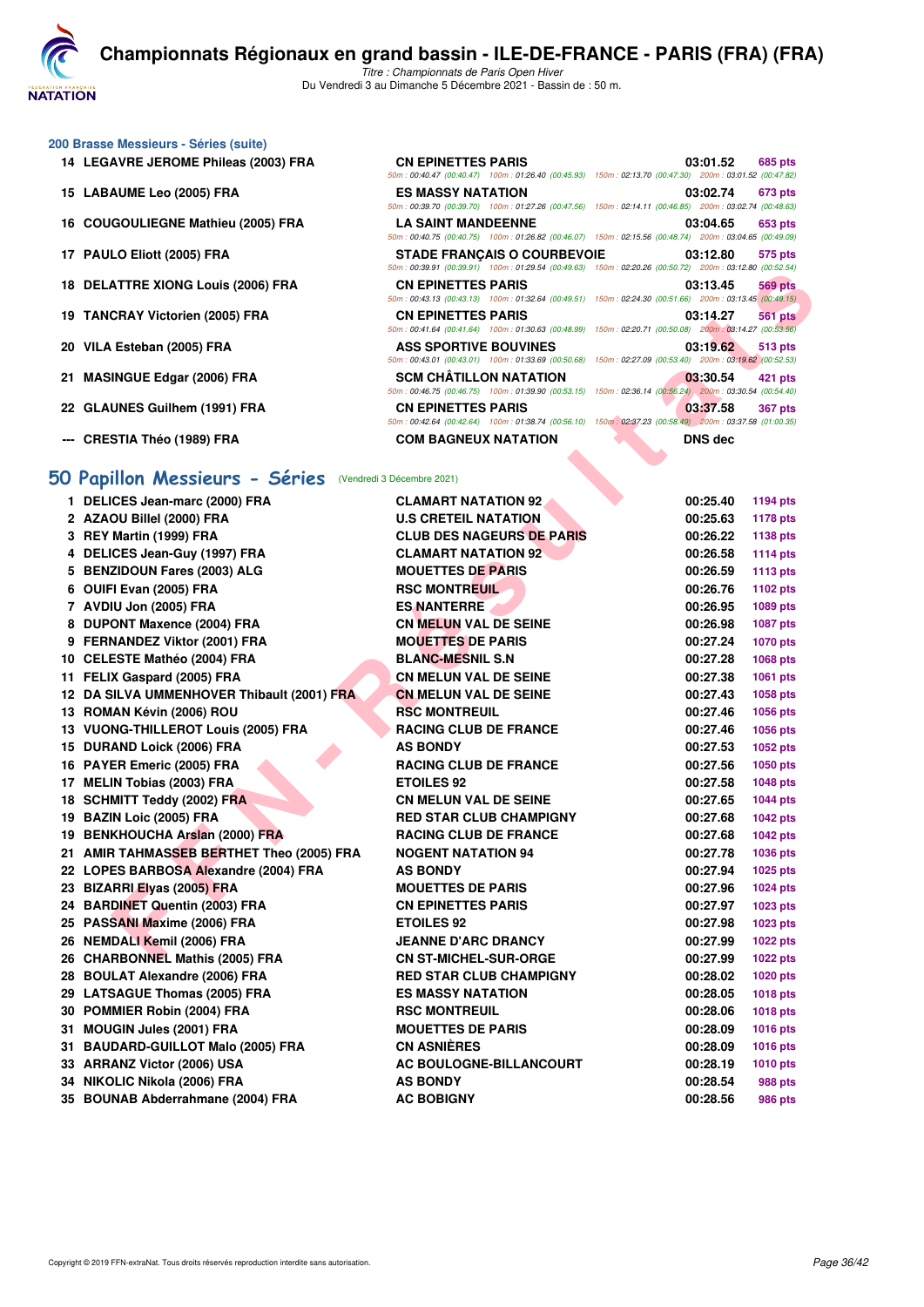

**50 Papillon Messieurs - Séries (suite)**

*Titre : Championnats de Paris Open Hiver* Du Vendredi 3 au Dimanche 5 Décembre 2021 - Bassin de : 50 m.

|     | 36 SCOTTO Mathieu (2005) FRA          | <b>BOIS-COLOMBES SPORT</b>           | 00:28.70       | 978 pts        |
|-----|---------------------------------------|--------------------------------------|----------------|----------------|
|     | 37 TAIT HULEUX Charlie (2005) FRA     | <b>MOUETTES DE PARIS</b>             | 00:28.77       | 973 pts        |
|     | 38 DIAZ DE TUESTA Marc (2005) FRA     | <b>CLAMART NATATION 92</b>           | 00:29.16       | 949 pts        |
|     | 39 VANBUTSEL Ryan (2005) FRA          | <b>JEANNE D'ARC DRANCY</b>           | 00:29.23       | 945 pts        |
|     | 40 HAKOBKYOKHVYAN Arnak (2006) FRA    | <b>CLAMART NATATION 92</b>           | 00:29.38       | 936 pts        |
|     | 41 LEBAS Alexandre (2002) FRA         | <b>AC BOBIGNY</b>                    | 00:29.42       | 933 pts        |
|     | 42 CLAVEL Barthélémy (2005) FRA       | <b>NEPTUNE CLUB DE FRANCE</b>        | 00:29.52       | 927 pts        |
|     | 43 ALLARD Hippolyte (2005) FRA        | <b>RSC MONTREUIL</b>                 | 00:29.53       | 927 pts        |
|     | 44 IACOBOI Vladislav (2005) FRA       | <b>AC BOBIGNY</b>                    | 00:29.59       | <b>923 pts</b> |
|     | 45 BENLEKBIR Salim (1998) FRA         | <b>AC BOBIGNY</b>                    | 00:29.67       | <b>918 pts</b> |
|     | 46 NEDELLEC Hugo (2006) FRA           | <b>ES MASSY NATATION</b>             | 00:29.78       | 912 pts        |
|     | 47 COCHARD Mathieu (2004) FRA         | <b>ES MASSY NATATION</b>             | 00:29.84       | 908 pts        |
|     | 48 ARAGONES Paul (2004) FRA           | <b>ES MASSY NATATION</b>             | 00:29.96       | 901 pts        |
|     | 49 BEKHACHE Fehd (2006) FRA           | <b>JEANNE D'ARC DRANCY</b>           | 00:30.02       | 897 pts        |
|     | 50 GAVELLE Lancelot (2006) FRA        | <b>SCUF PARIS</b>                    | 00:30.06       | 895 pts        |
|     | 51 PHALIPPOU Clement (2006) FRA       | <b>SCUF PARIS</b>                    | 00:30.07       | 894 pts        |
|     | 52 BOUETE Paul (2003) LUX             | <b>RACING CLUB DE FRANCE</b>         | 00:30.09       | 893 pts        |
|     | 53 MOREAU Alexandre (2005) FRA        | <b>SCUF PARIS</b>                    | 00:30.10       | 892 pts        |
|     | 54 SALUDJIAN Marius (2004) FRA        | <b>NEPTUNE CLUB DE FRANCE</b>        | 00:30.46       | 871 pts        |
|     | 55 BREON Alexis (2006) FRA            | <b>NEPTUNE CLUB DE FRANCE</b>        | 00:30.66       | 859 pts        |
|     | 56 BOURT Ethan (2006) FRA             | <b>RACING CLUB DE FRANCE</b>         | 00:30.78       | 852 pts        |
|     | 57 GRADEL Clement (2005) FRA          | <b>CLUB DES NAGEURS DE PARIS</b>     | 00:30.85       | 848 pts        |
|     | 58 CHALAMPUENTE Leo-Romain (2004) FRA | <b>CN EPINETTES PARIS</b>            | 00:30.97       | 841 pts        |
|     | 59 MITTOU Jayen (2003) FRA            | <b>ES MASSY NATATION</b>             | 00:31.00       | 840 pts        |
|     | 59 HERVAS Lucas (2004) FRA            | <b>MOUETTES DE PARIS</b>             | 00:31.00       | 840 pts        |
|     | 61 CRESTIA Théo (1989) FRA            | <b>COM BAGNEUX NATATION</b>          | 00:31.06       | 836 pts        |
|     | 62 POUPON Valentin (1999) FRA         | <b>COM BAGNEUX NATATION</b>          | 00:31.22       | 827 pts        |
|     | 63 DERUELLE Alexandre (2005) FRA      | <b>BOIS-COLOMBES SPORT</b>           | 00:31.26       | 825 pts        |
|     | 64 AGACHE Päul (2006) FRA             | <b>ASS SPORTIVE BOUVINES</b>         | 00:31.35       | 820 pts        |
|     | 65 OURIEMCHI Nassim (2005) FRA        | <b>ES NANTERRE</b>                   | 00:31.36       | 819 pts        |
|     | 66 FERAY Clement (2004) FRA           | <b>COM BAGNEUX NATATION</b>          | 00:31.52       | 810 pts        |
|     | 67 POLLET-BOURDALOUE Artus (2006) FRA | <b>RACING CLUB DE FRANCE</b>         | 00:31.69       | 800 pts        |
|     | 68 LEFEVRE Victor (2006) FRA          | OLYMPIQUE LA GARENNE-COLOMBES        | 00:31.78       | 795 pts        |
|     | 69 HEUILLET Ewan (2005) FRA           | <b>CLAMART NATATION 92</b>           | 00:31.79       | <b>795 pts</b> |
|     | 70 BESSALAAIi (2005) FRA              | <b>BLANC-MESNIL S.N</b>              | 00:31.96       | 785 pts        |
|     | 71 MAILLOLS Hippolyte (2002) FRA      | <b>SCUF PARIS</b>                    | 00:32.17       | 774 pts        |
|     | 72 PAULO Eliott (2005) FRA            | <b>STADE FRANÇAIS O COURBEVOIE</b>   | 00:32.22       | 771 pts        |
|     | 73 ROTA Corto (2003) FRA              | <b>PARIS SPORT CLUB</b>              | 00:32.70       | 745 pts        |
|     | 74 DESPRE Adam (2006) FRA             | <b>OLYMPIQUE LA GARENNE-COLOMBES</b> | 00:32.87       | 735 pts        |
|     | 75 JAULIN Come-Julio (2004) FRA       | <b>CN EPINETTES PARIS</b>            | 00:32.99       | 729 pts        |
|     | 76 BRISSON Jeoffrey (1998) FRA        | <b>ES MASSY NATATION</b>             | 00:33.31       | 712 pts        |
|     | 77 XIA Victore (2002) FRA             | <b>AC BOBIGNY</b>                    | 00:37.42       | <b>510 pts</b> |
|     | --- RUIZ Guenael (2004) FRA           | <b>CLUB NAUTIQUE DOMREMY 13</b>      | DNS dec        |                |
|     | --- FRANCON Louis (2002) FRA          | <b>RACING CLUB DE FRANCE</b>         | DNS dec        |                |
|     | --- NEBBACHE Walid (2006) FRA         | SCA 2000 EVRY                        | <b>DNS</b> dec |                |
|     | --- CHEVALLET Quentin (2006) FRA      | <b>CN EPINETTES PARIS</b>            | <b>DNS dec</b> |                |
| --- | <b>BONNET Gabriel (2006) FRA</b>      | <b>MOUETTES DE PARIS</b>             | <b>DNS dec</b> |                |
|     | LOI Francesco Pietro (1999) ITA       | <b>RACING CLUB DE FRANCE</b>         | <b>DNS</b>     |                |
| --- | TAGHI Oussama (2002) ESP              | <b>AC BOBIGNY</b>                    | <b>DNS</b>     |                |
|     | MOKRANI Samy (2004) FRA               | <b>AC BOBIGNY</b>                    | <b>DSQ</b>     |                |
|     | --- BERTHOD Théo (1999) FRA           | <b>ASS SPORTIVE BOUVINES</b>         | <b>DSQ</b>     |                |

# **[100 Papillon Messieurs - Séries](http://www.ffnatation.fr/webffn/resultats.php?idact=nat&go=epr&idcpt=73929&idepr=82)** (Samedi 4 Décembre 2021)

**1 AZAOU Billel (2000) FRA U.S CRETEIL NATATION 00:58.44 1141 pts** *50m : 00:26.73 (00:26.73) 100m : 00:58.44 (00:31.71)*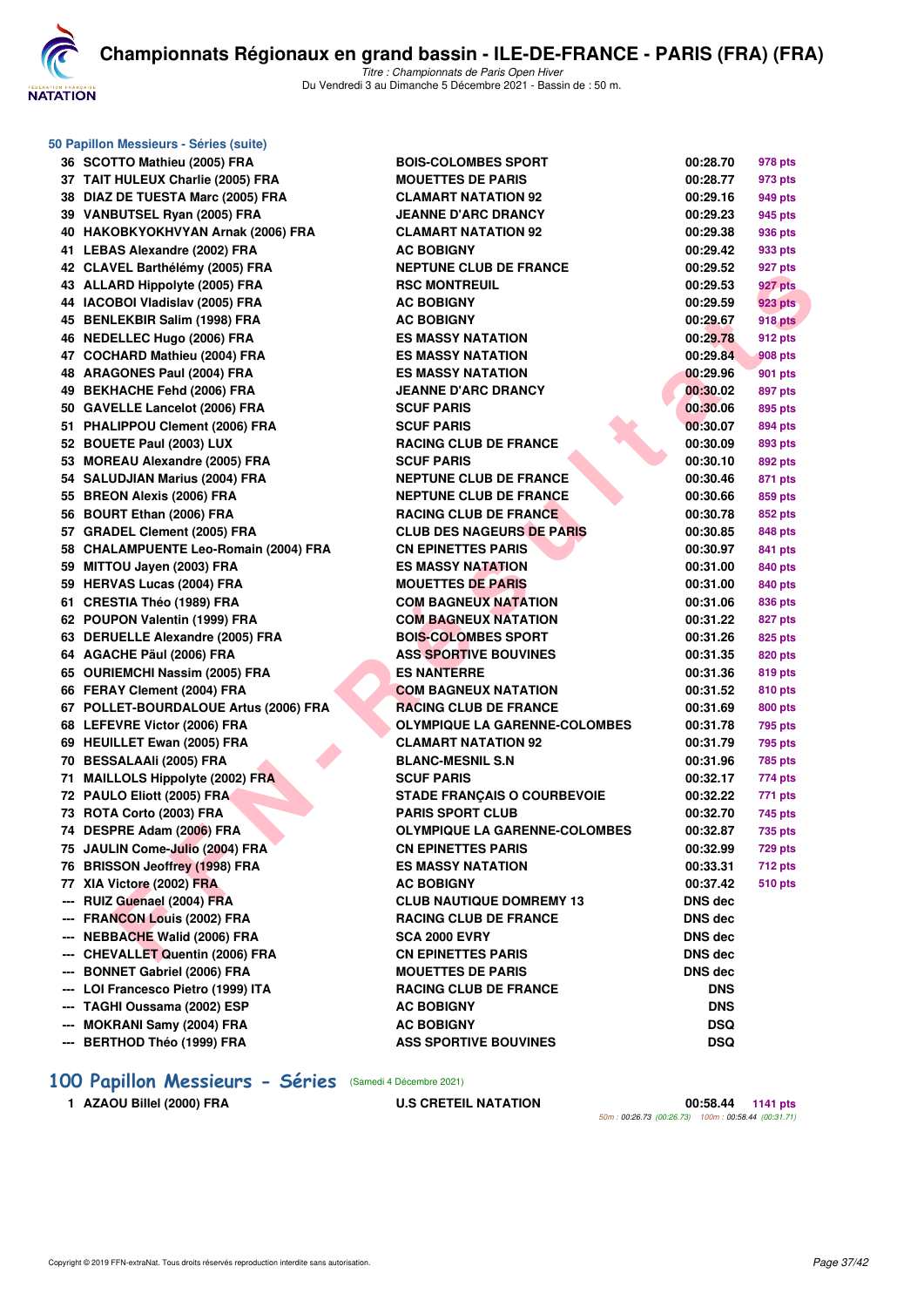**NATATION** 

*Titre : Championnats de Paris Open Hiver* Du Vendredi 3 au Dimanche 5 Décembre 2021 - Bassin de : 50 m.

| 100 Papillon Messieurs - Séries (suite)<br>2 LE COZ Cédric (2002) FRA | <b>SCA 2000 EVRY</b>                   | 00:58.73<br>1133 pts                                                                                                                    |
|-----------------------------------------------------------------------|----------------------------------------|-----------------------------------------------------------------------------------------------------------------------------------------|
| 3 OUIFI Evan (2005) FRA                                               | <b>RSC MONTREUIL</b>                   | 50m: 00:27.48 (00:27.48) 100m: 00:58.73 (00:31.25)<br>00:58.94<br>1127 pts                                                              |
| 4 AVDIU Jon (2005) FRA                                                | <b>ES NANTERRE</b>                     | 50m: 00:27.72 (00:27.72) 100m: 00:58.94 (00:31.22)<br>00:59.44<br>1113 pts                                                              |
| REY Martin (1999) FRA<br>4                                            | <b>CLUB DES NAGEURS DE PARIS</b>       | 50m: 00:27.66 (00:27.66) 100m: 00:59.44 (00:31.78)<br>00:59.44<br>1113 pts                                                              |
| 6 FELIX Gaspard (2005) FRA                                            | <b>CN MELUN VAL DE SEINE</b>           | 50m: 00:27.00 (00:27.00) 100m: 00:59.44 (00:32.44)<br>01:00.07<br><b>1095 pts</b><br>50m: 00:28.31 (00:28.31) 100m: 01:00.07 (00:31.76) |
| 7 DELICES Jean-Guy (1997) FRA                                         | <b>CLAMART NATATION 92</b>             | 01:00.23<br><b>1090 pts</b><br>50m: 00:27.90 (00:27.90) 100m: 01:00.23 (00:32.33)                                                       |
| 8 CHALENDAR Noé (2001) FRA                                            | <b>STADE FRANÇAIS O COURBEVOIE</b>     | 01:00.41<br>1085 pts<br>50m: 00:26.81 (00:26.81) 100m: 01:00.41 (00:33.60)                                                              |
| 9 CLAIMAND Adrien (2003) FRA                                          | <b>CSN GUYANCOURT</b>                  | 01:00.75<br>1075 pts                                                                                                                    |
| 10 DURAND Loick (2006) FRA                                            | <b>AS BONDY</b>                        | 50m: 00:28.59 (00:28.59) 100m: 01:00.75 (00:32.16)<br>01:01.89<br>1043 pts<br>50m: 00:28.92 (00:28.92) 100m: 01:01.89 (00:32.97)        |
| 11 PASSANI Maxime (2006) FRA                                          | <b>ETOILES 92</b>                      | 01:02.21<br><b>1034 pts</b>                                                                                                             |
| 12 ZAWADSKI Paul (2002) FRA                                           | <b>CA ORSAY</b>                        | 50m: 00:29.04 (00:29.04) 100m: 01:02.21 (00:33.17)<br>01:02.32<br><b>1031 pts</b>                                                       |
| 13 BAUDARD-GUILLOT Malo (2005) FRA                                    | <b>CN ASNIÈRES</b>                     | 50m: 00:28.65 (00:28.65) 100m: 01:02.32 (00:33.67)<br>01:02.53<br><b>1026 pts</b>                                                       |
| 14 LATSAGUE Thomas (2005) FRA                                         | <b>ES MASSY NATATION</b>               | 50m: 00:29.03 (00:29.03) 100m: 01:02.53 (00:33.50)<br>01:02.76<br><b>1019 pts</b><br>50m: 00:29.42 (00:29.42) 100m: 01:02.76 (00:33.34) |
| <b>BOULAT Alexandre (2006) FRA</b><br>15                              | <b>RED STAR CLUB CHAMPIGNY</b>         | 01:02.85<br><b>1017 pts</b><br>50m: 00:29.06 (00:29.06) 100m: 01:02.85 (00:33.79)                                                       |
| 16 RENE CORAIL Yann (2003) FRA                                        | <b>CA ORSAY</b>                        | 01:02.88<br><b>1016 pts</b><br>50m: 00:28.86 (00:28.86) 100m: 01:02.88 (00:34.02)                                                       |
| 17 POBEL-CRAPPE Matys (2005) FRA                                      | <b>CSN GUYANCOURT</b>                  | 01:03.17<br><b>1008 pts</b>                                                                                                             |
| <b>POMMIER Robin (2004) FRA</b><br>18                                 | <b>RSC MONTREUIL</b>                   | 50m: 00:29.42 (00:29.42) 100m: 01:03.17 (00:33.75)<br>01:03.44<br><b>1001 pts</b><br>50m: 00:28.55 (00:28.55) 100m: 01:03.44 (00:34.89) |
| 19 SAHRANE Sidali (2006) FRA                                          | <b>VAL D'ESSONNE MENNECY AQUA CLUB</b> | 01:03.69<br>994 pts<br>50m: 00:29.95 (00:29.95) 100m: 01:03.69 (00:33.74)                                                               |
| 20 CHARBONNEL Mathis (2005) FRA                                       | <b>CN ST-MICHEL-SUR-ORGE</b>           | 01:03.82<br>990 pts<br>50m: 00:28.97 (00:28.97) 100m: 01:03.82 (00:34.85)                                                               |
| 21 DA CUNHA David (2003) FRA                                          | <b>CA ORSAY</b>                        | 01:03.88<br>989 pts<br>50m: 00:29.87 (00:29.87) 100m: 01:03.88 (00:34.01)                                                               |
| 22 FONTAINE COUDAIR Andreas (2005) FRA                                | <b>US IVRY-SUR-SEINE</b>               | 01:03.94<br>987 pts                                                                                                                     |
| 23 BIGORRE Maxime (2006) FRA                                          | <b>STADE FRANÇAIS O COURBEVOIE</b>     | 50m: 00:29.87 (00:29.87) 100m: 01:03.94 (00:34.07)<br>01:04.15<br>982 pts                                                               |
| 24 SADYS Lucas (2002) FRA                                             | <b>CN EPINETTES PARIS</b>              | 50m: 00:29.41 (00:29.41) 100m: 01:04.15 (00:34.74)<br>01:04.27<br>978 pts<br>50m: 00:29.47 (00:29.47) 100m: 01:04.27 (00:34.80)         |
| 25 TAIT HULEUX Charlie (2005) FRA                                     | <b>MOUETTES DE PARIS</b>               | 01:04.73<br>966 pts                                                                                                                     |
| 26 NIKOLIC Nikola (2006) FRA                                          | <b>AS BONDY</b>                        | 50m: 00:29.76 (00:29.76) 100m: 01:04.73 (00:34.97)<br>01:04.90<br>961 pts                                                               |
| 27 NEMDALI Kemil (2006) FRA                                           | <b>JEANNE D'ARC DRANCY</b>             | 50m: 00:30.25 (00:30.25) 100m: 01:04.90 (00:34.65)<br>01:05.13<br>955 pts                                                               |
| ROMAN Kévin (2006) ROU<br>28                                          | <b>RSC MONTREUIL</b>                   | 50m: 00:29.20 (00:29.20) 100m: 01:05.13 (00:35.93)<br>01:05.68<br>941 pts                                                               |
| 29 EL HASSANI Nahel (2004) FRA                                        | <b>NEPTUNE CLUB DE FRANCE</b>          | 50m: 00:30.64 (00:30.64) 100m: 01:05.68 (00:35.04)<br>01:06.04<br>931 pts                                                               |
| 30 JEAN Nicolas (2003) FRA                                            | <b>CA ORSAY</b>                        | 50m: 00:29.72 (00:29.72) 100m: 01:06.04 (00:36.32)<br>01:06.12<br>929 pts                                                               |
| 31 SCOTTO Mathieu (2005) FRA                                          | <b>BOIS-COLOMBES SPORT</b>             | 50m: 00:30.37 (00:30.37) 100m: 01:06.12 (00:35.75)<br>01:06.19<br>927 pts                                                               |
|                                                                       |                                        | 50m: 00:29.90 (00:29.90) 100m: 01:06.19 (00:36.29)                                                                                      |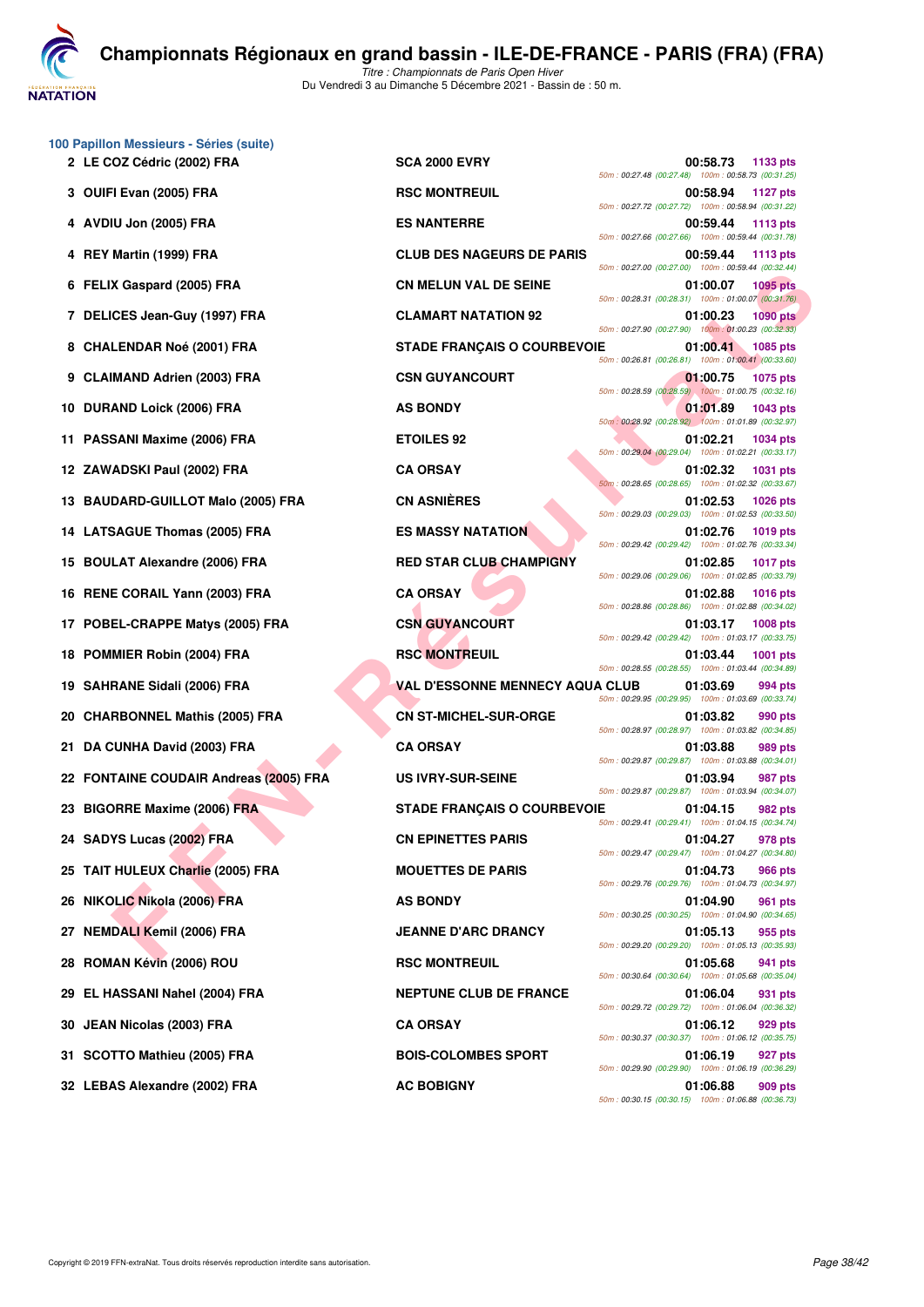

*Titre : Championnats de Paris Open Hiver* Du Vendredi 3 au Dimanche 5 Décembre 2021 - Bassin de : 50 m.

|                          | 100 Papillon Messieurs - Séries (suite)<br>33 IACOBOI Vladislav (2005) FRA | <b>AC BOBIGNY</b>                    | 01:07.02<br><b>906 pts</b>                                                                                                        |
|--------------------------|----------------------------------------------------------------------------|--------------------------------------|-----------------------------------------------------------------------------------------------------------------------------------|
|                          | 34 HAKOBKYOKHVYAN Arnak (2006) FRA                                         | <b>CLAMART NATATION 92</b>           | 50m: 00:29.84 (00:29.84) 100m: 01:07.02 (00:37.18)<br>01:07.18<br>902 pts                                                         |
|                          | 35 BAITICHE Camil (2006) FRA                                               | <b>BLANC-MESNIL S.N</b>              | 50m: 00:31.09 (00:31.09) 100m: 01:07.18 (00:36.09)<br>01:07.40<br>896 pts<br>50m: 00:31.36 (00:31.36) 100m: 01:07.40 (00:36.04)   |
|                          | 36 CHAUBRON Esteban (2005) FRA                                             | <b>LA SAINT MANDEENNE</b>            | 01:07.74<br>887 pts<br>50m: 00:32.15 (00:32.15) 100m: 01:07.74 (00:35.59)                                                         |
|                          | 37 ALLARD Hippolyte (2005) FRA                                             | <b>RSC MONTREUIL</b>                 | 01:07.93<br><b>882 pts</b><br>50m: 00:30.72 (00:30.72) 100m: 01:07.93 (00:37.21)                                                  |
| 38                       | <b>COCHARD Mathieu (2004) FRA</b>                                          | <b>ES MASSY NATATION</b>             | 01:08.36<br>871 pts<br>50m: 00:32.21 (00:32.21) 100m: 01:08.36 (00:36.15)                                                         |
| 39                       | <b>MARCOTTE Antoine (2004) FRA</b>                                         | <b>LA SAINT MANDEENNE</b>            | 01:08.61<br>865 pts<br>50m: 00:30.99 (00:30.99) 100m: 01:08.61 (00:37.62)                                                         |
|                          | 40 GAVELLE Lancelot (2006) FRA                                             | <b>SCUF PARIS</b>                    | 01:08.68<br>863 pts<br>50m: 00:30.78 (00:30.78) 100m: 01:08.68 (00:37.90)                                                         |
|                          | 41 CHALAMPUENTE Leo-Romain (2004) FRA                                      | <b>CN EPINETTES PARIS</b>            | 01:09.94<br>832 pts<br>50m: 00:31.87 (00:31.87) 100m: 01:09.94 (00:38.07)                                                         |
|                          | 42 PHALIPPOU Clement (2006) FRA                                            | <b>SCUF PARIS</b>                    | 01:10.03<br>829 pts<br>50m: 00:31.75 (00:31.75) 100m: 01:10.03 (00:38.28)                                                         |
|                          | 43 DERUELLE Alexandre (2005) FRA                                           | <b>BOIS-COLOMBES SPORT</b>           | 01:10.20<br>825 pts<br>50m: 00:31.98 (00:31.98) 100m: 01:10.20 (00:38.22)                                                         |
|                          | 44 DAGRY Quentin (2006) FRA                                                | <b>CLUB DES NAGEURS DE PARIS</b>     | 01:10.30<br>823 pts<br>50m: 00:32.27 (00:32.27) 100m: 01:10.30 (00:38.03)                                                         |
|                          | 45 BARRIERE Arthur (2004) FRA                                              | <b>COLOMBES NATATION</b>             | 01:10.53<br>817 pts<br>50m: 00:30.85 (00:30.85) 100m: 01:10.53 (00:39.68)                                                         |
|                          | 46 VANBUTSEL Ryan (2005) FRA                                               | <b>JEANNE D'ARC DRANCY</b>           | 01:10.68<br>813 pts<br>50m: 00:29.80 (00:29.80) 100m: 01:10.68 (00:40.88)                                                         |
|                          | 47 DESPRE Adam (2006) FRA                                                  | <b>OLYMPIQUE LA GARENNE-COLOMBES</b> | 01:10.83<br>810 pts<br>50m: 00:32.62 (00:32.62) 100m: 01:10.83 (00:38.21)                                                         |
| 48                       | SFIHI Jonas (2006) FRA                                                     | <b>MOUETTES DE PARIS</b>             | 01:10.91<br>808 pts<br>50m: 00:33.07 (00:33.07) 100m: 01:10.91 (00:37.84)                                                         |
| 49                       | <b>BEKHACHE Fehd (2006) FRA</b>                                            | <b>JEANNE D'ARC DRANCY</b>           | 01:11.37<br>797 pts<br>50m: 00:31.76 (00:31.76) 100m: 01:11.37 (00:39.61)                                                         |
|                          | 50 BERTHOD Théo (1999) FRA                                                 | <b>ASS SPORTIVE BOUVINES</b>         | 01:12.27<br>775 pts<br>50m: 00:30.41 (00:30.41) 100m: 01:12.27 (00:41.86)                                                         |
| 51                       | <b>BESSALAAIi (2005) FRA</b>                                               | <b>BLANC-MESNIL S.N</b>              | 01:12.58<br>768 pts<br>50m: 00:31.69 (00:31.69) 100m: 01:12.58 (00:40.89)                                                         |
|                          | 52 LEFEVRE Victor (2006) FRA                                               | <b>OLYMPIQUE LA GARENNE-COLOMBES</b> | 01:14.32<br>727 pts<br>50m: 00:33.63 (00:33.63) 100m: 01:14.32 (00:40.69)                                                         |
|                          | 53 OURIEMCHI Nassim (2005) FRA                                             | <b>ES NANTERRE</b>                   | 01:15.42<br>701 pts<br>50m: 00:33.00 (00:33.00) 100m: 01:15.42 (00:42.42)                                                         |
|                          | 54 RAZAFIMANDIMBY Tahiny (2006) FRA                                        | <b>MOUETTES DE PARIS</b>             | 01:18.40<br>635 pts<br>50m: 00:34.82 (00:34.82) 100m: 01:18.40 (00:43.58)                                                         |
|                          | 55 ZHANG Aaron (2006) FRA                                                  | <b>MOUETTES DE PARIS</b>             | 01:36.54<br><b>303 pts</b>                                                                                                        |
|                          | 56 MASINGUE Edgar (2006) FRA                                               | <b>SCM CHÂTILLON NATATION</b>        | 50m: 00:42.09 (00:42.09) 100m: 01:36.54 (00:54.45)<br>01:50.67<br>$128$ pts<br>50m: 00:50.68 (00:50.68) 100m: 01:50.67 (00:59.99) |
| $\hspace{0.05cm} \cdots$ | <b>MORET Jules (2005) FRA</b>                                              | <b>CS CLICHY 92</b>                  | <b>DNS</b> dec                                                                                                                    |
|                          | <b>BENZIDOUN Fares (2003) ALG</b>                                          | <b>MOUETTES DE PARIS</b>             | <b>DNS dec</b>                                                                                                                    |
|                          | <b>ARRANZ Victor (2006) USA</b>                                            | <b>AC BOULOGNE-BILLANCOURT</b>       | DNS dec                                                                                                                           |
| $\sim$                   | POTHIN Matthias (1999) FRA                                                 | <b>STADE FRANÇAIS O COURBEVOIE</b>   | <b>DNS</b> dec                                                                                                                    |
| ---                      | LOI Francesco Pietro (1999) ITA                                            | <b>RACING CLUB DE FRANCE</b>         | <b>DNS dec</b>                                                                                                                    |
|                          | <b>MOKRANI Samy (2004) FRA</b>                                             | <b>AC BOBIGNY</b>                    | <b>DNS</b>                                                                                                                        |
| ---                      |                                                                            |                                      |                                                                                                                                   |

## **[200 Papillon Messieurs - Séries](http://www.ffnatation.fr/webffn/resultats.php?idact=nat&go=epr&idcpt=73929&idepr=83)** (Dimanche 5 Décembre 2021)

- **1 PASSANI Henri-Dominique (2002) FRA**
- **2 BENZIDOUN Fares (2003) ALG**

| <b>ETOILES 92</b>        |                                                                                                        | 02:07.83 1144 pts |
|--------------------------|--------------------------------------------------------------------------------------------------------|-------------------|
|                          | 50m; 00:28.73 (00:28.73) 100m; 01:01.52 (00:32.79) 150m; 01:33.80 (00:32.28) 200m; 02:07.83 (00:34.03) |                   |
| <b>MOUETTES DE PARIS</b> |                                                                                                        | 02:10.82 1100 pts |
|                          | 50m: 00:29.35 (00:29.35) 100m: 01:02.74 (00:33.39)                                                     |                   |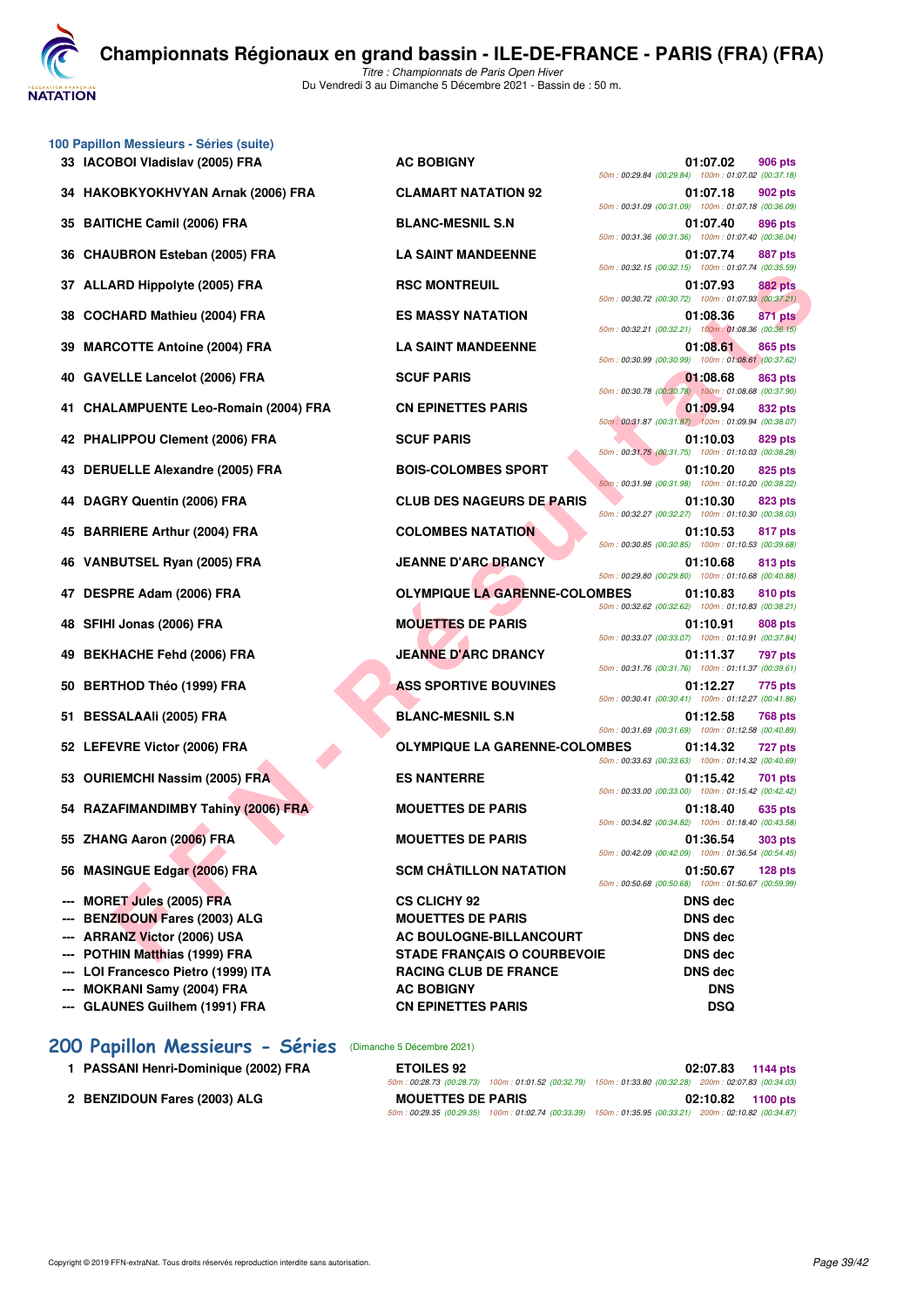

*Titre : Championnats de Paris Open Hiver* Du Vendredi 3 au Dimanche 5 Décembre 2021 - Bassin de : 50 m.

| 200 Papillon Messieurs - Séries (suite) |  |  |  |  |
|-----------------------------------------|--|--|--|--|
|-----------------------------------------|--|--|--|--|

- **3 OUIFI Evan (2005) FRA**
- **4 SAHRANE Sidali (2006) FRA**
- 5 DURAND Loick (2006) FRA
- **6 PFEIFER Célestin (2005) FRA**
- **7 JEAN Nicolas (2003) FRA**
- **8 SFIHI Jonas (2006) FRA**
- **9 BARDINET Quentin (2003) FRA**
- 10 BERTHOD Théo (1999) FRA

## 200 4 Nages Messieurs - Sé

**1 CURTI Léo (2004) FRA R** 

- **2 HUGONENQ Milo (2004) FRA** C
- **3 OUIFI Evan (2005) FRA Reducil 2005 FRA**
- **4 FELIX Gaspard (2005) FRA CONS**
- **5 LATSAGUE Thomas (2005) FRA E**
- **6 DA CUNHA David (2003) FRA CA ORSAY 02:22.53 955 pts**
- **7 ZAWADSKI Paul (2002) FRA CA ORSAY PTS**
- **8 ARRANZ Victor (2006) USA ACCESSION OF ACTION OF ACTION OF ACTION OF ACTION OF ACTION OF ACTION OF ACTION OF ACTION OF ACTION OF ACTION OF ACTION OF ACTION OF ACTION OF ACTION OF ACTION OF ACTION OF ACTION OF ACTION OF A**
- **9 BAUDARD-GUILLOT Malo (2005) FRA C**
- **10 BIGORRE Maxime (2006) FRA STADE FRAME FRA**
- **11 AMROUCH-CHANTEPIE Idris (2004) FRA RS**
- **12 BAILLARGE Bastien (2004) FRA RED STAR RED STAR RED STAR RED STAR RED STAR RED STAR RED STAR RED STAR RED STAR RED STAR RED STAR RED STAR RED STAR RED STAR RED STAR RED STAR RED STAR RED STAR RED STAR RED STAR RED STAR**
- **12 PFEIFER Célestin (2005) FRA BESTIN PTS**
- **14 BAZIN Loic (2005) FRA RED STAR RED STAR RED STAR CLUB CHAMPIGNY** 02:35
- **15 BOULAT Alexandre (2006) FRA Red States Red States Red States Box FOR**
- **16 NEDELLEC Hugo (2006) FRA E**<br>  $\frac{1}{50\pi}$
- 17 CLAVEL Barthélémy (2005) FRA
- **18 BAUSSERON Boris (2006) FRA** C
- **19 BRISSONNET Baptiste (2005) FRA ASS SPORTIVE BOUVINES 02:28.34 877 pts**
- **20 SISSANI Massi (2005) FRA Reducier Some Some properties and Some properties and Some properties and Some properties and Some properties and Some properties and Some properties and Some properties and Some properties a**
- **21 IACOBOI Vladislav (2005) FRA 853 property**
- **22 LE MIRRONET Pierrick (2005) FRA RUEIL ATHLETIC CLUB 02:32.55 823 pts**

| <b>RSC MONTREUIL</b>         |                                                                                                        | 02:12.34 1079 pts         |         |
|------------------------------|--------------------------------------------------------------------------------------------------------|---------------------------|---------|
|                              | 50m: 00:29.75 (00:29.75) 100m: 01:03.37 (00:33.62) 150m: 01:37.23 (00:33.86) 200m: 02:12.34 (00:35.11) |                           |         |
|                              | VAL D'ESSONNE MENNECY AQUA CLUB               02:21.65                                                 |                           | 950 pts |
|                              | 50m: 00:30.97 (00:30.97) 100m: 01:07.32 (00:36.35) 150m: 01:43.28 (00:35.96) 200m: 02:21.65 (00:38.37) |                           |         |
| <b>AS BONDY</b>              |                                                                                                        | 02:22.51 939 pts          |         |
|                              | 50m: 00:30.63 (00:30.63) 100m: 01:06.77 (00:36.14) 150m: 01:43.53 (00:36.76) 200m: 02:22.51 (00:38.98) |                           |         |
| <b>ES MASSY NATATION</b>     |                                                                                                        | 02:25.14 904 pts          |         |
|                              | 50m: 00:31.69 (00:31.69) 100m: 01:08.17 (00:36.48) 150m: 01:45.81 (00:37.64) 200m: 02:25.14 (00:39.33) |                           |         |
| <b>CA ORSAY</b>              |                                                                                                        | 02:26.71 884 pts          |         |
|                              | 50m: 01:46.79 (01:46.79) 100m: 01:03:0500:0-39.14)                                                     | 200m: 02:26.71 (01:19.06) |         |
| <b>MOUETTES DE PARIS</b>     |                                                                                                        | 02:37.97 745 pts          |         |
|                              | 50m: 00:34.44 (00:34.44) 100m: 01:13.64 (00:39.20) 150m: 01:55.20 (00:41.56) 200m: 02:37.97 (00:42.77) |                           |         |
| <b>CN EPINETTES PARIS</b>    |                                                                                                        | 02:38.47 739 pts          |         |
|                              | 50m: 00:34.85 (00:34.85) 100m: 01:13.75 (00:38.90) 150m: 01:55.30 (00:41.55) 200m: 02:38.47 (00:43.17) |                           |         |
| <b>ASS SPORTIVE BOUVINES</b> |                                                                                                        | 02:45.05                  | 664 pts |
|                              | 50m: 00:35.25 (00:35.25) 100m: 01:15.99 (00:40.74) 150m: 01:59.40 (00:43.41) 200m: 02:45.05 (00:45.65) |                           |         |

| eries | (Dimanche 5 Decembre 2021) |
|-------|----------------------------|
|       | <b>DUELLATULETIA AL</b>    |

|                                     | (100.00.00) +1.02.20.14 (00.00.00) 100.00.00.00 (00.00.00) 1.00.00 (100.07.00) control control control                                         |                                                                                                                                                                                                                                             |
|-------------------------------------|------------------------------------------------------------------------------------------------------------------------------------------------|---------------------------------------------------------------------------------------------------------------------------------------------------------------------------------------------------------------------------------------------|
| <b>\  Nicolas (2003) FRA</b>        | <b>CA ORSAY</b>                                                                                                                                | 02:26.71<br><b>884 pts</b><br>200m: 02:26.71 (01:19.06)                                                                                                                                                                                     |
| Il Jonas (2006) FRA                 | 50m: 01:46.79 (01:46.79) 100m: 01:0306500:0-39.14)<br><b>MOUETTES DE PARIS</b>                                                                 | 02:37.97<br>745 pts                                                                                                                                                                                                                         |
| DINET Quentin (2003) FRA            | <b>CN EPINETTES PARIS</b>                                                                                                                      | 50m: 00:34.44 (00:34.44) 100m: 01:13.64 (00:39.20) 150m: 01:55.20 (00:41.56) 200m: 02:37.97 (00:42.77)<br>02:38.47<br>739 pts                                                                                                               |
| THOD Théo (1999) FRA                | <b>ASS SPORTIVE BOUVINES</b>                                                                                                                   | 50m: 00:34.85 (00:34.85) 100m: 01:13.75 (00:38.90) 150m: 01:55.30 (00:41.55) 200m: 02:38.47 (00:43.17)<br>02:45.05<br>664 pts<br>50m : 00:35.25 (00:35.25) 100m : 01:15.99 (00:40.74) 150m : 01:59.40 (00:43.41) 200m : 02:45.05 (00:45.65) |
| Nages Messieurs - Séries            | (Dimanche 5 Décembre 2021)                                                                                                                     |                                                                                                                                                                                                                                             |
| TI Léo (2004) FRA                   | <b>RUEIL ATHLETIC CLUB</b><br>50m: 00:28.49 (00:28.49) 100m: 01:02.19 (00:33.70)                                                               | 02:14.23<br><b>1072 pts</b><br>150m: 01:42.02 (00:39.83) 200m: 02:14.23 (00:32.21)                                                                                                                                                          |
| <b>ONENQ Milo (2004) FRA</b>        | <b>CLUB DES NAGEURS DE PARIS</b><br>50m: 00:29.45 (00:29.45) 100m: 01:04.51 (00:35.06)                                                         | 02:16.58<br>1039 pts<br>150m: 01:44.72 (00:40.21) 200m: 02:16.58 (00:31.86)                                                                                                                                                                 |
| I Evan (2005) FRA                   | <b>RSC MONTREUIL</b>                                                                                                                           | 02:17.68<br>1023 pts<br>50m : 00:28.51 (00:28.51) 100m : 01:04.31 (00:35.80) 150m : 01:45.69 (00:41.38) 200m : 02:17.68 (00:31.99)                                                                                                          |
| X Gaspard (2005) FRA                | <b>CN MELUN VAL DE SEINE</b>                                                                                                                   | 02:21.70<br>967 pts<br>50m : 00:29.71 (00:29.71) 100m : 01:06.57 (00:36.86) 150m : 01:49.13 (00:42.56) 200m : 02:21.70 (00:32.57)                                                                                                           |
| <b>SAGUE Thomas (2005) FRA</b>      | <b>ES MASSY NATATION</b>                                                                                                                       | 02:22.47<br>956 pts                                                                                                                                                                                                                         |
| <b>CUNHA David (2003) FRA</b>       | 50m: 00:30.04 (00:30.04) 100m: 01:06.12 (00:36.08) 150m: 01:49.93 (00:43.81) 200m: 02:22.47 (00:32.54)<br><b>CA ORSAY</b>                      | 02:22.53<br>955 pts                                                                                                                                                                                                                         |
| 'ADSKI Paul (2002) FRA              | 50m: 00:30.55 (00:30.55) 100m: 01:06/29 : (00:35.74)<br><b>CA ORSAY</b>                                                                        | 200m: 02:22.53 (01:16.24)<br>02:23.25<br>946 pts                                                                                                                                                                                            |
| ANZ Victor (2006) USA               | AC BOULOGNE-BILLANCOURT                                                                                                                        | 50m: 00:29.03 (00:29.03) 100m: 01:07.63 (00:38.60) 150m: 01:51.74 (00:44.11) 200m: 02:23.25 (00:31.51)<br>02:23.53<br>942 pts                                                                                                               |
| DARD-GUILLOT Malo (2005) FRA        | <b>CN ASNIERES</b>                                                                                                                             | 50m: 00:28.37 (00:28.37) 100m: 01:05.88 (00:37.51) 150m: 01:48.53 (00:42.65) 200m: 02:23.53 (00:35.00)<br>02:23.56<br>941 pts                                                                                                               |
| <b>DRRE Maxime (2006) FRA</b>       | <b>STADE FRANÇAIS O COURBEVOIE</b>                                                                                                             | 50m; 00:28.70 (00:28.70) 100m: 01:05.11 (00:36.41) 150m: 01:49.28 (00:44.17) 200m: 02:23.56 (00:34.28)<br>02:24.69<br>926 pts                                                                                                               |
| OUCH-CHANTEPIE Idris (2004) FRA     | 50m: 00:29.41 (00:29.41) 100m: 01:07.30 (00:37.89) 150m: 01:50.52 (00:43.22) 200m: 02:24.69 (00:34.17)<br><b>RSC MONTREUIL</b>                 | 02:25.04<br>921 pts                                                                                                                                                                                                                         |
| LARGE Bastien (2004) FRA            | <b>RED STAR CLUB CHAMPIGNY</b>                                                                                                                 | 50m: 00:29.62 (00:29.62) 100m: 01:11.51 (00:41.89) 150m: 01:49.24 (00:37.73) 200m: 02:25.04 (00:35.80)<br>02:25.59<br>914 pts                                                                                                               |
| FER Célestin (2005) FRA             | <b>ES MASSY NATATION</b>                                                                                                                       | 50m : 00:29.95 (00:29.95) 100m : 01:08.55 (00:38.60) 150m : 01:50.31 (00:41.76) 200m : 02:25.59 (00:35.28)<br>02:25.59<br>914 pts                                                                                                           |
|                                     |                                                                                                                                                | 50m: 00:30.14 (00:30.14) 100m: 01:07.95 (00:37.81) 150m: 01:50.45 (00:42.50) 200m: 02:25.59 (00:35.14)                                                                                                                                      |
| IN Loic (2005) FRA                  | <b>RED STAR CLUB CHAMPIGNY</b><br>50m: 00:28.63 (00:28.63) 100m: 01:05.75 (00:37.12) 150m: 01:51.35 (00:45.60) 200m: 02:25.63 (00:34.28)       | 02:25.63<br>913 pts                                                                                                                                                                                                                         |
| LAT Alexandre (2006) FRA            | <b>RED STAR CLUB CHAMPIGNY</b><br>50m: 00:30.16 (00:30.16) 100m: 01:10.77 (00:40.61) 150m: 01:53.03 (00:42.26) 200m: 02:26.75 (00:33.72)       | 02:26.75<br>898 pts                                                                                                                                                                                                                         |
| ELLEC Hugo (2006) FRA               | <b>ES MASSY NATATION</b>                                                                                                                       | 02:27.12<br>894 pts<br>50m: 00:30.40 (00:30.40) 100m: 01:08.18 (00:37.78) 150m: 01:52.27 (00:44.09) 200m: 02:27.12 (00:34.85)                                                                                                               |
| VEL Barthélémy (2005) FRA           | <b>NEPTUNE CLUB DE FRANCE</b>                                                                                                                  | 02:27.29<br>891 pts<br>50m: 00:31.51 (00:31.51) 100m: 01:09.03 (00:37.52) 150m: 01:51.44 (00:42.41) 200m: 02:27.29 (00:35.85)                                                                                                               |
| SSERON Boris (2006) FRA             | <b>CLUB DES NAGEURS DE PARIS</b><br>50m : 00:31.49 (00:31.49) 100m : 01:08.89 (00:37.40) 150m : 01:53.91 (00:45.02) 200m : 02:28.19 (00:34.28) | 02:28.19<br>879 pts                                                                                                                                                                                                                         |
| <b>SONNET Baptiste (2005) FRA</b>   | <b>ASS SPORTIVE BOUVINES</b>                                                                                                                   | 02:28.34<br>877 pts<br>50m: 00:30.63 (00:30.63) 100m: 01:07.74 (00:37.11) 150m: 01:52.85 (00:45.11) 200m: 02:28.34 (00:35.49)                                                                                                               |
| ANI Massi (2005) FRA                | <b>RSC MONTREUIL</b>                                                                                                                           | 02:29.59<br>861 pts                                                                                                                                                                                                                         |
| )BOI Vladislav (2005) FRA           | <b>AC BOBIGNY</b>                                                                                                                              | 50m : 00:30.48 (00:30.48) 100m : 01:08.99 (00:38.51) 150m : 01:55.95 (00:46.96) 200m : 02:29.59 (00:33.64)<br>02:30.18<br>853 pts                                                                                                           |
| <b>IIRRONET Pierrick (2005) FRA</b> | <b>RUEIL ATHLETIC CLUB</b>                                                                                                                     | 50m: 00:30.57 (00:30.57) 100m: 01:10.14 (00:39.57) 150m: 01:55.69 (00:45.55) 200m: 02:30.18 (00:34.49)<br>02:32.55<br>823 pts                                                                                                               |
|                                     |                                                                                                                                                | 50m: 00:34.07 (00:34.07) 100m: 01:12.10 (00:38.03) 150m: 01:58.34 (00:46.24) 200m: 02:32.55 (00:34.21)                                                                                                                                      |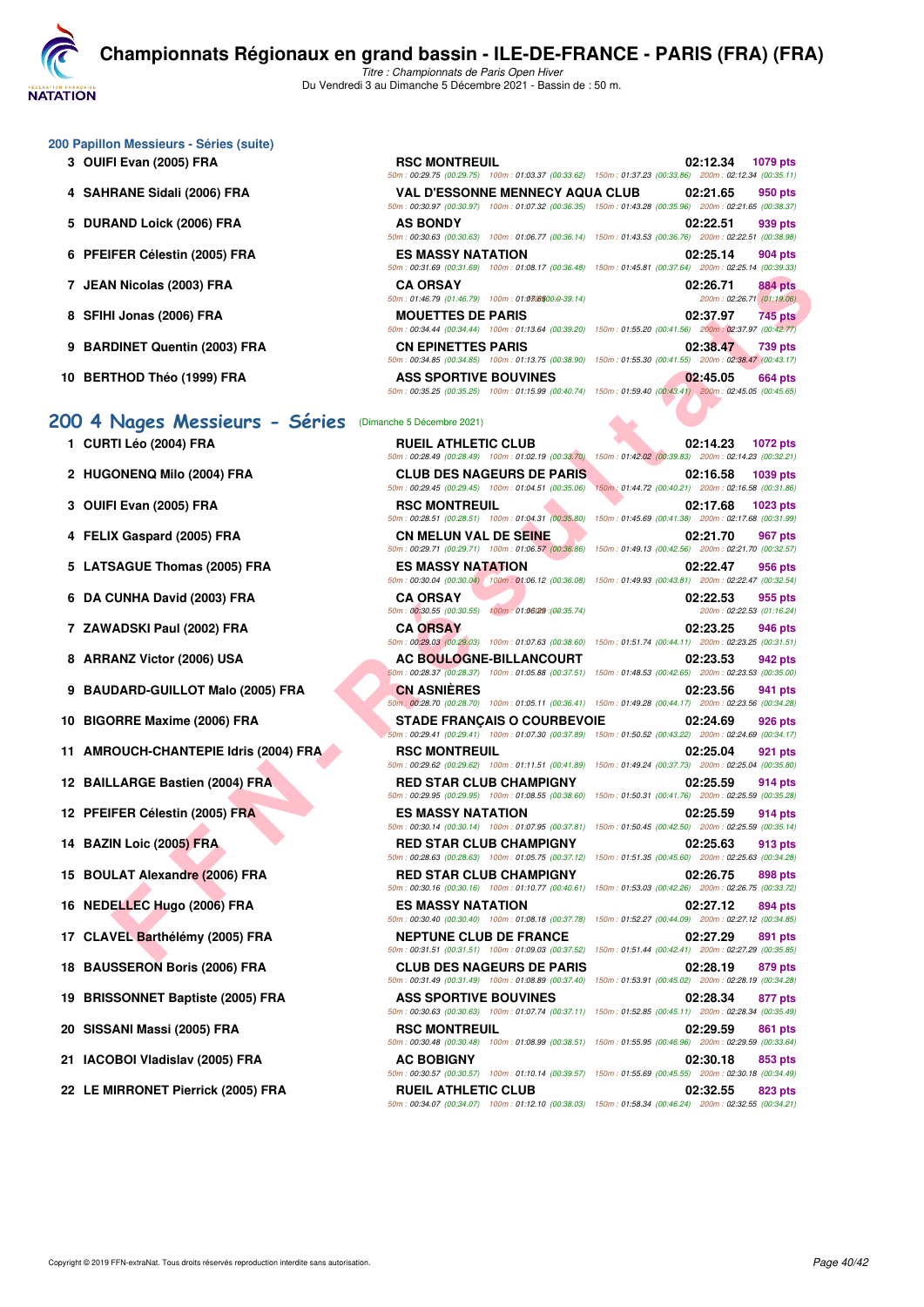**VATATION** 

**[C](http://www.ffnatation.fr/webffn/index.php)hampionnats Régionaux en grand bassin - ILE-DE-FRANCE - PARIS (FRA) (FRA)** *Titre : Championnats de Paris Open Hiver*

Du Vendredi 3 au Dimanche 5 Décembre 2021 - Bassin de : 50 m.

- **200 4 Nages Messieurs Séries (suite)**
	-
	-
	-
	-
	-
	-
	-
	-
	-
	-
	-
	-
	-
	-
	-
	-
	-
	-
	-
	-
	-
	-
	-
	-
	- **47 OURIEMCHI Nassim (2005) FRA ES NANTERRE 02:51.75 597 pts**
	-
	-
	-
	-
	- **--- M'BARKI Aziz (2000) TUN MOUETTES DE PARIS DSQ**

#### **FITO Mathieu (2005) FRA**<br> **FED AUTORITY CONTINUES SPORT TRANSPORT ASSESS ON THE SECURE SPORT TRANSPORT ASSESS ON THE CONTINUES ON THE SAME CONTINUES IN THE CONTINUES ON THE CONTINUES ON THE CONTINUES ON THE CONTINUES ON 23 BOULANGER Maxance (2004) FRA CN ST-MICHEL-SUR-ORGE 02:32.62 822 pts** *50m : 00:30.27 (00:30.27) 100m : 01:11.46 (00:41.19) 150m : 01:55.24 (00:43.78) 200m : 02:32.62 (00:37.38)* **24 ROMAN Kévin (2006) ROU RSC MONTREUIL 02:32.74 821 pts** *50m : 00:29.84 (00:29.84) 100m : 01:09.78 (00:39.94) 150m : 01:58.05 (00:48.27) 200m : 02:32.74 (00:34.69)* **25 DIAZ DE TUESTA Marc (2005) FRA CLAMART NATATION 92 02:33.02 817 pts** *50m : 00:31.93 (00:31.93) 100m : 01:10.07 (00:38.14) 150m : 01:57.13 (00:47.06) 200m : 02:33.02 (00:35.89)* **26 TANCREZ Maxime (2006) FRA CLUB DES NAGEURS DE PARIS 02:33.21 815 pts** *50m : 00:32.51 (00:32.51) 100m : 01:12.13 (00:39.62) 150m : 01:58.11 (00:45.98) 200m : 02:33.21 (00:35.10)* **27 SCOTTO Mathieu (2005) FRA BOIS-COLOMBES SPORT 02:33.39 812 pts** *50m : 00:29.82 (00:29.82) 100m : 01:09.20 (00:39.38) 150m : 01:55.55 (00:46.35) 200m : 02:33.39 (00:37.84)* **28 AGACHE Päul (2006) FRA ASS SPORTIVE BOUVINES 02:34.32 801 pts** *50m : 00:32.13 (00:32.13) 100m : 01:13.15 (00:41.02) 150m : 01:59.72 (00:46.57) 200m : 02:34.32 (00:34.60)* **29 BARDINET Quentin (2003) FRA CN EPINETTES PARIS 02:34.57 798 pts** *50m : 00:32.01 (00:32.01) 100m : 01:13.30 (00:41.29) 150m : 01:59.44 (00:46.14) 200m : 02:34.57 (00:35.13)* **30 ALLARD Hippolyte (2005) FRA RSC MONTREUIL 02:34.79 795 pts** *50m : 00:30.99 (00:30.99) 100m : 01:11.12 (00:40.13) 150m : 01:58.03 (00:46.91) 200m : 02:34.79 (00:36.76)* **31 PEYREL Léonard (2004) FRA ASS SPORTIVE BOUVINES 02:34.96 793 pts** *50m : 00:33.49 (00:33.49) 100m : 01:11.06 (00:37.57) 150m : 01:58.85 (00:47.79) 200m : 02:34.96 (00:36.11)* **32 DAGRY Quentin (2006) FRA CLUB DES NAGEURS DE PARIS 02:35.35 788 pts** *50m : 00:31.98 (00:31.98) 100m : 01:14.55 (00:42.57) 150m : 01:59.51 (00:44.96) 200m : 02:35.35 (00:35.84)* **33 HAKOBKYOKHVYAN Arnak (2006) FRA CLAMART NATATION 92 02:36.20 02:36.20 777 pts**<br> **50m**: 00:30.94 (00:30.94) **100m**: 01:09.64 (00:38.70) **150m**: 01:58.55 (00:48.91) **200m**: 02:36.20 (00:37.65) *50m : 00:30.94 (00:30.94) 100m : 01:09.64 (00:38.70) 150m : 01:58.55 (00:48.91) 200m : 02:36.20 (00:37.65)* **34 BOUCHER Francois (2005) FRA RACING CLUB DE FRANCE 02:36.96 768 pts** *50m : 00:32.39 (00:32.39) 100m : 01:11.58 (00:39.19) 150m : 02:00.06 (00:48.48) 200m : 02:36.96 (00:36.90)* **35 FRANÇOIS Sacha (2006) FRA OLYMPIQUE LA GARENNE-COLOMBES 02:37.45 762 pts** *50m : 00:33.47 (00:33.47) 100m : 01:14.29 (00:40.82) 150m : 02:01.85 (00:47.56) 200m : 02:37.45 (00:35.60)* **36 MOREAU Auguste (2006) FRA CLUB DES NAGEURS DE PARIS 02:37.61 760 pts** *50m : 00:33.72 (00:33.72) 100m : 01:16.18 (00:42.46) 150m : 02:02.88 (00:46.70) 200m : 02:37.61 (00:34.73)* **37 BREON Alexis (2006) FRA NEPTUNE CLUB DE FRANCE 02:38.88 745 pts** *50m : 00:32.83 (00:32.83) 100m : 01:12.21 (00:39.38) 150m : 02:02.52 (00:50.31) 200m : 02:38.88 (00:36.36)* **38 METREAU Stanislas (2005) FRA COM BAGNEUX NATATION 02:39.39 738 pts** *50m : 00:34.89 (00:34.89) 100m : 01:16.52 (00:41.63) 150m : 02:03.12 (00:46.60) 200m : 02:39.39 (00:36.27)* **39 GRADEL Clement (2005) FRA CLUB DES NAGEURS DE PARIS 02:39.42 738 pts** *50m : 00:32.95 (00:32.95) 100m : 01:15.19 (00:42.24) 150m : 02:03.70 (00:48.51) 200m : 02:39.42 (00:35.72)* **40 GODET Maxence (2006) FRA RSC MONTREUIL 120 and 12:40.16 and 12:40.16 and 12:40.16 and 12:40.16 and 12:40.16 and 12:40.16 and 12:40.16 and 12:40.16 and 12:40.16 and 12:40.16 and 12:40.16 and 12:40.16 and 12:40.16 and 12** *50m : 00:34.51 (00:34.51) 100m : 01:15.64 (00:41.13) 150m : 02:01.32 (00:45.68) 200m : 02:40.16 (00:38.84)* **41 MAZIER Adam (2006) FRA CLUB DES NAGEURS DE PARIS 02:41.66 711 pts** *50m : 00:33.66 (00:33.66) 100m : 01:16.41 (00:42.75) 150m : 02:05.01 (00:48.60) 200m : 02:41.66 (00:36.65)* **42 RAZAFIMANDIMBY Tahiny (2006) FRA MOUETTES DE PARIS 02:42.17 705 pts** *50m : 00:34.69 (00:34.69) 100m : 01:16.12 (00:41.43) 150m : 02:05.81 (00:49.69) 200m : 02:42.17 (00:36.36)* **43 TANCRAY Victorien (2005) FRA CN EPINETTES PARIS 02:48.02 638 pts** *50m : 00:34.93 (00:34.93) 100m : 01:17.69 (00:42.76) 150m : 02:07.00 (00:49.31) 200m : 02:48.02 (00:41.02)* **44 POLLET-BOURDALOUE Artus (2006) FRA RACING CLUB DE FRANCE 02:48.59 632 pts** *50m : 00:32.82 (00:32.82) 100m : 01:15.76 (00:42.94) 150m : 02:06.50 (00:50.74) 200m : 02:48.59 (00:42.09)* **45 JAULIN Come-Julio (2004) FRA CN EPINETTES PARIS 02:49.48 622 pts** *50m : 00:34.30 (00:34.30) 100m : 01:20.06 (00:45.76) 150m : 02:11.48 (00:51.42) 200m : 02:49.48 (00:38.00)* **46 MURESAN Alexandru (2006) ROU RACING CLUB DE FRANCE 02:50.26 613 pts** *50m : 00:36.60 (00:36.60) 100m : 01:18.15 (00:41.55) 150m : 02:10.28 (00:52.13) 200m : 02:50.26 (00:39.98)*

*50m : 00:33.39 (00:33.39) 100m : 01:17.94 (00:44.55) 150m : 02:13.28 (00:55.34) 200m : 02:51.75 (00:38.47)* **48 MAN Alexandru (2005) FRA USM MALAKOFF 03:03.31 478 pts** *50m : 00:38.71 (00:38.71) 100m : 01:24.64 (00:45.93) 150m : 02:18.46 (00:53.82) 200m : 03:03.31 (00:44.85)*

**--- BON DJEMAGabin (2006) FRA STADE FRANÇAIS O COURBEVOIE DNS dec --- SORREL Milo (2005) FRA CN EPINETTES PARIS DNS dec --- TREOL Clovis (2006) FRA CN EPINETTES PARIS DNS**

## **[400 4 Nages Messieurs - Séries](http://www.ffnatation.fr/webffn/resultats.php?idact=nat&go=epr&idcpt=73929&idepr=92)** (Vendredi 3 Décembre 2021)

**1 DUMON Thomas (2005) FRA CN VIRY-CHÂTILLON 04:53.42 1003 pts**

*50m : --- 100m : 01:06.48 150m : --- 200m : (01:06.48) 02:22.80 (01:16.32) 250m : --- 300m : 03:47.81 350m : --- 400m : (01:25.01) 04:53.42 (01:05.61)*